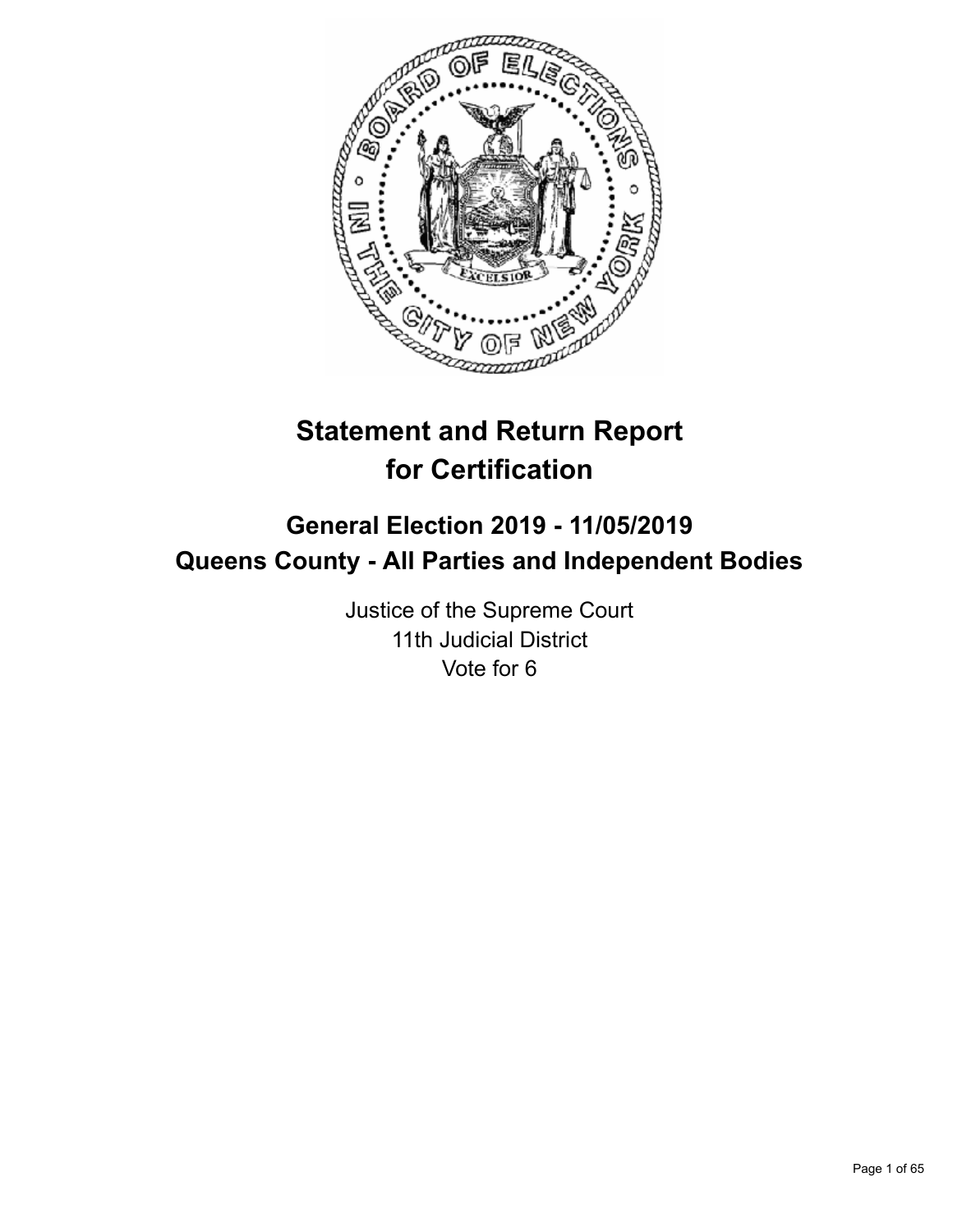

| <b>PUBLIC COUNTER</b>                                    | 14,279                  |
|----------------------------------------------------------|-------------------------|
| MANUALLY COUNTED EMERGENCY                               | 0                       |
| <b>ABSENTEE / MILITARY</b>                               | 582                     |
| <b>AFFIDAVIT</b>                                         | 102                     |
| <b>Total Ballots</b>                                     | 14,963                  |
| Less - Inapplicable Federal/Special Presidential Ballots | 0                       |
| <b>Total Applicable Ballots</b>                          | 14,963                  |
| DONNA-MARIE E. GOLIA (DEMOCRATIC)                        | 5,906                   |
| DONNA-MARIE E. GOLIA (REPUBLICAN)                        | 5,104                   |
| DONNA-MARIE E. GOLIA (CONSERVATIVE)                      | 985                     |
| MAURICE E. MUIR (DEMOCRATIC)                             | 4,992                   |
| JOSEPH F. KASPER (REPUBLICAN)                            | 5,504                   |
| JOSEPH F. KASPER (CONSERVATIVE)                          | 1,068                   |
| PHILLIP HOM (DEMOCRATIC)                                 | 5,111                   |
| DANIEL KOGAN (REPUBLICAN)                                | 5,584                   |
| DANIEL KOGAN (CONSERVATIVE)                              | 1,101                   |
| STEPHEN A. KNOPF (DEMOCRATIC)                            | 5,166                   |
| STEPHEN A. KNOPF (REPUBLICAN)                            | 4,945                   |
| STEPHEN A. KNOPF (CONSERVATIVE)                          | 976                     |
| WYATT N. GIBBONS (DEMOCRATIC)                            | 5,178                   |
| WYATT N. GIBBONS (REPUBLICAN)                            | 4,845                   |
| WYATT N. GIBBONS (CONSERVATIVE)                          | 951                     |
| LOURDES M. VENTURA (DEMOCRATIC)                          | 5,373                   |
| JOHN C. SPATARO (REPUBLICAN)                             | 6,585                   |
| ALEXANDER DIFFERNDALE (WRITE-IN)                         | 1                       |
| ALLAN W. JENNINGS JR. (WRITE-IN)                         | 1                       |
| ANTON H. MADDOX (WRITE-IN)                               | 1                       |
| <b>BOB FALCONE (WRITE-IN)</b>                            | 1                       |
| <b>BRIAN TORESSI (WRITE-IN)</b>                          | 3                       |
| <b>BUGS BUNNY (WRITE-IN)</b>                             | $\mathbf{1}$            |
| CARMINE GUNCALVES (WRITE-IN)                             | $\mathbf{1}$            |
| DAVID DOBLBLACK (WRITE-IN)                               | 1                       |
| DONALD DUCK (WRITE-IN)                                   | 3                       |
| DONALD TRUMP JR. (WRITE-IN)                              | $\overline{\mathbf{c}}$ |
| GEORGE W. BUSH (WRITE-IN)                                | 1                       |
| HARRY BRETT (WRITE-IN)                                   | 1                       |
| IVANKA TRUMP (WRITE-IN)                                  | $\mathbf{1}$            |
| JAMES G. THOMPSON (WRITE-IN)                             | 1                       |
| JECHIEL PERR (WRITE-IN)                                  | 1                       |
| JENNIFER GRADY (WRITE-IN)                                | $\mathbf{1}$            |
| JOE FOX (WRITE-IN)                                       | 1                       |
| JOE O'BRIEN (WRITE-IN)                                   | 1                       |
| JOHN MCCAIN (WRITE-IN)                                   | 1                       |
| JOHN MORONEY (WRITE-IN)                                  | 1                       |
| JOHN NENFSEY (WRITE-IN)                                  | 1                       |
| JOSEPH MURRAY (WRITE-IN)                                 | $\mathbf{1}$            |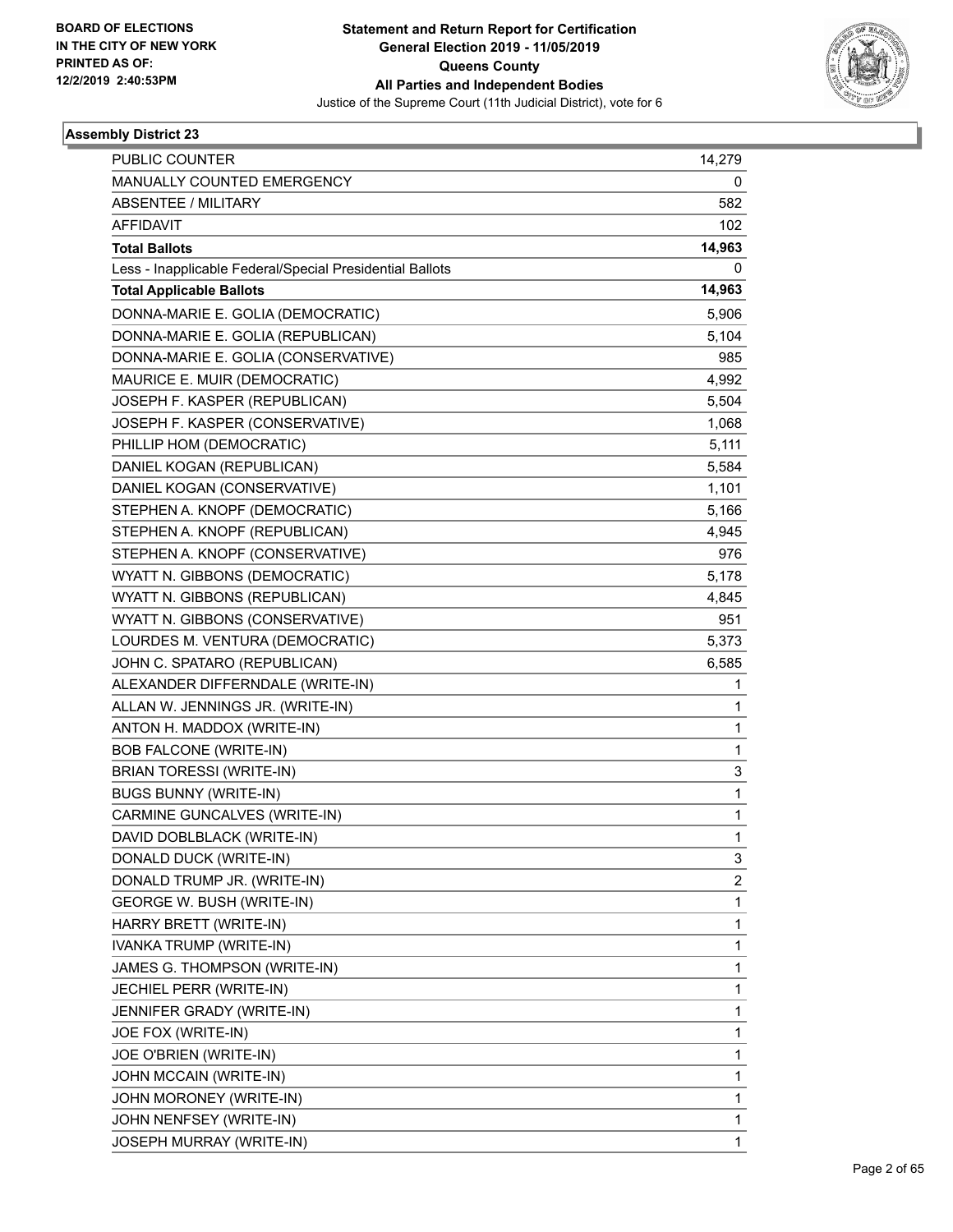

| JUDGE JUDY (WRITE-IN)                     | 1           |
|-------------------------------------------|-------------|
| LAWRENCE BRENNER (WRITE-IN)               | 1           |
| LEW SIMON (WRITE-IN)                      | $\mathbf 1$ |
| LLOYD PAREJA (WRITE-IN)                   | 1           |
| MARIE GOLIA (WRITE-IN)                    | 1           |
| MARK OZNOWITZ (WRITE-IN)                  | 1           |
| MARTIN TUBIRDY (WRITE-IN)                 | 1           |
| MATTHEW KESSLAR (WRITE-IN)                | 1           |
| MATTHEW MAHON (WRITE-IN)                  | $\mathbf 1$ |
| MICHAEL HYNES (WRITE-IN)                  | $\mathbf 1$ |
| MICHAEL LOBODY JR. (WRITE-IN)             | 1           |
| MICKEY MOUSE (WRITE-IN)                   | 2           |
| MITT ROMNEY (WRITE-IN)                    | 1           |
| MOBY DICK (WRITE-IN)                      | 1           |
| NICHOLAS PHILIPPON (WRITE-IN)             | $\mathbf 1$ |
| RACHEL B. FOXMAN (WRITE-IN)               | $\mathbf 1$ |
| RAY HICKEY (WRITE-IN)                     | 1           |
| RAYMOND H. RUFEN-BLANCHETTE (WRITE-IN)    | 1           |
| RICHARD G. DIFFENDALE (WRITE-IN)          | 1           |
| SAL PICCOLO (WRITE-IN)                    | 1           |
| SCOOBY DOO (WRITE-IN)                     | $\mathbf 1$ |
| SEAN RUDOLPH (WRITE-IN)                   | 3           |
| STEVE MASTRANDREA (WRITE-IN)              | 1           |
| THEADORE STANK (WRITE-IN)                 | 1           |
| THOMAS M. ROGERS (WRITE-IN)               | 1           |
| THOMAS WATZ (WRITE-IN)                    | 1           |
| TIMOTHY H. O'RYAN (WRITE-IN)              | 1           |
| UNATTRIBUTABLE WRITE-IN (WRITE-IN)        | 40          |
| UNCOUNTED WRITE-IN PER STATUTE (WRITE-IN) | 8           |
| YOSEMITE SAM (WRITE-IN)                   | 1           |
| <b>Total Votes</b>                        | 69,480      |
| Unrecorded                                | 20,298      |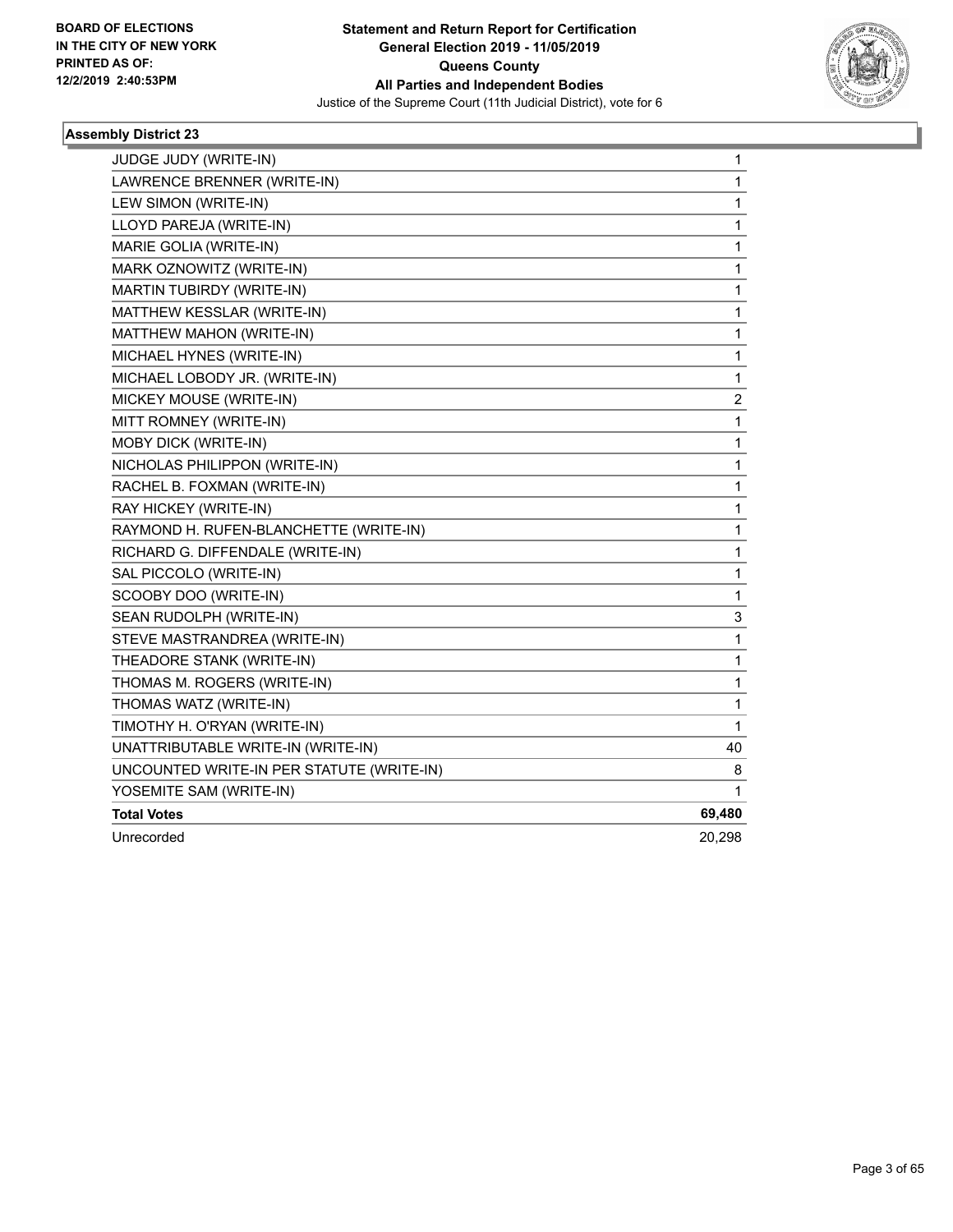

| PUBLIC COUNTER                                           | 11,159       |
|----------------------------------------------------------|--------------|
| MANUALLY COUNTED EMERGENCY                               | 0            |
| <b>ABSENTEE / MILITARY</b>                               | 370          |
| <b>AFFIDAVIT</b>                                         | 58           |
| <b>Total Ballots</b>                                     | 11,587       |
| Less - Inapplicable Federal/Special Presidential Ballots | 0            |
| <b>Total Applicable Ballots</b>                          | 11,587       |
| DONNA-MARIE E. GOLIA (DEMOCRATIC)                        | 7,382        |
| DONNA-MARIE E. GOLIA (REPUBLICAN)                        | 2,009        |
| DONNA-MARIE E. GOLIA (CONSERVATIVE)                      | 379          |
| MAURICE E. MUIR (DEMOCRATIC)                             | 6,275        |
| JOSEPH F. KASPER (REPUBLICAN)                            | 2,112        |
| JOSEPH F. KASPER (CONSERVATIVE)                          | 404          |
| PHILLIP HOM (DEMOCRATIC)                                 | 6,904        |
| DANIEL KOGAN (REPUBLICAN)                                | 2,206        |
| DANIEL KOGAN (CONSERVATIVE)                              | 389          |
| STEPHEN A. KNOPF (DEMOCRATIC)                            | 6,691        |
| STEPHEN A. KNOPF (REPUBLICAN)                            | 1,922        |
| STEPHEN A. KNOPF (CONSERVATIVE)                          | 354          |
| WYATT N. GIBBONS (DEMOCRATIC)                            | 6,706        |
| WYATT N. GIBBONS (REPUBLICAN)                            | 1,881        |
| WYATT N. GIBBONS (CONSERVATIVE)                          | 355          |
| LOURDES M. VENTURA (DEMOCRATIC)                          | 7,023        |
| JOHN C. SPATARO (REPUBLICAN)                             | 2,424        |
| ADAM ORLOW (WRITE-IN)                                    | 1            |
| AJ STYLES (WRITE-IN)                                     | $\mathbf{1}$ |
| ALGEMIS PENA (WRITE-IN)                                  | 1            |
| ANGELIA KAHRES (WRITE-IN)                                | 1            |
| AUBREY CORDERO (WRITE-IN)                                | $\mathbf{1}$ |
| <b>BRANDON SHAHIB (WRITE-IN)</b>                         | 1            |
| <b>BUGS BUNNY (WRITE-IN)</b>                             | $\mathbf{1}$ |
| CAITLIN MILLER (WRITE-IN)                                | 1            |
| CARA TRAGER (WRITE-IN)                                   | 1            |
| CLARK WHITSETT (WRITE-IN)                                | 1            |
| DANIEL REISS (WRITE-IN)                                  | 1            |
| DAVID HAWKINS (WRITE-IN)                                 | 1            |
| DONALD DUCK (WRITE-IN)                                   | 1            |
| DONALD J. TRUMP (WRITE-IN)                               | 1            |
| DONALD TRUMP JR. (WRITE-IN)                              | 1            |
| DOUGLAS MICHAELS (WRITE-IN)                              | 1            |
| EDDIE T. HEAD (WRITE-IN)                                 | 1            |
| ELIZABETH J. NEWTON (WRITE-IN)                           | 1            |
| ELIZABETH MACEWEN-TIMKEN (WRITE-IN)                      | 3            |
| ELIZABETH NEWTON (WRITE-IN)                              | 1            |
| ERIC TRAGER (WRITE-IN)                                   | 1            |
| FRANCESCO CATARISANO (WRITE-IN)                          | 1            |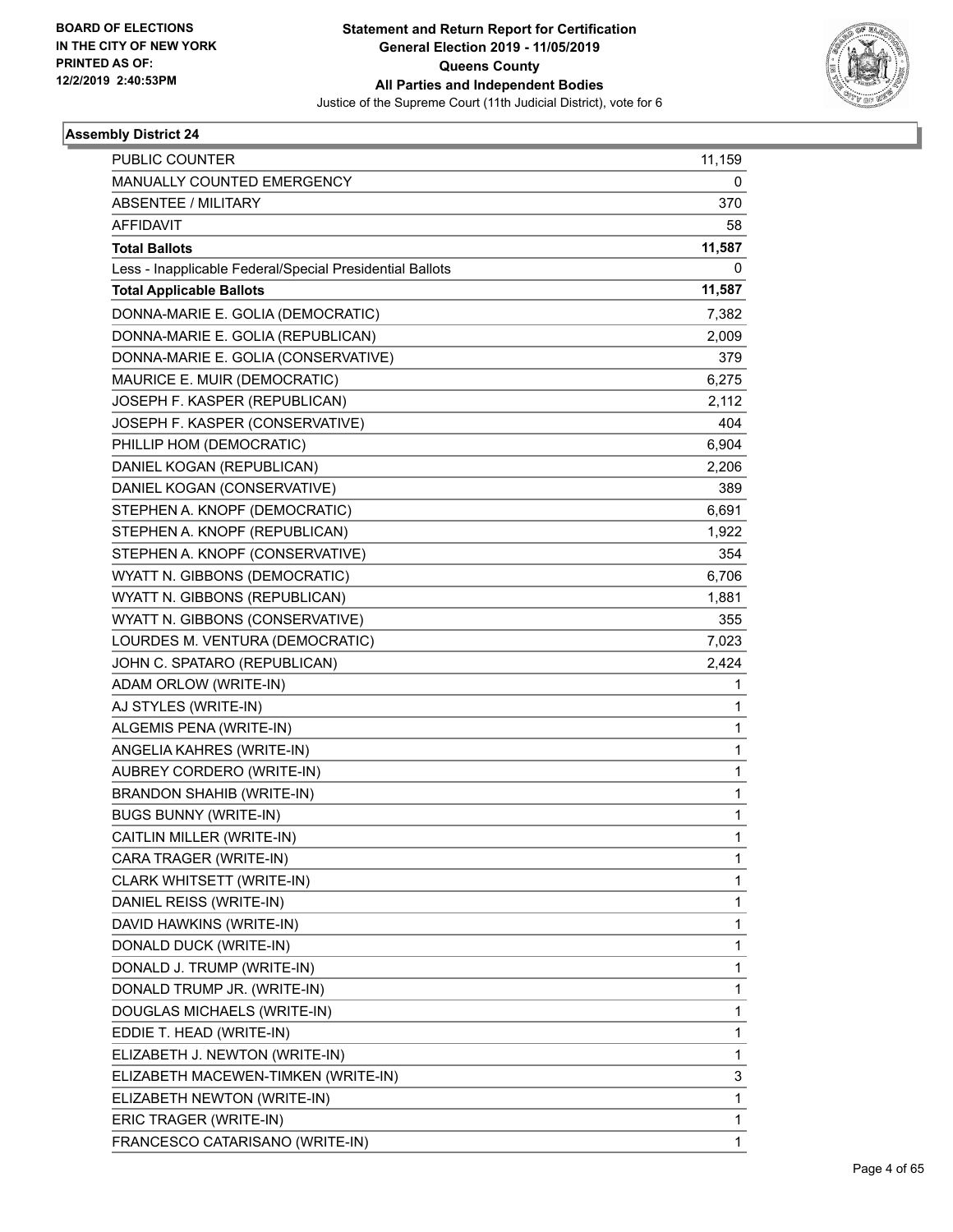

| <b>GREGORY LEHMAN (WRITE-IN)</b>          | 1              |
|-------------------------------------------|----------------|
| IAN LIBERTY (WRITE-IN)                    | 1              |
| JACK FORREL (WRITE-IN)                    | 1              |
| JARED YUNUS (WRITE-IN)                    | $\mathbf 1$    |
| JASON GIAMBI (WRITE-IN)                   | 1              |
| JEREMY KAUFMAN (WRITE-IN)                 | 1              |
| JOAN ABELARDO (WRITE-IN)                  | 1              |
| JOHN KAATSAMOS (WRITE-IN)                 | 1              |
| JONATHAN COPPDA (WRITE-IN)                | 1              |
| JOSEPH CONWAY (WRITE-IN)                  | $\mathbf 1$    |
| JUAN C. RESTREPO (WRITE-IN)               | 1              |
| JUDAH ROSENWEIG (WRITE-IN)                | 1              |
| JUDGE FUDGE (WRITE-IN)                    | 1              |
| JUSTIN MANEIN (WRITE-IN)                  | 1              |
| KAREN GOPEE (WRITE-IN)                    | 1              |
| MARC WHINSTON (WRITE-IN)                  | $\mathbf 1$    |
| MARK MARK (WRITE-IN)                      | 1              |
| MELISSA CAVALLERI (WRITE-IN)              | 1              |
| MICHAEL BONT (WRITE-IN)                   | 1              |
| MICHAEL H. GOLDMAN (WRITE-IN)             | 3              |
| MICKEY MOUSE (WRITE-IN)                   | 1              |
| MODJAN LANCMAN (WRITE-IN)                 | $\mathbf 1$    |
| PETER BEADLE (WRITE-IN)                   | 1              |
| PETER GRIFFIN (WRITE-IN)                  | 1              |
| PHILLIP BROWNE (WRITE-IN)                 | 1              |
| PHILLIP CRONKLIN (WRITE-IN)               | 1              |
| RACHEL SALES (WRITE-IN)                   | 1              |
| RAYMOND SCHEER (WRITE-IN)                 | 1              |
| RENEE PAWAROO (WRITE-IN)                  | 1              |
| RICHARD J. ANDERSON (WRITE-IN)            | 1              |
| SHARIF SHENG (WRITE-IN)                   | 1              |
| STEWART F. BERKELEY (WRITE-IN)            | $\overline{2}$ |
| TERRENCE O'CONNOR (WRITE-IN)              | 1              |
| THOMAS ABRAHAM (WRITE-IN)                 | 1              |
| THOMAS HILLGARDNER (WRITE-IN)             | 1              |
| TIFFANY CABAN (WRITE-IN)                  | 2              |
| TRACY CATAPANO-FOX (WRITE-IN)             | $\mathbf{1}$   |
| UNATTRIBUTABLE WRITE-IN (WRITE-IN)        | 53             |
| UNCOUNTED WRITE-IN PER STATUTE (WRITE-IN) | 10             |
| <b>Total Votes</b>                        | 55,544         |
| Unrecorded                                | 13,978         |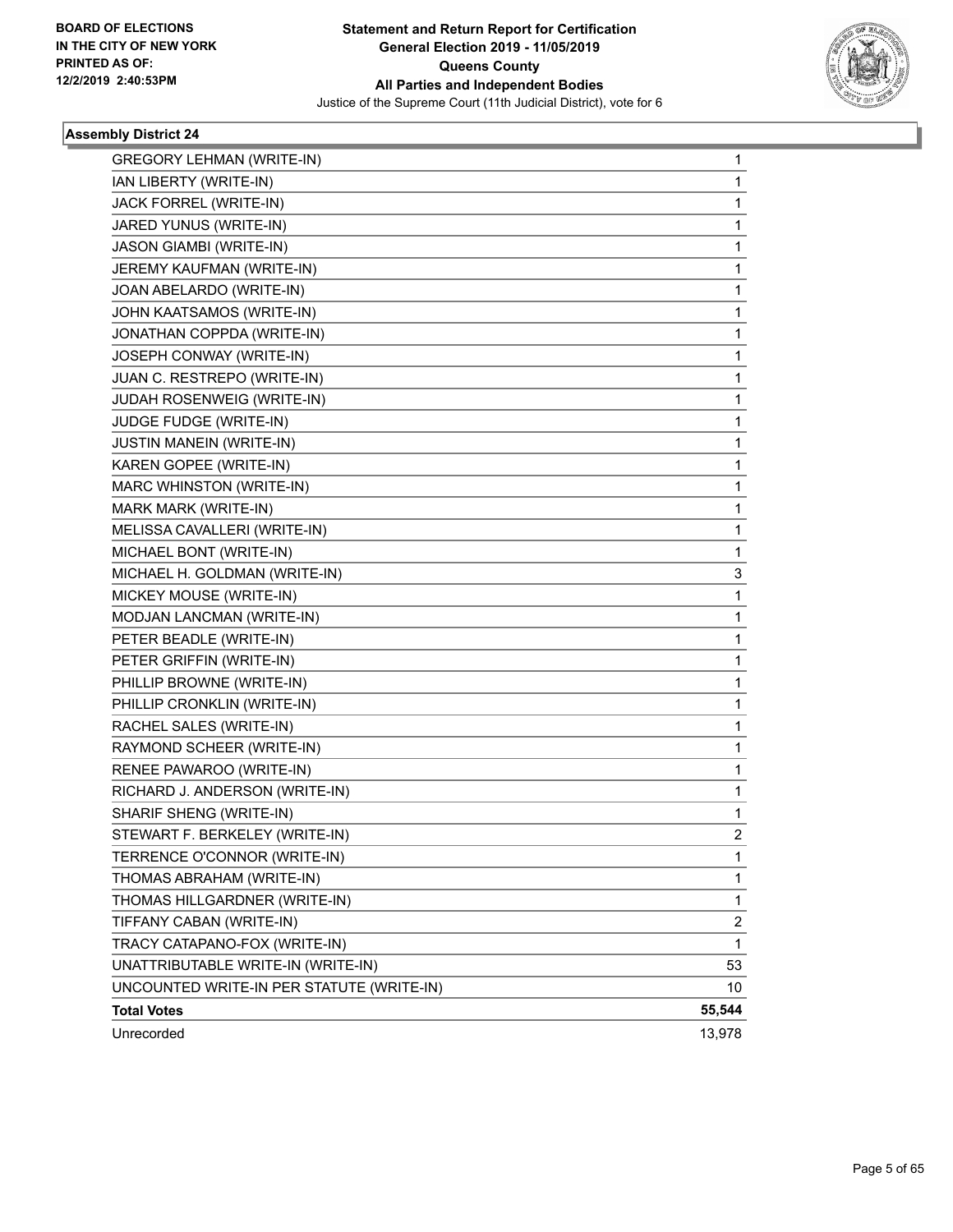

| PUBLIC COUNTER                                           | 9,333        |
|----------------------------------------------------------|--------------|
| MANUALLY COUNTED EMERGENCY                               | 0            |
| <b>ABSENTEE / MILITARY</b>                               | 246          |
| <b>AFFIDAVIT</b>                                         | 48           |
| <b>Total Ballots</b>                                     | 9,627        |
| Less - Inapplicable Federal/Special Presidential Ballots | 0            |
| <b>Total Applicable Ballots</b>                          | 9,627        |
| DONNA-MARIE E. GOLIA (DEMOCRATIC)                        | 4,960        |
| DONNA-MARIE E. GOLIA (REPUBLICAN)                        | 2,669        |
| DONNA-MARIE E. GOLIA (CONSERVATIVE)                      | 459          |
| MAURICE E. MUIR (DEMOCRATIC)                             | 4,273        |
| JOSEPH F. KASPER (REPUBLICAN)                            | 2,842        |
| JOSEPH F. KASPER (CONSERVATIVE)                          | 496          |
| PHILLIP HOM (DEMOCRATIC)                                 | 4,854        |
| DANIEL KOGAN (REPUBLICAN)                                | 2,821        |
| DANIEL KOGAN (CONSERVATIVE)                              | 493          |
| STEPHEN A. KNOPF (DEMOCRATIC)                            | 4,466        |
| STEPHEN A. KNOPF (REPUBLICAN)                            | 2,577        |
| STEPHEN A. KNOPF (CONSERVATIVE)                          | 439          |
| WYATT N. GIBBONS (DEMOCRATIC)                            | 4,477        |
| WYATT N. GIBBONS (REPUBLICAN)                            | 2,523        |
| WYATT N. GIBBONS (CONSERVATIVE)                          | 453          |
| LOURDES M. VENTURA (DEMOCRATIC)                          | 4,638        |
| JOHN C. SPATARO (REPUBLICAN)                             | 3,150        |
| AINS GOWN GOAN (WRITE-IN)                                | 1            |
| ARON GRUPPER (WRITE-IN)                                  | 1            |
| <b>BARRON TRUMP (WRITE-IN)</b>                           | 1            |
| BARRY NEWMAN (WRITE-IN)                                  | 1            |
| BTZOHL HIRSCHIM (WRITE-IN)                               | 1            |
| CAROL CORDONA-PADILLA (WRITE-IN)                         | 1            |
| CHRISTINA ANZIANO (WRITE-IN)                             | $\mathbf{1}$ |
| CHRISTINA GRASSO-KMIOCK (WRITE-IN)                       | 1            |
| CHRISTOPHER R FUENTES PADILLA (WRITE-IN)                 | 1            |
| CONSTANTINE ANGELOPOULOS (WRITE-IN)                      | $\mathbf{1}$ |
| CORINNE MASS-GRASSO (WRITE-IN)                           | 1            |
| CYNTHIA NIXON (WRITE-IN)                                 | 1            |
| DAN MCLAUGHLIN (WRITE-IN)                                | 1            |
| DANIEL MCLAUGHLIN (WRITE-IN)                             | 1            |
| DAVID E. DUHAN (WRITE-IN)                                | 1            |
| DENNIS P. RYAN (WRITE-IN)                                | $\mathbf{1}$ |
| DENNIS P.RYAN (WRITE-IN)                                 | 1            |
| DEVIN BALKIND (WRITE-IN)                                 | 1            |
| DIMPLE KAMAR (WRITE-IN)                                  | 1            |
| GEORGE CROYOL (WRITE-IN)                                 | 1            |
| HARRY POTTER (WRITE-IN)                                  | 1            |
| IAN MYERS (WRITE-IN)                                     | $\mathbf{1}$ |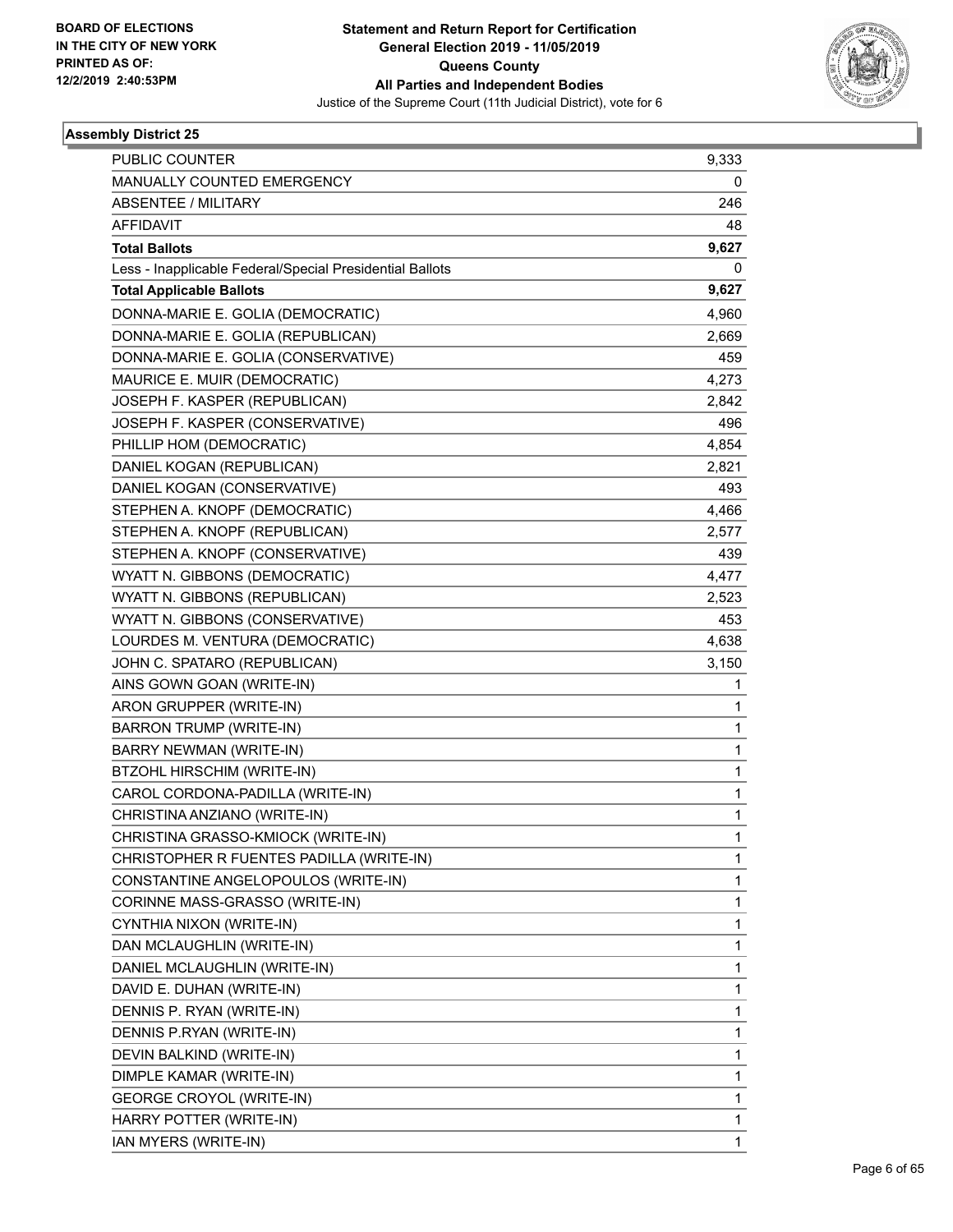

| ISAKE R. DAVIS (WRITE-IN)                 | 1            |
|-------------------------------------------|--------------|
| JILL STEIN (WRITE-IN)                     | 1            |
| JOHN C. LUI (WRITE-IN)                    | 1            |
| JOHN L. JANCE (WRITE-IN)                  | 1            |
| JOSEPH W. MURRAY (WRITE-IN)               | 1            |
| KYESHA MBAYE (WRITE-IN)                   | 1            |
| MATTHEW GRASSO (WRITE-IN)                 | 1            |
| MELANIE TRUMP (WRITE-IN)                  | 1            |
| MELISSA MORA (WRITE-IN)                   | 1            |
| MICHAEL S. MASS (WRITE-IN)                | 1            |
| MICHAEL V. GRASSO (WRITE-IN)              | 1            |
| MILLARD FILLMORE (WRITE-IN)               | 1            |
| MOSHA VERSSIMIYER (WRITE-IN)              | 1            |
| NAIMA MCCORMACK (WRITE-IN)                | 1            |
| NECHAMA PEIKES (WRITE-IN)                 | 3            |
| PETER BEADLE (WRITE-IN)                   | 1            |
| PETER GWS (WRITE-IN)                      | 1            |
| PRTTR GLUS (WRITE-IN)                     | 1            |
| RACHEL GOLDBERG (WRITE-IN)                | 1            |
| RAMON RIVERA (WRITE-IN)                   | 1            |
| ROB RU (WRITE-IN)                         | $\mathbf{1}$ |
| ROBERT EHRLICH (WRITE-IN)                 | 2            |
| ROCCO D. GRASSO (WRITE-IN)                | 1            |
| RORY I. LANCMAN (WRITE-IN)                | 1            |
| RUDOLPH GIULIANI (WRITE-IN)               | 1            |
| SERGEY KADINSKY (WRITE-IN)                | 1            |
| STEPHEN COLBERT (WRITE-IN)                | 1            |
| STICKY FINGERS (WRITE-IN)                 | 1            |
| SULLY SULLIVAN (WRITE-IN)                 | 1            |
| TAYLOR SWIFT (WRITE-IN)                   | 1            |
| THEODORE STAMAS (WRITE-IN)                | 1            |
| TONY AVELLA (WRITE-IN)                    | 1            |
| UNATTRIBUTABLE WRITE-IN (WRITE-IN)        | 59           |
| UNCOUNTED WRITE-IN PER STATUTE (WRITE-IN) | 7            |
| VICKY RIVERA (WRITE-IN)                   | 1            |
| YEHOSHA SOLOMON (WRITE-IN)                | 1            |
| ZANE TENENBAUM (WRITE-IN)                 | 1            |
| <b>Total Votes</b>                        | 46,716       |
| Unrecorded                                | 11,046       |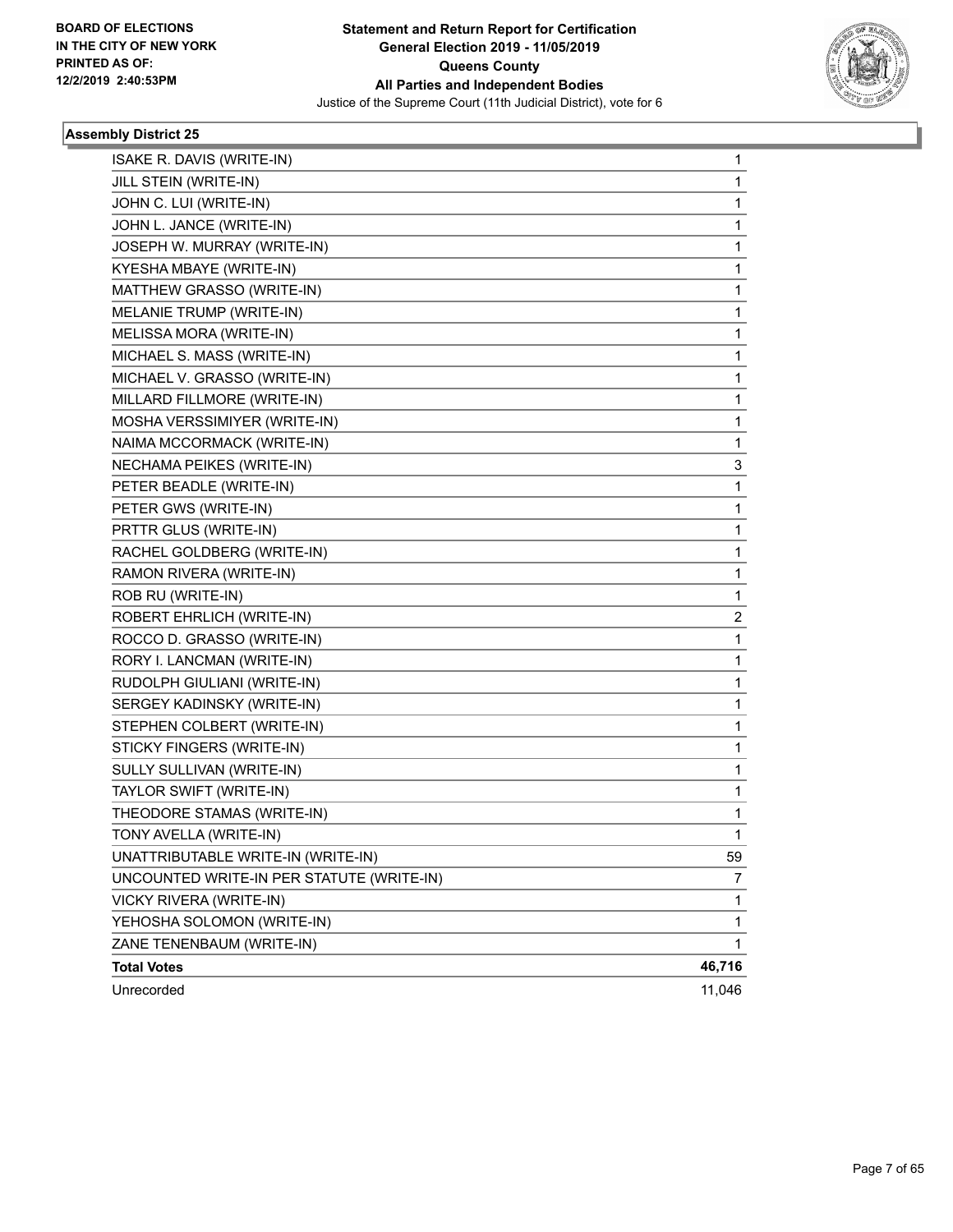

| <b>PUBLIC COUNTER</b>                                    | 14,355                  |
|----------------------------------------------------------|-------------------------|
| MANUALLY COUNTED EMERGENCY                               | 0                       |
| <b>ABSENTEE / MILITARY</b>                               | 507                     |
| <b>AFFIDAVIT</b>                                         | 69                      |
| <b>Total Ballots</b>                                     | 14,931                  |
| Less - Inapplicable Federal/Special Presidential Ballots | 0                       |
| <b>Total Applicable Ballots</b>                          | 14,931                  |
| DONNA-MARIE E. GOLIA (DEMOCRATIC)                        | 7,551                   |
| DONNA-MARIE E. GOLIA (REPUBLICAN)                        | 4,557                   |
| DONNA-MARIE E. GOLIA (CONSERVATIVE)                      | 820                     |
| MAURICE E. MUIR (DEMOCRATIC)                             | 6,738                   |
| JOSEPH F. KASPER (REPUBLICAN)                            | 4,839                   |
| JOSEPH F. KASPER (CONSERVATIVE)                          | 877                     |
| PHILLIP HOM (DEMOCRATIC)                                 | 7,138                   |
| DANIEL KOGAN (REPUBLICAN)                                | 4,962                   |
| DANIEL KOGAN (CONSERVATIVE)                              | 916                     |
| STEPHEN A. KNOPF (DEMOCRATIC)                            | 7,038                   |
| STEPHEN A. KNOPF (REPUBLICAN)                            | 4,380                   |
| STEPHEN A. KNOPF (CONSERVATIVE)                          | 806                     |
| WYATT N. GIBBONS (DEMOCRATIC)                            | 6,987                   |
| WYATT N. GIBBONS (REPUBLICAN)                            | 4,334                   |
| WYATT N. GIBBONS (CONSERVATIVE)                          | 815                     |
| LOURDES M. VENTURA (DEMOCRATIC)                          | 7,109                   |
| JOHN C. SPATARO (REPUBLICAN)                             | 5,586                   |
| ADAM FERRY (WRITE-IN)                                    | 1                       |
| ALEXANDRA VINES (WRITE-IN)                               | 1                       |
| ATTICUS AHN (WRITE-IN)                                   | 1                       |
| <b>BARRY MILANO (WRITE-IN)</b>                           | 1                       |
| BELGIAN MALINOIS (WRITE-IN)                              | 1                       |
| BENJAMIN J. FISCHER (WRITE-IN)                           | $\overline{\mathbf{c}}$ |
| BENJAMIN KAYE (WRITE-IN)                                 | 1                       |
| <b>BRET FERRY (WRITE-IN)</b>                             | 1                       |
| BRIAN HOLMAN (WRITE-IN)                                  | 1                       |
| <b>BULLWINKLE MOOSE (WRITE-IN)</b>                       | 1                       |
| CHRISTOPHER A. GROSS (WRITE-IN)                          | 1                       |
| CHRISTOPHER PRIOR (WRITE-IN)                             | 1                       |
| CORINNE MASS GRASSO (WRITE-IN)                           | 1                       |
| DANIEL TIGER (WRITE-IN)                                  | 1                       |
| DANIEL Y. SHIN (WRITE-IN)                                | 2                       |
| DAVID AFFLER (WRITE-IN)                                  | 1                       |
| DAVID GOODEN (WRITE-IN)                                  | 1                       |
| DAVID LOUSI COHEN (WRITE-IN)                             | 2                       |
| DAVID S. DIKMAN (WRITE-IN)                               | 1                       |
| DAVID STEIN (WRITE-IN)                                   | 1                       |
| DAVID STRAINER (WRITE-IN)                                | 1                       |
| DAVID WRIGHT (WRITE-IN)                                  | $\mathbf{1}$            |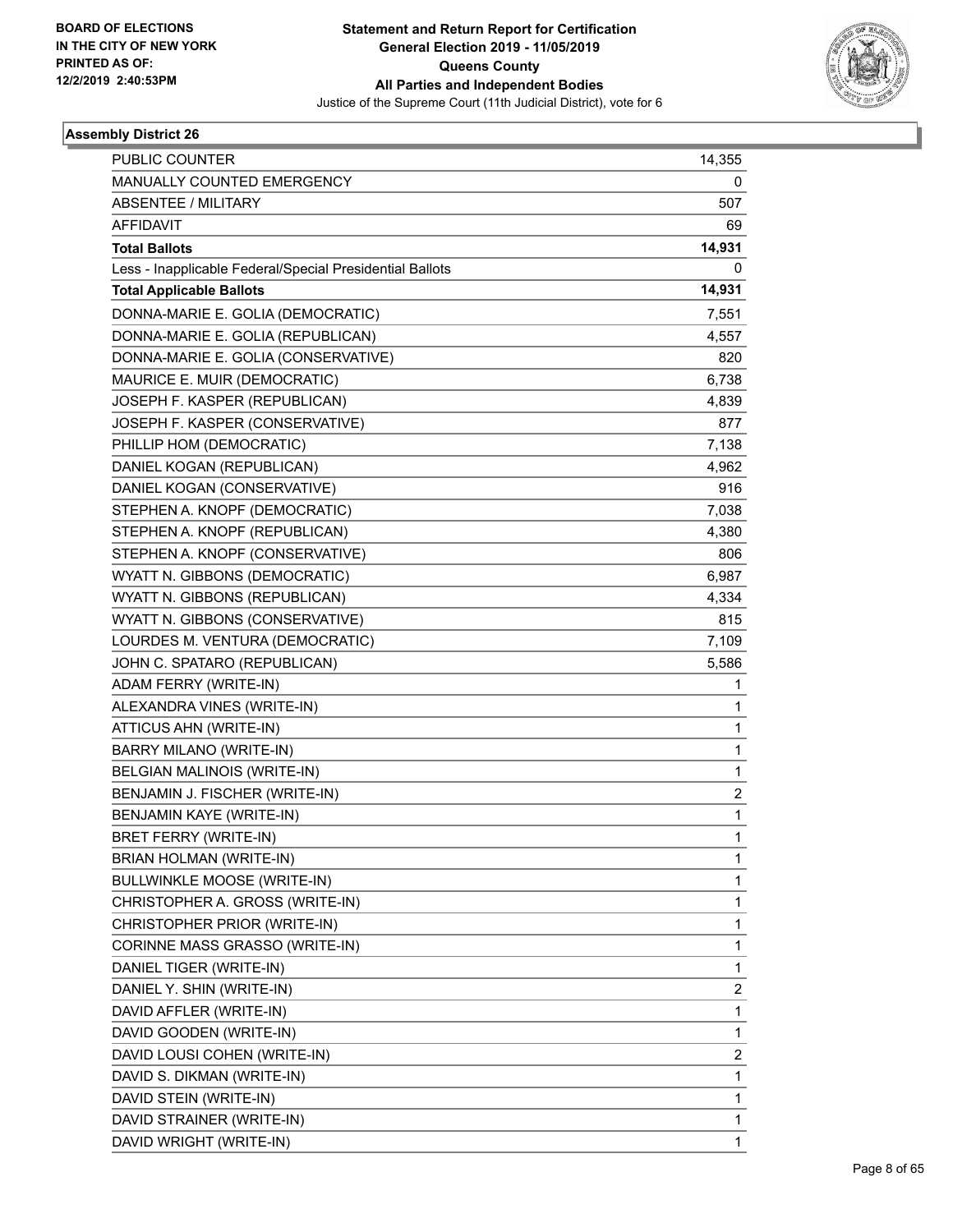

| DOMENICO A DADDIO (WRITE-IN)  | 1 |
|-------------------------------|---|
| DON OBAMA TRUMPER (WRITE-IN)  | 1 |
| DONALD J. TRUMP (WRITE-IN)    | 3 |
| DONALD TRUMP JR. (WRITE-IN)   | 1 |
| DWAYNE JOHNSON (WRITE-IN)     | 1 |
| EDWARD DUDEK (WRITE-IN)       | 1 |
| ERIC CLAPTON (WRITE-IN)       | 1 |
| FRANK DIPIAZZA (WRITE-IN)     | 1 |
| FRANK KELLY (WRITE-IN)        | 1 |
| <b>GARY MIRET (WRITE-IN)</b>  | 1 |
| GINGER BAKER (WRITE-IN)       | 1 |
| GREGORY L. LASAK (WRITE-IN)   | 1 |
| HANK VOIGHT (WRITE-IN)        | 1 |
| HILLARY CLINTON (WRITE-IN)    | 1 |
| JACK BRUCE (WRITE-IN)         | 1 |
| JAMES C. QUINN (WRITE-IN)     | 1 |
| JAMES COYLE (WRITE-IN)        | 1 |
| JAMES GRIFFIN (WRITE-IN)      | 1 |
| JAMES PAGE (WRITE-IN)         | 1 |
| JAY BUSPON (WRITE-IN)         | 1 |
| JEEIN CHOI OLSEN (WRITE-IN)   | 1 |
| JENNIFER LEUNG (WRITE-IN)     | 1 |
| JOHN A SCARPA JR (WRITE-IN)   | 1 |
| JOHN BALDWIN (WRITE-IN)       | 1 |
| JOHN BONHAM (WRITE-IN)        | 1 |
| JOHN C. SPATARO (WRITE-IN)    | 1 |
| JOHN M RYAN (WRITE-IN)        | 1 |
| JOHN M. RYAN (WRITE-IN)       | 1 |
| JUDY LEONG (WRITE-IN)         | 1 |
| KENNETH STEIN (WRITE-IN)      | 2 |
| KRYSTAL LEONG (WRITE-IN)      | 1 |
| MARSHALL JOHNSON (WRITE-IN)   | 1 |
| MARTHA MACKEY (WRITE-IN)      | 1 |
| MATTHEW COHEN (WRITE-IN)      | 1 |
| MATTHEW GRASSO (WRITE-IN)     | 1 |
| MICHAEL GRASSO (WRITE-IN)     | 1 |
| MICHAEL PRIOR (WRITE-IN)      | 1 |
| NICHOLAS BURKE (WRITE-IN)     | 1 |
| PAUL DAVID SOLOMON (WRITE-IN) | 1 |
| PAUL SOLOMON (WRITE-IN)       | 1 |
| RADLEY AHN (WRITE-IN)         | 1 |
| RAMONA SINGER (WRITE-IN)      | 1 |
| RICH MACK (WRITE-IN)          | 1 |
| RICHARD BLAIR (WRITE-IN)      | 1 |
| RITA PALMA (WRITE-IN)         | 1 |
| ROBERT PLANT (WRITE-IN)       | 1 |
|                               |   |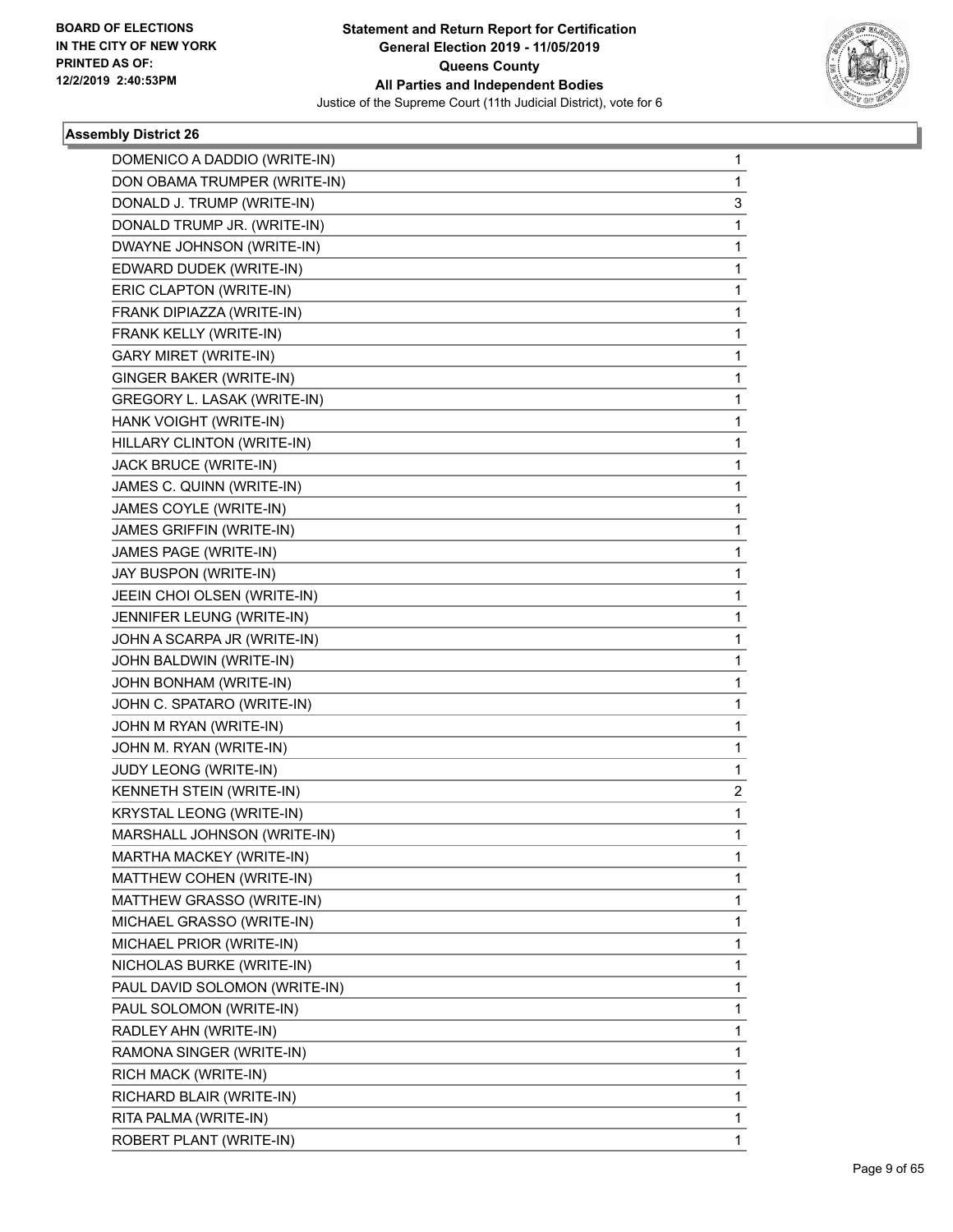

| RONALD FISHER (WRITE-IN)                  |                |
|-------------------------------------------|----------------|
| RUDOLPH GIULIANI (WRITE-IN)               |                |
| SAM OBAMA JACOB (WRITE-IN)                |                |
| SCOTT SAMUELSON (WRITE-IN)                |                |
| STEVEN SILBERBLATT (WRITE-IN)             |                |
| STEVEN T. BEARD (WRITE-IN)                |                |
| TIFFANY CABAN (WRITE-IN)                  | $\overline{2}$ |
| TONY AVELLA (WRITE-IN)                    | 2              |
| UNATTRIBUTABLE WRITE-IN (WRITE-IN)        | 39             |
| UNCOUNTED WRITE-IN PER STATUTE (WRITE-IN) |                |
| VADIM GOLDSHTEYZ (WRITE-IN)               |                |
| VINSON FRIEDMAN (WRITE-IN)                |                |
| WILLIAM JONES (WRITE-IN)                  |                |
| <b>Total Votes</b>                        | 75,580         |
| Unrecorded                                | 14,006         |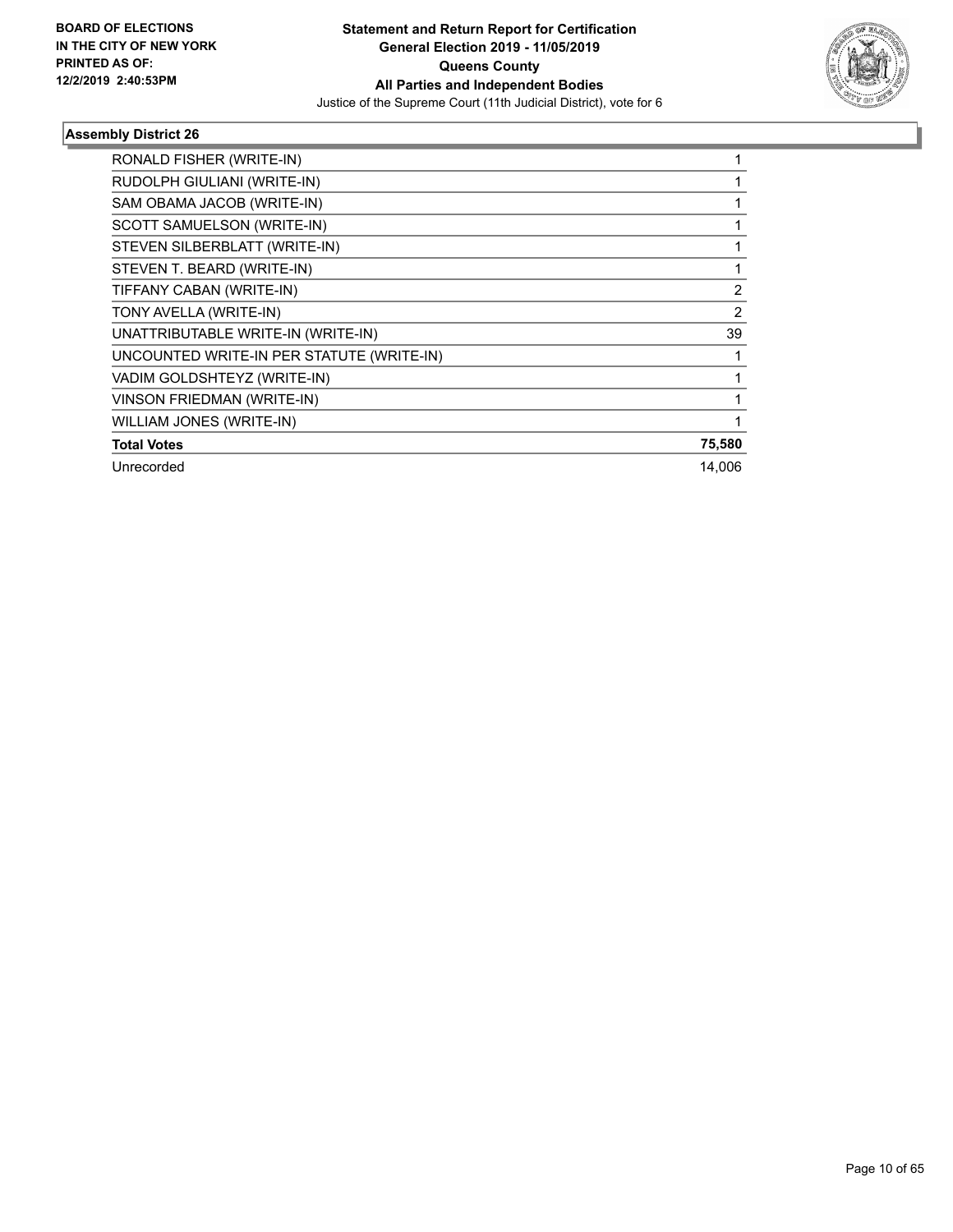

| <b>PUBLIC COUNTER</b>                                    | 11,638       |
|----------------------------------------------------------|--------------|
| MANUALLY COUNTED EMERGENCY                               | 0            |
| <b>ABSENTEE / MILITARY</b>                               | 398          |
| <b>AFFIDAVIT</b>                                         | 90           |
| <b>Total Ballots</b>                                     | 12,126       |
| Less - Inapplicable Federal/Special Presidential Ballots | 0            |
| <b>Total Applicable Ballots</b>                          | 12,126       |
| DONNA-MARIE E. GOLIA (DEMOCRATIC)                        | 6,238        |
| DONNA-MARIE E. GOLIA (REPUBLICAN)                        | 3,118        |
| DONNA-MARIE E. GOLIA (CONSERVATIVE)                      | 477          |
| MAURICE E. MUIR (DEMOCRATIC)                             | 5,502        |
| JOSEPH F. KASPER (REPUBLICAN)                            | 3,421        |
| JOSEPH F. KASPER (CONSERVATIVE)                          | 509          |
| PHILLIP HOM (DEMOCRATIC)                                 | 5,881        |
| DANIEL KOGAN (REPUBLICAN)                                | 3,529        |
| DANIEL KOGAN (CONSERVATIVE)                              | 532          |
| STEPHEN A. KNOPF (DEMOCRATIC)                            | 5,696        |
| STEPHEN A. KNOPF (REPUBLICAN)                            | 3,066        |
| STEPHEN A. KNOPF (CONSERVATIVE)                          | 465          |
| WYATT N. GIBBONS (DEMOCRATIC)                            | 5,649        |
| WYATT N. GIBBONS (REPUBLICAN)                            | 2,982        |
| WYATT N. GIBBONS (CONSERVATIVE)                          | 461          |
| LOURDES M. VENTURA (DEMOCRATIC)                          | 6,086        |
| JOHN C. SPATARO (REPUBLICAN)                             | 3,712        |
| ABDUL MUNTAQIM (WRITE-IN)                                | 1            |
| AMIR ABRAMLIH (WRITE-IN)                                 | 1            |
| ANDREA BOCELLI (WRITE-IN)                                | 1            |
| ANGELA R. CRUZ (WRITE-IN)                                | 1            |
| <b>BRIAN CRAWFORD (WRITE-IN)</b>                         | 1            |
| <b>BRIAN SHUPAK (WRITE-IN)</b>                           | 1            |
| <b>BUGS BUNNY (WRITE-IN)</b>                             | $\mathbf{1}$ |
| BULLWINKLE MOOSE (WRITE-IN)                              | 1            |
| CHAIM SCHONFELD (WRITE-IN)                               | 1            |
| CHRISTIAN ACOSTA (WRITE-IN)                              | 1            |
| COOKIE MONSTER (WRITE-IN)                                | 1            |
| CURTIS SLIWA (WRITE-IN)                                  | 1            |
| DARA R. LEBWOHL (WRITE-IN)                               | 1            |
| DAVID KATZ (WRITE-IN)                                    | 1            |
| DAVID KIRSCHNER (WRITE-IN)                               | 1            |
| DAVID Z. SHEIRFEW (WRITE-IN)                             | 1            |
| DEREK MAINHAFT (WRITE-IN)                                | 1            |
| DESMOND CHUNG-FINGER (WRITE-IN)                          | 1            |
| DIANA WALCOTT (WRITE-IN)                                 | 1            |
| DONALD DUCK (WRITE-IN)                                   | 1            |
| DONNA MARIE E. SOLLA (WRITE-IN)                          | 1            |
| ELI HIESLER (WRITE-IN)                                   | $\mathbf{1}$ |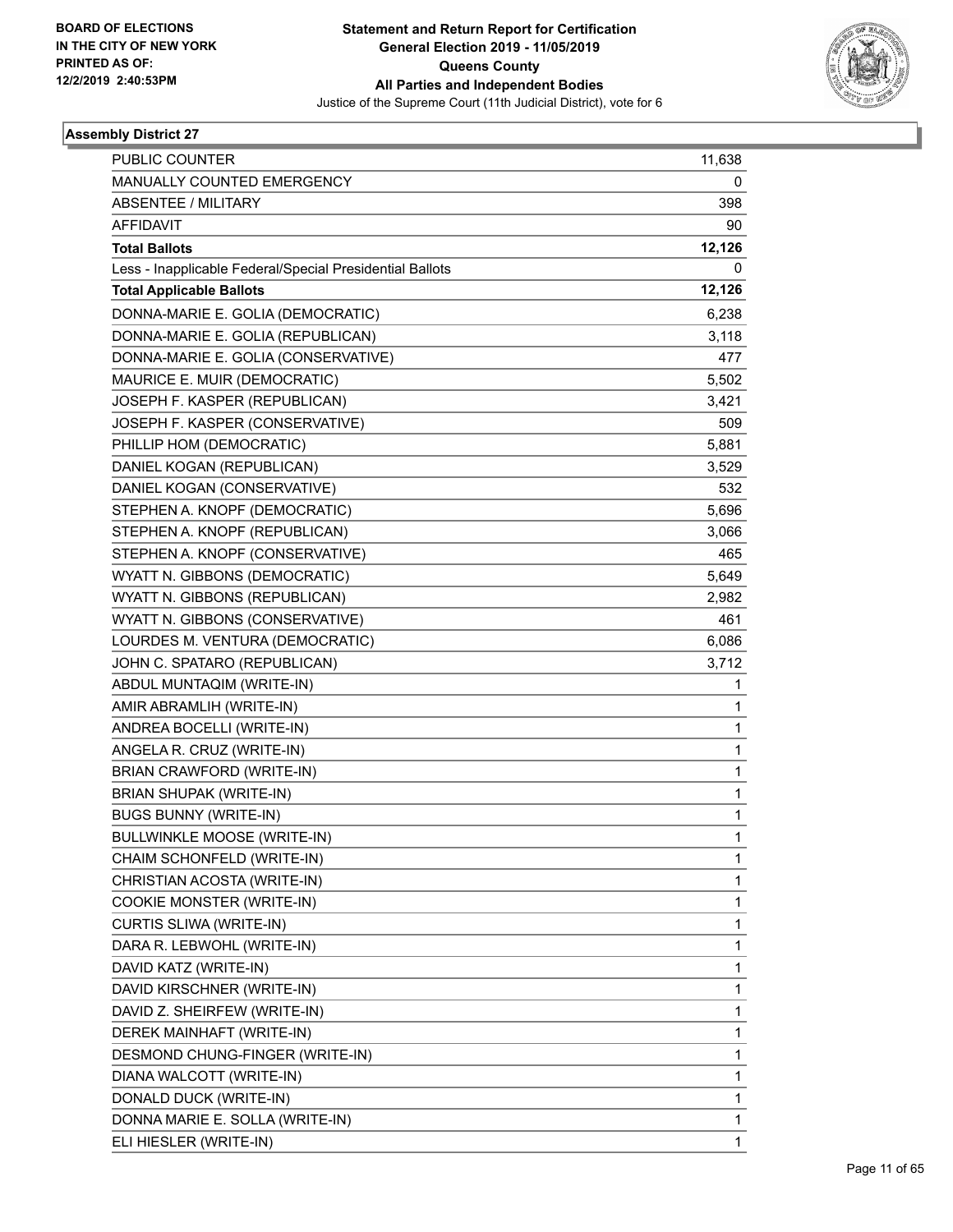

| <b>GEORGE W. WILL (WRITE-IN)</b>    | 1            |
|-------------------------------------|--------------|
| <b>GUSTAVE TROMBETTA (WRITE-IN)</b> | 1            |
| HECTOR HENRIQUEZ (WRITE-IN)         | 1            |
| HYE WON CHUNG (WRITE-IN)            | $\mathbf{1}$ |
| IRA GLASS (WRITE-IN)                | 1            |
| IVAN STOJAKOVIO (WRITE-IN)          | 1            |
| JACK BAUER (WRITE-IN)               | 2            |
| JAMES SANDERS (WRITE-IN)            | 1            |
| JAY Y KIM (WRITE-IN)                | 1            |
| JESSE SMITH (WRITE-IN)              | $\mathbf{1}$ |
| JESSICA BETTENCOURT (WRITE-IN)      | 1            |
| JILL STEIN (WRITE-IN)               | 1            |
| JIM CARREY (WRITE-IN)               | $\mathbf{1}$ |
| JIM LECZYNSKI (WRITE-IN)            | 1            |
| JOHN KENNEDY (WRITE-IN)             | 1            |
| JOHN PAUL STEVENS (WRITE-IN)        | $\mathbf{1}$ |
| JON BLATT (WRITE-IN)                | 1            |
| JONATHAN GROSSMAN (WRITE-IN)        | 1            |
| KENNETH SASMOR (WRITE-IN)           | $\mathbf{1}$ |
| LARRY SHARPE (WRITE-IN)             | 1            |
| LEA D. REDIN (WRITE-IN)             | 1            |
| LEONARDO DOLOPNO (WRITE-IN)         | $\mathbf{1}$ |
| LIZARD PEPOLE (WRITE-IN)            | 1            |
| LOU COSTELLO (WRITE-IN)             | 1            |
| LOURDES VENTURA (WRITE-IN)          | $\mathbf{1}$ |
| MARGOT TEMENBAUM (WRITE-IN)         | 1            |
| MARTIN GOLDMAN (WRITE-IN)           | 1            |
| MELISSA FINE (WRITE-IN)             | $\mathbf{1}$ |
| MICK JAGGER (WRITE-IN)              | 1            |
| MINNIE MOUSE (WRITE-IN)             | 1            |
| PAUL GALEA (WRITE-IN)               | $\mathbf{1}$ |
| REY MILLER (WRITE-IN)               | 1            |
| ROBB SMITH (WRITE-IN)               | 1            |
| ROCKY SQUIRREL (WRITE-IN)           | $\mathbf{1}$ |
| ROGER JIMINEZ (WRITE-IN)            | 1            |
| RORY MCILROY (WRITE-IN)             | 1            |
| RUTH BADER GINSBURG (WRITE-IN)      | $\mathbf{1}$ |
| SAMUEL L JACKSON (WRITE-IN)         | 1            |
| SAMUEL MARRERO (WRITE-IN)           | 1            |
| SAMWISE GAMGEE (WRITE-IN)           | $\mathbf{1}$ |
| SANJA GUPTA (WRITE-IN)              | 1            |
| SERGEY KADINSKY (WRITE-IN)          | 1            |
| STEVEN PRAGER (WRITE-IN)            | $\mathbf{1}$ |
| TIMO LIPPING (WRITE-IN)             | 1            |
| TIMOTHY ROUNTREE (WRITE-IN)         | 1            |
| UNATTRIBUTABLE WRITE-IN (WRITE-IN)  | 42           |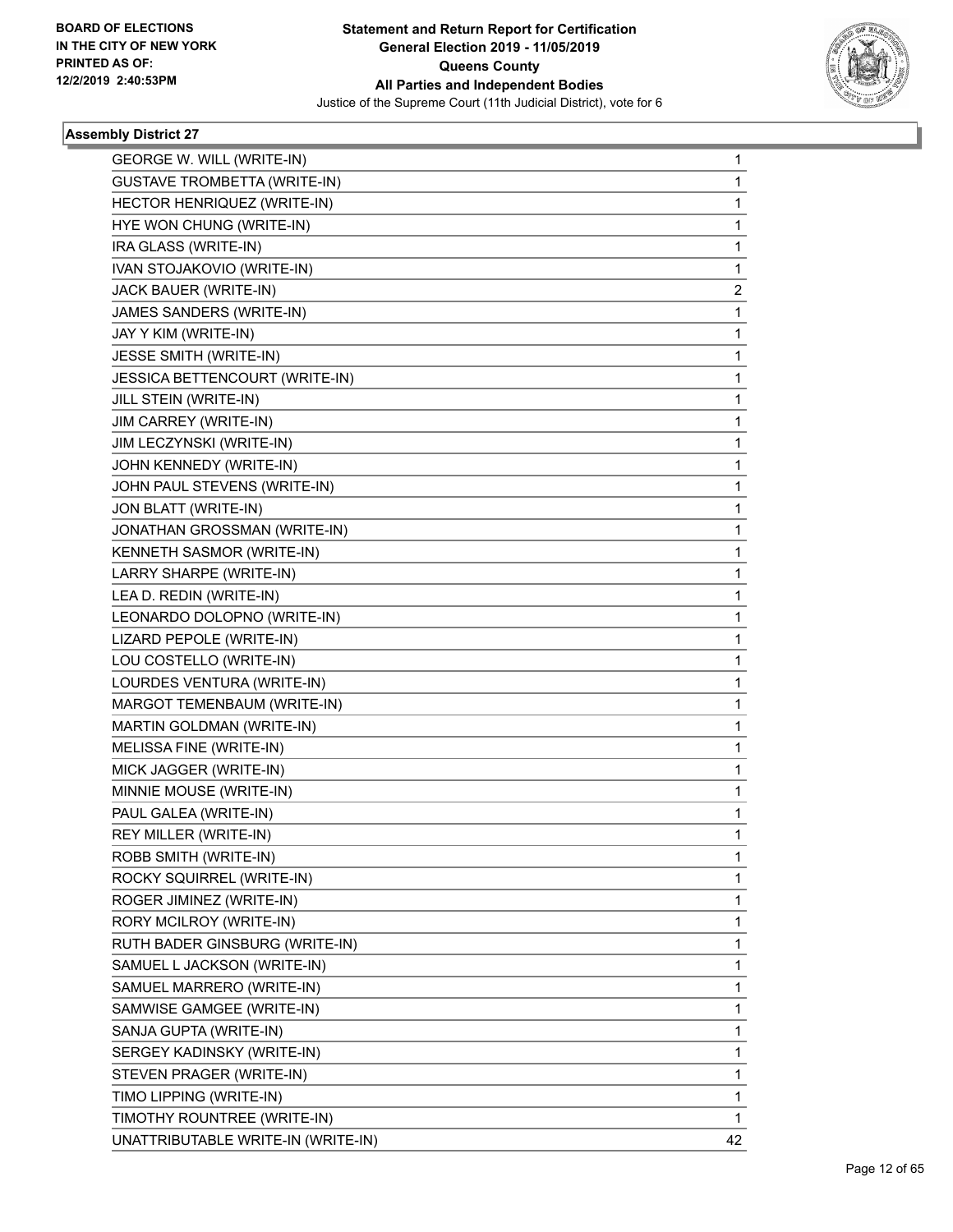

| UNCOUNTED WRITE-IN PER STATUTE (WRITE-IN) | 9      |
|-------------------------------------------|--------|
| VICTOR KOSSIKOVSKY (WRITE-IN)             |        |
| <b>VYTANTAS VILENISKIS (WRITE-IN)</b>     |        |
| WANDA SANCHEZ DAY (WRITE-IN)              |        |
| WILLIAM LABDE (WRITE-IN)                  |        |
| WILLIAM SMITH (WRITE-IN)                  | 2      |
| YOSEMITE SAM (WRITE-IN)                   |        |
| <b>Total Votes</b>                        | 57,450 |
| Unrecorded                                | 15.306 |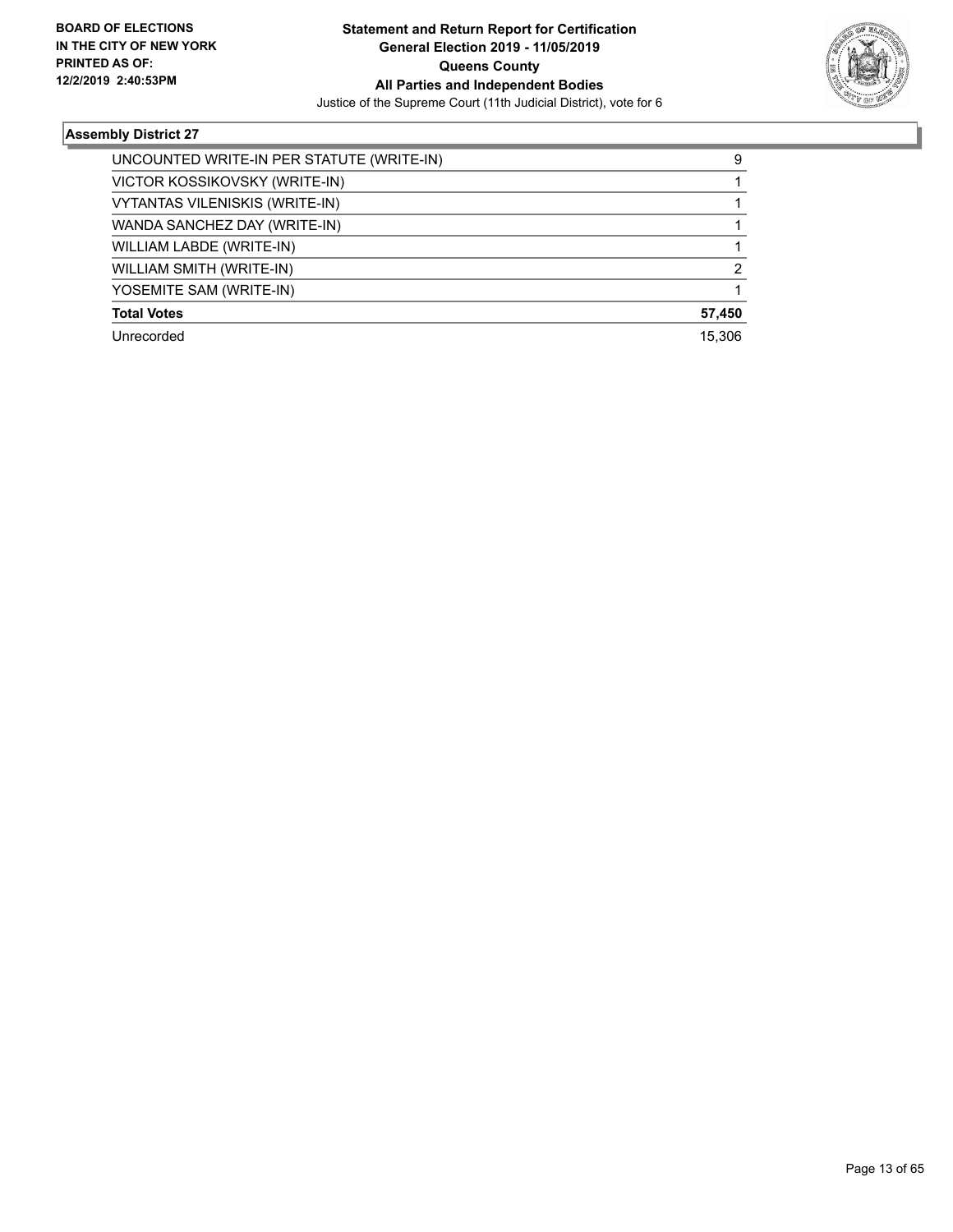

| PUBLIC COUNTER                                           | 14,216                  |
|----------------------------------------------------------|-------------------------|
| MANUALLY COUNTED EMERGENCY                               | 0                       |
| <b>ABSENTEE / MILITARY</b>                               | 467                     |
| <b>AFFIDAVIT</b>                                         | 100                     |
| <b>Total Ballots</b>                                     | 14,783                  |
| Less - Inapplicable Federal/Special Presidential Ballots | 0                       |
| <b>Total Applicable Ballots</b>                          | 14,783                  |
| DONNA-MARIE E. GOLIA (DEMOCRATIC)                        | 8,268                   |
| DONNA-MARIE E. GOLIA (REPUBLICAN)                        | 3,528                   |
| DONNA-MARIE E. GOLIA (CONSERVATIVE)                      | 628                     |
| MAURICE E. MUIR (DEMOCRATIC)                             | 7,656                   |
| JOSEPH F. KASPER (REPUBLICAN)                            | 3,891                   |
| JOSEPH F. KASPER (CONSERVATIVE)                          | 710                     |
| PHILLIP HOM (DEMOCRATIC)                                 | 8,037                   |
| DANIEL KOGAN (REPUBLICAN)                                | 3,925                   |
| DANIEL KOGAN (CONSERVATIVE)                              | 705                     |
| STEPHEN A. KNOPF (DEMOCRATIC)                            | 7,788                   |
| STEPHEN A. KNOPF (REPUBLICAN)                            | 3,457                   |
| STEPHEN A. KNOPF (CONSERVATIVE)                          | 628                     |
| WYATT N. GIBBONS (DEMOCRATIC)                            | 7,725                   |
| WYATT N. GIBBONS (REPUBLICAN)                            | 3,374                   |
| WYATT N. GIBBONS (CONSERVATIVE)                          | 613                     |
| LOURDES M. VENTURA (DEMOCRATIC)                          | 8,219                   |
| JOHN C. SPATARO (REPUBLICAN)                             | 4,356                   |
| ABBY RABFIELD (WRITE-IN)                                 | 1                       |
| ABE LINCOLN (WRITE-IN)                                   | 1                       |
| ADAM AISEN (WRITE-IN)                                    | 1                       |
| ADAM FRIEDLAND (WRITE-IN)                                | 1                       |
| ALEC EWIG (WRITE-IN)                                     | 1                       |
| ALEXANDRIA ANTHONY (WRITE-IN)                            | 1                       |
| ANDREA KAHN (WRITE-IN)                                   | 1                       |
| ANGEL BARNBAS (WRITE-IN)                                 | 1                       |
| ANGELICA ANGIULLI (WRITE-IN)                             | 1                       |
| <b>BARRY KRON (WRITE-IN)</b>                             | 1                       |
| BOYD CROWDER (WRITE-IN)                                  | 1                       |
| <b>BRAND YATES (WRITE-IN)</b>                            | 1                       |
| BRIGHT D. LIMM (WRITE-IN)                                | 1                       |
| <b>BRIGHT DUNN (WRITE-IN)</b>                            | 1                       |
| <b>BRUNA DIBIASE (WRITE-IN)</b>                          | 1                       |
| CAMERON PINTO (WRITE-IN)                                 | 1                       |
| CARL FOSTER (WRITE-IN)                                   | $\overline{\mathbf{c}}$ |
| CARLOS BELTRAN (WRITE-IN)                                | 1                       |
| CELESTE ORTIZ (WRITE-IN)                                 | 1                       |
| CLIFFORD ZHU (WRITE-IN)                                  | 1                       |
| CLINT EASTWOOD (WRITE-IN)                                | 1                       |
| CURTIS SLIWA (WRITE-IN)                                  | 1                       |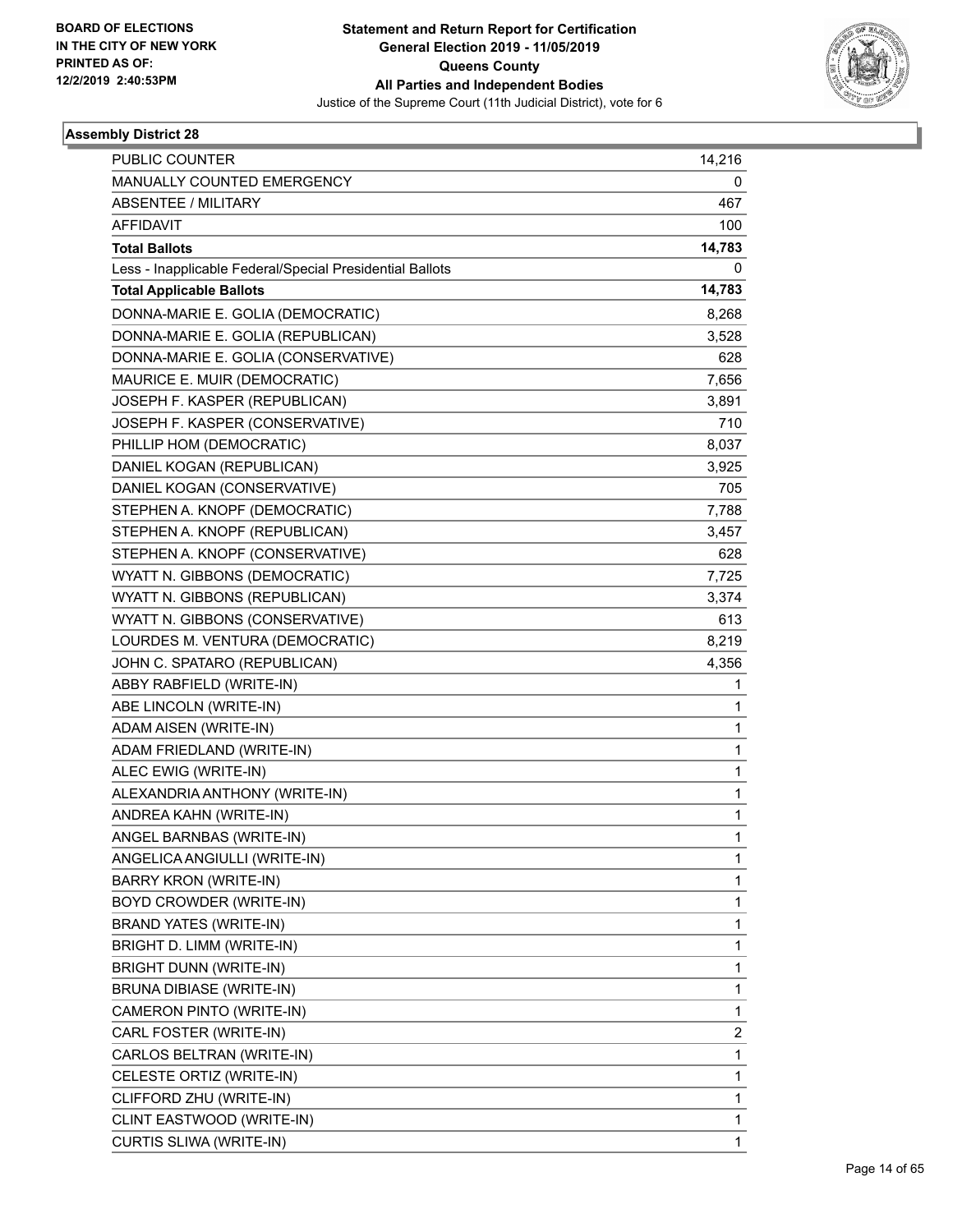

| DANIEL A HOFFMAN (WRITE-IN)         | 1 |
|-------------------------------------|---|
| DIANE LUDGREN (WRITE-IN)            | 1 |
| DONALD DUCK (WRITE-IN)              | 1 |
| DONALD J. TRUMP (WRITE-IN)          | 2 |
| ELI ZUCKERMAN (WRITE-IN)            | 1 |
| ELIZABETH WARREN (WRITE-IN)         | 1 |
| EMMA COYLE (WRITE-IN)               | 1 |
| ENRICO DEMARCO (WRITE-IN)           | 1 |
| ERIC ULRICH (WRITE-IN)              | 1 |
| ERIN POTOFF (WRITE-IN)              | 1 |
| EUGENE GIRIN (WRITE-IN)             | 1 |
| FELIX BIELEMAN (WRITE-IN)           | 1 |
| FRANK ZAPPA (WRITE-IN)              | 1 |
| <b>GARTH BROOKS (WRITE-IN)</b>      | 1 |
| <b>GEORGE WASHINGTON (WRITE-IN)</b> | 1 |
| HILLARY CLINTON (WRITE-IN)          | 1 |
| ILYAS SHAMSI (WRITE-IN)             | 1 |
| IRA V. CHOSID (WRITE-IN)            | 1 |
| <b>ISMAIL SHAMSI (WRITE-IN)</b>     | 1 |
| JACOB DEGROM (WRITE-IN)             | 1 |
| JAMES DOLAN (WRITE-IN)              | 1 |
| JAMES HUANG (WRITE-IN)              | 1 |
| JAMES P. SCHATZ (WRITE-IN)          | 1 |
| JAMES WILLIAM LUTZ (WRITE-IN)       | 1 |
| JEFF GORDON (WRITE-IN)              | 1 |
| JEROME KYAN (WRITE-IN)              | 1 |
| JESUS VALDEZ (WRITE-IN)             | 1 |
| JIM ROBERTS (WRITE-IN)              | 1 |
| JOHN JAY (WRITE-IN)                 | 1 |
| JOHN LA (WRITE-IN)                  | 1 |
| JOHN MAIER (WRITE-IN)               | 1 |
| JOHN MEYER (WRITE-IN)               | 1 |
| JOHN SMITH (WRITE-IN)               | 1 |
| JONATHAN HUI (WRITE-IN)             | 1 |
| JONATHAN S. KINGSTON (WRITE-IN)     | 5 |
| JOSE ORTIZ (WRITE-IN)               | 1 |
| JOSEPH GOLIA (WRITE-IN)             | 1 |
| JOSEPH H. NIVIN (WRITE-IN)          | 1 |
| JOSEPH QUINN (WRITE-IN)             | 1 |
| JOSHUA HATA-TAZER (WRITE-IN)        | 1 |
| JOSHUA ROSENBERG (WRITE-IN)         | 1 |
| JUDGE JUDY (WRITE-IN)               | 1 |
| JUDY SHEINDLAN (WRITE-IN)           | 1 |
| KIM SMALLEE (WRITE-IN)              | 1 |
| LEON RUCHELSMAN (WRITE-IN)          | 1 |
| LINA FEINTUCH (WRITE-IN)            | 1 |
|                                     |   |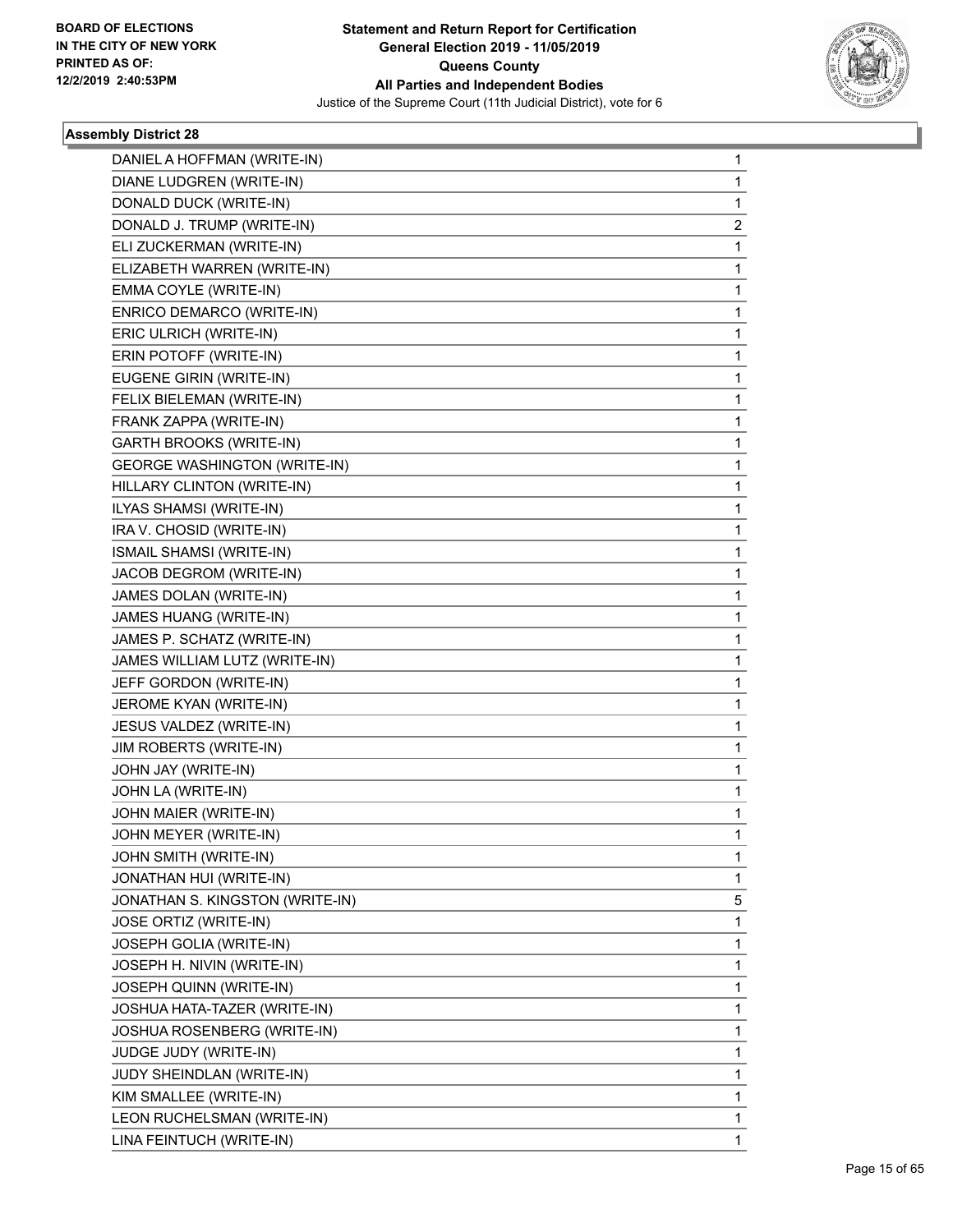

| 1  |
|----|
| 1  |
| 1  |
| 1  |
| 1  |
| 1  |
| 1  |
| 1  |
| 1  |
| 1  |
| 1  |
| 1  |
| 1  |
| 1  |
| 1  |
| 1  |
| 1  |
| 3  |
| 1  |
| 1  |
| 1  |
| 5  |
| 1  |
| 1  |
| 1  |
| 1  |
| 1  |
| 1  |
| 1  |
| 1  |
| 1  |
| 1  |
| 1  |
| 1  |
| 1  |
| 1  |
| 1  |
| 1  |
| 1  |
| 1  |
| 1  |
| 1  |
| 1  |
| 7  |
| 84 |
| 7  |
|    |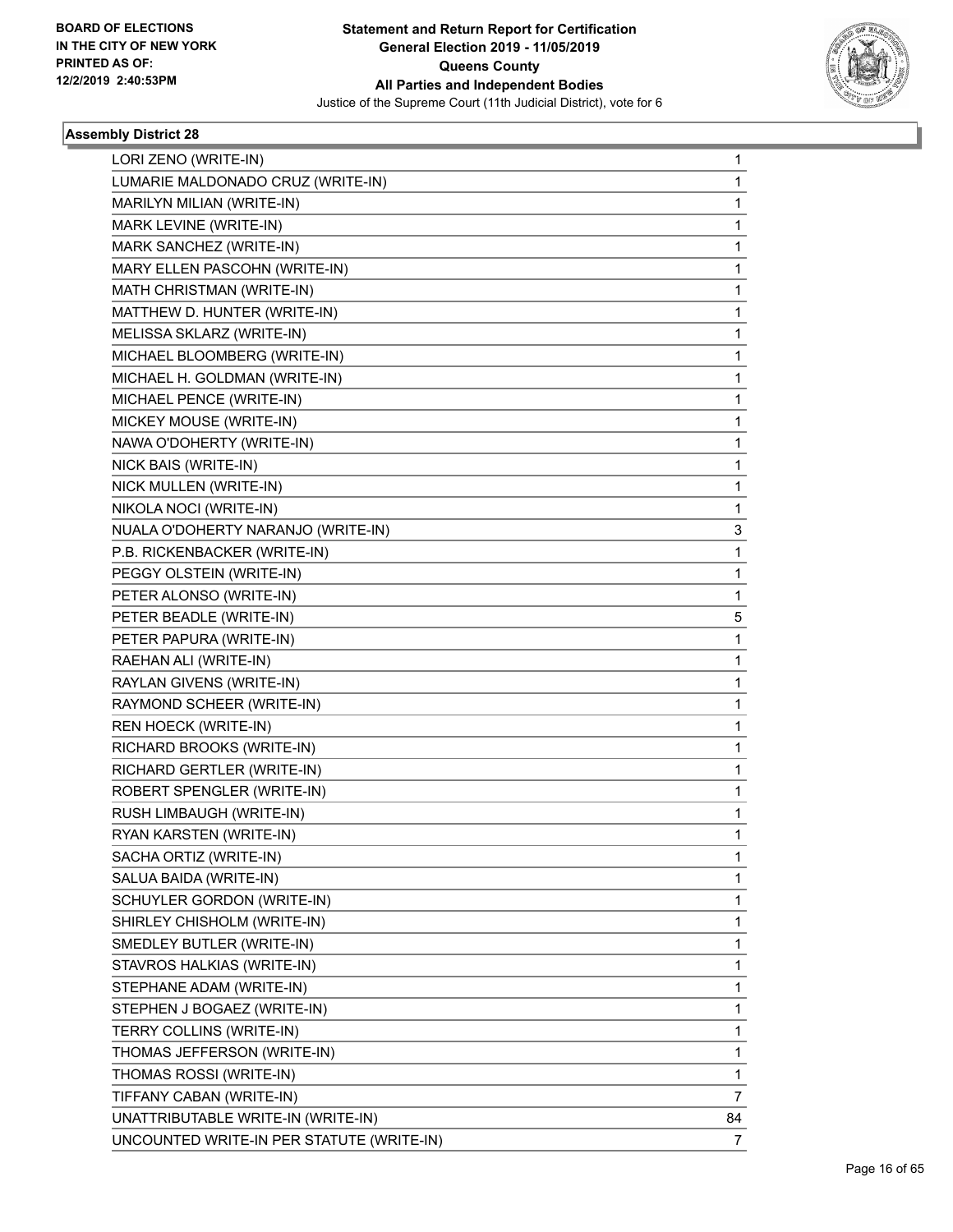

| VERONICA ESCOBAR (WRITE-IN)      |        |
|----------------------------------|--------|
| VIVIAN MOY (WRITE-IN)            |        |
| WILL MERAKER (WRITE-IN)          |        |
| WILLIAM FRANCIS BURNS (WRITE-IN) |        |
| WYLIE GOODMAN (WRITE-IN)         |        |
| ZVI SAMUELS (WRITE-IN)           |        |
| <b>Total Votes</b>               | 73,735 |
| Unrecorded                       | 14.963 |

| <b>PUBLIC COUNTER</b>                                    | 11,550       |
|----------------------------------------------------------|--------------|
| <b>MANUALLY COUNTED EMERGENCY</b>                        | 0            |
| ABSENTEE / MILITARY                                      | 244          |
| <b>AFFIDAVIT</b>                                         | 82           |
| <b>Total Ballots</b>                                     | 11,876       |
| Less - Inapplicable Federal/Special Presidential Ballots | 0            |
| <b>Total Applicable Ballots</b>                          | 11,876       |
| DONNA-MARIE E. GOLIA (DEMOCRATIC)                        | 9,219        |
| DONNA-MARIE E. GOLIA (REPUBLICAN)                        | 411          |
| DONNA-MARIE E. GOLIA (CONSERVATIVE)                      | 87           |
| MAURICE E. MUIR (DEMOCRATIC)                             | 8,094        |
| JOSEPH F. KASPER (REPUBLICAN)                            | 429          |
| JOSEPH F. KASPER (CONSERVATIVE)                          | 102          |
| PHILLIP HOM (DEMOCRATIC)                                 | 8,403        |
| DANIEL KOGAN (REPUBLICAN)                                | 474          |
| DANIEL KOGAN (CONSERVATIVE)                              | 99           |
| STEPHEN A. KNOPF (DEMOCRATIC)                            | 8,141        |
| STEPHEN A. KNOPF (REPUBLICAN)                            | 393          |
| STEPHEN A. KNOPF (CONSERVATIVE)                          | 92           |
| WYATT N. GIBBONS (DEMOCRATIC)                            | 8,432        |
| WYATT N. GIBBONS (REPUBLICAN)                            | 396          |
| WYATT N. GIBBONS (CONSERVATIVE)                          | 92           |
| LOURDES M. VENTURA (DEMOCRATIC)                          | 8,565        |
| JOHN C. SPATARO (REPUBLICAN)                             | 464          |
| <b>CEDRICK CLINTON (WRITE-IN)</b>                        | 1            |
| EDWARD S DUZANT (WRITE-IN)                               | 1            |
| HOTENSIAH N. FELDER (WRITE-IN)                           | $\mathbf{1}$ |
| MINISTER FARRAKHA (WRITE-IN)                             | $\mathbf{1}$ |
| NOVA M. FELDER (WRITE-IN)                                | $\mathbf 1$  |
| OSTER BRYAN (WRITE-IN)                                   | $\mathbf{1}$ |
| QUASAR K. FELDER (WRITE-IN)                              | 1            |
| UNATTRIBUTABLE WRITE-IN (WRITE-IN)                       | 13           |
| UNCOUNTED WRITE-IN PER STATUTE (WRITE-IN)                | $\mathbf 1$  |
| <b>Total Votes</b>                                       | 53,914       |
| Unrecorded                                               | 17,342       |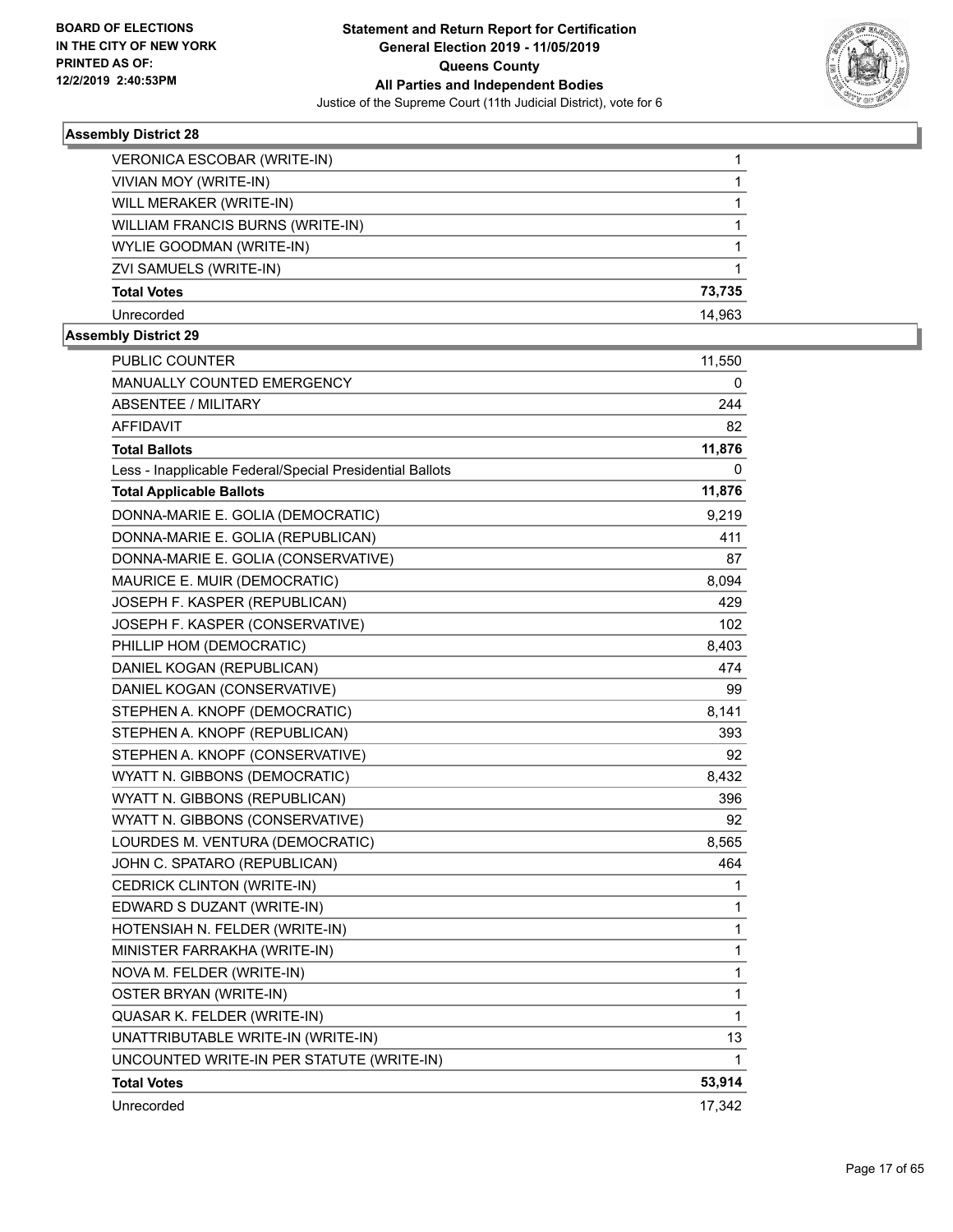

| PUBLIC COUNTER                                           | 12,493       |
|----------------------------------------------------------|--------------|
| MANUALLY COUNTED EMERGENCY                               | 0            |
| <b>ABSENTEE / MILITARY</b>                               | 401          |
| <b>AFFIDAVIT</b>                                         | 75           |
| <b>Total Ballots</b>                                     | 12,969       |
| Less - Inapplicable Federal/Special Presidential Ballots | 0            |
| <b>Total Applicable Ballots</b>                          | 12,969       |
| DONNA-MARIE E. GOLIA (DEMOCRATIC)                        | 6,974        |
| DONNA-MARIE E. GOLIA (REPUBLICAN)                        | 3,111        |
| DONNA-MARIE E. GOLIA (CONSERVATIVE)                      | 595          |
| MAURICE E. MUIR (DEMOCRATIC)                             | 6,252        |
| JOSEPH F. KASPER (REPUBLICAN)                            | 3,340        |
| JOSEPH F. KASPER (CONSERVATIVE)                          | 624          |
| PHILLIP HOM (DEMOCRATIC)                                 | 6,596        |
| DANIEL KOGAN (REPUBLICAN)                                | 3,438        |
| DANIEL KOGAN (CONSERVATIVE)                              | 645          |
| STEPHEN A. KNOPF (DEMOCRATIC)                            | 6,381        |
| STEPHEN A. KNOPF (REPUBLICAN)                            | 2,984        |
| STEPHEN A. KNOPF (CONSERVATIVE)                          | 580          |
| WYATT N. GIBBONS (DEMOCRATIC)                            | 6,357        |
| WYATT N. GIBBONS (REPUBLICAN)                            | 2,965        |
| WYATT N. GIBBONS (CONSERVATIVE)                          | 560          |
| LOURDES M. VENTURA (DEMOCRATIC)                          | 6,915        |
| JOHN C. SPATARO (REPUBLICAN)                             | 3,791        |
| ALBERT ADAM BREUD (WRITE-IN)                             | 1            |
| ALEXANDER BOGDAN (WRITE-IN)                              | $\mathbf{1}$ |
| ALEXANDRA GONZALEZ (WRITE-IN)                            | 1            |
| ALEXANDRIA OCASIO-CORTEZ (WRITE-IN)                      | $\mathbf 1$  |
| ALFONSO KATT (WRITE-IN)                                  | $\mathbf{1}$ |
| ALYSSA GIBSON (WRITE-IN)                                 | 1            |
| ANNE COURT (WRITE-IN)                                    | $\mathbf{1}$ |
| AUSTIN MAZZELLA (WRITE-IN)                               | 1            |
| BARTOSZ GRABINSKI (WRITE-IN)                             | 1            |
| <b>BERNICE MOOG (WRITE-IN)</b>                           | 1            |
| BERNIE SANDERS (WRITE-IN)                                | $\mathbf{1}$ |
| <b>BRIAN ENRIGHT (WRITE-IN)</b>                          | 1            |
| BRUCE SPRINGSTEEN (WRITE-IN)                             | $\mathbf 1$  |
| CHONGKINO KATT (WRITE-IN)                                | $\mathbf{1}$ |
| CHRISTOPHER S. ADKINS (WRITE-IN)                         | 1            |
| DANA PERRINO (WRITE-IN)                                  | $\mathbf 1$  |
| DAVID MOOG (WRITE-IN)                                    | $\mathbf{1}$ |
| DEVIN BALKIND (WRITE-IN)                                 | 1            |
| DONALD MANES (WRITE-IN)                                  | $\mathbf 1$  |
| EICNA NIRENBERG (WRITE-IN)                               | $\mathbf{1}$ |
| FRANCIS BARRY (WRITE-IN)                                 | 1            |
| FRANCIS X. MURRAY (WRITE-IN)                             | $\mathbf{1}$ |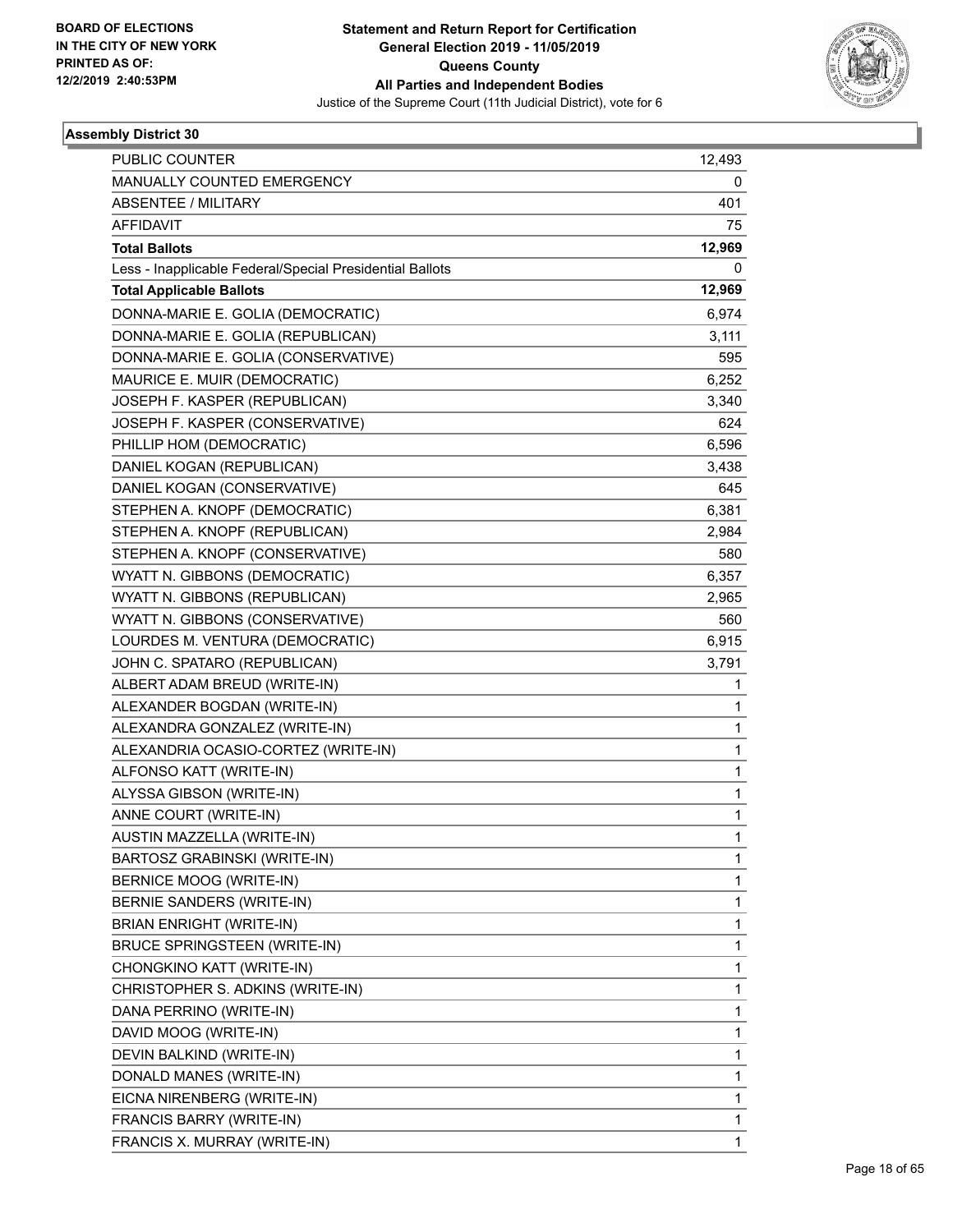

| <b>GREG GUTFIELD (WRITE-IN)</b>       | 1 |
|---------------------------------------|---|
| HARDE TOOBELEAVE (WRITE-IN)           | 1 |
| HOWE CANYONBEBOTH (WRITE-IN)          | 1 |
| <b>IWAN KINAL (WRITE-IN)</b>          | 1 |
| IWANNA DYRDA (WRITE-IN)               | 1 |
| JAMES CLARK QUINN (WRITE-IN)          | 1 |
| JANE GOETZ (WRITE-IN)                 | 1 |
| JANUIZ GRABINSKI (WRITE-IN)           | 1 |
| JAROSLAW STARRLAWOV KOZIOL (WRITE-IN) | 1 |
| JEAN CAUBIA (WRITE-IN)                | 1 |
| JEANNINE LAH (WRITE-IN)               | 1 |
| JENIFER CHIN (WRITE-IN)               | 1 |
| JESSE ROSE (WRITE-IN)                 | 1 |
| JESSE WATERS (WRITE-IN)               | 1 |
| JIM JORDAN (WRITE-IN)                 | 1 |
| JOE W. MURRAY (WRITE-IN)              | 1 |
| JOHN P. SCHATZ (WRITE-IN)             | 1 |
| JOHN SMITH (WRITE-IN)                 | 1 |
| JOSE NIEVES (WRITE-IN)                | 1 |
| JUDGE JUDY (WRITE-IN)                 | 2 |
| JUDITH MATTICH (WRITE-IN)             | 1 |
| KATHLEEN COULSON (WRITE-IN)           | 1 |
| KEVIN CASEY (WRITE-IN)                | 1 |
| KEVIN J. HANRATTY (WRITE-IN)          | 1 |
| KNOTT THISONE (WRITE-IN)              | 1 |
| KRISTIN L. JORDAN (WRITE-IN)          | 1 |
| LARAY FINE (WRITE-IN)                 | 1 |
| LAWRENCE BECKER, ESQ. (WRITE-IN)      | 1 |
| LEOPOLD BLOOM (WRITE-IN)              | 1 |
| LEW ROCKWELL (WRITE-IN)               | 1 |
| LEZORY DYRDA (WRITE-IN)               | 1 |
| LORI MARK (WRITE-IN)                  | 1 |
| LOU DOBBS (WRITE-IN)                  | 1 |
| MAGDALENA DYRDA (WRITE-IN)            | 1 |
| MARIEL VILLAREAL (WRITE-IN)           | 1 |
| MARK HERON (WRITE-IN)                 | 1 |
| MELISSA SKLARZ (WRITE-IN)             | 1 |
| MICHAEL CAYNE (WRITE-IN)              | 1 |
| MICHAEL MALICE (WRITE-IN)             | 1 |
| MICHAEL SAVAGE (WRITE-IN)             | 1 |
| MICHELE TAESLER (WRITE-IN)            | 1 |
| MINA MALIK (WRITE-IN)                 | 1 |
| MOE HOWARD (WRITE-IN)                 | 1 |
| MONTY BREWSTER (WRITE-IN)             | 1 |
| MOOKIE WILSON (WRITE-IN)              | 1 |
| MURRAY ROTHBORD (WRITE-IN)            | 1 |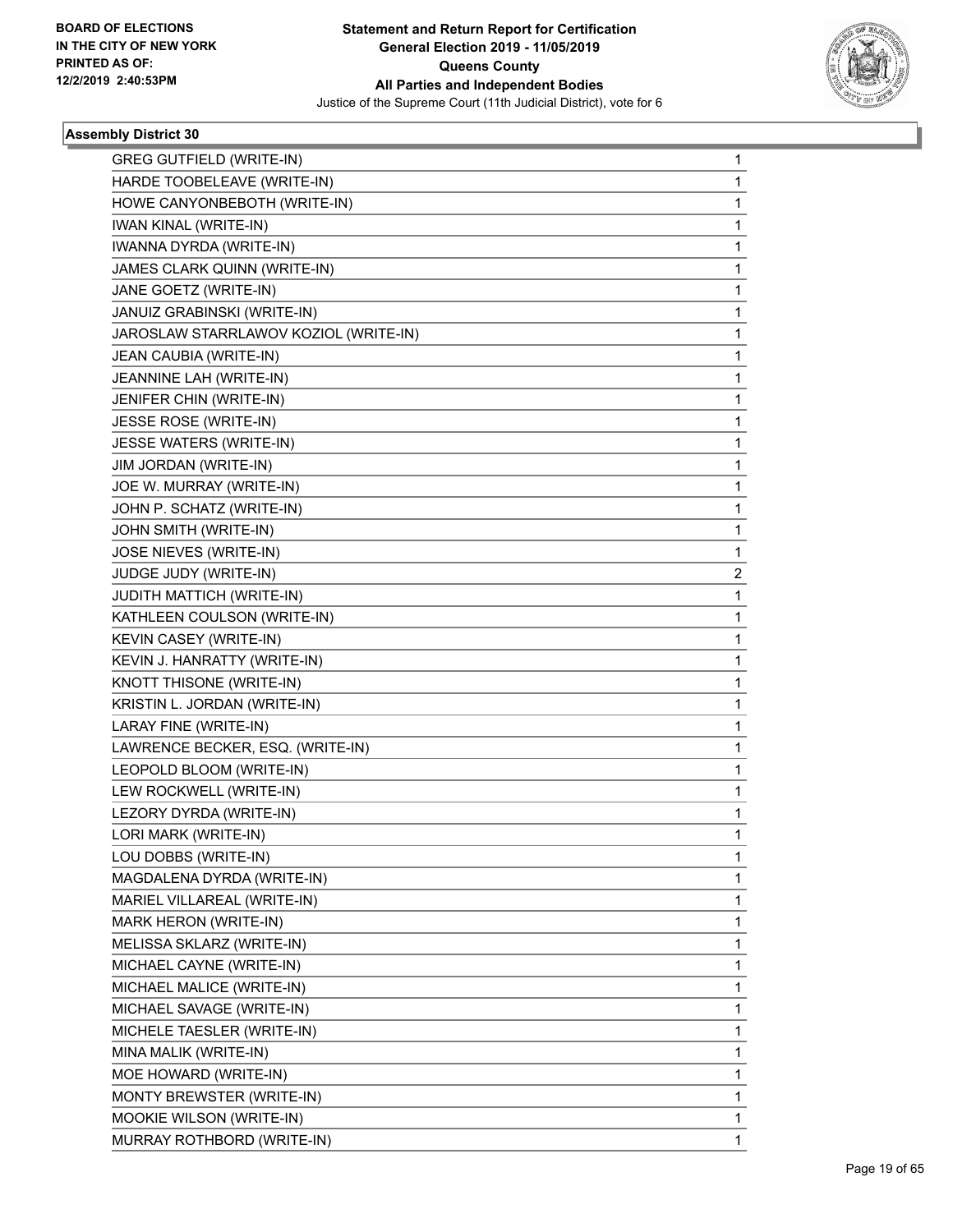

| NATHAN KEANE (WRITE-IN)                   | 1              |
|-------------------------------------------|----------------|
| NIADO MACHIA DICHI (WRITE-IN)             | $\mathbf{1}$   |
| NICK GULOTTA (WRITE-IN)                   | $\overline{c}$ |
| OKSANA KINAL (WRITE-IN)                   | 1              |
| PAUL CANNELLA (WRITE-IN)                  | $\mathbf{1}$   |
| PEDDLES KATT (WRITE-IN)                   | 1              |
| PHILIP GRONER (WRITE-IN)                  | 1              |
| PHILLIP HOM (WRITE-IN)                    | $\overline{c}$ |
| RAYMOND ELVIS GAZER (WRITE-IN)            | $\mathbf 1$    |
| REBECCA LAYLA-SOROKO (WRITE-IN)           | 1              |
| RICH FURLONG (WRITE-IN)                   | 1              |
| ROBERTO PEREZ (WRITE-IN)                  | 1              |
| RON PAUL (WRITE-IN)                       | $\mathbf{1}$   |
| RONNIE D. WAY ESQ (WRITE-IN)              | 1              |
| RUDOLPH GIULIANI (WRITE-IN)               | 3              |
| SAMAD NEWAZ (WRITE-IN)                    | 1              |
| SAMUEL WOLFSON (WRITE-IN)                 | 1              |
| SEAN HANNITY (WRITE-IN)                   | $\mathbf{1}$   |
| STEVE MORENA (WRITE-IN)                   | 1              |
| SUSAN LEE (WRITE-IN)                      | 1              |
| THOMAS J. HOFFMAN (WRITE-IN)              | 1              |
| TIFFANY CABAN (WRITE-IN)                  | 3              |
| TUCKER CARLSON (WRITE-IN)                 | $\mathbf{1}$   |
| UNATTRIBUTABLE WRITE-IN (WRITE-IN)        | 70             |
| UNCOUNTED WRITE-IN PER STATUTE (WRITE-IN) | 12             |
| <b>VIKRAM SINGH (WRITE-IN)</b>            | 1              |
| <b>WYATT GIBBONS (WRITE-IN)</b>           | $\mathbf{1}$   |
| <b>Total Votes</b>                        | 62,290         |
| Unrecorded                                | 15,524         |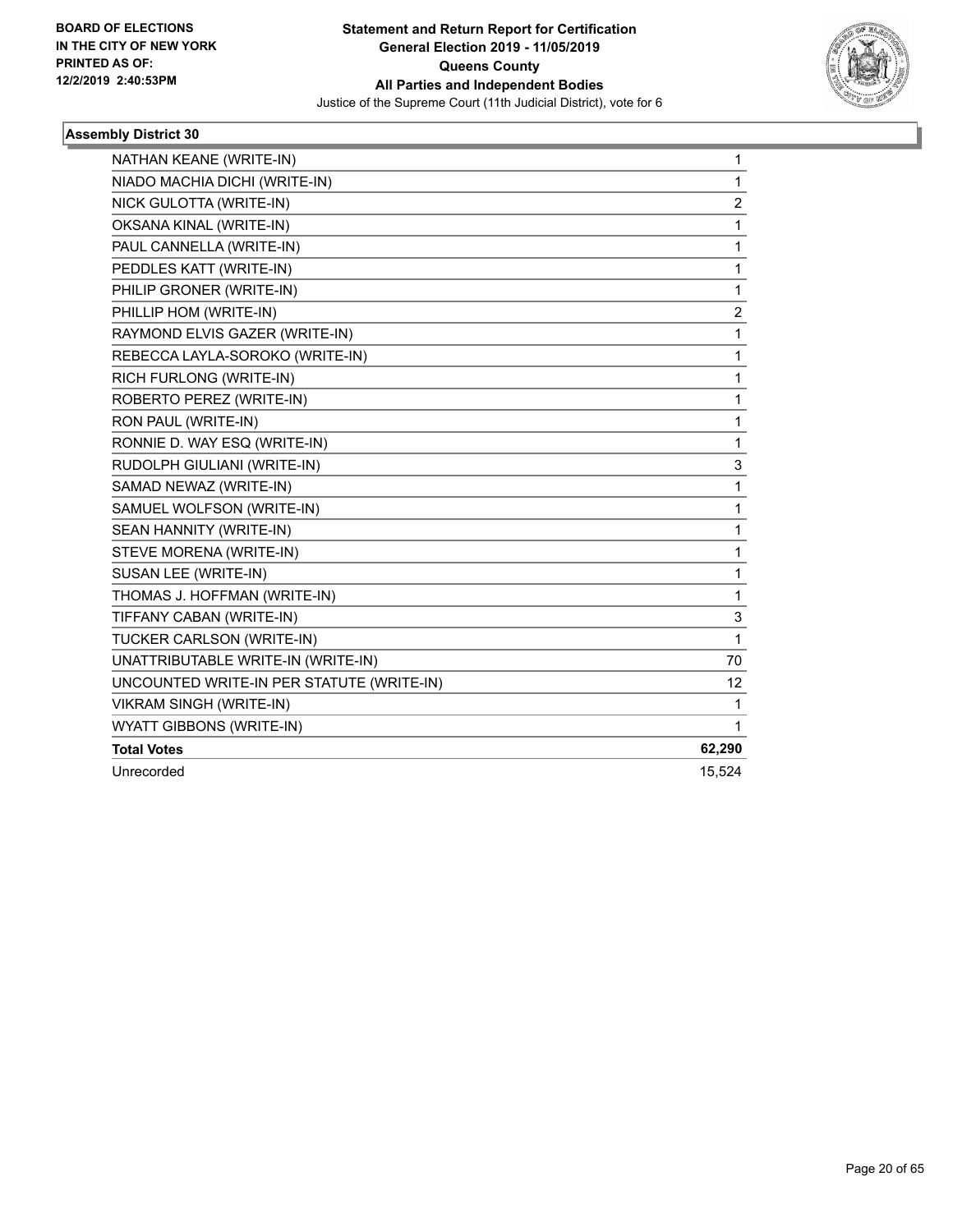

| <b>PUBLIC COUNTER</b>                                    | 8,174 |
|----------------------------------------------------------|-------|
| MANUALLY COUNTED EMERGENCY                               | 0     |
| <b>ABSENTEE / MILITARY</b>                               | 236   |
| <b>AFFIDAVIT</b>                                         | 80    |
| <b>Total Ballots</b>                                     | 8,490 |
| Less - Inapplicable Federal/Special Presidential Ballots | 0     |
| <b>Total Applicable Ballots</b>                          | 8,490 |
| DONNA-MARIE E. GOLIA (DEMOCRATIC)                        | 6,118 |
| DONNA-MARIE E. GOLIA (REPUBLICAN)                        | 535   |
| DONNA-MARIE E. GOLIA (CONSERVATIVE)                      | 134   |
| MAURICE E. MUIR (DEMOCRATIC)                             | 5,024 |
| JOSEPH F. KASPER (REPUBLICAN)                            | 608   |
| JOSEPH F. KASPER (CONSERVATIVE)                          | 124   |
| PHILLIP HOM (DEMOCRATIC)                                 | 5,317 |
| DANIEL KOGAN (REPUBLICAN)                                | 600   |
| DANIEL KOGAN (CONSERVATIVE)                              | 135   |
| STEPHEN A. KNOPF (DEMOCRATIC)                            | 5,173 |
| STEPHEN A. KNOPF (REPUBLICAN)                            | 504   |
| STEPHEN A. KNOPF (CONSERVATIVE)                          | 121   |
| WYATT N. GIBBONS (DEMOCRATIC)                            | 5,291 |
| WYATT N. GIBBONS (REPUBLICAN)                            | 505   |
| WYATT N. GIBBONS (CONSERVATIVE)                          | 124   |
| LOURDES M. VENTURA (DEMOCRATIC)                          | 5,464 |
| JOHN C. SPATARO (REPUBLICAN)                             | 621   |
| ALAN KATEMAN (WRITE-IN)                                  | 1     |
| ALICE NICHOLSON (WRITE-IN)                               | 1     |
| DAN SCHAFFER (WRITE-IN)                                  | 1     |
| DAVID SCHAFFER (WRITE-IN)                                | 1     |
| DONNA MARIE E. SOLLA (WRITE-IN)                          | 1     |
| FRANK PERERO (WRITE-IN)                                  | 1     |
| FREDDY JOHNSON (WRITE-IN)                                | 1     |
| GLORIA MOTTERA (WRITE-IN)                                | 1     |
| HAMMY LAVINE (WRITE-IN)                                  | 1     |
| HOLLY MARTIN (WRITE-IN)                                  | 1     |
| JERRY GOLDFEDER (WRITE-IN)                               | 1     |
| <b>JING KONG (WRITE-IN)</b>                              | 1     |
| JOHN C. NAUDUS (WRITE-IN)                                | 1     |
| JOHN HOLLISTAR (WRITE-IN)                                | 1     |
| JONATHAN G. COPPOLA (WRITE-IN)                           | 1     |
| LUMARIE MALDONADO CRUZ (WRITE-IN)                        | 3     |
| MARITZA Y. HOLLOWAY (WRITE-IN)                           | 1     |
| MICHAEL TOONEY (WRITE-IN)                                | 1     |
| NIKKI KATEMAN (WRITE-IN)                                 | 1     |
| PUMPKIN LAVINE (WRITE-IN)                                | 1     |
| RENEE PAWAROO (WRITE-IN)                                 | 1     |
| TAZ ALI (WRITE-IN)                                       | 1     |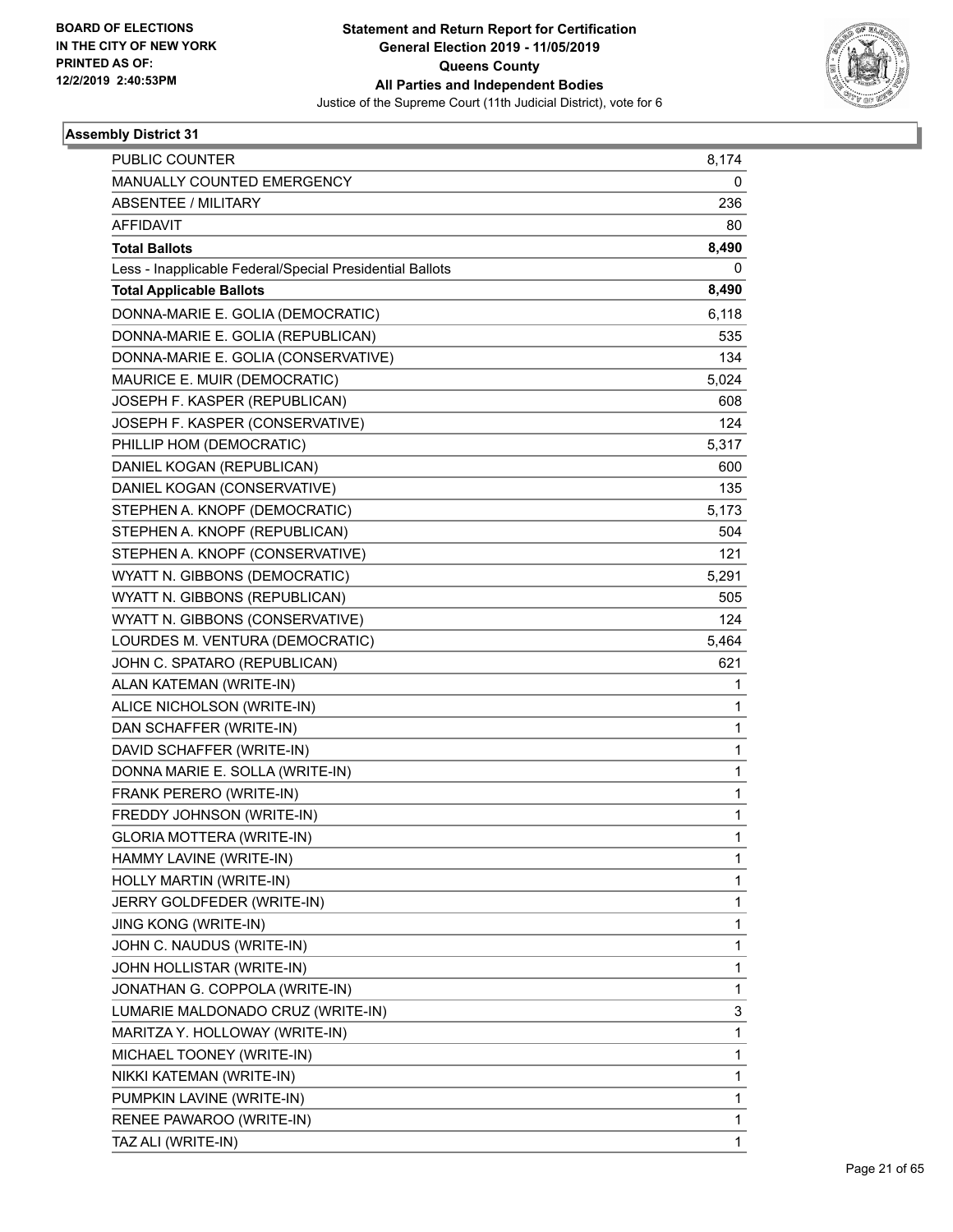

| Unrecorded                         | 14.474 |
|------------------------------------|--------|
| <b>Total Votes</b>                 | 36.466 |
| WILLIAM O. GREEN JR. (WRITE-IN)    |        |
| UNATTRIBUTABLE WRITE-IN (WRITE-IN) | 43     |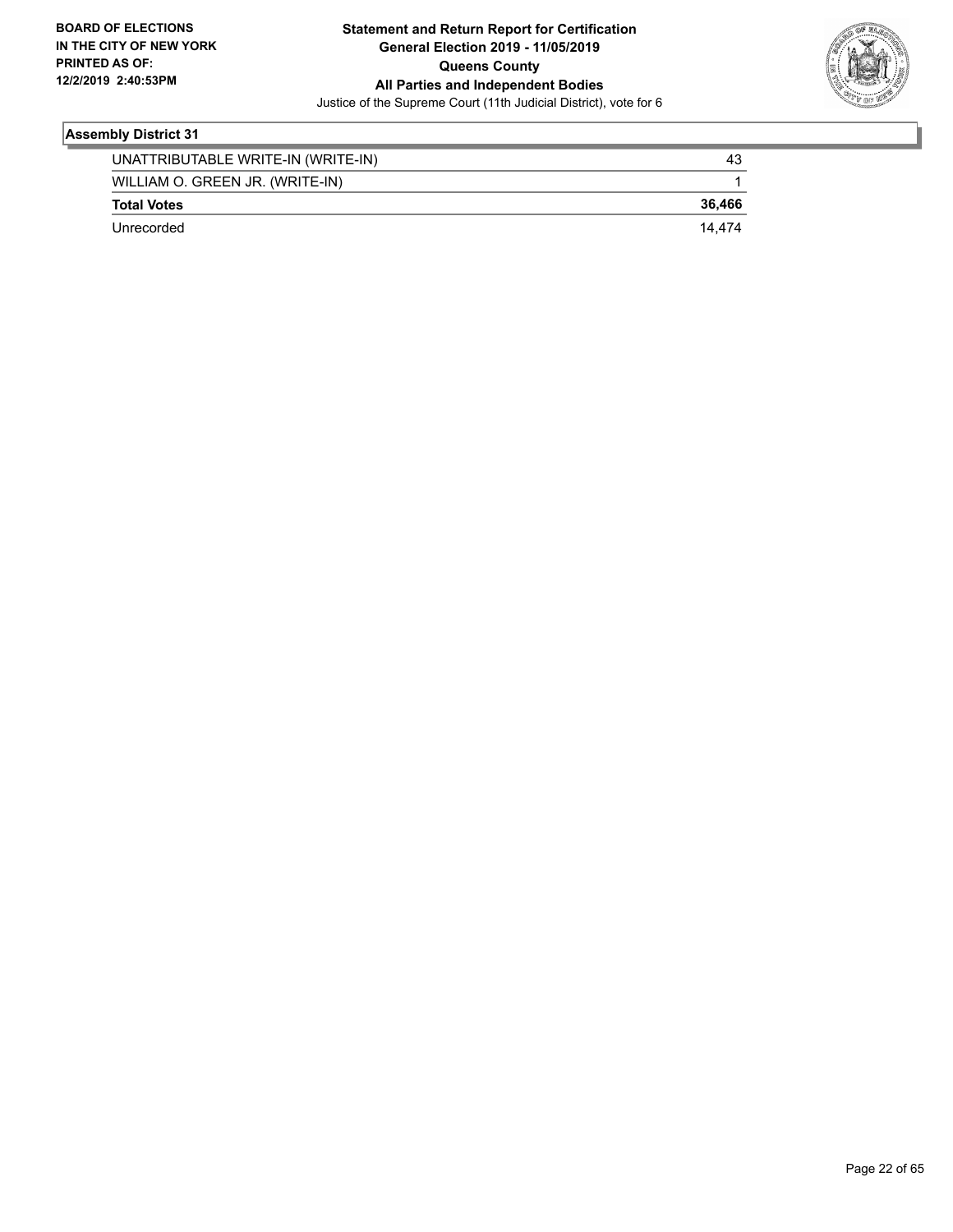

| <b>PUBLIC COUNTER</b>                                    | 12,171                  |
|----------------------------------------------------------|-------------------------|
| MANUALLY COUNTED EMERGENCY                               | 0                       |
| <b>ABSENTEE / MILITARY</b>                               | 296                     |
| <b>AFFIDAVIT</b>                                         | 72                      |
| <b>Total Ballots</b>                                     | 12,539                  |
| Less - Inapplicable Federal/Special Presidential Ballots | 0                       |
| <b>Total Applicable Ballots</b>                          | 12,539                  |
| DONNA-MARIE E. GOLIA (DEMOCRATIC)                        | 9,465                   |
| DONNA-MARIE E. GOLIA (REPUBLICAN)                        | 364                     |
| DONNA-MARIE E. GOLIA (CONSERVATIVE)                      | 79                      |
| MAURICE E. MUIR (DEMOCRATIC)                             | 8,137                   |
| JOSEPH F. KASPER (REPUBLICAN)                            | 401                     |
| JOSEPH F. KASPER (CONSERVATIVE)                          | 98                      |
| PHILLIP HOM (DEMOCRATIC)                                 | 8,401                   |
| DANIEL KOGAN (REPUBLICAN)                                | 424                     |
| DANIEL KOGAN (CONSERVATIVE)                              | 85                      |
| STEPHEN A. KNOPF (DEMOCRATIC)                            | 8,116                   |
| STEPHEN A. KNOPF (REPUBLICAN)                            | 346                     |
| STEPHEN A. KNOPF (CONSERVATIVE)                          | 76                      |
| WYATT N. GIBBONS (DEMOCRATIC)                            | 8,465                   |
| WYATT N. GIBBONS (REPUBLICAN)                            | 335                     |
| WYATT N. GIBBONS (CONSERVATIVE)                          | 81                      |
| LOURDES M. VENTURA (DEMOCRATIC)                          | 8,615                   |
| JOHN C. SPATARO (REPUBLICAN)                             | 393                     |
| ABENA WOOTEN (WRITE-IN)                                  | 1                       |
| CHARLES BARON (WRITE-IN)                                 | 1                       |
| GREGORY M. EGLESTON (WRITE-IN)                           | 1                       |
| JOE MARTHONE (WRITE-IN)                                  | 1                       |
| JOSEPH MARTHONE (WRITE-IN)                               | $\mathbf{1}$            |
| KOFI WOOFEN (WRITE-IN)                                   | 1                       |
| LAVERN VAN DUSEN (WRITE-IN)                              | $\mathbf{1}$            |
| MINA MALIK (WRITE-IN)                                    | 1                       |
| NORM SEGAL (WRITE-IN)                                    | 1                       |
| OLIVA POPE (WRITE-IN)                                    | 1                       |
| RITA JOHNSON (WRITE-IN)                                  | 1                       |
| ROSE MARIE STEWART (WRITE-IN)                            | 1                       |
| SALLIE MAE (WRITE-IN)                                    | 1                       |
| SANFORD HAPSLEY (WRITE-IN)                               | 1                       |
| SUSAN LUCCI (WRITE-IN)                                   | 1                       |
| TAHI MILLS (WRITE-IN)                                    | 1                       |
| TERESA ORR (WRITE-IN)                                    | $\overline{\mathbf{c}}$ |
| TIFFANY CABAN (WRITE-IN)                                 | 1                       |
| UNATTRIBUTABLE WRITE-IN (WRITE-IN)                       | 39                      |
| UNCOUNTED WRITE-IN PER STATUTE (WRITE-IN)                | 3                       |
| VICTORIA BROWN ESQ. (WRITE-IN)                           | 1                       |
| <b>Total Votes</b>                                       | 53,943                  |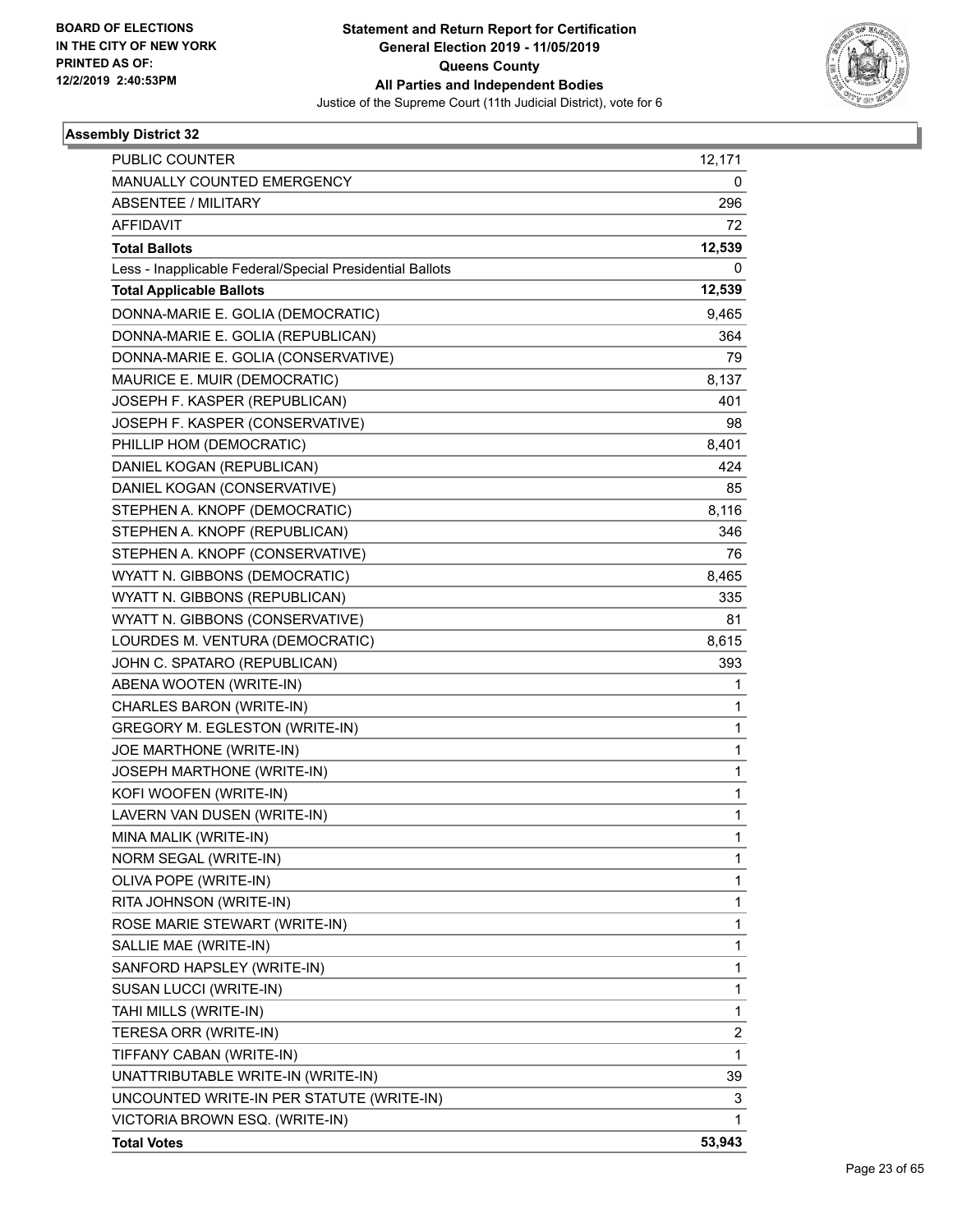

Unrecorded 21,291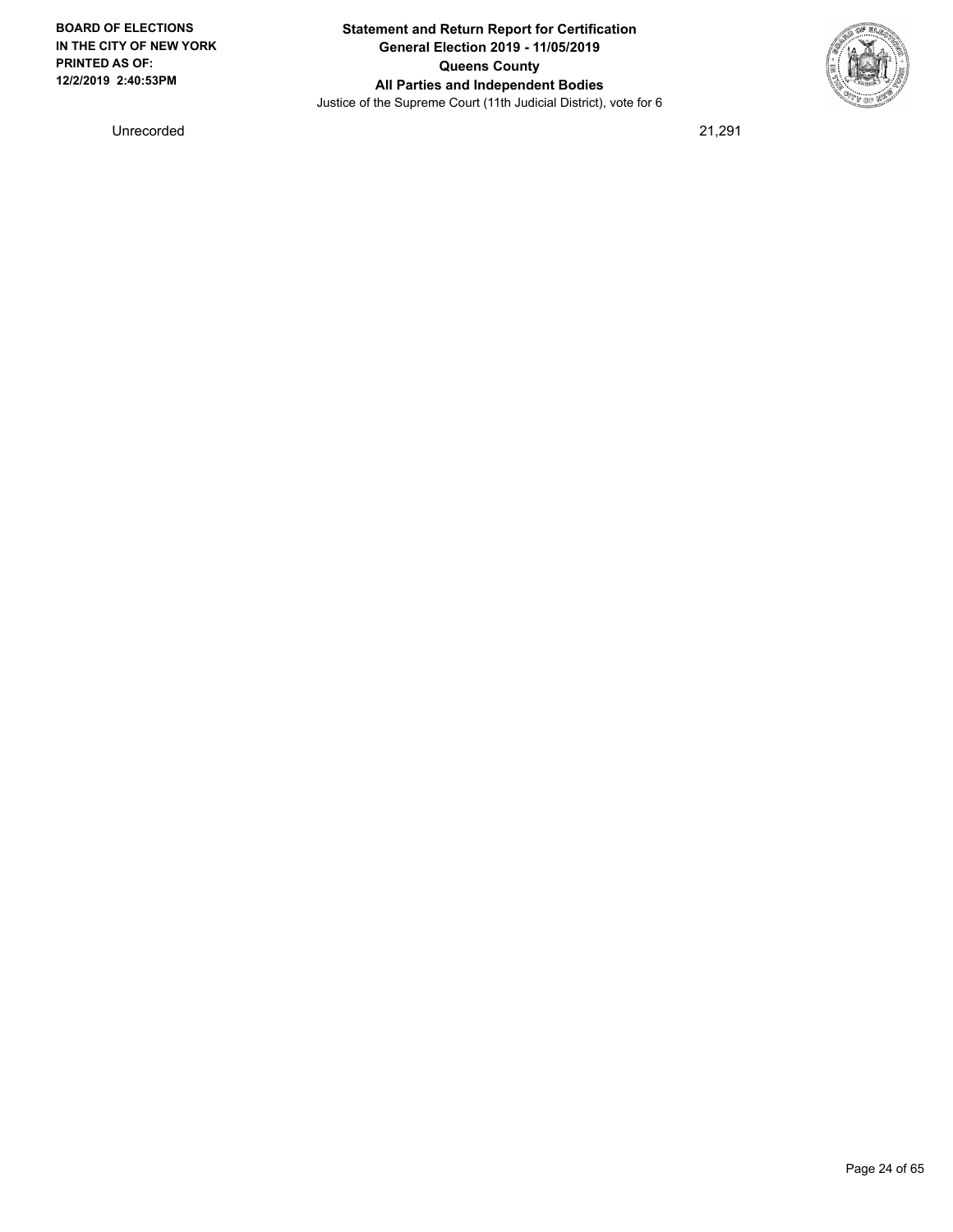

| PUBLIC COUNTER                                           | 13,771                  |
|----------------------------------------------------------|-------------------------|
| MANUALLY COUNTED EMERGENCY                               | 0                       |
| <b>ABSENTEE / MILITARY</b>                               | 282                     |
| <b>AFFIDAVIT</b>                                         | 62                      |
| <b>Total Ballots</b>                                     | 14,115                  |
| Less - Inapplicable Federal/Special Presidential Ballots | 0                       |
| <b>Total Applicable Ballots</b>                          | 14,115                  |
| DONNA-MARIE E. GOLIA (DEMOCRATIC)                        | 10,038                  |
| DONNA-MARIE E. GOLIA (REPUBLICAN)                        | 1,176                   |
| DONNA-MARIE E. GOLIA (CONSERVATIVE)                      | 287                     |
| MAURICE E. MUIR (DEMOCRATIC)                             | 8,882                   |
| JOSEPH F. KASPER (REPUBLICAN)                            | 1,237                   |
| JOSEPH F. KASPER (CONSERVATIVE)                          | 279                     |
| PHILLIP HOM (DEMOCRATIC)                                 | 9,009                   |
| DANIEL KOGAN (REPUBLICAN)                                | 1,285                   |
| DANIEL KOGAN (CONSERVATIVE)                              | 310                     |
| STEPHEN A. KNOPF (DEMOCRATIC)                            | 8,733                   |
| STEPHEN A. KNOPF (REPUBLICAN)                            | 1,128                   |
| STEPHEN A. KNOPF (CONSERVATIVE)                          | 275                     |
| WYATT N. GIBBONS (DEMOCRATIC)                            | 9,053                   |
| WYATT N. GIBBONS (REPUBLICAN)                            | 1,091                   |
| WYATT N. GIBBONS (CONSERVATIVE)                          | 275                     |
| LOURDES M. VENTURA (DEMOCRATIC)                          | 9,231                   |
| JOHN C. SPATARO (REPUBLICAN)                             | 1,382                   |
| AL SHARPTON (WRITE-IN)                                   | 1                       |
| ALINA GARCIA (WRITE-IN)                                  | $\mathbf{1}$            |
| ANTHONY MARTONE (WRITE-IN)                               | 1                       |
| ANTHONY RIVERS (WRITE-IN)                                | $\overline{\mathbf{c}}$ |
| <b>BIG BIRD (WRITE-IN)</b>                               | $\mathbf{1}$            |
| BILL STANTON (WRITE-IN)                                  | $\mathbf 1$             |
| <b>BUGS BUNNY (WRITE-IN)</b>                             | 1                       |
| CHRIS SMITH (WRITE-IN)                                   | 1                       |
| DAFFY DUCK (WRITE-IN)                                    | 1                       |
| DAVID N. GREENE (WRITE-IN)                               | 1                       |
| DIANE L LITTLES (WRITE-IN)                               | $\mathbf 1$             |
| DONNIE WHITELEAD (WRITE-IN)                              | 1                       |
| DYMITRA ETIENNE (WRITE-IN)                               | 1                       |
| FRANK FRANCOS (WRITE-IN)                                 | $\mathbf 1$             |
| JAMAL HANSTON (WRITE-IN)                                 | 1                       |
| <b>JESUS CHRIST (WRITE-IN)</b>                           | 1                       |
| JOE LYAN (WRITE-IN)                                      | $\mathbf 1$             |
| JOSEPH FIND (WRITE-IN)                                   | 1                       |
| JOSEPH R, CONCANNON (WRITE-IN)                           | 1                       |
| JOSHUA GLICK (WRITE-IN)                                  | $\mathbf 1$             |
| KENNETH DEANE (WRITE-IN)                                 | 1                       |
| KEVIN RUCKER (WRITE-IN)                                  | 1                       |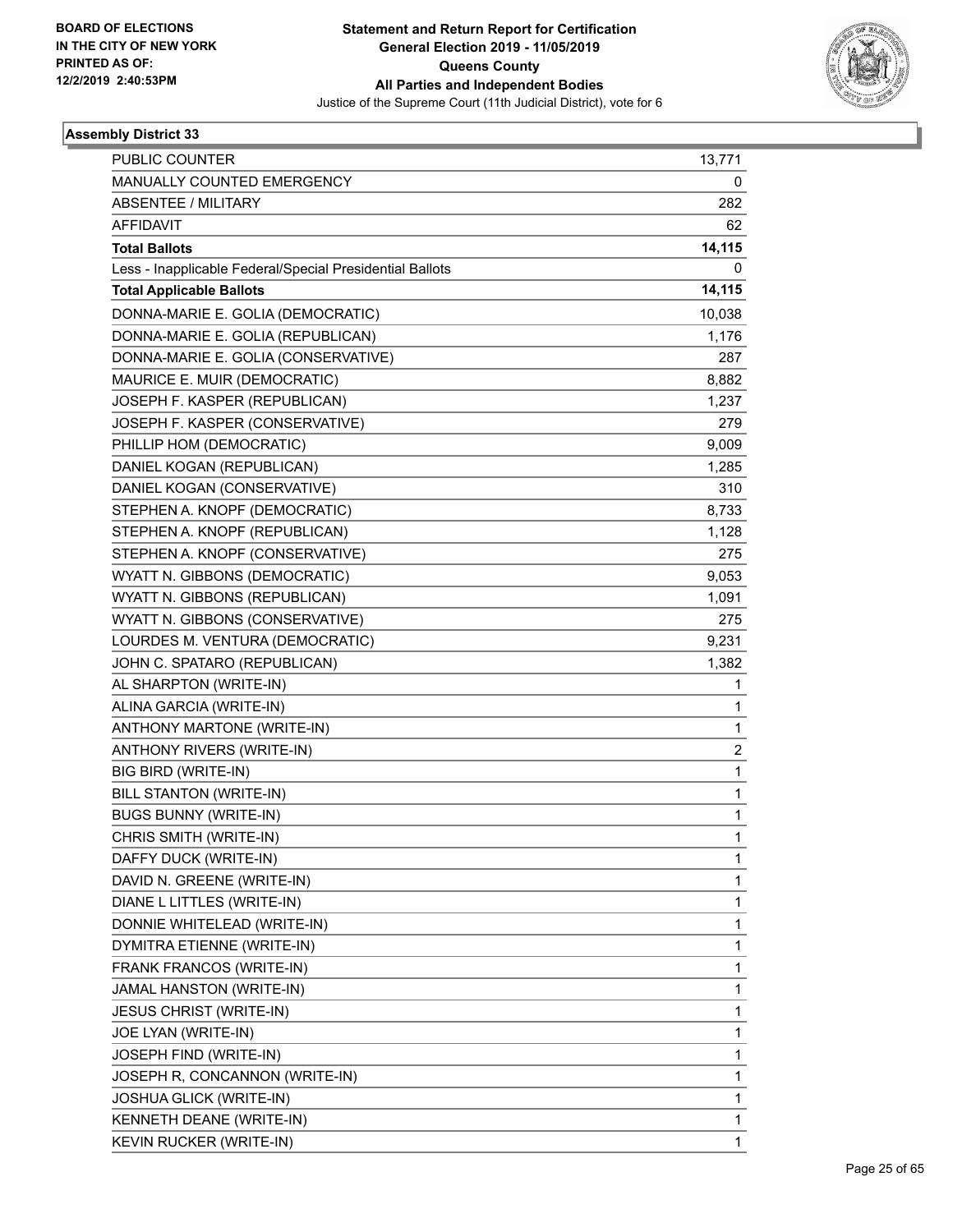

| KEVIN SATTERFIELD (WRITE-IN)              | 1              |
|-------------------------------------------|----------------|
| KHAIR MORRISON (WRITE-IN)                 | $\overline{c}$ |
| LAWRENCE M ZACARERE (WRITE-IN)            | 1              |
| LISA MARTIN-OWENS (WRITE-IN)              | 1              |
| LIZA WASHINGTON (WRITE-IN)                | 1              |
| MICHAEL ARACTI (WRITE-IN)                 | 1              |
| MICHAEL GAFFEY (WRITE-IN)                 | 1              |
| MICHAEL J. BROWN (WRITE-IN)               | 1              |
| MORRISON TARIQUA (WRITE-IN)               | 1              |
| <b>OSCAR GROUCH (WRITE-IN)</b>            | 1              |
| PATRICIA LINDOR (WRITE-IN)                | 1              |
| PHIL ORENSTEIN (WRITE-IN)                 | 1              |
| RAY CAMERON (WRITE-IN)                    | 1              |
| ROBERT WILLIAMS (WRITE-IN)                | 1              |
| RONALD FISHER (WRITE-IN)                  | 1              |
| RUDOLPH BEHRMANN (WRITE-IN)               | 1              |
| SAM WRIGHT (WRITE-IN)                     | 1              |
| SCOTT DAVIS (WRITE-IN)                    | 1              |
| SHAWN FRANCOS (WRITE-IN)                  | 2              |
| SOPHIA N. GREENE (WRITE-IN)               | 1              |
| STEPHEN L. DEPAN (WRITE-IN)               | 1              |
| SUSAN PROVAR (WRITE-IN)                   | 1              |
| TANQUN MOMSON (WRITE-IN)                  | 1              |
| THEODUSIUS T. CATT (WRITE-IN)             | 1              |
| TIMOTHY JAMES (WRITE-IN)                  | 1              |
| TRACY SIMMONS (WRITE-IN)                  | 1              |
| UNATTRIBUTABLE WRITE-IN (WRITE-IN)        | 45             |
| UNCOUNTED WRITE-IN PER STATUTE (WRITE-IN) | 8              |
| YVES DELVA (WRITE-IN)                     | 1              |
| YVONNE O GREENE (WRITE-IN)                | 1              |
| <b>Total Votes</b>                        | 63,777         |
| Unrecorded                                | 20,913         |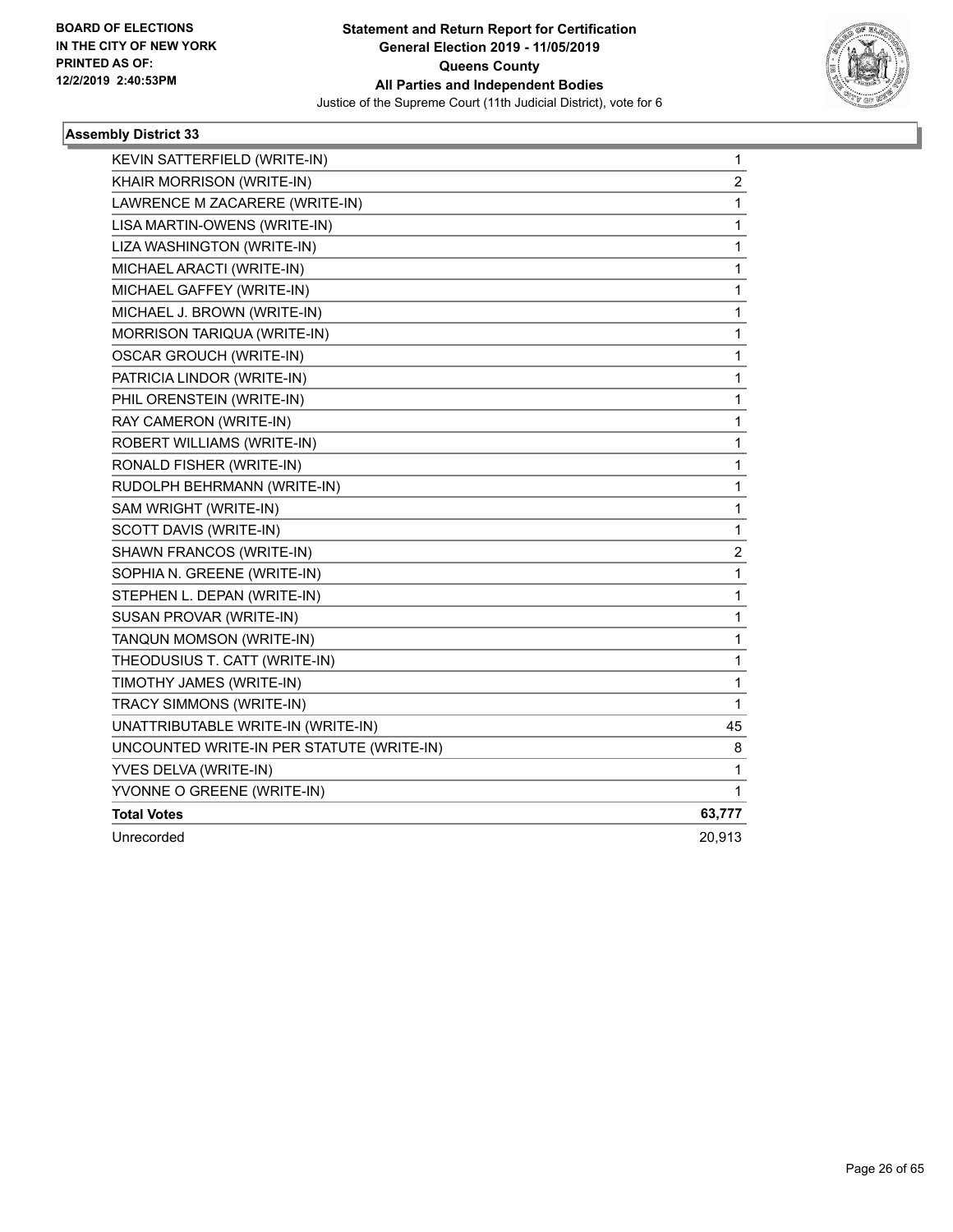

| PUBLIC COUNTER                                           | 8,820                   |
|----------------------------------------------------------|-------------------------|
| MANUALLY COUNTED EMERGENCY                               | 0                       |
| <b>ABSENTEE / MILITARY</b>                               | 211                     |
| <b>AFFIDAVIT</b>                                         | 49                      |
| <b>Total Ballots</b>                                     | 9,080                   |
| Less - Inapplicable Federal/Special Presidential Ballots | 0                       |
| <b>Total Applicable Ballots</b>                          | 9,080                   |
| DONNA-MARIE E. GOLIA (DEMOCRATIC)                        | 5,872                   |
| DONNA-MARIE E. GOLIA (REPUBLICAN)                        | 1,194                   |
| DONNA-MARIE E. GOLIA (CONSERVATIVE)                      | 198                     |
| MAURICE E. MUIR (DEMOCRATIC)                             | 5,156                   |
| JOSEPH F. KASPER (REPUBLICAN)                            | 1,272                   |
| JOSEPH F. KASPER (CONSERVATIVE)                          | 216                     |
| PHILLIP HOM (DEMOCRATIC)                                 | 5,492                   |
| DANIEL KOGAN (REPUBLICAN)                                | 1,306                   |
| DANIEL KOGAN (CONSERVATIVE)                              | 233                     |
| STEPHEN A. KNOPF (DEMOCRATIC)                            | 5,272                   |
| STEPHEN A. KNOPF (REPUBLICAN)                            | 1,127                   |
| STEPHEN A. KNOPF (CONSERVATIVE)                          | 208                     |
| WYATT N. GIBBONS (DEMOCRATIC)                            | 5,145                   |
| WYATT N. GIBBONS (REPUBLICAN)                            | 1,129                   |
| WYATT N. GIBBONS (CONSERVATIVE)                          | 197                     |
| LOURDES M. VENTURA (DEMOCRATIC)                          | 6,068                   |
| JOHN C. SPATARO (REPUBLICAN)                             | 1,353                   |
| ALBERT EINSTEIN (WRITE-IN)                               | 1                       |
| ALEXANDRIA OCASIO-CORTEZ (WRITE-IN)                      | 1                       |
| ALISON CUMMINGS (WRITE-IN)                               | $\mathbf{1}$            |
| ANDRES GARCIA (WRITE-IN)                                 | $\mathbf{1}$            |
| ANDREW D. GROSSMAN (WRITE-IN)                            | 1                       |
| ANDREW SUP CHANG (WRITE-IN)                              | 1                       |
| ANGELA MERCADO (WRITE-IN)                                | $\mathbf{1}$            |
| ANTHE M. BOVA (WRITE-IN)                                 | 1                       |
| ANTHONY LEWIS (WRITE-IN)                                 | 1                       |
| ARTURO SANCHEZ (WRITE-IN)                                | $\overline{\mathbf{c}}$ |
| BARBARA BYRNE (WRITE-IN)                                 | $\overline{\mathbf{c}}$ |
| BERNARD B CHEN (WRITE-IN)                                | $\mathbf{1}$            |
| <b>BILL GATES (WRITE-IN)</b>                             | $\mathbf{1}$            |
| BRIGHT D. LIMM (WRITE-IN)                                | 1                       |
| CARL FOSTER (WRITE-IN)                                   | $\mathbf{1}$            |
| CESAR CHAVEZ (WRITE-IN)                                  | $\mathbf{1}$            |
| CHESTER HICKS (WRITE-IN)                                 | 1                       |
| CHRIS MURPHY (WRITE-IN)                                  | 1                       |
| CHRISTINE FURLONG (WRITE-IN)                             | 1                       |
| CLAUDIUS FORTESI (WRITE-IN)                              | 1                       |
| CLOE SERINSKY (WRITE-IN)                                 | 1                       |
| DANIEL LASKEY (WRITE-IN)                                 | $\mathbf{1}$            |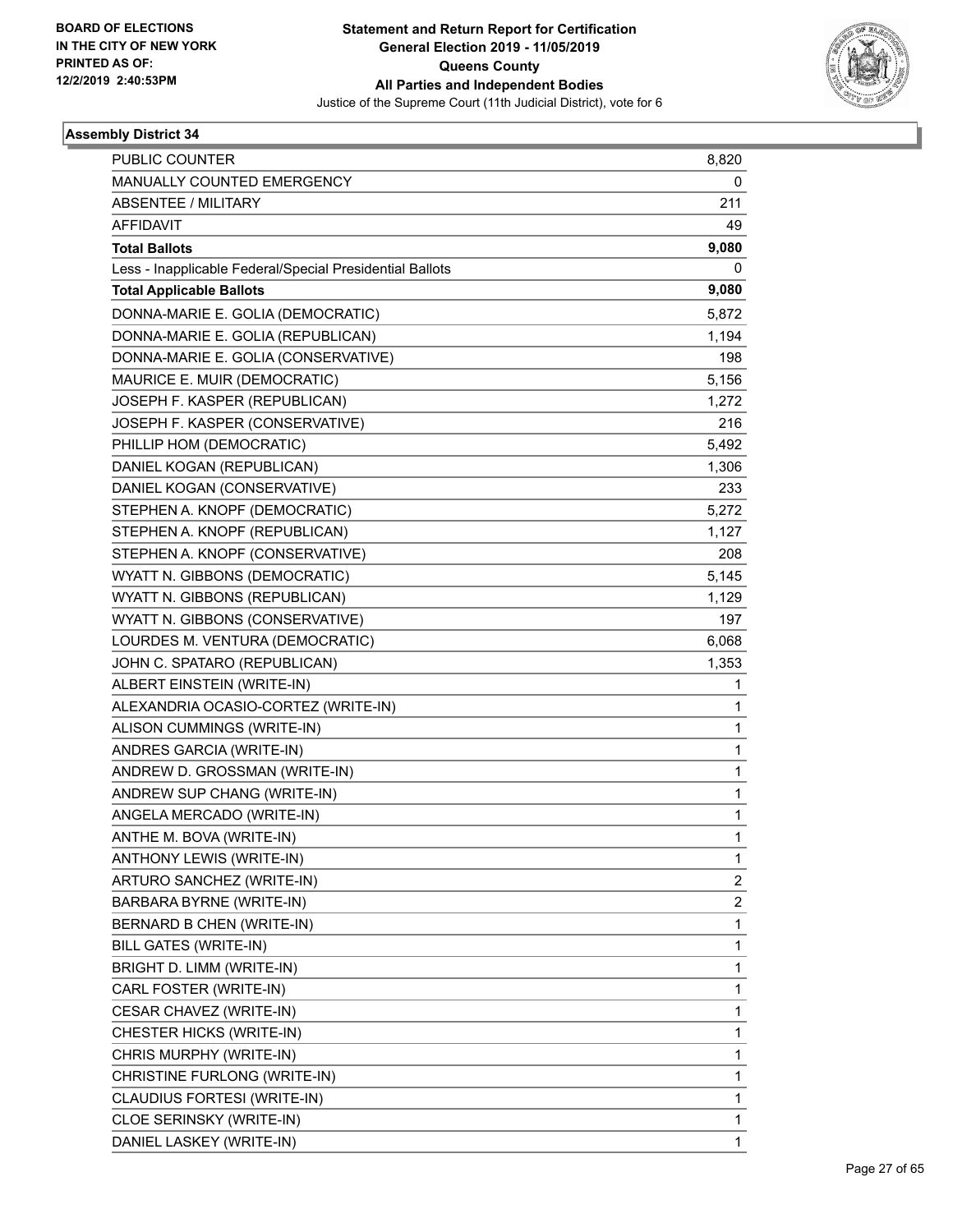

| DANIEL Y. SHIN (WRITE-IN)           | $\overline{2}$ |
|-------------------------------------|----------------|
| DAVID AMBROSE (WRITE-IN)            | 1              |
| ERIC GARNER (WRITE-IN)              | 1              |
| EVA MEDINA (WRITE-IN)               | 1              |
| EVAN DAVIE (WRITE-IN)               | 1              |
| FINNUALA O'DOHERTY (WRITE-IN)       | 2              |
| FRANCESCO CATARISANO (WRITE-IN)     | 1              |
| FRANCIS IRACE (WRITE-IN)            | 1              |
| GIDEON E. KATZ (WRITE-IN)           | 1              |
| GUY FAWKES (WRITE-IN)               | 1              |
| ILAYE CAIN NIELSEN (WRITE-IN)       | 1              |
| JAFET SORI (WRITE-IN)               | 1              |
| JAIME RODRIGUEZ (WRITE-IN)          | 1              |
| JAMES KIERNAN (WRITE-IN)            | 1              |
| JASON CHIN-FATT (WRITE-IN)          | 1              |
| JERRY GOLDFEDER (WRITE-IN)          | 1              |
| JON REYES (WRITE-IN)                | 1              |
| JOSEPH CROWLEY (WRITE-IN)           | 1              |
| JOSEPH IOVIRO (WRITE-IN)            | 1              |
| JOX PEEZ (WRITE-IN)                 | 1              |
| KIM KARDASHIAN (WRITE-IN)           | 1              |
| KWOK MUI (WRITE-IN)                 | 1              |
| LADY GAGA (WRITE-IN)                | 1              |
| LAURA LINNEY (WRITE-IN)             | 1              |
| LAWRENCE E. KERCHER (WRITE-IN)      | 1              |
| LIL HOMIE (WRITE-IN)                | 1              |
| MATTHEW BOVA (WRITE-IN)             | 1              |
| MATTHEW QUILES (WRITE-IN)           | 1              |
| MATTHEW REGAN (WRITE-IN)            | 1              |
| MEGAN K. ZWIEBEL (WRITE-IN)         | 2              |
| MEUS RINA (WRITE-IN)                | 1              |
| MICHAEL KRAFSIY (WRITE-IN)          | 1              |
| MICHAEL MELLON (WRITE-IN)           | 1              |
| MICKEY MOUSE (WRITE-IN)             | 1              |
| MIKKI MINAJ (WRITE-IN)              | 1              |
| MOUSSA TAIFI (WRITE-IN)             | 1              |
| NUALA O'DOHERTY NARANJO (WRITE-IN)  | 4              |
| PETER BEADLE (WRITE-IN)             | 1              |
| PETER KELLEY (WRITE-IN)             | 1              |
| RAMARLERY GRAHAM (WRITE-IN)         | 1              |
| RAMSEY ORTA (WRITE-IN)              | 1              |
| SAMANTHA RODRIGUEZ CHUNG (WRITE-IN) | 1              |
| SANDRA BLAND (WRITE-IN)             | 1              |
| SEBASTIAN MAGUIRE (WRITE-IN)        | 1              |
| SUBUTAN MUSLUOGLA (WRITE-IN)        | 1              |
| SUSAN SARANDON (WRITE-IN)           | 1              |
|                                     |                |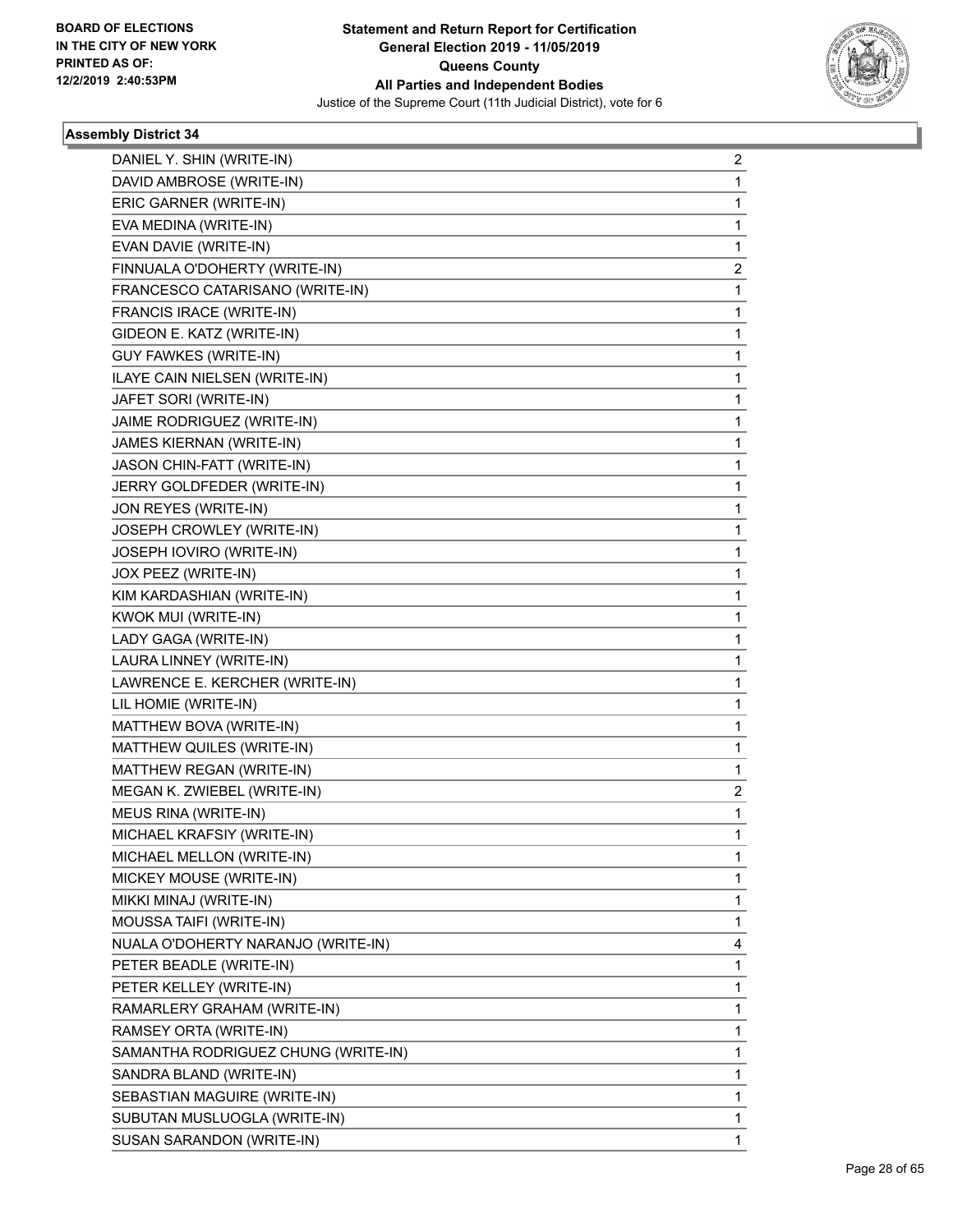

| TIFFANY CABAN (WRITE-IN)                  | 4      |
|-------------------------------------------|--------|
| TRAYVON MARTIN (WRITE-IN)                 |        |
| TRISTON CHIN FATT (WRITE-IN)              |        |
| UNATTRIBUTABLE WRITE-IN (WRITE-IN)        | 64     |
| UNCOUNTED WRITE-IN PER STATUTE (WRITE-IN) | 14     |
| VIKRAM MUKIBJA (WRITE-IN)                 |        |
| VINCENT HAYNES (WRITE-IN)                 |        |
| WILLIAM FALLON (WRITE-IN)                 |        |
| WONDER WOMAN (WRITE-IN)                   |        |
| <b>Total Votes</b>                        | 41,602 |
| Unrecorded                                | 12.878 |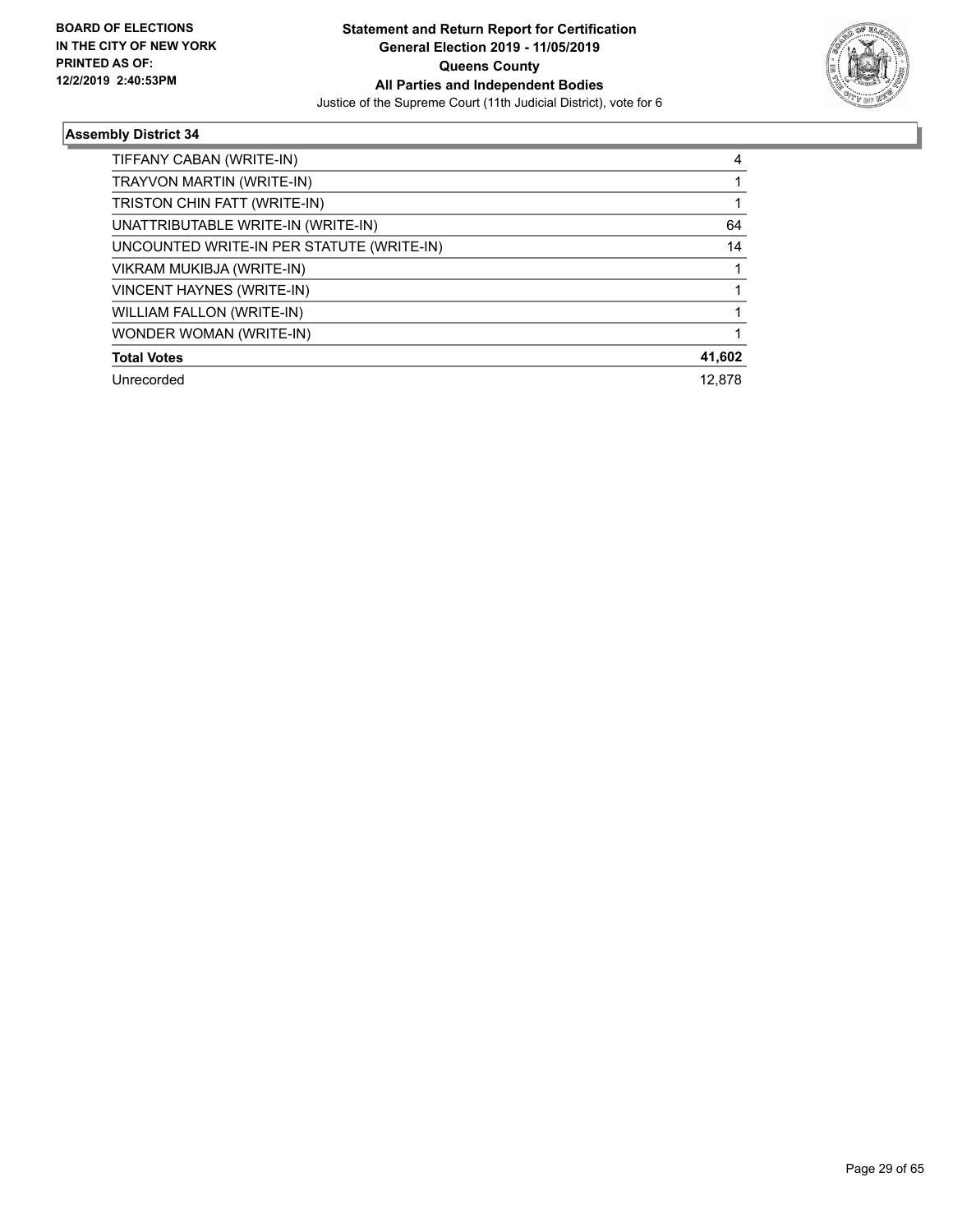

| PUBLIC COUNTER                                           | 6,395        |
|----------------------------------------------------------|--------------|
| MANUALLY COUNTED EMERGENCY                               | 0            |
| ABSENTEE / MILITARY                                      | 314          |
| <b>AFFIDAVIT</b>                                         | 41           |
| <b>Total Ballots</b>                                     | 6,750        |
| Less - Inapplicable Federal/Special Presidential Ballots | 0            |
| <b>Total Applicable Ballots</b>                          | 6,750        |
| DONNA-MARIE E. GOLIA (DEMOCRATIC)                        | 4,200        |
| DONNA-MARIE E. GOLIA (REPUBLICAN)                        | 721          |
| DONNA-MARIE E. GOLIA (CONSERVATIVE)                      | 136          |
| MAURICE E. MUIR (DEMOCRATIC)                             | 3,614        |
| JOSEPH F. KASPER (REPUBLICAN)                            | 747          |
| JOSEPH F. KASPER (CONSERVATIVE)                          | 133          |
| PHILLIP HOM (DEMOCRATIC)                                 | 3,791        |
| DANIEL KOGAN (REPUBLICAN)                                | 794          |
| DANIEL KOGAN (CONSERVATIVE)                              | 140          |
| STEPHEN A. KNOPF (DEMOCRATIC)                            | 3,630        |
| STEPHEN A. KNOPF (REPUBLICAN)                            | 655          |
| STEPHEN A. KNOPF (CONSERVATIVE)                          | 117          |
| WYATT N. GIBBONS (DEMOCRATIC)                            | 3,702        |
| WYATT N. GIBBONS (REPUBLICAN)                            | 641          |
| WYATT N. GIBBONS (CONSERVATIVE)                          | 123          |
| LOURDES M. VENTURA (DEMOCRATIC)                          | 4,187        |
| JOHN C. SPATARO (REPUBLICAN)                             | 781          |
| ALEJANDRO ORTEGA (WRITE-IN)                              | 1            |
| <b>BAD BUNNY (WRITE-IN)</b>                              | 1            |
| CASSANDRA BOUTIN (WRITE-IN)                              | 1            |
| CHARLES C. SMALLS III (WRITE-IN)                         | 1            |
| DIANA JEFFREY WILLIAMS (WRITE-IN)                        | 1            |
| DJ CAMILO (WRITE-IN)                                     | 1            |
| ELEI MYSAL (WRITE-IN)                                    | 1            |
| FRED HIPPOLHE (WRITE-IN)                                 | 1            |
| HILLARY CLINTON (WRITE-IN)                               | 1            |
| JUDITH STEINDLIN (WRITE-IN)                              | 1            |
| KENT LEE (WRITE-IN)                                      | 1            |
| LUMARIE MALDONADO CRUZ (WRITE-IN)                        | 1            |
| MARK J. BIBLIS (WRITE-IN)                                | 1            |
| MICKEY MOUSE (WRITE-IN)                                  | 1            |
| ODA FRIEDHEIM (WRITE-IN)                                 | 1            |
| ORORO MUNROE (WRITE-IN)                                  | 1            |
| SAM YEE (WRITE-IN)                                       | $\mathbf{1}$ |
| UNATTRIBUTABLE WRITE-IN (WRITE-IN)                       | 50           |
| UNCOUNTED WRITE-IN PER STATUTE (WRITE-IN)                | 3            |
| <b>Total Votes</b>                                       | 28,182       |
| Unrecorded                                               | 12,318       |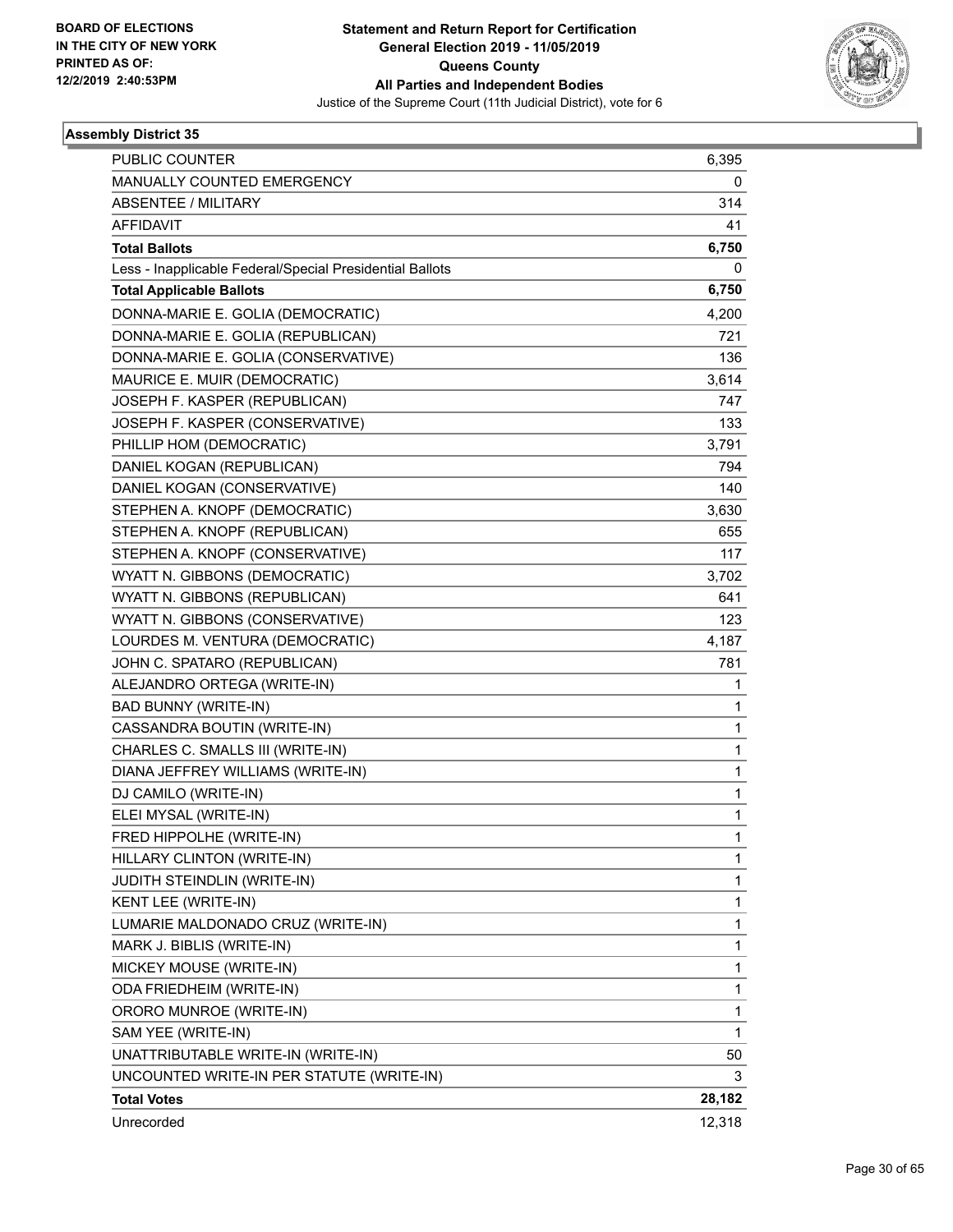

| <b>PUBLIC COUNTER</b>                                    | 14,382                  |
|----------------------------------------------------------|-------------------------|
| MANUALLY COUNTED EMERGENCY                               | 1                       |
| <b>ABSENTEE / MILITARY</b>                               | 226                     |
| <b>AFFIDAVIT</b>                                         | 137                     |
| <b>Total Ballots</b>                                     | 14,746                  |
| Less - Inapplicable Federal/Special Presidential Ballots | 0                       |
| <b>Total Applicable Ballots</b>                          | 14,746                  |
| DONNA-MARIE E. GOLIA (DEMOCRATIC)                        | 10,594                  |
| DONNA-MARIE E. GOLIA (REPUBLICAN)                        | 1,686                   |
| DONNA-MARIE E. GOLIA (CONSERVATIVE)                      | 310                     |
| MAURICE E. MUIR (DEMOCRATIC)                             | 10,107                  |
| JOSEPH F. KASPER (REPUBLICAN)                            | 1,801                   |
| JOSEPH F. KASPER (CONSERVATIVE)                          | 326                     |
| PHILLIP HOM (DEMOCRATIC)                                 | 10,369                  |
| DANIEL KOGAN (REPUBLICAN)                                | 1,863                   |
| DANIEL KOGAN (CONSERVATIVE)                              | 328                     |
| STEPHEN A. KNOPF (DEMOCRATIC)                            | 9,918                   |
| STEPHEN A. KNOPF (REPUBLICAN)                            | 1,596                   |
| STEPHEN A. KNOPF (CONSERVATIVE)                          | 301                     |
| WYATT N. GIBBONS (DEMOCRATIC)                            | 9,822                   |
| WYATT N. GIBBONS (REPUBLICAN)                            | 1,577                   |
| WYATT N. GIBBONS (CONSERVATIVE)                          | 297                     |
| LOURDES M. VENTURA (DEMOCRATIC)                          | 10,798                  |
| JOHN C. SPATARO (REPUBLICAN)                             | 2,042                   |
| ADAM SUSSMAN (WRITE-IN)                                  | 1                       |
| ALBERT MONTONARI (WRITE-IN)                              | 1                       |
| ALEXANDRIA OCASIO CORTEZ (WRITE-IN)                      | $\mathbf{1}$            |
| ALEXANDRIA OCASIO-CORTEZ (WRITE-IN)                      | $\overline{\mathbf{c}}$ |
| ALMA MAGENA (WRITE-IN)                                   | $\mathbf{1}$            |
| ALYSSA M. ZURAZK (WRITE-IN)                              | $\mathbf{1}$            |
| AMANDA PALMER (WRITE-IN)                                 | $\mathbf{1}$            |
| AMELIE CHERLIN (WRITE-IN)                                | 1                       |
| ANDREW JAGODA (WRITE-IN)                                 | 1                       |
| ANDREW WIESE (WRITE-IN)                                  | $\mathbf{1}$            |
| ANN MARIE SCALIA (WRITE-IN)                              | 1                       |
| ANNMARIE CARUSO (WRITE-IN)                               | 1                       |
| ANTHONY PALADINO (WRITE-IN)                              | $\mathbf{1}$            |
| ASHLEY SULLIVAN (WRITE-IN)                               | 2                       |
| BERNIE SANDERS (WRITE-IN)                                | $\mathbf{1}$            |
| <b>BIGGIE SMALLS (WRITE-IN)</b>                          | $\mathbf{1}$            |
| BRYAN ROMAN (WRITE-IN)                                   | 1                       |
| <b>BUGS BUNNY (WRITE-IN)</b>                             | $\mathbf{1}$            |
| CARLOS BELTRAN (WRITE-IN)                                | $\mathbf{1}$            |
| CASSIE VEACH (WRITE-IN)                                  | 2                       |
| CHRIS GODWIN (WRITE-IN)                                  | 1                       |
| CHRIS MULLIN (WRITE-IN)                                  | $\mathbf{1}$            |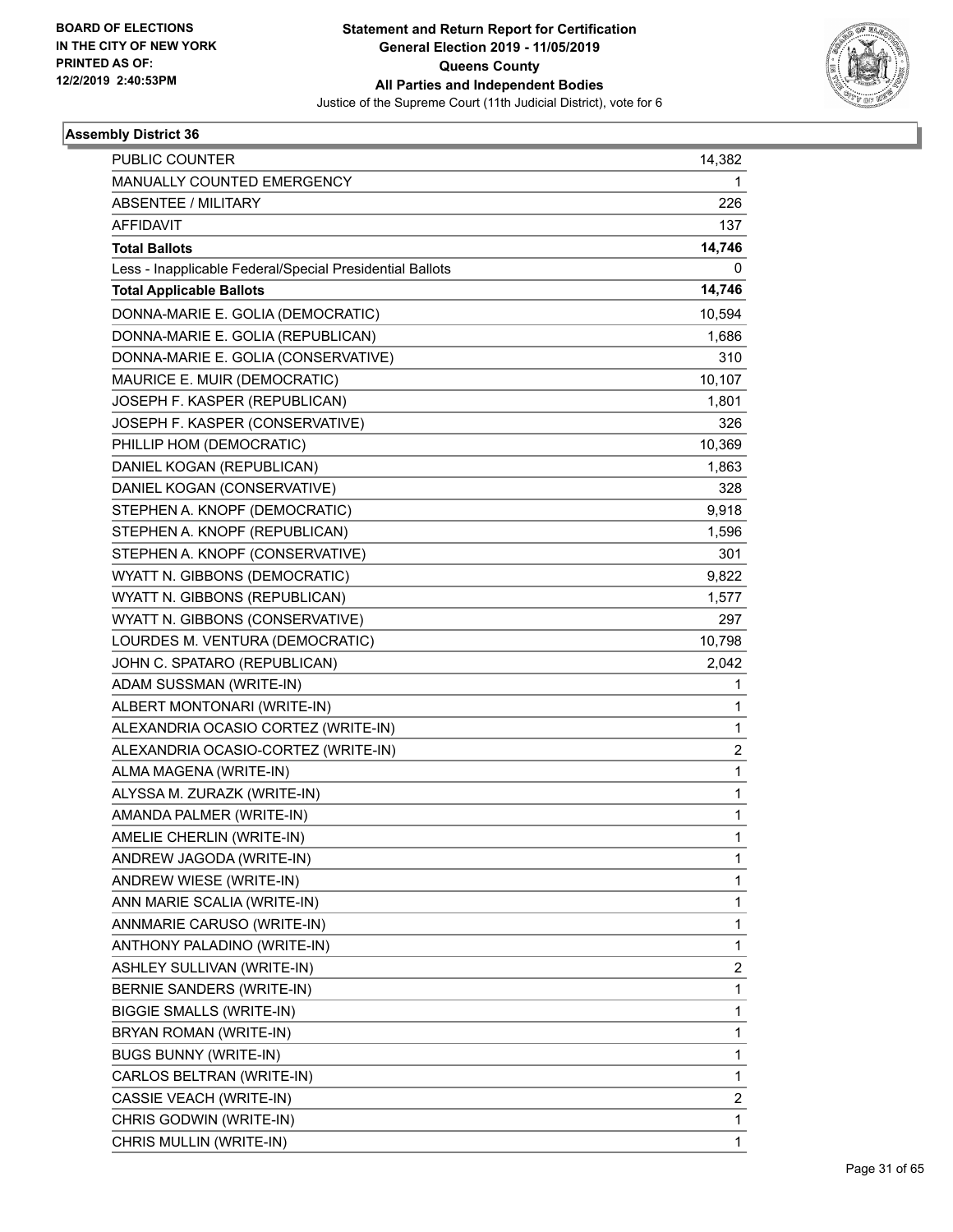

| COSTA CONYANTIVEL (WRITE-IN)       | 1              |
|------------------------------------|----------------|
| CYNTHIA NIXON (WRITE-IN)           | 2              |
| DANA KIRSCHENBAUM (WRITE-IN)       | 1              |
| DAVID JOHNSON (WRITE-IN)           | 1              |
| DAWN A. DUPAT (WRITE-IN)           | 1              |
| DEREIL LUDOYEI (WRITE-IN)          | 1              |
| DIANE BLACKER (WRITE-IN)           | 1              |
| DONALD DUCK (WRITE-IN)             | 1              |
| DONALD J. TRUMP (WRITE-IN)         | 1              |
| DONNA MARIE E SOLLA (WRITE-IN)     | 1              |
| ELIZABETH LYNCH (WRITE-IN)         | 1              |
| ERICKA STALLINGS (WRITE-IN)        | 1              |
| <b>GABRIEL FONSECA (WRITE-IN)</b>  | 1              |
| GENE MAZZARO (WRITE-IN)            | 1              |
| <b>GEOFFRY WRIGHT (WRITE-IN)</b>   | 1              |
| <b>GEORGE E. PATAKI (WRITE-IN)</b> | 1              |
| <b>GEORGE PIAZZA (WRITE-IN)</b>    | 1              |
| <b>GERODINA DENTON (WRITE-IN)</b>  | 1              |
| GREGORY L. LASAK (WRITE-IN)        | $\overline{2}$ |
| HAMAH ROTH (WRITE-IN)              | 1              |
| HAROLD ROSENGARTEN (WRITE-IN)      | 1              |
| HARRY STONE (WRITE-IN)             | 1              |
| HERMAN WAN (WRITE-IN)              | 1              |
| HILLARY CLINTON (WRITE-IN)         | 1              |
| IVANA TINKLE (WRITE-IN)            | 1              |
| J.A. MORRIS (WRITE-IN)             | 1              |
| JACOB DEGROM (WRITE-IN)            | 1              |
| JAMES J. WAYDEN (WRITE-IN)         | 1              |
| JANET SABLE (WRITE-IN)             | 1              |
| JERONY RIBADOVE (WRITE-IN)         | 1              |
| JERRY JOHN RAIMONDO (WRITE-IN)     | $\overline{c}$ |
| JIMMY DORE (WRITE-IN)              | 1              |
| JOE CROWLEY (WRITE-IN)             | 1              |
| JOE M. SMITH (WRITE-IN)            | 1              |
| JOHN DOE (WRITE-IN)                | 1              |
| JOHN HARBAUGH (WRITE-IN)           | 1              |
| JOSEPH T. NIEZTY (WRITE-IN)        | 1              |
| JOSH ABRANS (WRITE-IN)             | 1              |
| JUMAANE D. WILLIAMS (WRITE-IN)     | 1              |
| <b>JUSTIC MIRZAY (WRITE-IN)</b>    | 1              |
| KANYE WEST (WRITE-IN)              | 1              |
| KEENAN ALLEN (WRITE-IN)            | 1              |
| KENNETH O'DONNELL (WRITE-IN)       | 1              |
| KENNY OMEGA (WRITE-IN)             | 1              |
| KEVIN N. MELLAD (WRITE-IN)         | 1              |
| LARRY ARINS (WRITE-IN)             | 1              |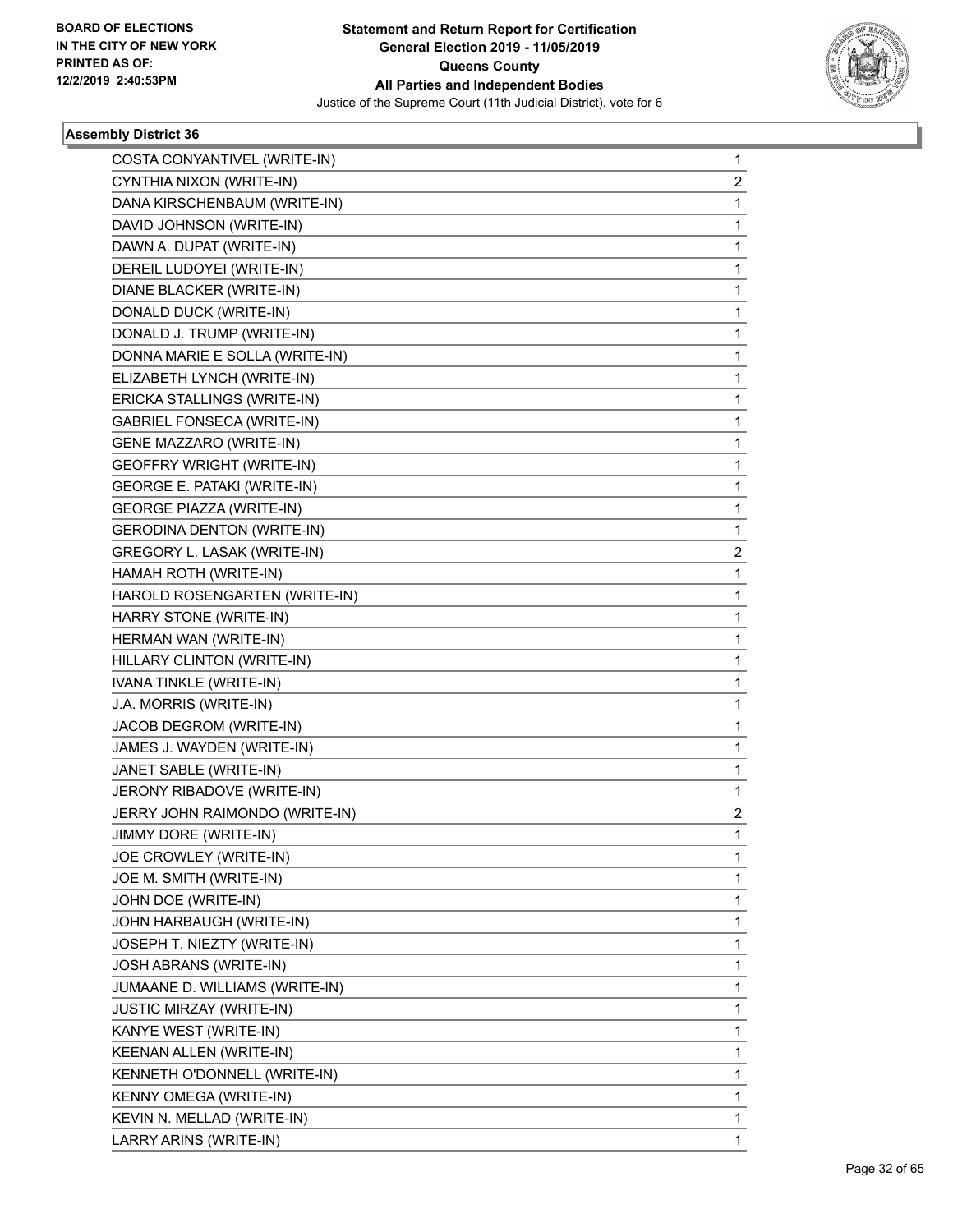

| LUCIE AGIO (WRITE-IN)            | 1              |
|----------------------------------|----------------|
| MAKONNEN JACKMAN (WRITE-IN)      | 1              |
| MARIA AMOR (WRITE-IN)            | 1              |
| MARK C MURYNEC (WRITE-IN)        | 1              |
| MARK GREEN (WRITE-IN)            | 1              |
| MARK MURYNEE (WRITE-IN)          | 1              |
| MARK SIMONE (WRITE-IN)           | 1              |
| MARVIN RENOSO (WRITE-IN)         | 1              |
| MATTHEW BUTTGIEG (WRITE-IN)      | 1              |
| MAX LAM (WRITE-IN)               | 1              |
| MELINDA KATZ (WRITE-IN)          | 1              |
| MICHAEL GIANERA (WRITE-IN)       | 1              |
| MICKEY MOUSE (WRITE-IN)          | 6              |
| MIKE NOONE (WRITE-IN)            | 1              |
| MIKE ROTCH (WRITE-IN)            | 1              |
| MIKE STANLEY (WRITE-IN)          | 1              |
| MOHAMED SALAH (WRITE-IN)         | 1              |
| MONIKA WILCOX (WRITE-IN)         | 1              |
| MUSTAPHA NOANUSA (WRITE-IN)      | 1              |
| NEAL CAFFREY (WRITE-IN)          | 1              |
| NEIL GRAIMAN (WRITE-IN)          | 1              |
| NICHOLAS ALEXANDER (WRITE-IN)    | 1              |
| NICHOLAS HABY (WRITE-IN)         | 1              |
| NICHOLAS WIDOWSKI (WRITE-IN)     | 1              |
| NOAH WATERMAN (WRITE-IN)         | 1              |
| OLLTE BOOGER (WRITE-IN)          | 1              |
| ORESTES JACINTO (WRITE-IN)       | 1              |
| PATRICK FINLEY (WRITE-IN)        | 1              |
| PAUL ANDERSON (WRITE-IN)         | 1              |
| PETER ALONSO (WRITE-IN)          | 2              |
| R.J.BARRETT (WRITE-IN)           | 1              |
| RICHARD J. NADDA (WRITE-IN)      | 1              |
| ROBERT SEMINARA (WRITE-IN)       | 1              |
| RON MACONE (WRITE-IN)            | 1              |
| RON MEXICO (WRITE-IN)            | 1              |
| SALKAT CHAKRABERTI (WRITE-IN)    | 1              |
| SAQKON BURKLEY (WRITE-IN)        | 1              |
| SARA ISABELLE STANLEY (WRITE-IN) | 2              |
| SCREENIOS DADDIUR (WRITE-IN)     | 1              |
| STEF ZAMORAND (WRITE-IN)         | 1              |
| STEFAN DIGGS (WRITE-IN)          | 1              |
| STEPHEN ANTHONY MEOLA (WRITE-IN) | 1              |
| STEPHEN T. COLBERT (WRITE-IN)    | 1              |
| STEVE ATESCHOGIA (WRITE-IN)      | 1              |
| SUSAN FANI (WRITE-IN)            | 1              |
| TAMEKA PORTE (WRITE-IN)          | $\overline{2}$ |
|                                  |                |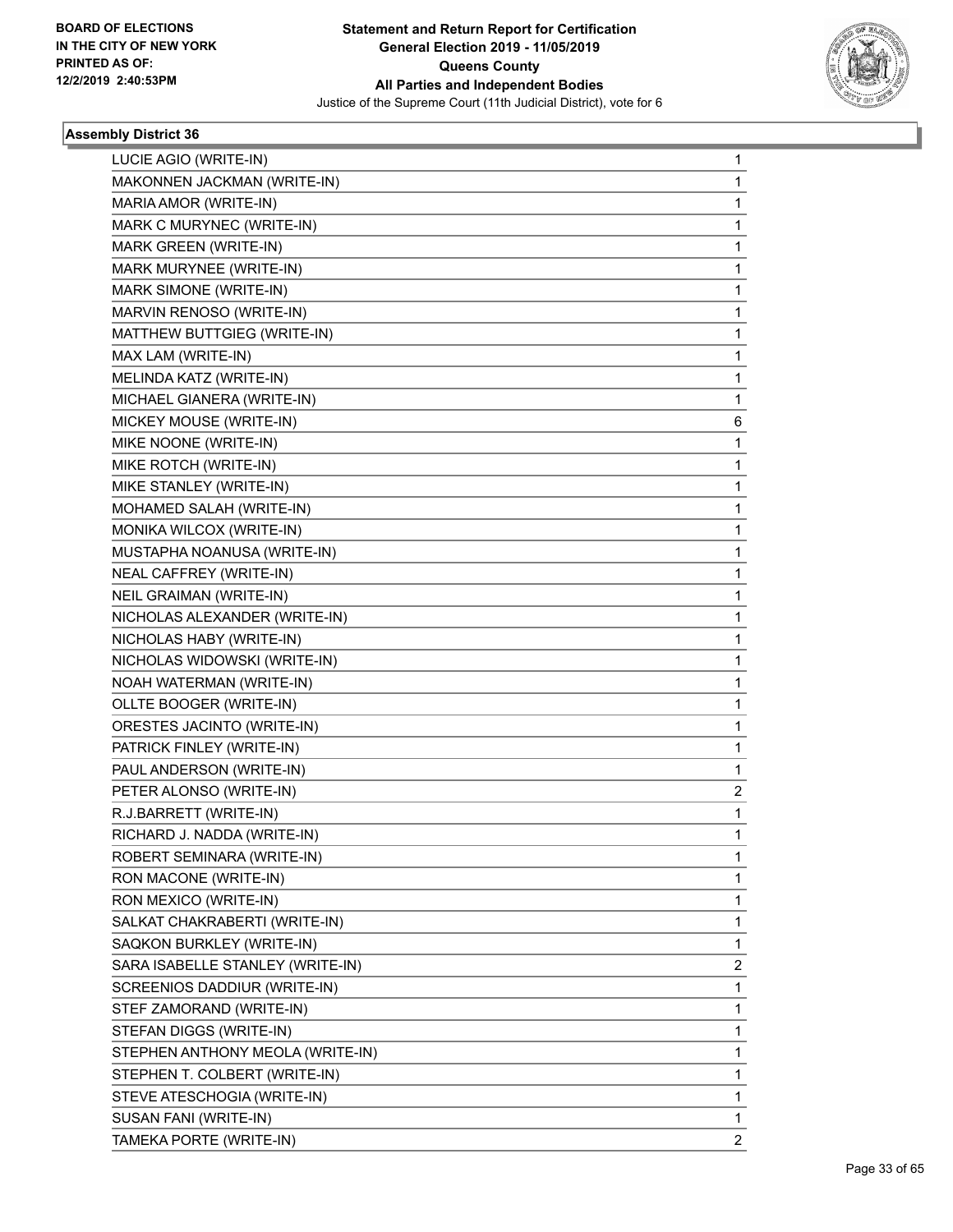

| TIFFANY CABAN (WRITE-IN)                  | 13     |
|-------------------------------------------|--------|
| TYSON SAWYER (WRITE-IN)                   |        |
| UNATTRIBUTABLE WRITE-IN (WRITE-IN)        | 84     |
| UNCOUNTED WRITE-IN PER STATUTE (WRITE-IN) | 10     |
| <b>WESLEY CHEN (WRITE-IN)</b>             |        |
| ZEPHYR TEACHOUT (WRITE-IN)                | າ      |
| ZOOB RAMOS (WRITE-IN)                     |        |
| <b>Total Votes</b>                        | 73,975 |
| Unrecorded                                | 14.501 |
|                                           |        |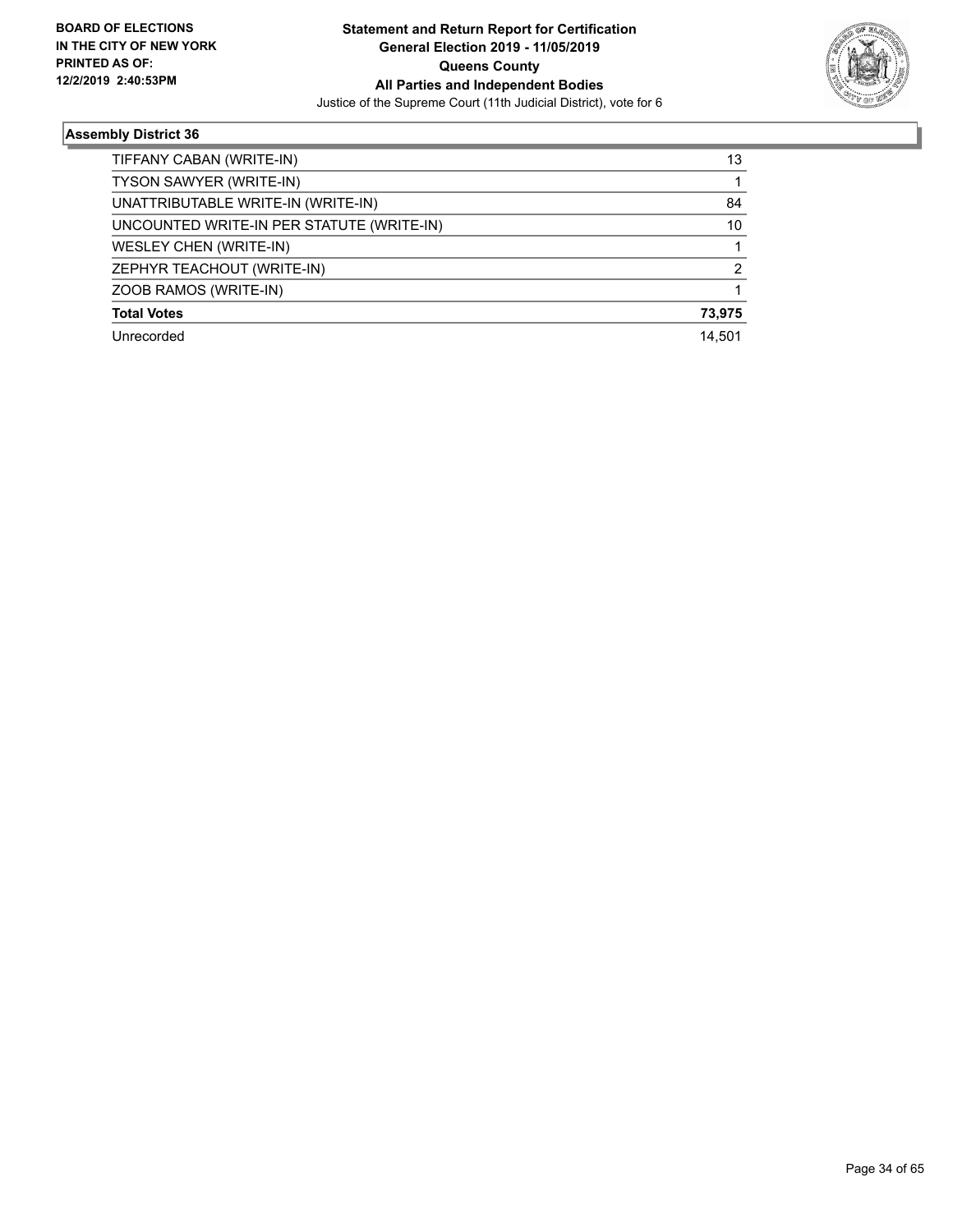

| <b>PUBLIC COUNTER</b>                                    | 12,613 |
|----------------------------------------------------------|--------|
| MANUALLY COUNTED EMERGENCY                               | 0      |
| <b>ABSENTEE / MILITARY</b>                               | 166    |
| <b>AFFIDAVIT</b>                                         | 104    |
| <b>Total Ballots</b>                                     | 12,883 |
| Less - Inapplicable Federal/Special Presidential Ballots | 0      |
| <b>Total Applicable Ballots</b>                          | 12,883 |
| DONNA-MARIE E. GOLIA (DEMOCRATIC)                        | 9,082  |
| DONNA-MARIE E. GOLIA (REPUBLICAN)                        | 1,254  |
| DONNA-MARIE E. GOLIA (CONSERVATIVE)                      | 258    |
| MAURICE E. MUIR (DEMOCRATIC)                             | 8,418  |
| JOSEPH F. KASPER (REPUBLICAN)                            | 1,355  |
| JOSEPH F. KASPER (CONSERVATIVE)                          | 312    |
| PHILLIP HOM (DEMOCRATIC)                                 | 8,699  |
| DANIEL KOGAN (REPUBLICAN)                                | 1,390  |
| DANIEL KOGAN (CONSERVATIVE)                              | 312    |
| STEPHEN A. KNOPF (DEMOCRATIC)                            | 8,318  |
| STEPHEN A. KNOPF (REPUBLICAN)                            | 1,204  |
| STEPHEN A. KNOPF (CONSERVATIVE)                          | 257    |
| WYATT N. GIBBONS (DEMOCRATIC)                            | 8,319  |
| WYATT N. GIBBONS (REPUBLICAN)                            | 1,181  |
| WYATT N. GIBBONS (CONSERVATIVE)                          | 256    |
| LOURDES M. VENTURA (DEMOCRATIC)                          | 9,146  |
| JOHN C. SPATARO (REPUBLICAN)                             | 1,532  |
| AARON GOLDSTEIN (WRITE-IN)                               | 1      |
| ADAM EDMONTON (WRITE-IN)                                 | 1      |
| ADAM LIBOVE (WRITE-IN)                                   | 1      |
| ADAM SULLIVAN (WRITE-IN)                                 | 1      |
| ALICIA GLEN (WRITE-IN)                                   | 1      |
| ALLAN MAX STERLING (WRITE-IN)                            | 1      |
| ALLYSON LYNCH (WRITE-IN)                                 | 1      |
| AMANDA MAYER (WRITE-IN)                                  | 1      |
| ANTHONY WEINER (WRITE-IN)                                | 1      |
| APRATIM SEN (WRITE-IN)                                   | 1      |
| AVILDA RODRIGUEZ (WRITE-IN)                              | 1      |
| BARBARA J. MONROE (WRITE-IN)                             | 2      |
| BHAIRAVI DESAI (WRITE-IN)                                | 1      |
| BRIAN ALEXANDER (WRITE-IN)                               | 1      |
| <b>BRIAN HUGHES (WRITE-IN)</b>                           | 1      |
| CARMEN MARIA REY (WRITE-IN)                              | 1      |
| CAROLINE MCCAIN (WRITE-IN)                               | 1      |
| CARRIE MARQUEZ (WRITE-IN)                                | 1      |
| CATHERINE LAWSON (WRITE-IN)                              | 1      |
| CHARLOTTE HENDERSON (WRITE-IN)                           | 1      |
| CHAU T. LAM (WRITE-IN)                                   | 1      |
| CHRISTA JOHNSON (WRITE-IN)                               | 1      |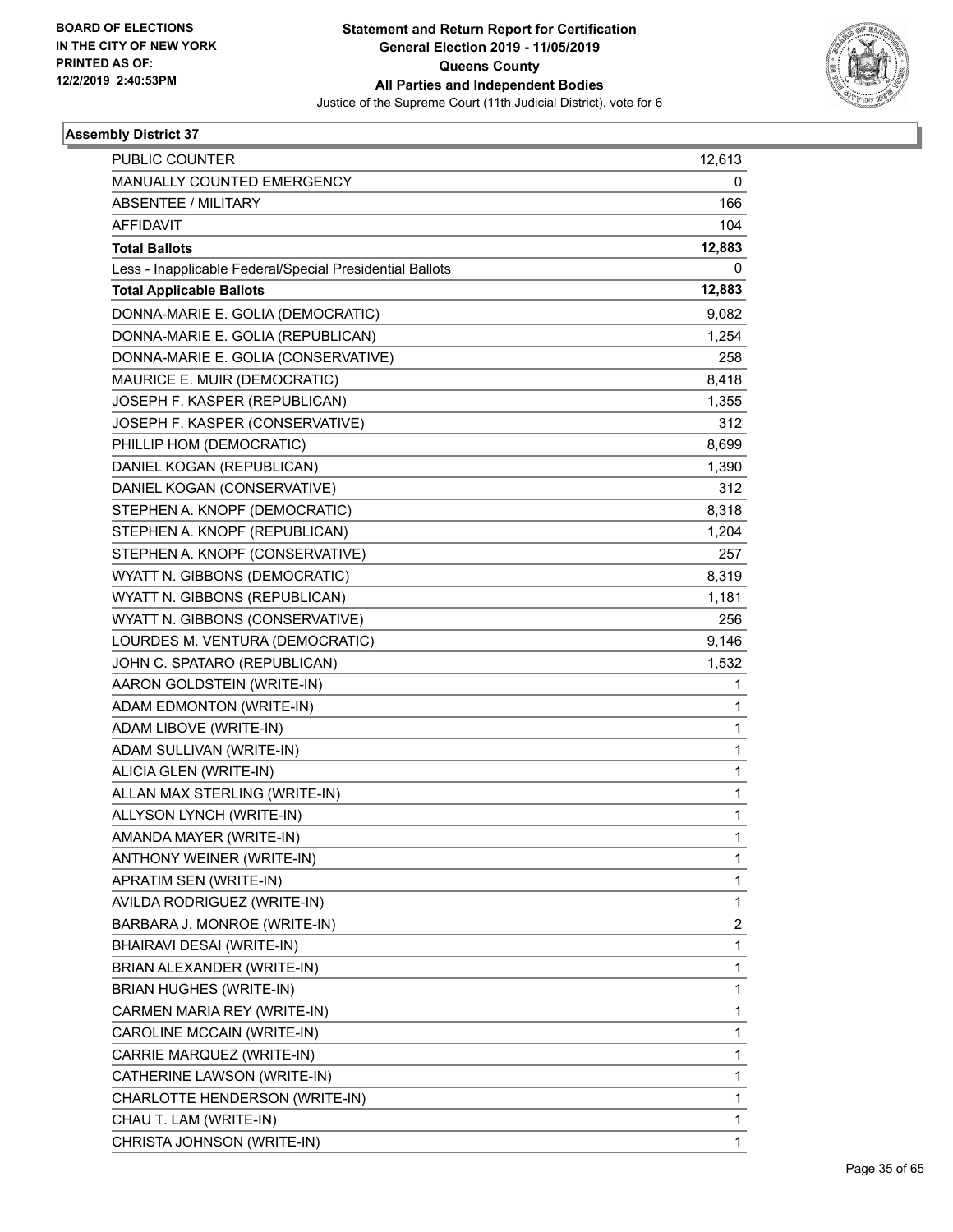

| CHRISTOPHER M. PATHOVEN (WRITE-IN)  | 1 |
|-------------------------------------|---|
| CLAIRE HARRIS (WRITE-IN)            | 1 |
| DAN VASILLE (WRITE-IN)              | 1 |
| DANIEL KATCH (WRITE-IN)             | 1 |
| DAVE COLON (WRITE-IN)               | 1 |
| DAVID GUERRERO (WRITE-IN)           | 1 |
| DENISE ROMERO (WRITE-IN)            | 1 |
| DEREK EVERS (WRITE-IN)              | 1 |
| DLAKENYA ELDRIDGE (WRITE-IN)        | 1 |
| DOMINIC REHMAN (WRITE-IN)           | 1 |
| DONALD DUCK (WRITE-IN)              | 2 |
| DONATHAN SALKAN (WRITE-IN)          | 1 |
| ELIZABETH BENNETT (WRITE-IN)        | 1 |
| EMILY SHORE (WRITE-IN)              | 1 |
| EMMA GOLDMAN (WRITE-IN)             | 2 |
| ERICA HAINES (WRITE-IN)             | 1 |
| ERICK MYSSURA (WRITE-IN)            | 1 |
| EUGENE RHEE (WRITE-IN)              | 1 |
| EUGENE THACKER (WRITE-IN)           | 1 |
| <b>GLORIA SUEN (WRITE-IN)</b>       | 1 |
| GRES KAZEYASKA (WRITE-IN)           | 1 |
| HALEY PESSIN (WRITE-IN)             | 1 |
| HEATH LEDGER (WRITE-IN)             | 1 |
| <b>IGOR BUSHUYEV (WRITE-IN)</b>     | 1 |
| JACOB TILVO (WRITE-IN)              | 1 |
| JARED CHASE (WRITE-IN)              | 1 |
| JEAN TRUTSKY (WRITE-IN)             | 1 |
| JENNIFER MANE MURPHY (WRITE-IN)     | 1 |
| JEREMY HAMMOND (WRITE-IN)           | 1 |
| JESSICA LAO (WRITE-IN)              | 1 |
| JODI ZIEVRES (WRITE-IN)             | 1 |
| JOHN ZOLL (WRITE-IN)                | 1 |
| JONATHAN HOWE (WRITE-IN)            | 1 |
| JUDY WHITE (WRITE-IN)               | 1 |
| JULIE TESS JAHKES (WRITE-IN)        | 1 |
| KARINA ASHMAN-KIPERVASER (WRITE-IN) | 1 |
| KATE ANDREYEU (WRITE-IN)            | 1 |
| KENNETH M. MADARAS (WRITE-IN)       | 1 |
| KEVIN WOLMAN (WRITE-IN)             | 1 |
| LINDA HOFF (WRITE-IN)               | 1 |
| LISA SCHRELBZRSDORF (WRITE-IN)      | 1 |
| LUCIA ASHMAN-KIPERVASER (WRITE-IN)  | 1 |
| MARIA KAUFER (WRITE-IN)             | 1 |
| MARK LILAKOS (WRITE-IN)             | 1 |
| MARTHA AYUN (WRITE-IN)              | 1 |
| MELISSA BAIR (WRITE-IN)             | 1 |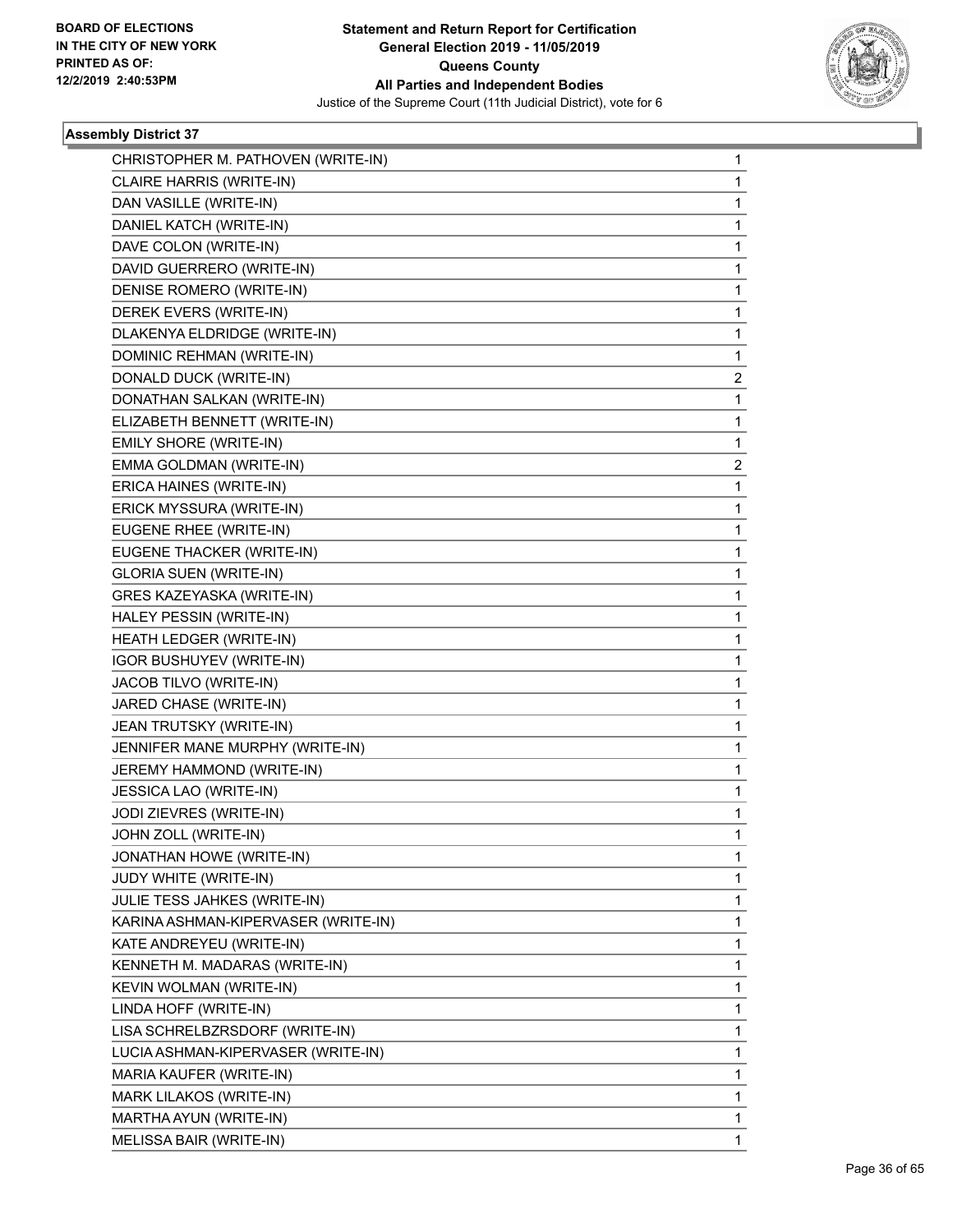

| MICHAEL MCSHANE (WRITE-IN)                | 1              |
|-------------------------------------------|----------------|
| MICKEY MOUSE (WRITE-IN)                   | $\overline{2}$ |
| MORIA ROSE (WRITE-IN)                     | $\mathbf{1}$   |
| NAUREEN AKHTER (WRITE-IN)                 | 1              |
| <b>NORMAN SADIK (WRITE-IN)</b>            | $\mathbf{1}$   |
| PAUL HANSON (WRITE-IN)                    | $\mathbf{1}$   |
| PERIA SOKS SILVA (WRITE-IN)               | 1              |
| PETER BEADLE (WRITE-IN)                   | 1              |
| RADHA VUTSAL (WRITE-IN)                   | $\mathbf{1}$   |
| ROBERT SUZZIVALLI (WRITE-IN)              | 1              |
| ROSA LUXEMBERG (WRITE-IN)                 | 1              |
| ROSANNA EUGENIO (WRITE-IN)                | 1              |
| SCOTT MANNING DANNER (WRITE-IN)           | $\mathbf{1}$   |
| SOSHANA MORGANSTERN (WRITE-IN)            | $\mathbf 1$    |
| STACIA CASILLO (WRITE-IN)                 | 1              |
| STEPHANIE ZARO (WRITE-IN)                 | $\mathbf{1}$   |
| TEDDY RUASWITT (WRITE-IN)                 | $\mathbf{1}$   |
| TIFFANY CABAN (WRITE-IN)                  | 4              |
| TRACY BARK (WRITE-IN)                     | 1              |
| UNATTRIBUTABLE WRITE-IN (WRITE-IN)        | 95             |
| UNCOUNTED WRITE-IN PER STATUTE (WRITE-IN) | 3              |
| VARERNE SALAZAR (WRITE-IN)                | $\mathbf{1}$   |
| VLADAMIR LENIN (WRITE-IN)                 | 1              |
| <b>VOLTRON ITA (WRITE-IN)</b>             | $\mathbf{1}$   |
| WALTER IWACHIW (WRITE-IN)                 | 1              |
| <b>WALTER OMEARA (WRITE-IN)</b>           | 1              |
| ZEPHYR TEACHOUT (WRITE-IN)                | 1              |
| <b>Total Votes</b>                        | 61,491         |
| Unrecorded                                | 15,807         |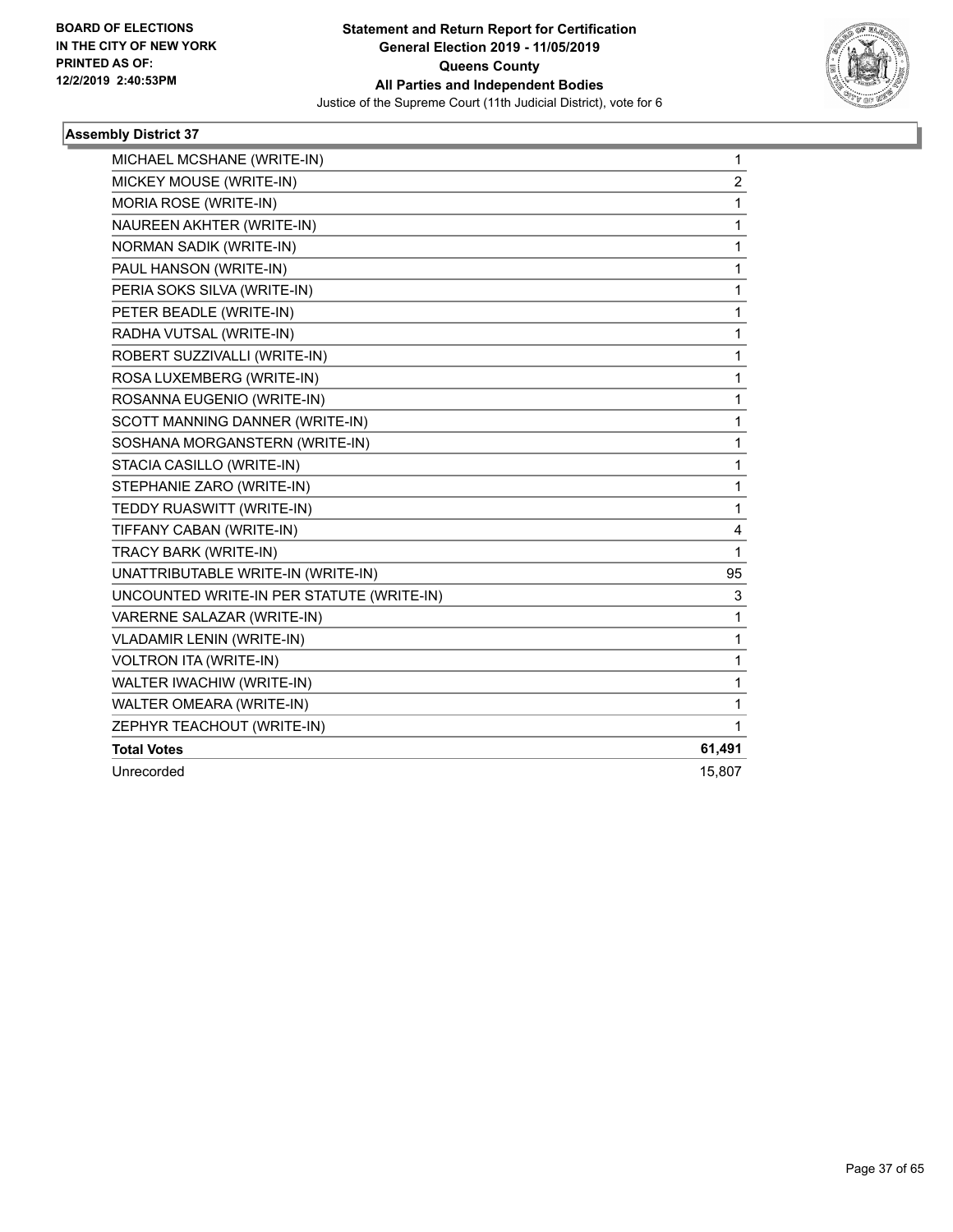

| PUBLIC COUNTER                                           | 7,266          |
|----------------------------------------------------------|----------------|
| MANUALLY COUNTED EMERGENCY                               | 0              |
| ABSENTEE / MILITARY                                      | 132            |
| <b>AFFIDAVIT</b>                                         | 61             |
| <b>Total Ballots</b>                                     | 7,459          |
| Less - Inapplicable Federal/Special Presidential Ballots | 0              |
| <b>Total Applicable Ballots</b>                          | 7,459          |
| DONNA-MARIE E. GOLIA (DEMOCRATIC)                        | 4,424          |
| DONNA-MARIE E. GOLIA (REPUBLICAN)                        | 1,369          |
| DONNA-MARIE E. GOLIA (CONSERVATIVE)                      | 291            |
| MAURICE E. MUIR (DEMOCRATIC)                             | 3,819          |
| JOSEPH F. KASPER (REPUBLICAN)                            | 1,466          |
| JOSEPH F. KASPER (CONSERVATIVE)                          | 319            |
| PHILLIP HOM (DEMOCRATIC)                                 | 4,072          |
| DANIEL KOGAN (REPUBLICAN)                                | 1,501          |
| DANIEL KOGAN (CONSERVATIVE)                              | 319            |
| STEPHEN A. KNOPF (DEMOCRATIC)                            | 3,983          |
| STEPHEN A. KNOPF (REPUBLICAN)                            | 1,292          |
| STEPHEN A. KNOPF (CONSERVATIVE)                          | 297            |
| WYATT N. GIBBONS (DEMOCRATIC)                            | 3,888          |
| WYATT N. GIBBONS (REPUBLICAN)                            | 1,269          |
| WYATT N. GIBBONS (CONSERVATIVE)                          | 282            |
| LOURDES M. VENTURA (DEMOCRATIC)                          | 4,561          |
| JOHN C. SPATARO (REPUBLICAN)                             | 1,616          |
| ADAM FRIEDLAND (WRITE-IN)                                | 1              |
| ALEXANDRIA OCASIO CORTEZ (WRITE-IN)                      | $\mathbf{1}$   |
| CARMEN BLANCO (WRITE-IN)                                 | 1              |
| DAVID HOLBROOK (WRITE-IN)                                | $\mathbf{1}$   |
| EMILY HAUSES (WRITE-IN)                                  | $\mathbf{1}$   |
| FRAN O'LEARY (WRITE-IN)                                  | 1              |
| IAN COLON (WRITE-IN)                                     | $\mathbf 1$    |
| JAIME PECK (WRITE-IN)                                    | 1              |
| JAMES BENSON (WRITE-IN)                                  | 1              |
| JAN ALFONSO (WRITE-IN)                                   | 1              |
| JOHN FOX (WRITE-IN)                                      | $\mathbf{1}$   |
| JULIUS CAESAR (WRITE-IN)                                 | 1              |
| KRISTIN HAUS (WRITE-IN)                                  | $\mathbf{1}$   |
| LINDSAY EICHENBERGER (WRITE-IN)                          | $\mathbf{1}$   |
| MAC S. REISCH (WRITE-IN)                                 | 1              |
| MARC S. REISCH (WRITE-IN)                                | $\mathbf{1}$   |
| MARK LEVINE (WRITE-IN)                                   | $\mathbf{1}$   |
| MATTHEW PECORINO (WRITE-IN)                              | 1              |
| MICHAEL JAMAAL BROOKS (WRITE-IN)                         | $\mathbf{1}$   |
| MICKEY MOUSE (WRITE-IN)                                  | $\mathbf{1}$   |
| NICK MULLEN (WRITE-IN)                                   | 1              |
| PAUL JUSER (WRITE-IN)                                    | $\overline{c}$ |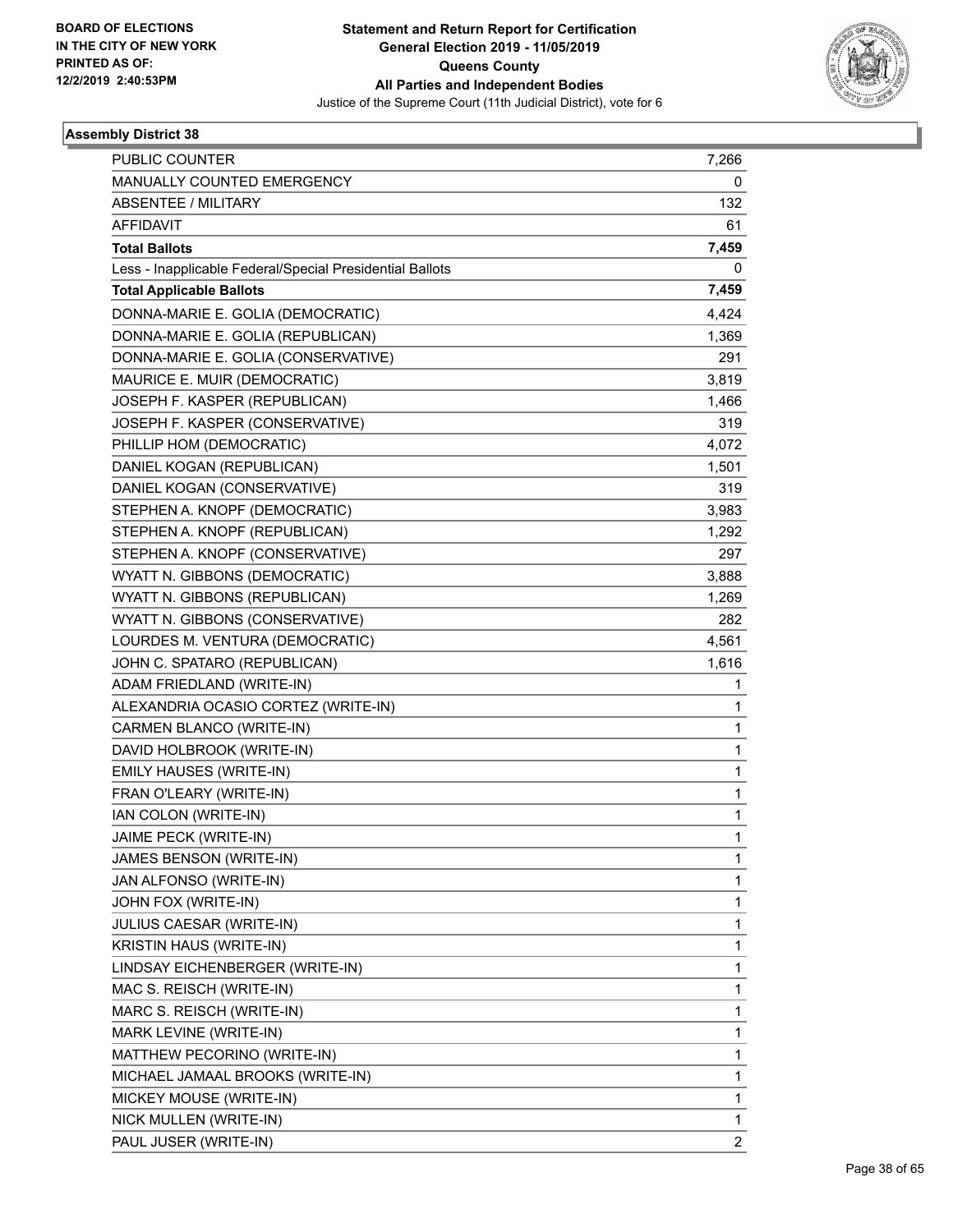

| PRISCILLA MA (WRITE-IN)                   |        |
|-------------------------------------------|--------|
| QUAN LEE (WRITE-IN)                       |        |
| QUINN CORBIN (WRITE-IN)                   |        |
| RICHARD CABO JR (WRITE-IN)                |        |
| SAMUEL L. SEDER (WRITE-IN)                |        |
| SEBASTIAN RECI (WRITE-IN)                 |        |
| STAVROS HALKIAS (WRITE-IN)                |        |
| STEPHEN JD NESBIT (WRITE-IN)              |        |
| STEVE DAY (WRITE-IN)                      |        |
| STEVE VERBELL (WRITE-IN)                  |        |
| SUSANNA REQUETS (WRITE-IN)                |        |
| TOM MCCULLAGH (WRITE-IN)                  | 1      |
| UNATTRIBUTABLE WRITE-IN (WRITE-IN)        | 36     |
| UNCOUNTED WRITE-IN PER STATUTE (WRITE-IN) | 10     |
| <b>Total Votes</b>                        | 34,849 |
| Unrecorded                                | 9.905  |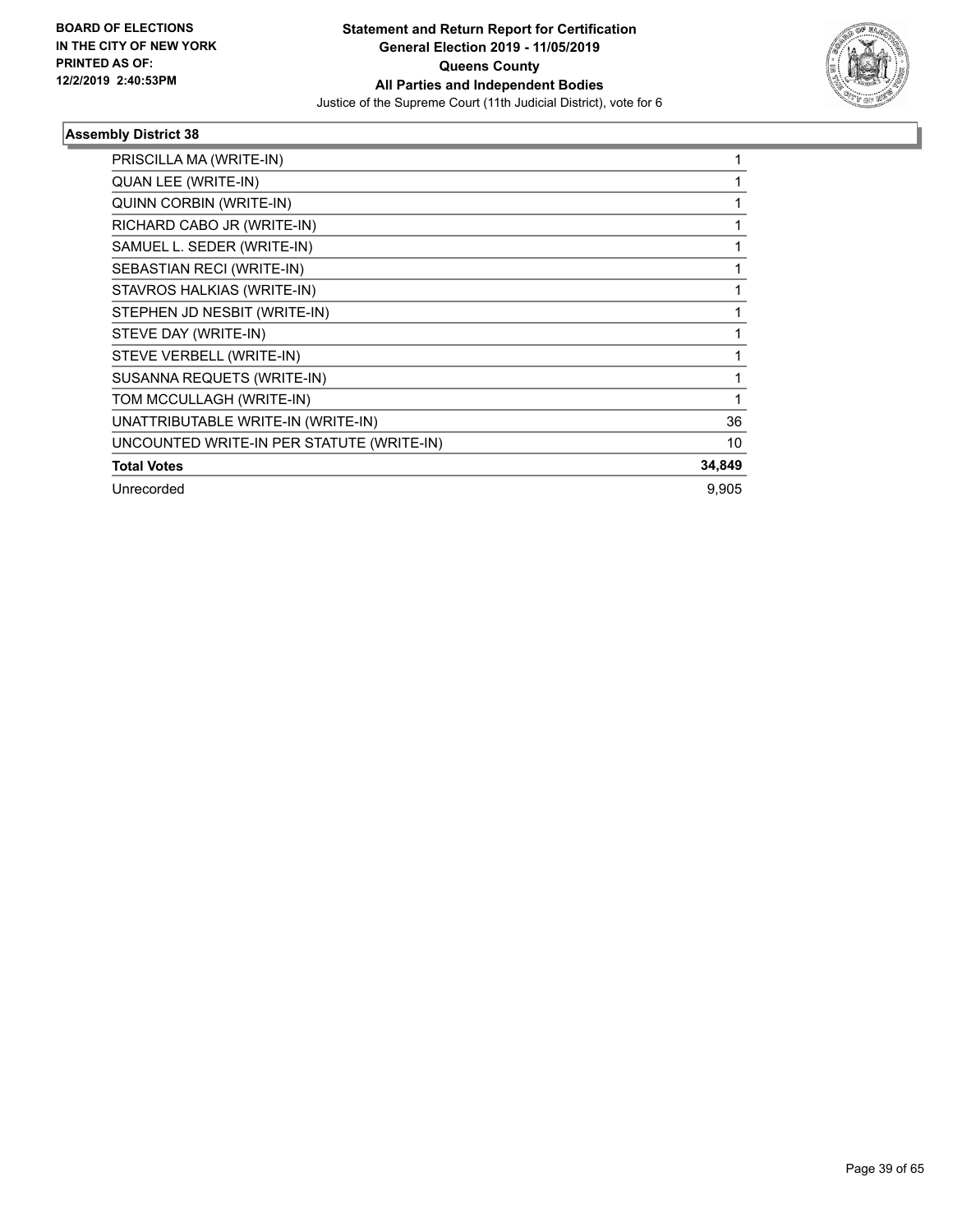

| PUBLIC COUNTER                                           | 6,415        |
|----------------------------------------------------------|--------------|
| MANUALLY COUNTED EMERGENCY                               | 0            |
| <b>ABSENTEE / MILITARY</b>                               | 87           |
| <b>AFFIDAVIT</b>                                         | 35           |
| <b>Total Ballots</b>                                     | 6,537        |
| Less - Inapplicable Federal/Special Presidential Ballots | 0            |
| <b>Total Applicable Ballots</b>                          | 6,537        |
| DONNA-MARIE E. GOLIA (DEMOCRATIC)                        | 4,171        |
| DONNA-MARIE E. GOLIA (REPUBLICAN)                        | 802          |
| DONNA-MARIE E. GOLIA (CONSERVATIVE)                      | 121          |
| MAURICE E. MUIR (DEMOCRATIC)                             | 3,602        |
| JOSEPH F. KASPER (REPUBLICAN)                            | 844          |
| JOSEPH F. KASPER (CONSERVATIVE)                          | 106          |
| PHILLIP HOM (DEMOCRATIC)                                 | 3,919        |
| DANIEL KOGAN (REPUBLICAN)                                | 873          |
| DANIEL KOGAN (CONSERVATIVE)                              | 126          |
| STEPHEN A. KNOPF (DEMOCRATIC)                            | 3,738        |
| STEPHEN A. KNOPF (REPUBLICAN)                            | 763          |
| STEPHEN A. KNOPF (CONSERVATIVE)                          | 107          |
| WYATT N. GIBBONS (DEMOCRATIC)                            | 3,634        |
| WYATT N. GIBBONS (REPUBLICAN)                            | 737          |
| WYATT N. GIBBONS (CONSERVATIVE)                          | 94           |
| LOURDES M. VENTURA (DEMOCRATIC)                          | 4,336        |
| JOHN C. SPATARO (REPUBLICAN)                             | 864          |
| ALAN CARTER (WRITE-IN)                                   | 1            |
| AMIRA ESPOSITO (WRITE-IN)                                | $\mathbf{1}$ |
| ASSATA SHAKUR (WRITE-IN)                                 | 1            |
| <b>BIG BIRD (WRITE-IN)</b>                               | 1            |
| BRIGHT D. LIMM (WRITE-IN)                                | $\mathbf{1}$ |
| DAVID A. LEE (WRITE-IN)                                  | 1            |
| <b>GARDNER MILLER (WRITE-IN)</b>                         | 1            |
| JACK SUTHERLAND (WRITE-IN)                               | 1            |
| JASON WEINGARTNER (WRITE-IN)                             | 1            |
| JOANNE KUN (WRITE-IN)                                    | 1            |
| JOHN GUYETTE (WRITE-IN)                                  | 1            |
| JONATHAN ANZALONE (WRITE-IN)                             | 1            |
| JONATHAN DONCHE (WRITE-IN)                               | 1            |
| JOSEPH C. PELTROCHE (WRITE-IN)                           | 1            |
| KATHRYN L. SCHAEJBE (WRITE-IN)                           | 1            |
| MAURICE KOVIR (WRITE-IN)                                 | 1            |
| MICHAEL POLITO (WRITE-IN)                                | 1            |
| MINNIE MOUSE (WRITE-IN)                                  | 1            |
| MIRA SINGER (WRITE-IN)                                   | 1            |
| MISS PIGGY (WRITE-IN)                                    | 1            |
| NUALA O'DOHERTY NARANJO (WRITE-IN)                       | 1            |
| PETER BEADLE (WRITE-IN)                                  | $\mathbf{1}$ |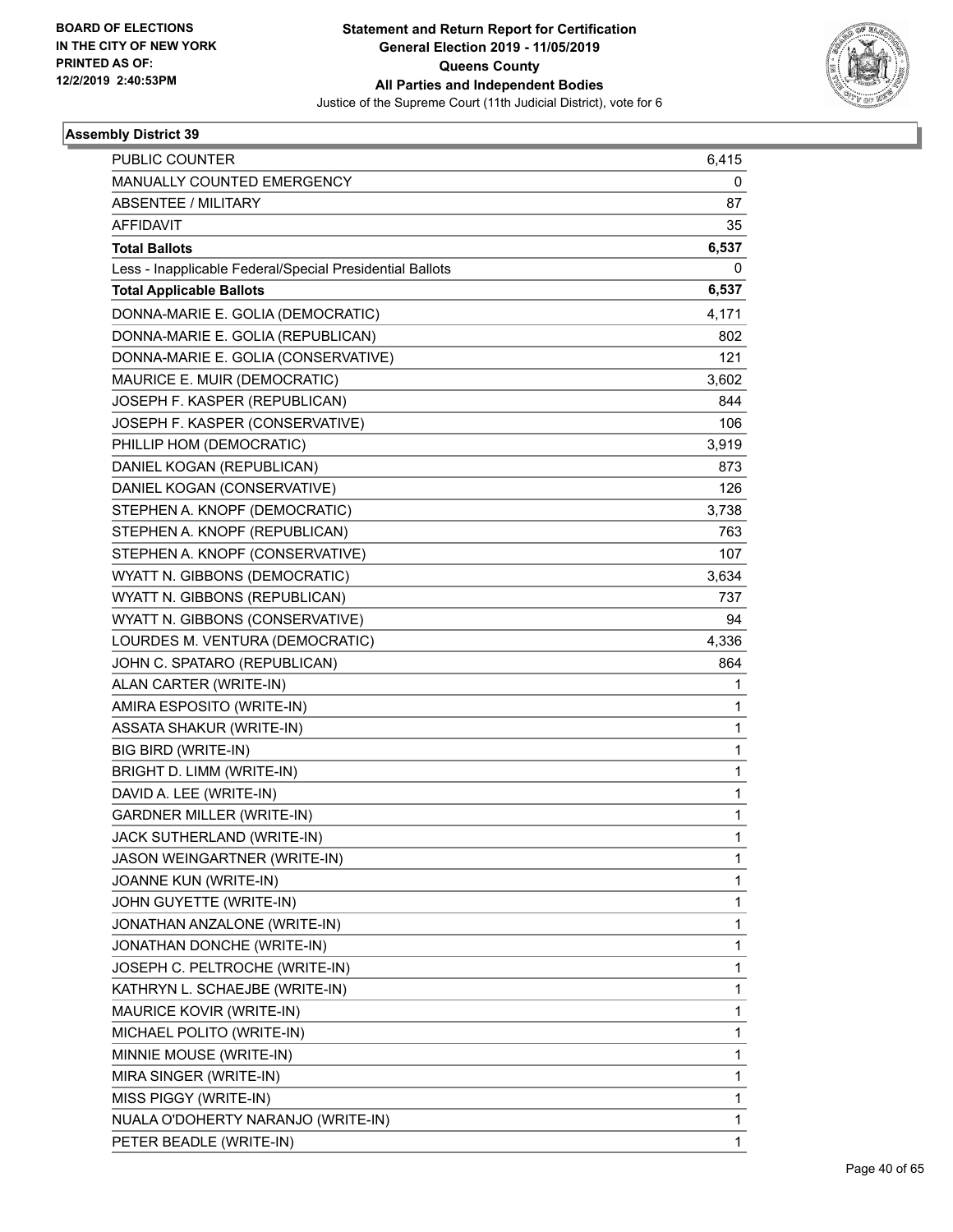

| PHILLIP HOM (WRITE-IN)                    |        |
|-------------------------------------------|--------|
| RICHARD MAROTTA (WRITE-IN)                |        |
| RICHARD WORTHY (WRITE-IN)                 |        |
| ROCCO PETROZZO (WRITE-IN)                 |        |
| SCOTT PETERMAN (WRITE-IN)                 |        |
| SETH POLLACK (WRITE-IN)                   |        |
| STEVEN MICHAEL BUNDSCHUH (WRITE-IN)       |        |
| THOMAS MCCULLAUGH (WRITE-IN)              |        |
| TIFFANY CABAN (WRITE-IN)                  | 4      |
| UNATTRIBUTABLE WRITE-IN (WRITE-IN)        | 48     |
| UNCOUNTED WRITE-IN PER STATUTE (WRITE-IN) | 10     |
| <b>Total Votes</b>                        | 28,929 |
| Unrecorded                                | 10.293 |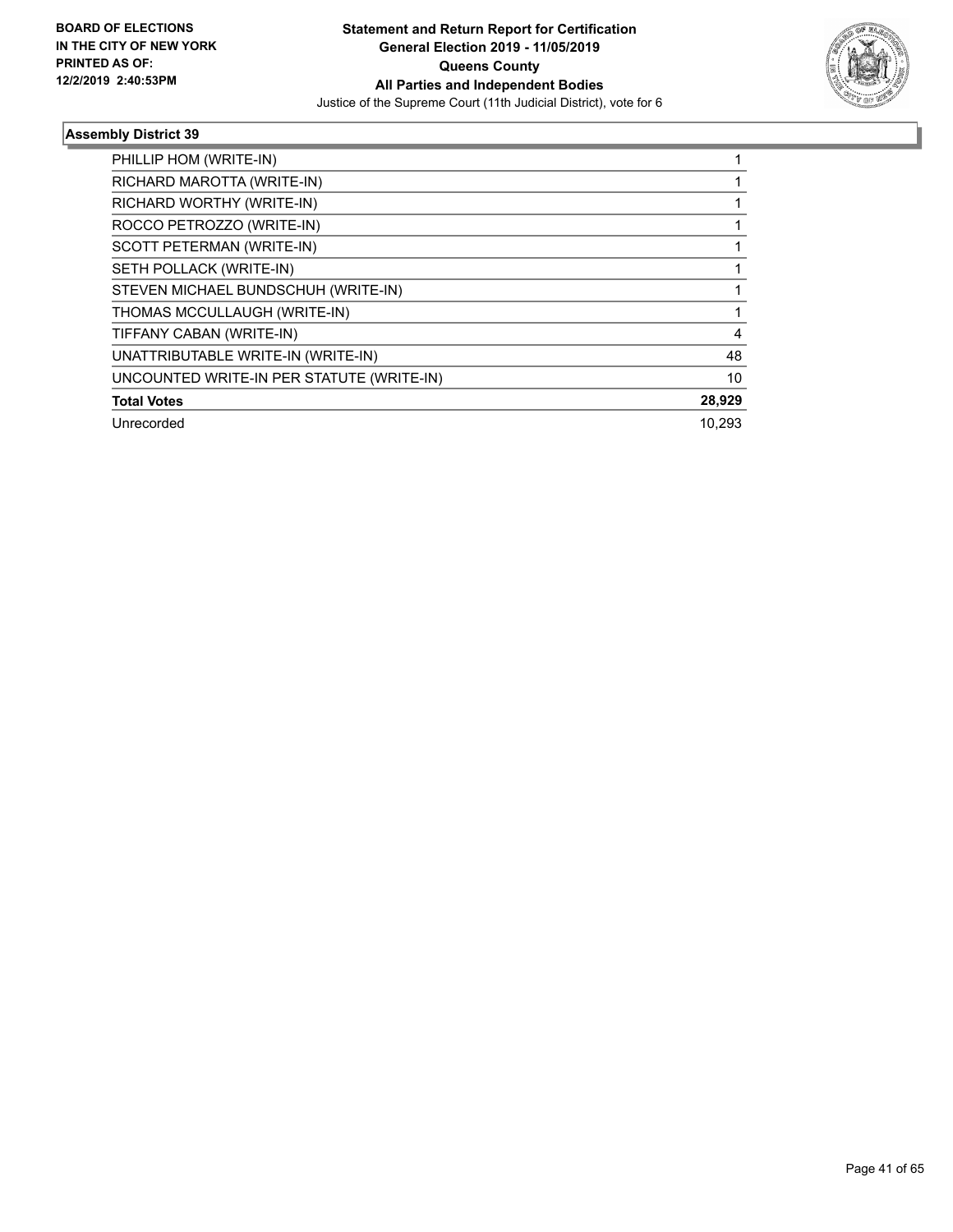

| <b>PUBLIC COUNTER</b>                                    | 6,793 |
|----------------------------------------------------------|-------|
| MANUALLY COUNTED EMERGENCY                               | 0     |
| <b>ABSENTEE / MILITARY</b>                               | 208   |
| <b>AFFIDAVIT</b>                                         | 56    |
| <b>Total Ballots</b>                                     | 7,057 |
| Less - Inapplicable Federal/Special Presidential Ballots | 0     |
| <b>Total Applicable Ballots</b>                          | 7,057 |
| DONNA-MARIE E. GOLIA (DEMOCRATIC)                        | 3,712 |
| DONNA-MARIE E. GOLIA (REPUBLICAN)                        | 1,829 |
| DONNA-MARIE E. GOLIA (CONSERVATIVE)                      | 282   |
| MAURICE E. MUIR (DEMOCRATIC)                             | 3,086 |
| JOSEPH F. KASPER (REPUBLICAN)                            | 1,914 |
| JOSEPH F. KASPER (CONSERVATIVE)                          | 300   |
| PHILLIP HOM (DEMOCRATIC)                                 | 3,651 |
| DANIEL KOGAN (REPUBLICAN)                                | 1,852 |
| DANIEL KOGAN (CONSERVATIVE)                              | 311   |
| STEPHEN A. KNOPF (DEMOCRATIC)                            | 3,304 |
| STEPHEN A. KNOPF (REPUBLICAN)                            | 1,767 |
| STEPHEN A. KNOPF (CONSERVATIVE)                          | 291   |
| WYATT N. GIBBONS (DEMOCRATIC)                            | 3,303 |
| WYATT N. GIBBONS (REPUBLICAN)                            | 1,713 |
| WYATT N. GIBBONS (CONSERVATIVE)                          | 285   |
| LOURDES M. VENTURA (DEMOCRATIC)                          | 3,502 |
| JOHN C. SPATARO (REPUBLICAN)                             | 2,103 |
| ANDREW YANG (WRITE-IN)                                   | 1     |
| ARTHUR P. LINNEMANN (WRITE-IN)                           | 1     |
| <b>BLANE LIU (WRITE-IN)</b>                              | 1     |
| <b>BUGS BUNNY (WRITE-IN)</b>                             | 1     |
| CHRISTOPHER FARRELL (WRITE-IN)                           | 1     |
| DAVID BELLON (WRITE-IN)                                  | 1     |
| DONNA MARIE E SOLLA (WRITE-IN)                           | 1     |
| HERB GRIFFIN (WRITE-IN)                                  | 1     |
| JANE LIU (WRITE-IN)                                      | 1     |
| JAY LAU (WRITE-IN)                                       | 1     |
| JOE MAMMA (WRITE-IN)                                     | 1     |
| JOHN MCNUTTY (WRITE-IN)                                  | 1     |
| JOSE DAVID PARRA (WRITE-IN)                              | 1     |
| LAWRENCE V. CULLEN (WRITE-IN)                            | 1     |
| MICKEY MOUSE (WRITE-IN)                                  | 3     |
| MINNIE MOUSE (WRITE-IN)                                  | 1     |
| PETER KOO (WRITE-IN)                                     | 1     |
| PREET BHARARA (WRITE-IN)                                 | 1     |
| ROGER CLARK (WRITE-IN)                                   | 1     |
| SAM C. SPEDARO (WRITE-IN)                                | 1     |
| SEAN MCDERMOTT (WRITE-IN)                                | 1     |
| TIFFANY CABAN (WRITE-IN)                                 | 1     |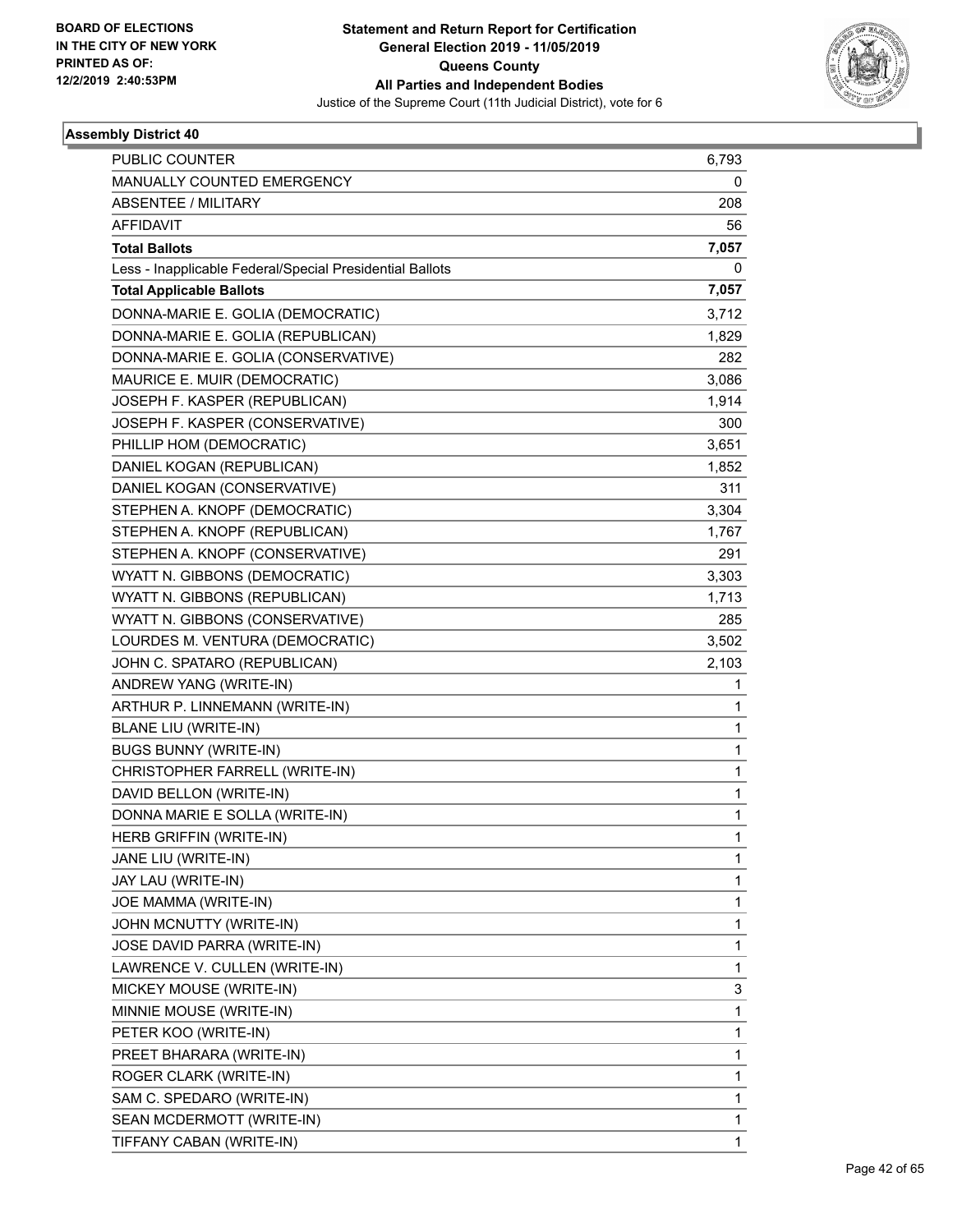

| UNATTRIBUTABLE WRITE-IN (WRITE-IN)        |        |
|-------------------------------------------|--------|
| UNCOUNTED WRITE-IN PER STATUTE (WRITE-IN) |        |
| <b>Total Votes</b>                        | 33,251 |
| Unrecorded                                | 9.091  |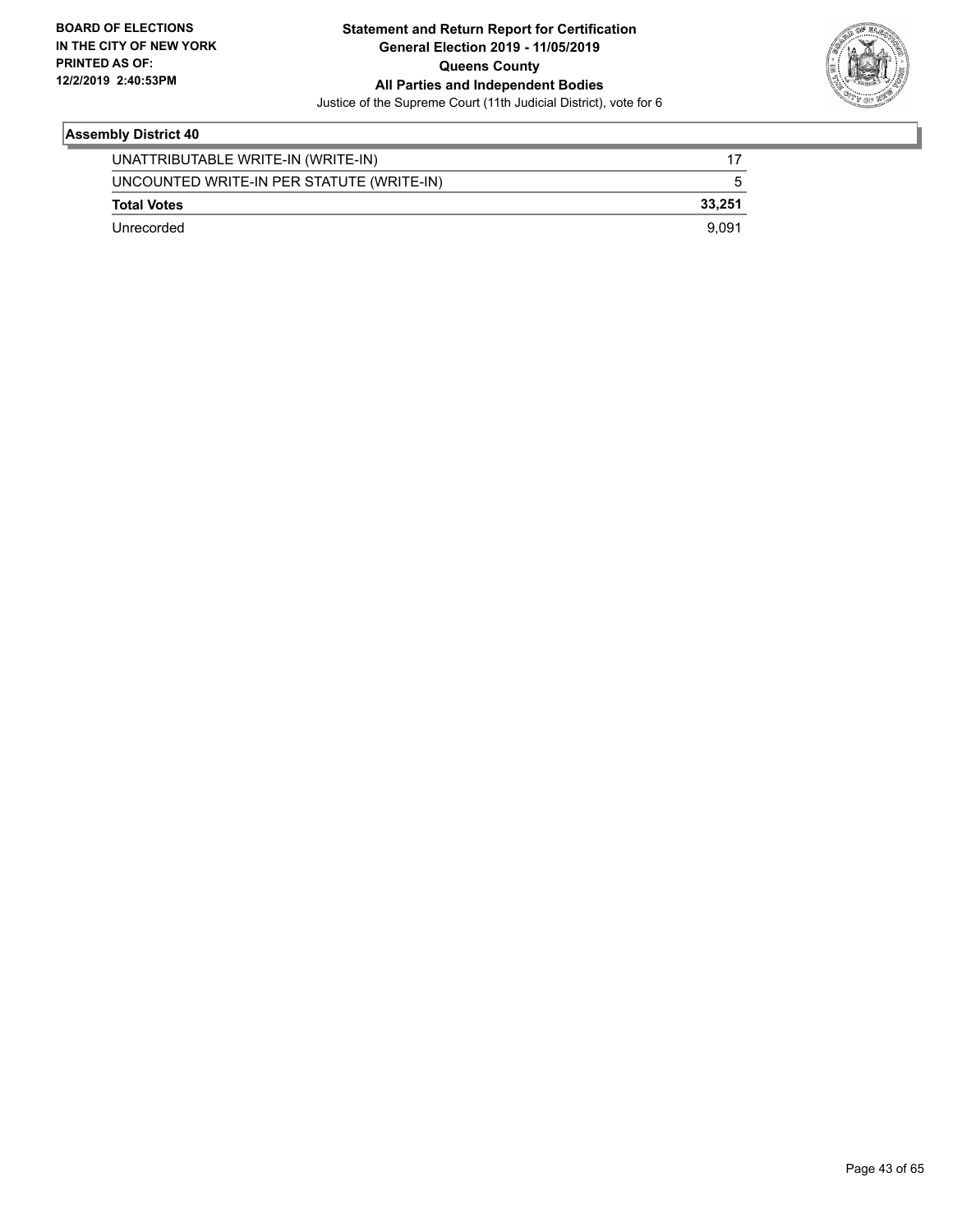

| MANUALLY COUNTED EMERGENCY<br>1<br><b>ABSENTEE / MILITARY</b><br>5,373<br>1,321<br>AFFIDAVIT<br><b>Total Ballots</b><br>202,518<br>Less - Inapplicable Federal/Special Presidential Ballots<br>0<br><b>Total Applicable Ballots</b><br>202,518<br>DONNA-MARIE E. GOLIA (DEMOCRATIC)<br>124,174<br>DONNA-MARIE E. GOLIA (REPUBLICAN)<br>35,437<br>DONNA-MARIE E. GOLIA (CONSERVATIVE)<br>6,526<br>MAURICE E. MUIR (DEMOCRATIC)<br>109,627<br>JOSEPH F. KASPER (REPUBLICAN)<br>38,023<br>JOSEPH F. KASPER (CONSERVATIVE)<br>7,003<br>PHILLIP HOM (DEMOCRATIC)<br>115,644<br>DANIEL KOGAN (REPUBLICAN)<br>38,827<br>DANIEL KOGAN (CONSERVATIVE)<br>7,179<br>STEPHEN A. KNOPF (DEMOCRATIC)<br>111,552<br>STEPHEN A. KNOPF (REPUBLICAN)<br>34,106<br>STEPHEN A. KNOPF (CONSERVATIVE)<br>6,390<br>WYATT N. GIBBONS (DEMOCRATIC)<br>112,133<br>WYATT N. GIBBONS (REPUBLICAN)<br>33,478<br>WYATT N. GIBBONS (CONSERVATIVE)<br>6,314<br>LOURDES M. VENTURA (DEMOCRATIC)<br>119,836<br>JOHN C. SPATARO (REPUBLICAN)<br>42,755<br>AARON GOLDSTEIN (WRITE-IN)<br>1<br>ABBY RABFIELD (WRITE-IN)<br>1<br>ABDUL MUNTAQIM (WRITE-IN)<br>1<br>$\mathbf 1$<br>ABE LINCOLN (WRITE-IN)<br>$\mathbf 1$<br>ABENA WOOTEN (WRITE-IN)<br>ADAM AISEN (WRITE-IN)<br>1<br><b>ADAM EDMONTON (WRITE-IN)</b><br>$\mathbf{1}$<br>$\mathbf{1}$<br>ADAM FERRY (WRITE-IN)<br>ADAM FRIEDLAND (WRITE-IN)<br>2<br>ADAM LIBOVE (WRITE-IN)<br>1<br>ADAM ORLOW (WRITE-IN)<br>1<br>ADAM SULLIVAN (WRITE-IN)<br>1<br>ADAM SUSSMAN (WRITE-IN)<br>1<br>$\mathbf 1$<br>AINS GOWN GOAN (WRITE-IN)<br>AJ STYLES (WRITE-IN)<br>1<br>AL SHARPTON (WRITE-IN)<br>1<br>1<br>ALAN CARTER (WRITE-IN)<br>ALAN KATEMAN (WRITE-IN)<br>1<br>ALBERT ADAM BREUD (WRITE-IN)<br>1<br>$\mathbf 1$<br>ALBERT EINSTEIN (WRITE-IN)<br>ALBERT MONTONARI (WRITE-IN)<br>1<br>ALEC EWIG (WRITE-IN)<br>1 | PUBLIC COUNTER | 195,823 |
|----------------------------------------------------------------------------------------------------------------------------------------------------------------------------------------------------------------------------------------------------------------------------------------------------------------------------------------------------------------------------------------------------------------------------------------------------------------------------------------------------------------------------------------------------------------------------------------------------------------------------------------------------------------------------------------------------------------------------------------------------------------------------------------------------------------------------------------------------------------------------------------------------------------------------------------------------------------------------------------------------------------------------------------------------------------------------------------------------------------------------------------------------------------------------------------------------------------------------------------------------------------------------------------------------------------------------------------------------------------------------------------------------------------------------------------------------------------------------------------------------------------------------------------------------------------------------------------------------------------------------------------------------------------------------------------------------------------------------------------------------------------------------------------------------------------------------------|----------------|---------|
|                                                                                                                                                                                                                                                                                                                                                                                                                                                                                                                                                                                                                                                                                                                                                                                                                                                                                                                                                                                                                                                                                                                                                                                                                                                                                                                                                                                                                                                                                                                                                                                                                                                                                                                                                                                                                                  |                |         |
|                                                                                                                                                                                                                                                                                                                                                                                                                                                                                                                                                                                                                                                                                                                                                                                                                                                                                                                                                                                                                                                                                                                                                                                                                                                                                                                                                                                                                                                                                                                                                                                                                                                                                                                                                                                                                                  |                |         |
|                                                                                                                                                                                                                                                                                                                                                                                                                                                                                                                                                                                                                                                                                                                                                                                                                                                                                                                                                                                                                                                                                                                                                                                                                                                                                                                                                                                                                                                                                                                                                                                                                                                                                                                                                                                                                                  |                |         |
|                                                                                                                                                                                                                                                                                                                                                                                                                                                                                                                                                                                                                                                                                                                                                                                                                                                                                                                                                                                                                                                                                                                                                                                                                                                                                                                                                                                                                                                                                                                                                                                                                                                                                                                                                                                                                                  |                |         |
|                                                                                                                                                                                                                                                                                                                                                                                                                                                                                                                                                                                                                                                                                                                                                                                                                                                                                                                                                                                                                                                                                                                                                                                                                                                                                                                                                                                                                                                                                                                                                                                                                                                                                                                                                                                                                                  |                |         |
|                                                                                                                                                                                                                                                                                                                                                                                                                                                                                                                                                                                                                                                                                                                                                                                                                                                                                                                                                                                                                                                                                                                                                                                                                                                                                                                                                                                                                                                                                                                                                                                                                                                                                                                                                                                                                                  |                |         |
|                                                                                                                                                                                                                                                                                                                                                                                                                                                                                                                                                                                                                                                                                                                                                                                                                                                                                                                                                                                                                                                                                                                                                                                                                                                                                                                                                                                                                                                                                                                                                                                                                                                                                                                                                                                                                                  |                |         |
|                                                                                                                                                                                                                                                                                                                                                                                                                                                                                                                                                                                                                                                                                                                                                                                                                                                                                                                                                                                                                                                                                                                                                                                                                                                                                                                                                                                                                                                                                                                                                                                                                                                                                                                                                                                                                                  |                |         |
|                                                                                                                                                                                                                                                                                                                                                                                                                                                                                                                                                                                                                                                                                                                                                                                                                                                                                                                                                                                                                                                                                                                                                                                                                                                                                                                                                                                                                                                                                                                                                                                                                                                                                                                                                                                                                                  |                |         |
|                                                                                                                                                                                                                                                                                                                                                                                                                                                                                                                                                                                                                                                                                                                                                                                                                                                                                                                                                                                                                                                                                                                                                                                                                                                                                                                                                                                                                                                                                                                                                                                                                                                                                                                                                                                                                                  |                |         |
|                                                                                                                                                                                                                                                                                                                                                                                                                                                                                                                                                                                                                                                                                                                                                                                                                                                                                                                                                                                                                                                                                                                                                                                                                                                                                                                                                                                                                                                                                                                                                                                                                                                                                                                                                                                                                                  |                |         |
|                                                                                                                                                                                                                                                                                                                                                                                                                                                                                                                                                                                                                                                                                                                                                                                                                                                                                                                                                                                                                                                                                                                                                                                                                                                                                                                                                                                                                                                                                                                                                                                                                                                                                                                                                                                                                                  |                |         |
|                                                                                                                                                                                                                                                                                                                                                                                                                                                                                                                                                                                                                                                                                                                                                                                                                                                                                                                                                                                                                                                                                                                                                                                                                                                                                                                                                                                                                                                                                                                                                                                                                                                                                                                                                                                                                                  |                |         |
|                                                                                                                                                                                                                                                                                                                                                                                                                                                                                                                                                                                                                                                                                                                                                                                                                                                                                                                                                                                                                                                                                                                                                                                                                                                                                                                                                                                                                                                                                                                                                                                                                                                                                                                                                                                                                                  |                |         |
|                                                                                                                                                                                                                                                                                                                                                                                                                                                                                                                                                                                                                                                                                                                                                                                                                                                                                                                                                                                                                                                                                                                                                                                                                                                                                                                                                                                                                                                                                                                                                                                                                                                                                                                                                                                                                                  |                |         |
|                                                                                                                                                                                                                                                                                                                                                                                                                                                                                                                                                                                                                                                                                                                                                                                                                                                                                                                                                                                                                                                                                                                                                                                                                                                                                                                                                                                                                                                                                                                                                                                                                                                                                                                                                                                                                                  |                |         |
|                                                                                                                                                                                                                                                                                                                                                                                                                                                                                                                                                                                                                                                                                                                                                                                                                                                                                                                                                                                                                                                                                                                                                                                                                                                                                                                                                                                                                                                                                                                                                                                                                                                                                                                                                                                                                                  |                |         |
|                                                                                                                                                                                                                                                                                                                                                                                                                                                                                                                                                                                                                                                                                                                                                                                                                                                                                                                                                                                                                                                                                                                                                                                                                                                                                                                                                                                                                                                                                                                                                                                                                                                                                                                                                                                                                                  |                |         |
|                                                                                                                                                                                                                                                                                                                                                                                                                                                                                                                                                                                                                                                                                                                                                                                                                                                                                                                                                                                                                                                                                                                                                                                                                                                                                                                                                                                                                                                                                                                                                                                                                                                                                                                                                                                                                                  |                |         |
|                                                                                                                                                                                                                                                                                                                                                                                                                                                                                                                                                                                                                                                                                                                                                                                                                                                                                                                                                                                                                                                                                                                                                                                                                                                                                                                                                                                                                                                                                                                                                                                                                                                                                                                                                                                                                                  |                |         |
|                                                                                                                                                                                                                                                                                                                                                                                                                                                                                                                                                                                                                                                                                                                                                                                                                                                                                                                                                                                                                                                                                                                                                                                                                                                                                                                                                                                                                                                                                                                                                                                                                                                                                                                                                                                                                                  |                |         |
|                                                                                                                                                                                                                                                                                                                                                                                                                                                                                                                                                                                                                                                                                                                                                                                                                                                                                                                                                                                                                                                                                                                                                                                                                                                                                                                                                                                                                                                                                                                                                                                                                                                                                                                                                                                                                                  |                |         |
|                                                                                                                                                                                                                                                                                                                                                                                                                                                                                                                                                                                                                                                                                                                                                                                                                                                                                                                                                                                                                                                                                                                                                                                                                                                                                                                                                                                                                                                                                                                                                                                                                                                                                                                                                                                                                                  |                |         |
|                                                                                                                                                                                                                                                                                                                                                                                                                                                                                                                                                                                                                                                                                                                                                                                                                                                                                                                                                                                                                                                                                                                                                                                                                                                                                                                                                                                                                                                                                                                                                                                                                                                                                                                                                                                                                                  |                |         |
|                                                                                                                                                                                                                                                                                                                                                                                                                                                                                                                                                                                                                                                                                                                                                                                                                                                                                                                                                                                                                                                                                                                                                                                                                                                                                                                                                                                                                                                                                                                                                                                                                                                                                                                                                                                                                                  |                |         |
|                                                                                                                                                                                                                                                                                                                                                                                                                                                                                                                                                                                                                                                                                                                                                                                                                                                                                                                                                                                                                                                                                                                                                                                                                                                                                                                                                                                                                                                                                                                                                                                                                                                                                                                                                                                                                                  |                |         |
|                                                                                                                                                                                                                                                                                                                                                                                                                                                                                                                                                                                                                                                                                                                                                                                                                                                                                                                                                                                                                                                                                                                                                                                                                                                                                                                                                                                                                                                                                                                                                                                                                                                                                                                                                                                                                                  |                |         |
|                                                                                                                                                                                                                                                                                                                                                                                                                                                                                                                                                                                                                                                                                                                                                                                                                                                                                                                                                                                                                                                                                                                                                                                                                                                                                                                                                                                                                                                                                                                                                                                                                                                                                                                                                                                                                                  |                |         |
|                                                                                                                                                                                                                                                                                                                                                                                                                                                                                                                                                                                                                                                                                                                                                                                                                                                                                                                                                                                                                                                                                                                                                                                                                                                                                                                                                                                                                                                                                                                                                                                                                                                                                                                                                                                                                                  |                |         |
|                                                                                                                                                                                                                                                                                                                                                                                                                                                                                                                                                                                                                                                                                                                                                                                                                                                                                                                                                                                                                                                                                                                                                                                                                                                                                                                                                                                                                                                                                                                                                                                                                                                                                                                                                                                                                                  |                |         |
|                                                                                                                                                                                                                                                                                                                                                                                                                                                                                                                                                                                                                                                                                                                                                                                                                                                                                                                                                                                                                                                                                                                                                                                                                                                                                                                                                                                                                                                                                                                                                                                                                                                                                                                                                                                                                                  |                |         |
|                                                                                                                                                                                                                                                                                                                                                                                                                                                                                                                                                                                                                                                                                                                                                                                                                                                                                                                                                                                                                                                                                                                                                                                                                                                                                                                                                                                                                                                                                                                                                                                                                                                                                                                                                                                                                                  |                |         |
|                                                                                                                                                                                                                                                                                                                                                                                                                                                                                                                                                                                                                                                                                                                                                                                                                                                                                                                                                                                                                                                                                                                                                                                                                                                                                                                                                                                                                                                                                                                                                                                                                                                                                                                                                                                                                                  |                |         |
|                                                                                                                                                                                                                                                                                                                                                                                                                                                                                                                                                                                                                                                                                                                                                                                                                                                                                                                                                                                                                                                                                                                                                                                                                                                                                                                                                                                                                                                                                                                                                                                                                                                                                                                                                                                                                                  |                |         |
|                                                                                                                                                                                                                                                                                                                                                                                                                                                                                                                                                                                                                                                                                                                                                                                                                                                                                                                                                                                                                                                                                                                                                                                                                                                                                                                                                                                                                                                                                                                                                                                                                                                                                                                                                                                                                                  |                |         |
|                                                                                                                                                                                                                                                                                                                                                                                                                                                                                                                                                                                                                                                                                                                                                                                                                                                                                                                                                                                                                                                                                                                                                                                                                                                                                                                                                                                                                                                                                                                                                                                                                                                                                                                                                                                                                                  |                |         |
|                                                                                                                                                                                                                                                                                                                                                                                                                                                                                                                                                                                                                                                                                                                                                                                                                                                                                                                                                                                                                                                                                                                                                                                                                                                                                                                                                                                                                                                                                                                                                                                                                                                                                                                                                                                                                                  |                |         |
|                                                                                                                                                                                                                                                                                                                                                                                                                                                                                                                                                                                                                                                                                                                                                                                                                                                                                                                                                                                                                                                                                                                                                                                                                                                                                                                                                                                                                                                                                                                                                                                                                                                                                                                                                                                                                                  |                |         |
|                                                                                                                                                                                                                                                                                                                                                                                                                                                                                                                                                                                                                                                                                                                                                                                                                                                                                                                                                                                                                                                                                                                                                                                                                                                                                                                                                                                                                                                                                                                                                                                                                                                                                                                                                                                                                                  |                |         |
|                                                                                                                                                                                                                                                                                                                                                                                                                                                                                                                                                                                                                                                                                                                                                                                                                                                                                                                                                                                                                                                                                                                                                                                                                                                                                                                                                                                                                                                                                                                                                                                                                                                                                                                                                                                                                                  |                |         |
|                                                                                                                                                                                                                                                                                                                                                                                                                                                                                                                                                                                                                                                                                                                                                                                                                                                                                                                                                                                                                                                                                                                                                                                                                                                                                                                                                                                                                                                                                                                                                                                                                                                                                                                                                                                                                                  |                |         |
|                                                                                                                                                                                                                                                                                                                                                                                                                                                                                                                                                                                                                                                                                                                                                                                                                                                                                                                                                                                                                                                                                                                                                                                                                                                                                                                                                                                                                                                                                                                                                                                                                                                                                                                                                                                                                                  |                |         |
|                                                                                                                                                                                                                                                                                                                                                                                                                                                                                                                                                                                                                                                                                                                                                                                                                                                                                                                                                                                                                                                                                                                                                                                                                                                                                                                                                                                                                                                                                                                                                                                                                                                                                                                                                                                                                                  |                |         |
|                                                                                                                                                                                                                                                                                                                                                                                                                                                                                                                                                                                                                                                                                                                                                                                                                                                                                                                                                                                                                                                                                                                                                                                                                                                                                                                                                                                                                                                                                                                                                                                                                                                                                                                                                                                                                                  |                |         |
|                                                                                                                                                                                                                                                                                                                                                                                                                                                                                                                                                                                                                                                                                                                                                                                                                                                                                                                                                                                                                                                                                                                                                                                                                                                                                                                                                                                                                                                                                                                                                                                                                                                                                                                                                                                                                                  |                |         |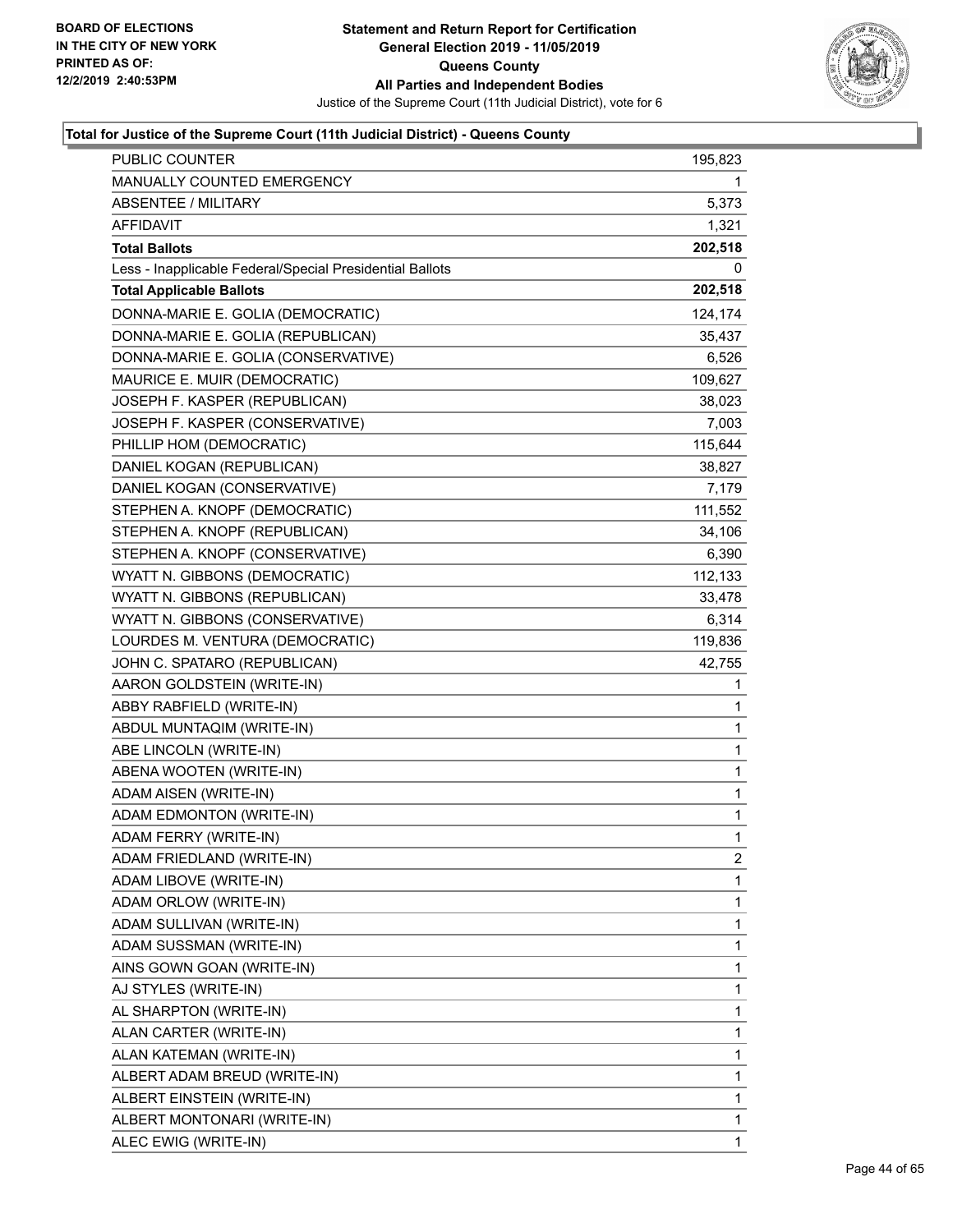

| ALEJANDRO ORTEGA (WRITE-IN)         | 1              |
|-------------------------------------|----------------|
| ALEXANDER BOGDAN (WRITE-IN)         | 1              |
| ALEXANDER DIFFERNDALE (WRITE-IN)    | 1              |
| ALEXANDRA GONZALEZ (WRITE-IN)       | 1              |
| ALEXANDRA VINES (WRITE-IN)          | 1              |
| ALEXANDRIA ANTHONY (WRITE-IN)       | 1              |
| ALEXANDRIA OCASIO CORTEZ (WRITE-IN) | $\overline{2}$ |
| ALEXANDRIA OCASIO-CORTEZ (WRITE-IN) | 4              |
| ALFONSO KATT (WRITE-IN)             | 1              |
| ALGEMIS PENA (WRITE-IN)             | 1              |
| ALICE NICHOLSON (WRITE-IN)          | 1              |
| ALICIA GLEN (WRITE-IN)              | 1              |
| ALINA GARCIA (WRITE-IN)             | 1              |
| ALISON CUMMINGS (WRITE-IN)          | 1              |
| ALLAN MAX STERLING (WRITE-IN)       | 1              |
| ALLAN W. JENNINGS JR. (WRITE-IN)    | 1              |
| ALLYSON LYNCH (WRITE-IN)            | 1              |
| ALMA MAGENA (WRITE-IN)              | 1              |
| ALYSSA GIBSON (WRITE-IN)            | 1              |
| ALYSSA M. ZURAZK (WRITE-IN)         | 1              |
| AMANDA MAYER (WRITE-IN)             | 1              |
| AMANDA PALMER (WRITE-IN)            | 1              |
| AMELIE CHERLIN (WRITE-IN)           | 1              |
| AMIR ABRAMLIH (WRITE-IN)            | 1              |
| AMIRA ESPOSITO (WRITE-IN)           | 1              |
| ANDREA BOCELLI (WRITE-IN)           | 1              |
| ANDREA KAHN (WRITE-IN)              | 1              |
| ANDRES GARCIA (WRITE-IN)            | 1              |
| ANDREW D. GROSSMAN (WRITE-IN)       | 1              |
| ANDREW JAGODA (WRITE-IN)            | 1              |
| ANDREW SUP CHANG (WRITE-IN)         | 1              |
| ANDREW WIESE (WRITE-IN)             | 1              |
| ANDREW YANG (WRITE-IN)              | 1              |
| ANGEL BARNBAS (WRITE-IN)            | 1              |
| ANGELA MERCADO (WRITE-IN)           | 1              |
| ANGELA R. CRUZ (WRITE-IN)           | 1              |
| ANGELIA KAHRES (WRITE-IN)           | 1              |
| ANGELICA ANGIULLI (WRITE-IN)        | 1              |
| ANN MARIE SCALIA (WRITE-IN)         | 1              |
| ANNE COURT (WRITE-IN)               | 1              |
| ANNMARIE CARUSO (WRITE-IN)          | 1              |
| ANTHE M. BOVA (WRITE-IN)            | 1              |
| ANTHONY LEWIS (WRITE-IN)            | 1              |
| ANTHONY MARTONE (WRITE-IN)          | 1              |
| ANTHONY PALADINO (WRITE-IN)         | 1              |
| ANTHONY RIVERS (WRITE-IN)           | 2              |
|                                     |                |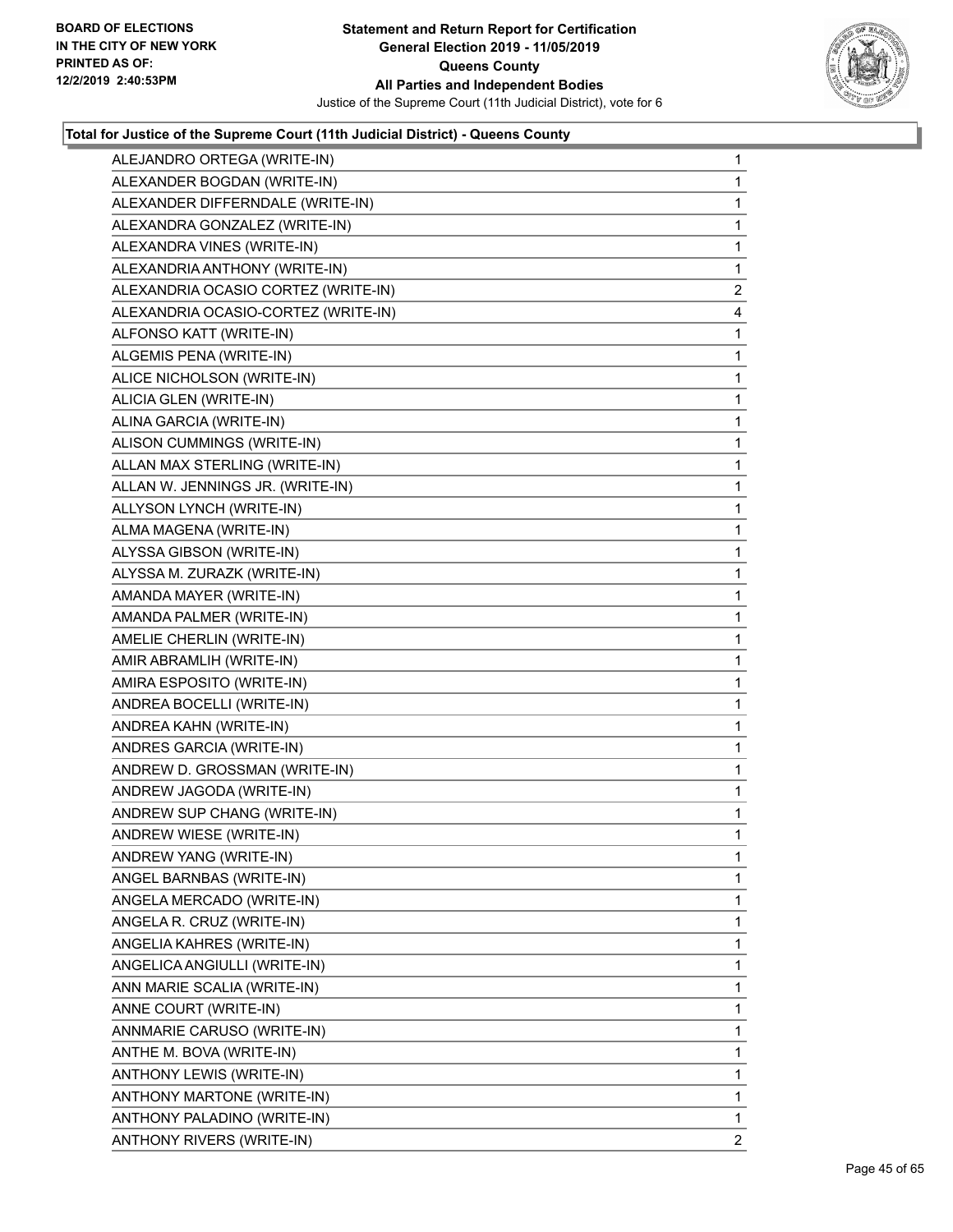

| <b>ANTHONY WEINER (WRITE-IN)</b> | 1              |
|----------------------------------|----------------|
| ANTON H. MADDOX (WRITE-IN)       | 1<br>1         |
| APRATIM SEN (WRITE-IN)           |                |
| ARON GRUPPER (WRITE-IN)          | 1              |
| ARTHUR P. LINNEMANN (WRITE-IN)   | 1              |
| ARTURO SANCHEZ (WRITE-IN)        | $\overline{2}$ |
| ASHLEY SULLIVAN (WRITE-IN)       | $\overline{2}$ |
| ASSATA SHAKUR (WRITE-IN)         | 1              |
| ATTICUS AHN (WRITE-IN)           | 1              |
| AUBREY CORDERO (WRITE-IN)        | 1              |
| AUSTIN MAZZELLA (WRITE-IN)       | 1              |
| AVILDA RODRIGUEZ (WRITE-IN)      | 1              |
| <b>BAD BUNNY (WRITE-IN)</b>      | 1              |
| BARBARA BYRNE (WRITE-IN)         | $\overline{a}$ |
| BARBARA J. MONROE (WRITE-IN)     | $\overline{2}$ |
| <b>BARRON TRUMP (WRITE-IN)</b>   | 1              |
| <b>BARRY KRON (WRITE-IN)</b>     | 1              |
| BARRY MILANO (WRITE-IN)          | $\mathbf{1}$   |
| <b>BARRY NEWMAN (WRITE-IN)</b>   | 1              |
| BARTOSZ GRABINSKI (WRITE-IN)     | 1              |
| BELGIAN MALINOIS (WRITE-IN)      | 1              |
| BENJAMIN J. FISCHER (WRITE-IN)   | $\overline{2}$ |
| BENJAMIN KAYE (WRITE-IN)         | 1              |
| BERNARD B CHEN (WRITE-IN)        | 1              |
| <b>BERNICE MOOG (WRITE-IN)</b>   | 1              |
| BERNIE SANDERS (WRITE-IN)        | $\overline{a}$ |
| BHAIRAVI DESAI (WRITE-IN)        | 1              |
| BIG BIRD (WRITE-IN)              | $\overline{2}$ |
| <b>BIGGIE SMALLS (WRITE-IN)</b>  | 1              |
| BILL GATES (WRITE-IN)            | 1              |
| BILL STANTON (WRITE-IN)          | 1              |
| <b>BLANE LIU (WRITE-IN)</b>      | 1              |
| BOB FALCONE (WRITE-IN)           | 1              |
| BOYD CROWDER (WRITE-IN)          | 1              |
| BRAND YATES (WRITE-IN)           | 1              |
| <b>BRANDON SHAHIB (WRITE-IN)</b> | 1              |
| BRET FERRY (WRITE-IN)            | 1              |
| BRIAN ALEXANDER (WRITE-IN)       | 1              |
| BRIAN CRAWFORD (WRITE-IN)        | 1              |
| BRIAN ENRIGHT (WRITE-IN)         | 1              |
| BRIAN HOLMAN (WRITE-IN)          | 1              |
| BRIAN HUGHES (WRITE-IN)          | 1              |
| BRIAN SHUPAK (WRITE-IN)          | 1              |
| BRIAN TORESSI (WRITE-IN)         | 3              |
| BRIGHT D. LIMM (WRITE-IN)        | 3              |
| BRIGHT DUNN (WRITE-IN)           | 1              |
|                                  |                |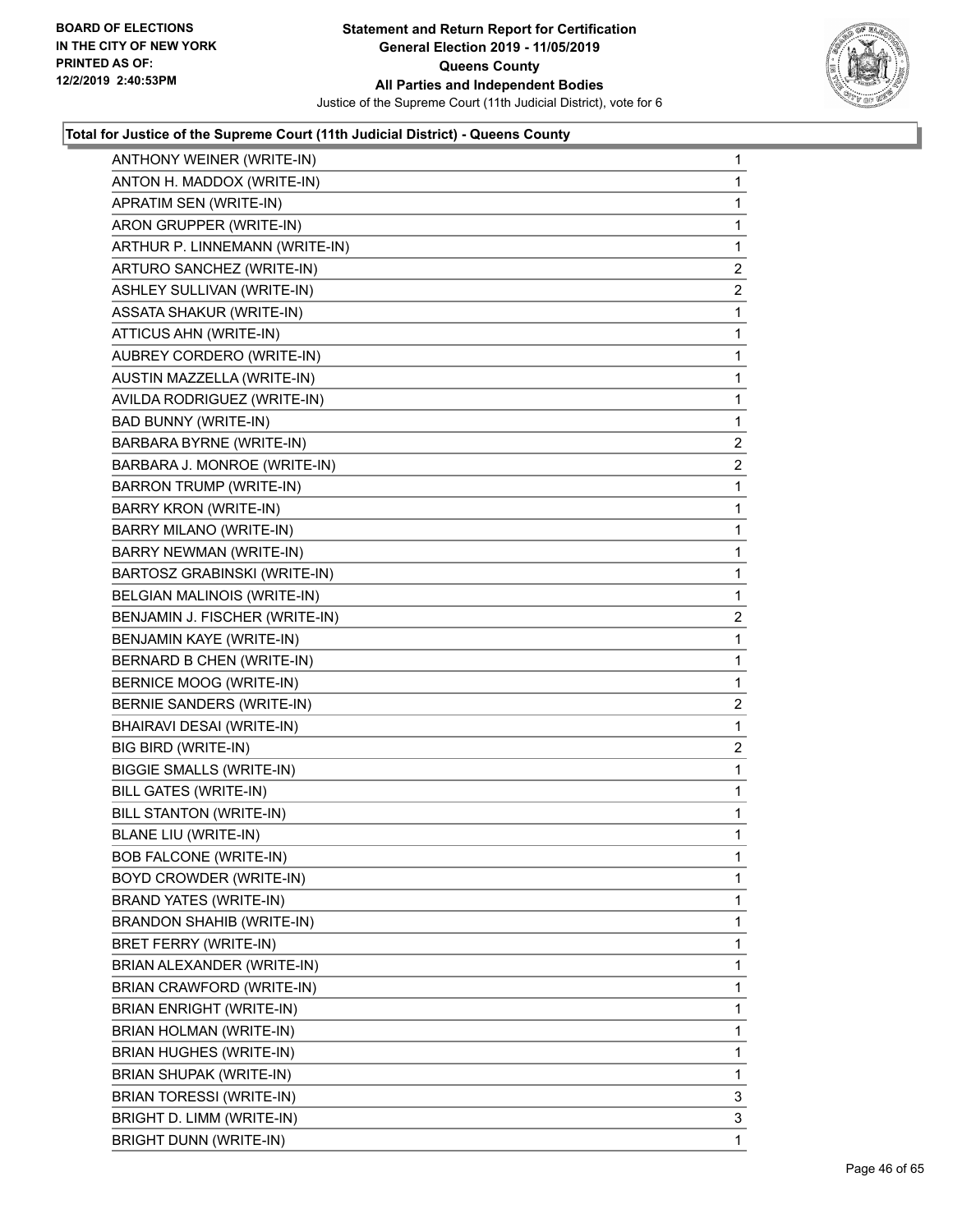

| BRUCE SPRINGSTEEN (WRITE-IN)             | $\mathbf{1}$   |
|------------------------------------------|----------------|
| <b>BRUNA DIBIASE (WRITE-IN)</b>          | 1              |
| BRYAN ROMAN (WRITE-IN)                   | 1              |
| BTZOHL HIRSCHIM (WRITE-IN)               | 1              |
| <b>BUGS BUNNY (WRITE-IN)</b>             | 6              |
| BULLWINKLE MOOSE (WRITE-IN)              | $\overline{c}$ |
| CAITLIN MILLER (WRITE-IN)                | 1              |
| CAMERON PINTO (WRITE-IN)                 | 1              |
| CARA TRAGER (WRITE-IN)                   | 1              |
| CARL FOSTER (WRITE-IN)                   | 3              |
| CARLOS BELTRAN (WRITE-IN)                | $\overline{2}$ |
| CARMEN BLANCO (WRITE-IN)                 | 1              |
| CARMEN MARIA REY (WRITE-IN)              | 1              |
| CARMINE GUNCALVES (WRITE-IN)             | 1              |
| CAROL CORDONA-PADILLA (WRITE-IN)         | 1              |
| CAROLINE MCCAIN (WRITE-IN)               | 1              |
| CARRIE MARQUEZ (WRITE-IN)                | 1              |
| CASSANDRA BOUTIN (WRITE-IN)              | 1              |
| CASSIE VEACH (WRITE-IN)                  | $\overline{a}$ |
| CATHERINE LAWSON (WRITE-IN)              | 1              |
| CEDRICK CLINTON (WRITE-IN)               | 1              |
| CELESTE ORTIZ (WRITE-IN)                 | 1              |
| CESAR CHAVEZ (WRITE-IN)                  | 1              |
| CHAIM SCHONFELD (WRITE-IN)               | 1              |
| CHARLES BARON (WRITE-IN)                 | 1              |
| CHARLES C. SMALLS III (WRITE-IN)         | 1              |
| CHARLOTTE HENDERSON (WRITE-IN)           | 1              |
| CHAU T. LAM (WRITE-IN)                   | 1              |
| CHESTER HICKS (WRITE-IN)                 | 1              |
| CHONGKINO KATT (WRITE-IN)                | 1              |
| CHRIS GODWIN (WRITE-IN)                  | 1              |
| CHRIS MULLIN (WRITE-IN)                  | 1              |
| CHRIS MURPHY (WRITE-IN)                  | 1              |
| CHRIS SMITH (WRITE-IN)                   | 1              |
| CHRISTA JOHNSON (WRITE-IN)               | 1              |
| CHRISTIAN ACOSTA (WRITE-IN)              | 1              |
| CHRISTINA ANZIANO (WRITE-IN)             | 1              |
| CHRISTINA GRASSO-KMIOCK (WRITE-IN)       | 1              |
| CHRISTINE FURLONG (WRITE-IN)             | 1              |
| CHRISTOPHER A. GROSS (WRITE-IN)          | 1              |
| CHRISTOPHER FARRELL (WRITE-IN)           | 1              |
| CHRISTOPHER M. PATHOVEN (WRITE-IN)       | 1              |
| CHRISTOPHER PRIOR (WRITE-IN)             | 1              |
| CHRISTOPHER R FUENTES PADILLA (WRITE-IN) | 1              |
| CHRISTOPHER S. ADKINS (WRITE-IN)         | 1              |
| CLAIRE HARRIS (WRITE-IN)                 | 1              |
|                                          |                |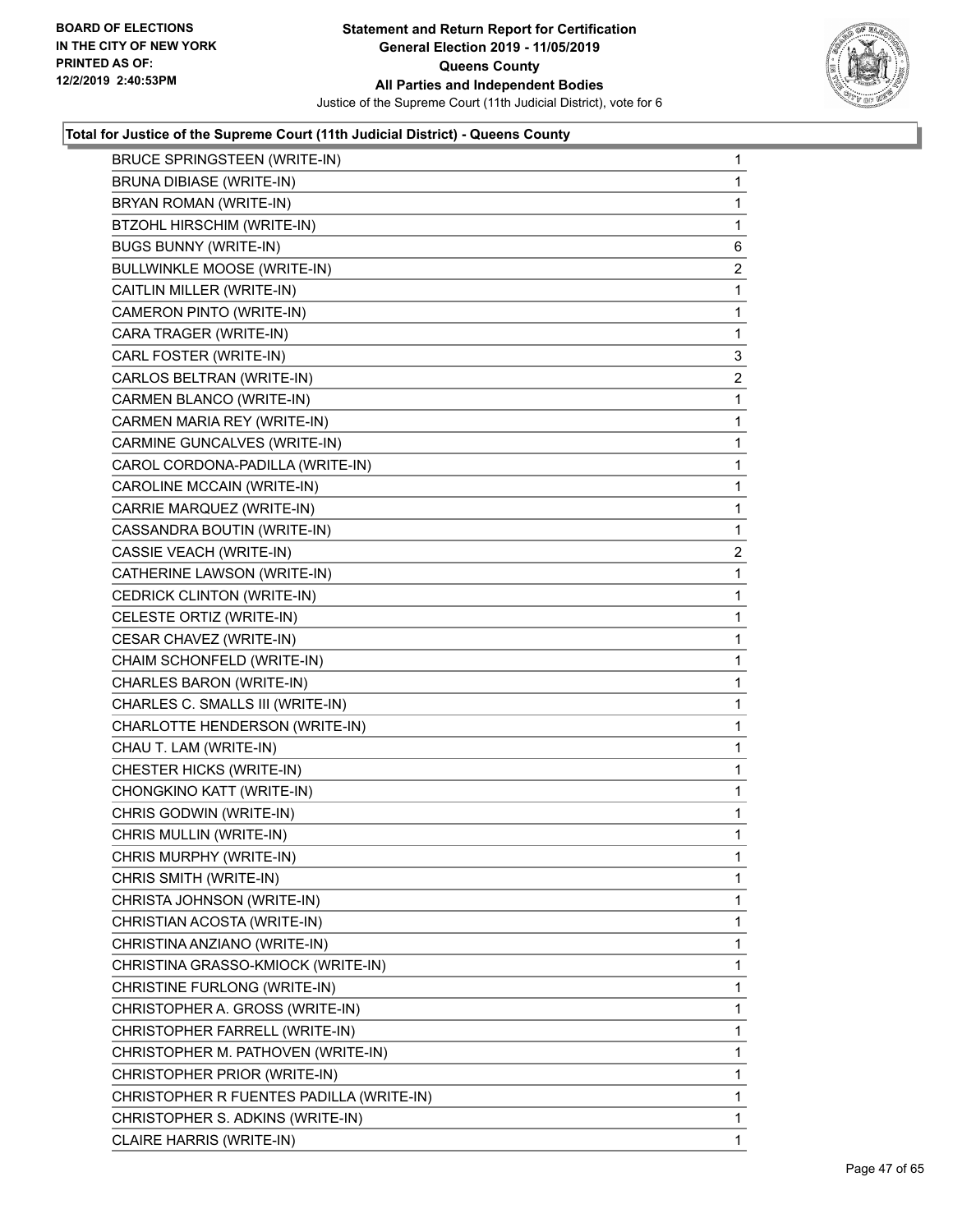

| CLARK WHITSETT (WRITE-IN)           | 1              |
|-------------------------------------|----------------|
| CLAUDIUS FORTESI (WRITE-IN)         | 1              |
| CLIFFORD ZHU (WRITE-IN)             | 1              |
| CLINT EASTWOOD (WRITE-IN)           | 1              |
| CLOE SERINSKY (WRITE-IN)            | 1              |
| CONSTANTINE ANGELOPOULOS (WRITE-IN) | 1              |
| COOKIE MONSTER (WRITE-IN)           | 1              |
| CORINNE MASS GRASSO (WRITE-IN)      | 1              |
| CORINNE MASS-GRASSO (WRITE-IN)      | 1              |
| COSTA CONYANTIVEL (WRITE-IN)        | 1              |
| CURTIS SLIWA (WRITE-IN)             | $\overline{c}$ |
| CYNTHIA NIXON (WRITE-IN)            | 3              |
| DAFFY DUCK (WRITE-IN)               | 1              |
| DAN MCLAUGHLIN (WRITE-IN)           | 1              |
| DAN SCHAFFER (WRITE-IN)             | 1              |
| DAN VASILLE (WRITE-IN)              | 1              |
| DANA KIRSCHENBAUM (WRITE-IN)        | 1              |
| DANA PERRINO (WRITE-IN)             | 1              |
| DANIEL A HOFFMAN (WRITE-IN)         | 1              |
| DANIEL KATCH (WRITE-IN)             | 1              |
| DANIEL LASKEY (WRITE-IN)            | 1              |
| DANIEL MCLAUGHLIN (WRITE-IN)        | 1              |
| DANIEL REISS (WRITE-IN)             | 1              |
| DANIEL TIGER (WRITE-IN)             | 1              |
| DANIEL Y. SHIN (WRITE-IN)           | 4              |
| DARA R. LEBWOHL (WRITE-IN)          | 1              |
| DAVE COLON (WRITE-IN)               | 1              |
| DAVID A. LEE (WRITE-IN)             | 1              |
| DAVID AFFLER (WRITE-IN)             | 1              |
| DAVID AMBROSE (WRITE-IN)            | 1              |
| DAVID BELLON (WRITE-IN)             | 1              |
| DAVID DOBLBLACK (WRITE-IN)          | 1              |
| DAVID E. DUHAN (WRITE-IN)           | 1              |
| DAVID GOODEN (WRITE-IN)             | 1              |
| DAVID GUERRERO (WRITE-IN)           | 1              |
| DAVID HAWKINS (WRITE-IN)            | 1              |
| DAVID HOLBROOK (WRITE-IN)           | 1              |
| DAVID JOHNSON (WRITE-IN)            | 1              |
| DAVID KATZ (WRITE-IN)               | 1              |
| DAVID KIRSCHNER (WRITE-IN)          | 1              |
| DAVID LOUSI COHEN (WRITE-IN)        | $\overline{2}$ |
| DAVID MOOG (WRITE-IN)               | 1              |
| DAVID N. GREENE (WRITE-IN)          | 1              |
| DAVID S. DIKMAN (WRITE-IN)          | 1              |
| DAVID SCHAFFER (WRITE-IN)           | 1              |
| DAVID STEIN (WRITE-IN)              | 1              |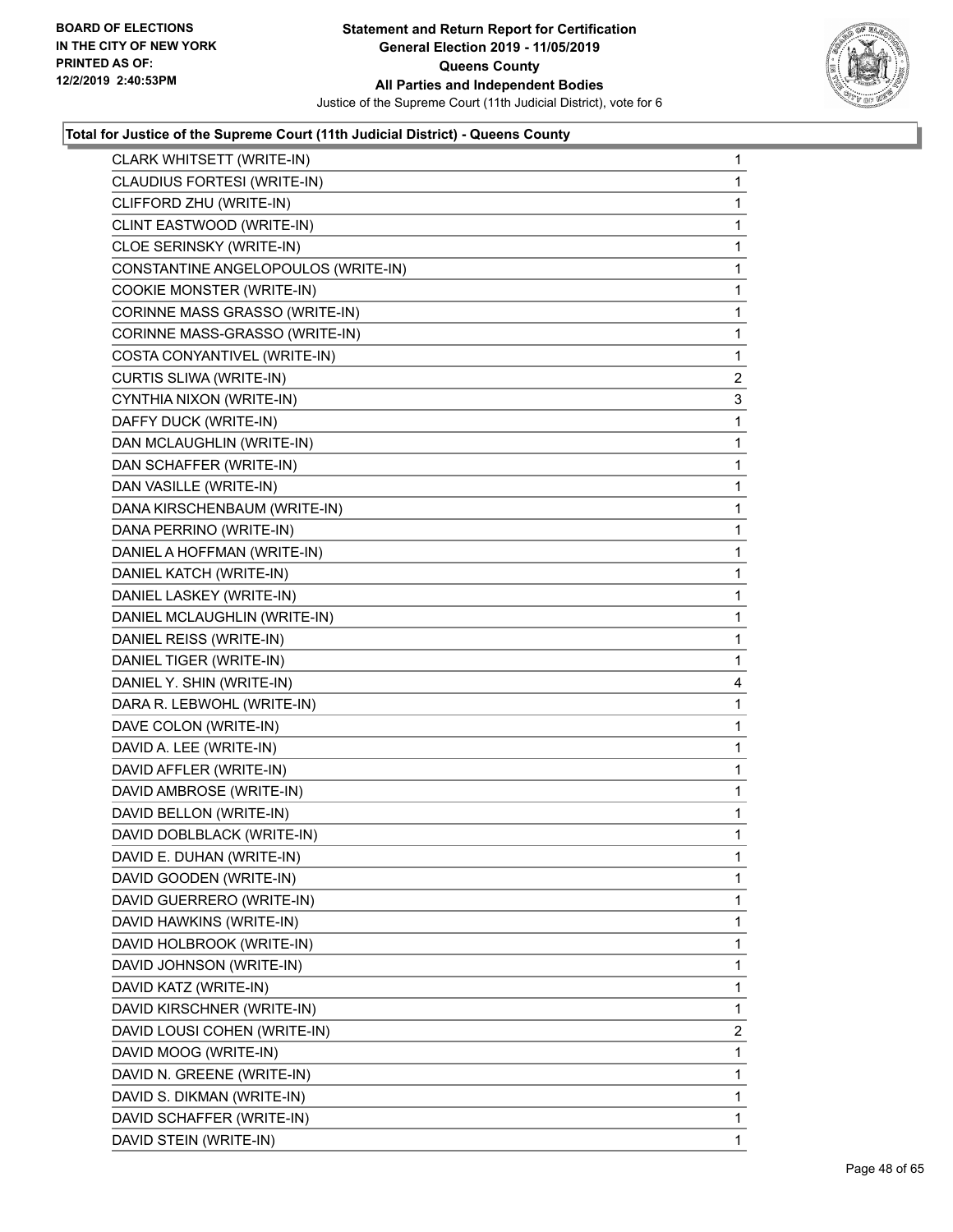

| DAVID STRAINER (WRITE-IN)           | 1              |  |
|-------------------------------------|----------------|--|
| DAVID WRIGHT (WRITE-IN)             | 1              |  |
| DAVID Z. SHEIRFEW (WRITE-IN)        | 1              |  |
| DAWN A. DUPAT (WRITE-IN)            | 1              |  |
| DENISE ROMERO (WRITE-IN)            | 1              |  |
| DENNIS P. RYAN (WRITE-IN)           | 1              |  |
| DENNIS P.RYAN (WRITE-IN)            | 1              |  |
| DEREIL LUDOYEI (WRITE-IN)           | 1              |  |
| DEREK EVERS (WRITE-IN)              | 1              |  |
| DEREK MAINHAFT (WRITE-IN)           | 1              |  |
| DESMOND CHUNG-FINGER (WRITE-IN)     | 1              |  |
| DEVIN BALKIND (WRITE-IN)            | $\overline{c}$ |  |
| DIANA JEFFREY WILLIAMS (WRITE-IN)   | 1              |  |
| DIANA WALCOTT (WRITE-IN)            | 1              |  |
| DIANE BLACKER (WRITE-IN)            | 1              |  |
| DIANE L LITTLES (WRITE-IN)          | 1              |  |
| DIANE LUDGREN (WRITE-IN)            | 1              |  |
| DIMPLE KAMAR (WRITE-IN)             | 1              |  |
| DJ CAMILO (WRITE-IN)                | 1              |  |
| DLAKENYA ELDRIDGE (WRITE-IN)        | 1              |  |
| DOMENICO A DADDIO (WRITE-IN)        | 1              |  |
| DOMINIC REHMAN (WRITE-IN)           | 1              |  |
| DON OBAMA TRUMPER (WRITE-IN)        | 1              |  |
| DONALD DUCK (WRITE-IN)              | 9              |  |
| DONALD J. TRUMP (WRITE-IN)          | $\overline{7}$ |  |
| DONALD MANES (WRITE-IN)             | 1              |  |
| DONALD TRUMP JR. (WRITE-IN)         | 4              |  |
| DONATHAN SALKAN (WRITE-IN)          | 1              |  |
| DONNA MARIE E SOLLA (WRITE-IN)      | $\overline{2}$ |  |
| DONNA MARIE E. SOLLA (WRITE-IN)     | 2              |  |
| DONNIE WHITELEAD (WRITE-IN)         | 1              |  |
| DOUGLAS MICHAELS (WRITE-IN)         | 1              |  |
| DWAYNE JOHNSON (WRITE-IN)           | 1              |  |
| DYMITRA ETIENNE (WRITE-IN)          | 1              |  |
| EDDIE T. HEAD (WRITE-IN)            | 1              |  |
| EDWARD DUDEK (WRITE-IN)             | 1              |  |
| EDWARD S DUZANT (WRITE-IN)          | 1              |  |
| EICNA NIRENBERG (WRITE-IN)          | 1              |  |
| ELEI MYSAL (WRITE-IN)               | 1              |  |
| ELI HIESLER (WRITE-IN)              | 1              |  |
| ELI ZUCKERMAN (WRITE-IN)            | 1              |  |
| ELIZABETH BENNETT (WRITE-IN)        | 1              |  |
| ELIZABETH J. NEWTON (WRITE-IN)      | 1              |  |
| ELIZABETH LYNCH (WRITE-IN)          | 1              |  |
| ELIZABETH MACEWEN-TIMKEN (WRITE-IN) | 3              |  |
| ELIZABETH NEWTON (WRITE-IN)         | 1              |  |
|                                     |                |  |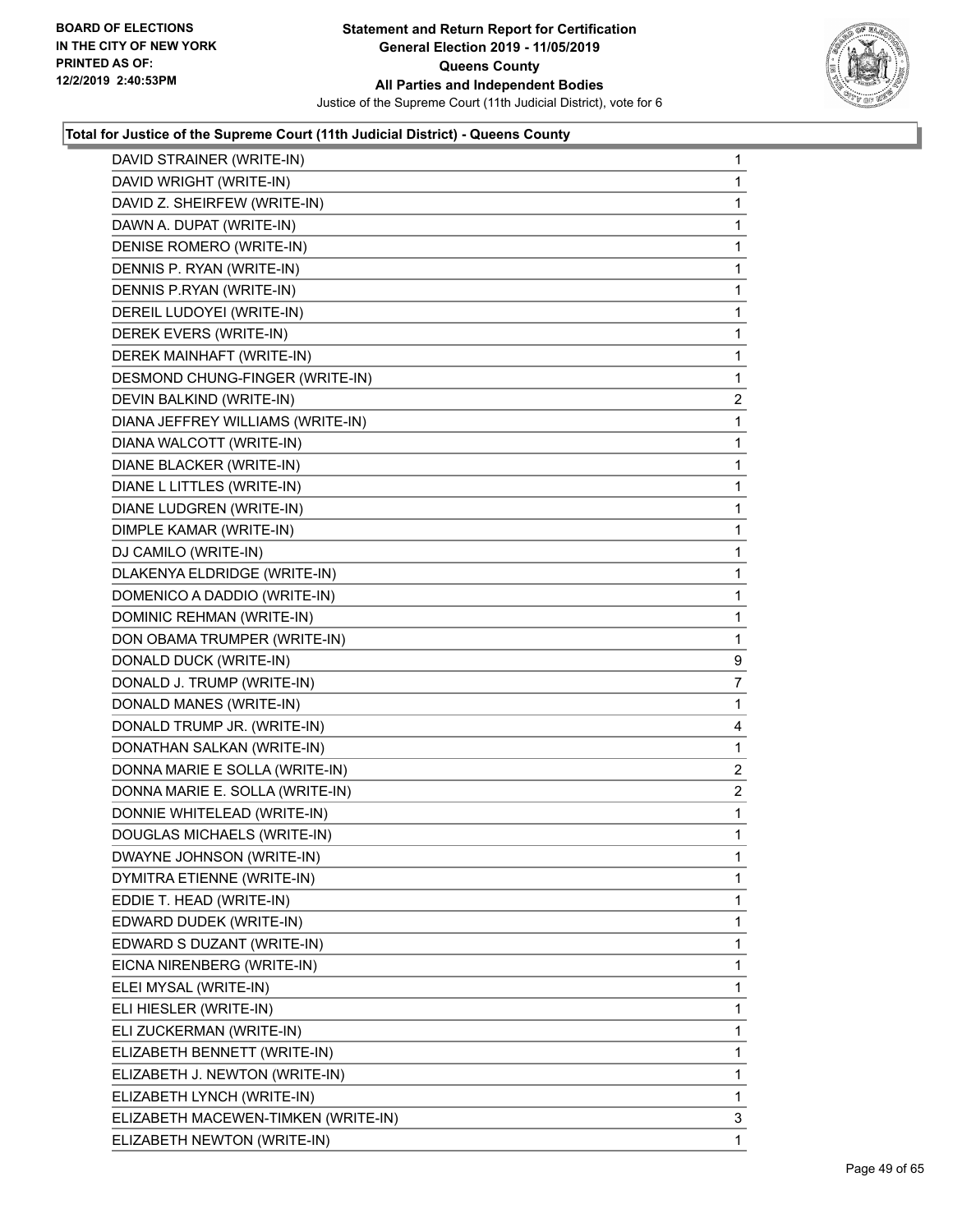

| ELIZABETH WARREN (WRITE-IN)         | $\mathbf{1}$ |
|-------------------------------------|--------------|
| EMILY HAUSES (WRITE-IN)             | 1            |
| EMILY SHORE (WRITE-IN)              | 1            |
| EMMA COYLE (WRITE-IN)               | 1            |
| EMMA GOLDMAN (WRITE-IN)             | 2            |
| ENRICO DEMARCO (WRITE-IN)           | 1            |
| ERIC CLAPTON (WRITE-IN)             | 1            |
| ERIC GARNER (WRITE-IN)              | 1            |
| ERIC TRAGER (WRITE-IN)              | 1            |
| ERIC ULRICH (WRITE-IN)              | 1            |
| ERICA HAINES (WRITE-IN)             | 1            |
| ERICK MYSSURA (WRITE-IN)            | 1            |
| ERICKA STALLINGS (WRITE-IN)         | 1            |
| ERIN POTOFF (WRITE-IN)              | 1            |
| EUGENE GIRIN (WRITE-IN)             | 1            |
| EUGENE RHEE (WRITE-IN)              | 1            |
| EUGENE THACKER (WRITE-IN)           | 1            |
| EVA MEDINA (WRITE-IN)               | 1            |
| EVAN DAVIE (WRITE-IN)               | 1            |
| FELIX BIELEMAN (WRITE-IN)           | 1            |
| FINNUALA O'DOHERTY (WRITE-IN)       | 2            |
| FRAN O'LEARY (WRITE-IN)             | 1            |
| FRANCESCO CATARISANO (WRITE-IN)     | 2            |
| FRANCIS BARRY (WRITE-IN)            | 1            |
| FRANCIS IRACE (WRITE-IN)            | 1            |
| FRANCIS X. MURRAY (WRITE-IN)        | 1            |
| FRANK DIPIAZZA (WRITE-IN)           | 1            |
| FRANK FRANCOS (WRITE-IN)            | 1            |
| FRANK KELLY (WRITE-IN)              | 1            |
| FRANK PERERO (WRITE-IN)             | 1            |
| FRANK ZAPPA (WRITE-IN)              | 1            |
| FRED HIPPOLHE (WRITE-IN)            | 1            |
| FREDDY JOHNSON (WRITE-IN)           | 1            |
| <b>GABRIEL FONSECA (WRITE-IN)</b>   | 1            |
| <b>GARDNER MILLER (WRITE-IN)</b>    | 1            |
| <b>GARTH BROOKS (WRITE-IN)</b>      | 1            |
| GARY MIRET (WRITE-IN)               | 1            |
| GENE MAZZARO (WRITE-IN)             | 1            |
| <b>GEOFFRY WRIGHT (WRITE-IN)</b>    | 1            |
| <b>GEORGE CROYOL (WRITE-IN)</b>     | 1            |
| <b>GEORGE E. PATAKI (WRITE-IN)</b>  | 1            |
| <b>GEORGE PIAZZA (WRITE-IN)</b>     | 1            |
| GEORGE W. BUSH (WRITE-IN)           | 1            |
| GEORGE W. WILL (WRITE-IN)           | 1            |
| <b>GEORGE WASHINGTON (WRITE-IN)</b> | 1            |
| <b>GERODINA DENTON (WRITE-IN)</b>   | 1.           |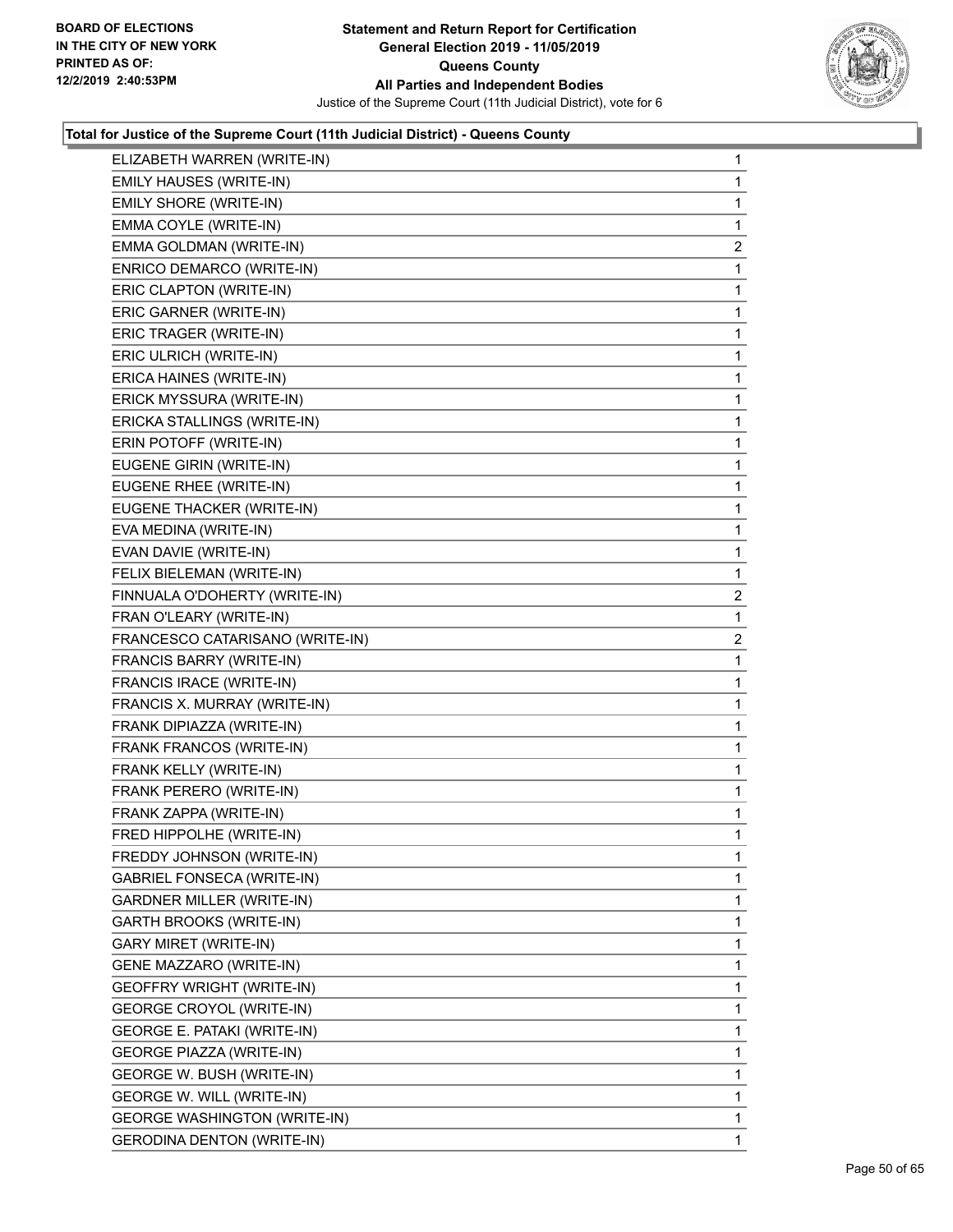

| GIDEON E. KATZ (WRITE-IN)             | $\mathbf 1$ |
|---------------------------------------|-------------|
| GINGER BAKER (WRITE-IN)               | 1           |
| <b>GLORIA MOTTERA (WRITE-IN)</b>      | 1           |
| <b>GLORIA SUEN (WRITE-IN)</b>         | 1           |
| <b>GREG GUTFIELD (WRITE-IN)</b>       | 1           |
| GREGORY L. LASAK (WRITE-IN)           | 3           |
| <b>GREGORY LEHMAN (WRITE-IN)</b>      | 1           |
| <b>GREGORY M. EGLESTON (WRITE-IN)</b> | 1           |
| GRES KAZEYASKA (WRITE-IN)             | 1           |
| <b>GUSTAVE TROMBETTA (WRITE-IN)</b>   | 1           |
| GUY FAWKES (WRITE-IN)                 | 1           |
| HALEY PESSIN (WRITE-IN)               | 1           |
| HAMAH ROTH (WRITE-IN)                 | 1           |
| HAMMY LAVINE (WRITE-IN)               | 1           |
| HANK VOIGHT (WRITE-IN)                | 1           |
| HARDE TOOBELEAVE (WRITE-IN)           | 1           |
| HAROLD ROSENGARTEN (WRITE-IN)         | 1           |
| HARRY BRETT (WRITE-IN)                | 1           |
| HARRY POTTER (WRITE-IN)               | 1           |
| HARRY STONE (WRITE-IN)                | 1           |
| HEATH LEDGER (WRITE-IN)               | 1           |
| HECTOR HENRIQUEZ (WRITE-IN)           | 1           |
| HERB GRIFFIN (WRITE-IN)               | 1           |
|                                       |             |
| HERMAN WAN (WRITE-IN)                 | 1           |
| HILLARY CLINTON (WRITE-IN)            | 4           |
| HOLLY MARTIN (WRITE-IN)               | 1           |
| HOTENSIAH N. FELDER (WRITE-IN)        | 1           |
| HOWE CANYONBEBOTH (WRITE-IN)          | 1           |
| HYE WON CHUNG (WRITE-IN)              | 1           |
| IAN COLON (WRITE-IN)                  | 1           |
| IAN LIBERTY (WRITE-IN)                | 1           |
| IAN MYERS (WRITE-IN)                  | 1           |
| <b>IGOR BUSHUYEV (WRITE-IN)</b>       | 1           |
| ILAYE CAIN NIELSEN (WRITE-IN)         | 1           |
| ILYAS SHAMSI (WRITE-IN)               | 1           |
| IRA GLASS (WRITE-IN)                  | 1           |
| IRA V. CHOSID (WRITE-IN)              | 1           |
| ISAKE R. DAVIS (WRITE-IN)             | 1           |
| ISMAIL SHAMSI (WRITE-IN)              | 1           |
| IVAN STOJAKOVIO (WRITE-IN)            | 1           |
| IVANA TINKLE (WRITE-IN)               | 1           |
| IVANKA TRUMP (WRITE-IN)               | 1           |
| IWAN KINAL (WRITE-IN)                 | 1           |
| IWANNA DYRDA (WRITE-IN)               | 1           |
| J.A. MORRIS (WRITE-IN)                | 1           |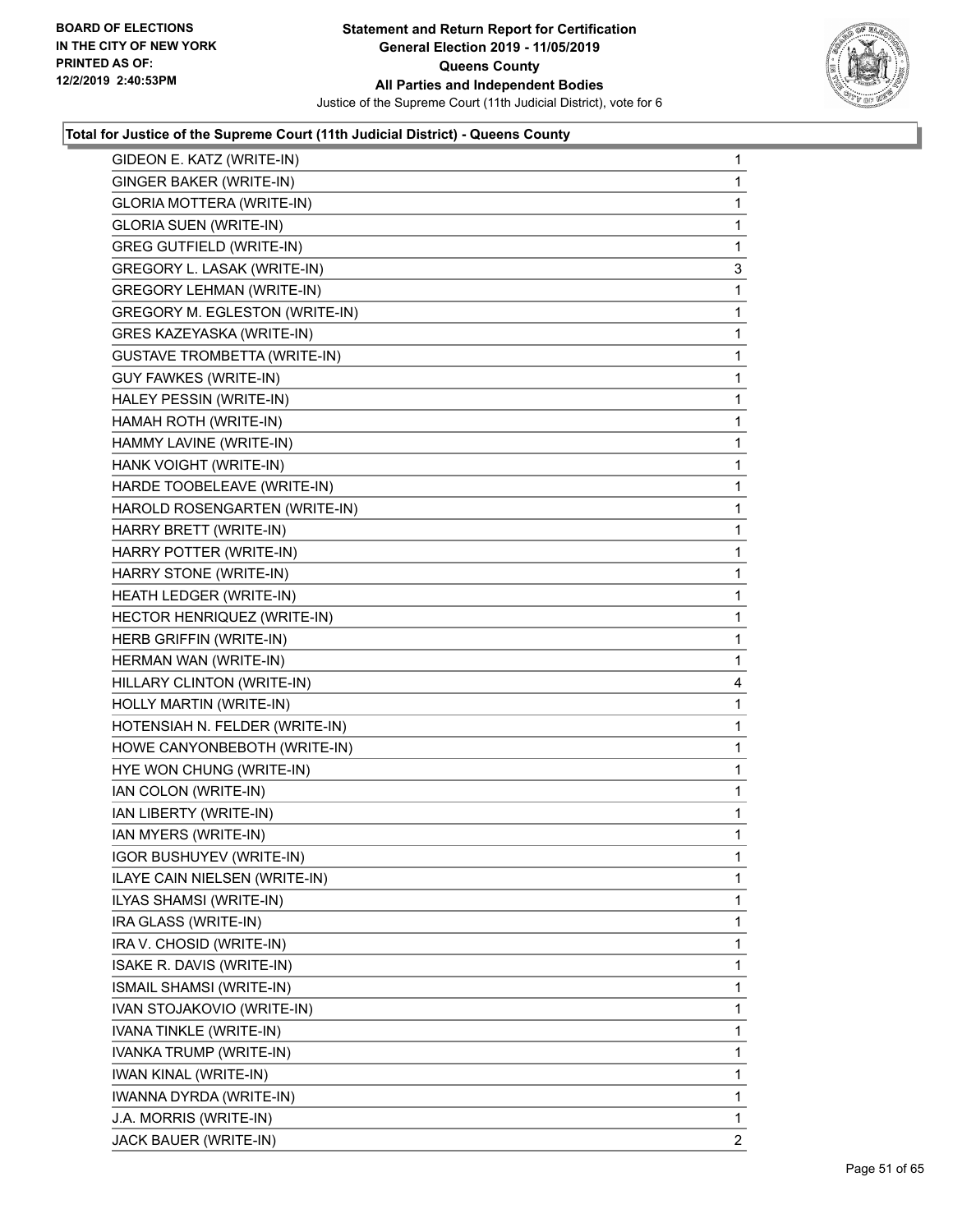

| JACK BRUCE (WRITE-IN)                 | 1              |
|---------------------------------------|----------------|
| JACK FORREL (WRITE-IN)                | 1              |
| JACK SUTHERLAND (WRITE-IN)            | 1              |
| JACOB DEGROM (WRITE-IN)               | $\overline{c}$ |
| JACOB TILVO (WRITE-IN)                | 1              |
| JAFET SORI (WRITE-IN)                 | 1              |
| JAIME PECK (WRITE-IN)                 | 1              |
| JAIME RODRIGUEZ (WRITE-IN)            | 1              |
| JAMAL HANSTON (WRITE-IN)              | 1              |
| JAMES BENSON (WRITE-IN)               | 1              |
| JAMES C. QUINN (WRITE-IN)             | 1              |
| JAMES CLARK QUINN (WRITE-IN)          | 1              |
| JAMES COYLE (WRITE-IN)                | 1              |
| JAMES DOLAN (WRITE-IN)                | 1              |
| JAMES G. THOMPSON (WRITE-IN)          | 1              |
| JAMES GRIFFIN (WRITE-IN)              | 1              |
| JAMES HUANG (WRITE-IN)                | 1              |
| JAMES J. WAYDEN (WRITE-IN)            | 1              |
| JAMES KIERNAN (WRITE-IN)              | 1              |
| JAMES P. SCHATZ (WRITE-IN)            | 1              |
| JAMES PAGE (WRITE-IN)                 | 1              |
| JAMES SANDERS (WRITE-IN)              | 1              |
| JAMES WILLIAM LUTZ (WRITE-IN)         | 1              |
| JAN ALFONSO (WRITE-IN)                | 1              |
| JANE GOETZ (WRITE-IN)                 | 1              |
| JANE LIU (WRITE-IN)                   | 1              |
| JANET SABLE (WRITE-IN)                | 1              |
| JANUIZ GRABINSKI (WRITE-IN)           | 1              |
| JARED CHASE (WRITE-IN)                | 1              |
| JARED YUNUS (WRITE-IN)                | 1              |
| JAROSLAW STARRLAWOV KOZIOL (WRITE-IN) | 1              |
| JASON CHIN-FATT (WRITE-IN)            | 1              |
| <b>JASON GIAMBI (WRITE-IN)</b>        | 1              |
| JASON WEINGARTNER (WRITE-IN)          | 1              |
| JAY BUSPON (WRITE-IN)                 | 1              |
| JAY LAU (WRITE-IN)                    | 1              |
| JAY Y KIM (WRITE-IN)                  | 1              |
| JEAN CAUBIA (WRITE-IN)                | 1              |
| JEAN TRUTSKY (WRITE-IN)               | 1              |
| JEANNINE LAH (WRITE-IN)               | 1              |
| JECHIEL PERR (WRITE-IN)               | 1              |
| JEEIN CHOI OLSEN (WRITE-IN)           | 1              |
| JEFF GORDON (WRITE-IN)                | 1              |
| JENIFER CHIN (WRITE-IN)               | 1              |
| JENNIFER GRADY (WRITE-IN)             | 1              |
| JENNIFER LEUNG (WRITE-IN)             | 1              |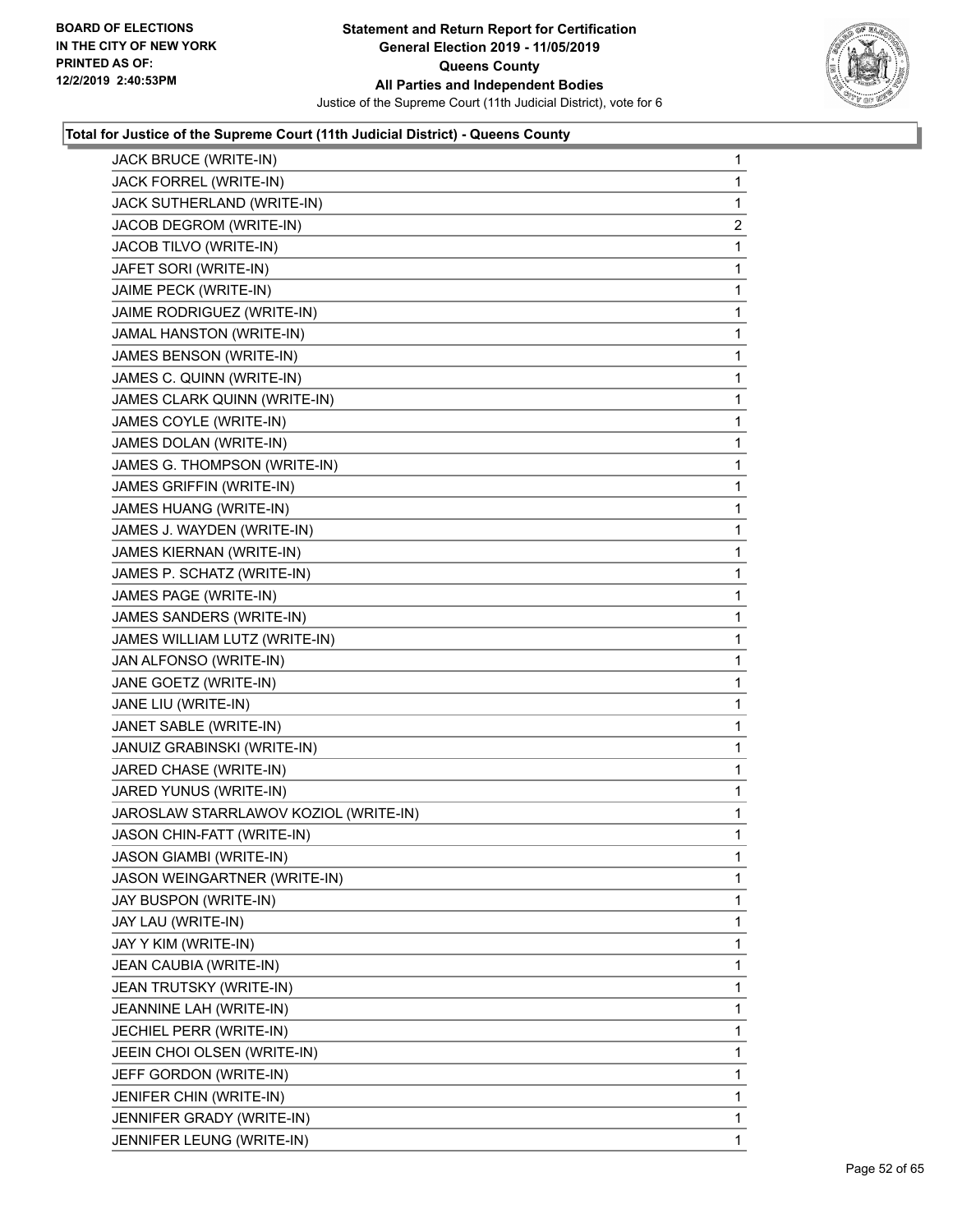

| JENNIFER MANE MURPHY (WRITE-IN) | 1              |
|---------------------------------|----------------|
| JEREMY HAMMOND (WRITE-IN)       | 1              |
| JEREMY KAUFMAN (WRITE-IN)       | 1              |
| JEROME KYAN (WRITE-IN)          | 1              |
| JERONY RIBADOVE (WRITE-IN)      | 1              |
| JERRY GOLDFEDER (WRITE-IN)      | 2              |
| JERRY JOHN RAIMONDO (WRITE-IN)  | $\overline{2}$ |
| JESSE ROSE (WRITE-IN)           | 1              |
| JESSE SMITH (WRITE-IN)          | 1              |
| JESSE WATERS (WRITE-IN)         | 1              |
| JESSICA BETTENCOURT (WRITE-IN)  | 1              |
| JESSICA LAO (WRITE-IN)          | 1              |
| <b>JESUS CHRIST (WRITE-IN)</b>  | 1              |
| JESUS VALDEZ (WRITE-IN)         | 1              |
| JILL STEIN (WRITE-IN)           | 2              |
| JIM CARREY (WRITE-IN)           | 1              |
| JIM JORDAN (WRITE-IN)           | 1              |
| JIM LECZYNSKI (WRITE-IN)        | 1              |
| JIM ROBERTS (WRITE-IN)          | 1              |
| JIMMY DORE (WRITE-IN)           | 1              |
| JING KONG (WRITE-IN)            | 1              |
| JOAN ABELARDO (WRITE-IN)        | 1              |
| JOANNE KUN (WRITE-IN)           | 1              |
| JODI ZIEVRES (WRITE-IN)         | 1              |
| JOE CROWLEY (WRITE-IN)          | 1              |
| JOE FOX (WRITE-IN)              | 1              |
| JOE LYAN (WRITE-IN)             | 1              |
| JOE M. SMITH (WRITE-IN)         | 1              |
| JOE MAMMA (WRITE-IN)            | 1              |
| JOE MARTHONE (WRITE-IN)         | 1              |
| JOE O'BRIEN (WRITE-IN)          | 1              |
| JOE W. MURRAY (WRITE-IN)        | 1              |
| JOHN A SCARPA JR (WRITE-IN)     | 1              |
| JOHN BALDWIN (WRITE-IN)         | 1              |
| JOHN BONHAM (WRITE-IN)          | 1              |
| JOHN C. LUI (WRITE-IN)          | 1              |
| JOHN C. NAUDUS (WRITE-IN)       | 1              |
| JOHN C. SPATARO (WRITE-IN)      | 1              |
| JOHN DOE (WRITE-IN)             | 1              |
| JOHN FOX (WRITE-IN)             | 1              |
| JOHN GUYETTE (WRITE-IN)         | 1              |
| JOHN HARBAUGH (WRITE-IN)        | 1              |
| JOHN HOLLISTAR (WRITE-IN)       | 1              |
| JOHN JAY (WRITE-IN)             | 1              |
| JOHN KAATSAMOS (WRITE-IN)       | 1              |
| JOHN KENNEDY (WRITE-IN)         | 1.             |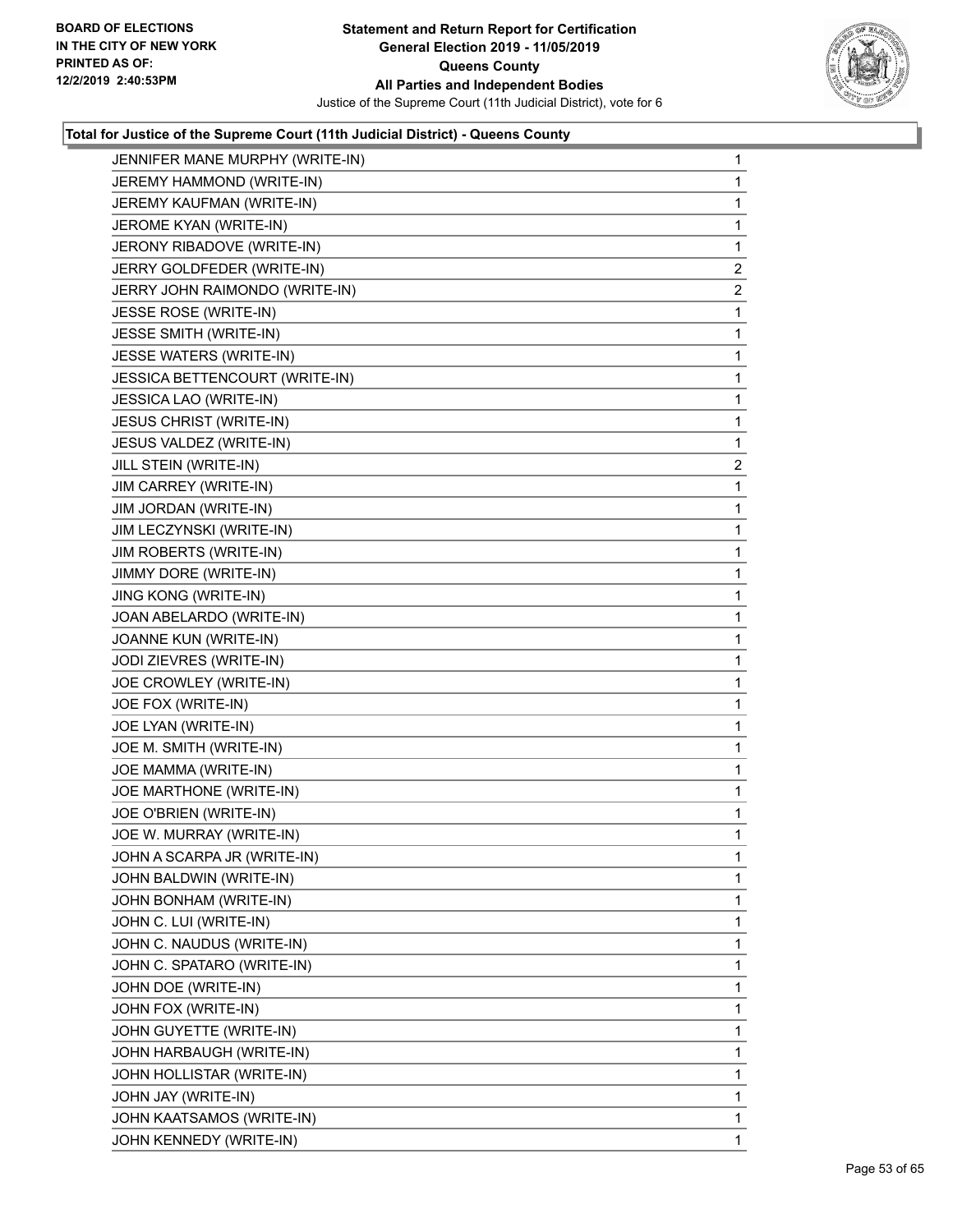

| JOHN L. JANCE (WRITE-IN)        | 1              |
|---------------------------------|----------------|
| JOHN LA (WRITE-IN)              | $\mathbf{1}$   |
| JOHN M RYAN (WRITE-IN)          | 1              |
| JOHN M. RYAN (WRITE-IN)         | 1              |
| JOHN MAIER (WRITE-IN)           | 1              |
| JOHN MCCAIN (WRITE-IN)          | 1              |
| JOHN MCNUTTY (WRITE-IN)         | 1              |
| JOHN MEYER (WRITE-IN)           | 1              |
| JOHN MORONEY (WRITE-IN)         | 1              |
| JOHN NENFSEY (WRITE-IN)         | 1              |
| JOHN P. SCHATZ (WRITE-IN)       | 1              |
| JOHN PAUL STEVENS (WRITE-IN)    | 1              |
| JOHN SMITH (WRITE-IN)           | $\overline{c}$ |
| JOHN ZOLL (WRITE-IN)            | 1              |
| JON BLATT (WRITE-IN)            | 1              |
| JON REYES (WRITE-IN)            | 1              |
| JONATHAN ANZALONE (WRITE-IN)    | 1              |
| JONATHAN COPPDA (WRITE-IN)      | 1              |
| JONATHAN DONCHE (WRITE-IN)      | 1              |
| JONATHAN G. COPPOLA (WRITE-IN)  | 1              |
| JONATHAN GROSSMAN (WRITE-IN)    | 1              |
| JONATHAN HOWE (WRITE-IN)        | 1              |
| JONATHAN HUI (WRITE-IN)         | 1              |
| JONATHAN S. KINGSTON (WRITE-IN) | 5              |
| JOSE DAVID PARRA (WRITE-IN)     | 1              |
| JOSE NIEVES (WRITE-IN)          | 1              |
| JOSE ORTIZ (WRITE-IN)           | 1              |
| JOSEPH C. PELTROCHE (WRITE-IN)  | 1              |
| JOSEPH CONWAY (WRITE-IN)        | 1              |
| JOSEPH CROWLEY (WRITE-IN)       | 1              |
| JOSEPH FIND (WRITE-IN)          | 1              |
| JOSEPH GOLIA (WRITE-IN)         | 1              |
| JOSEPH H. NIVIN (WRITE-IN)      | 1              |
| JOSEPH IOVIRO (WRITE-IN)        | 1              |
| JOSEPH MARTHONE (WRITE-IN)      | 1              |
| JOSEPH MURRAY (WRITE-IN)        | 1              |
| JOSEPH QUINN (WRITE-IN)         | 1              |
| JOSEPH R, CONCANNON (WRITE-IN)  | 1              |
| JOSEPH T. NIEZTY (WRITE-IN)     | 1              |
| JOSEPH W. MURRAY (WRITE-IN)     | 1              |
| JOSH ABRANS (WRITE-IN)          | 1              |
| JOSHUA GLICK (WRITE-IN)         | 1              |
| JOSHUA HATA-TAZER (WRITE-IN)    | 1              |
| JOSHUA ROSENBERG (WRITE-IN)     | 1              |
| JOX PEEZ (WRITE-IN)             | 1              |
| JUAN C. RESTREPO (WRITE-IN)     | 1              |
|                                 |                |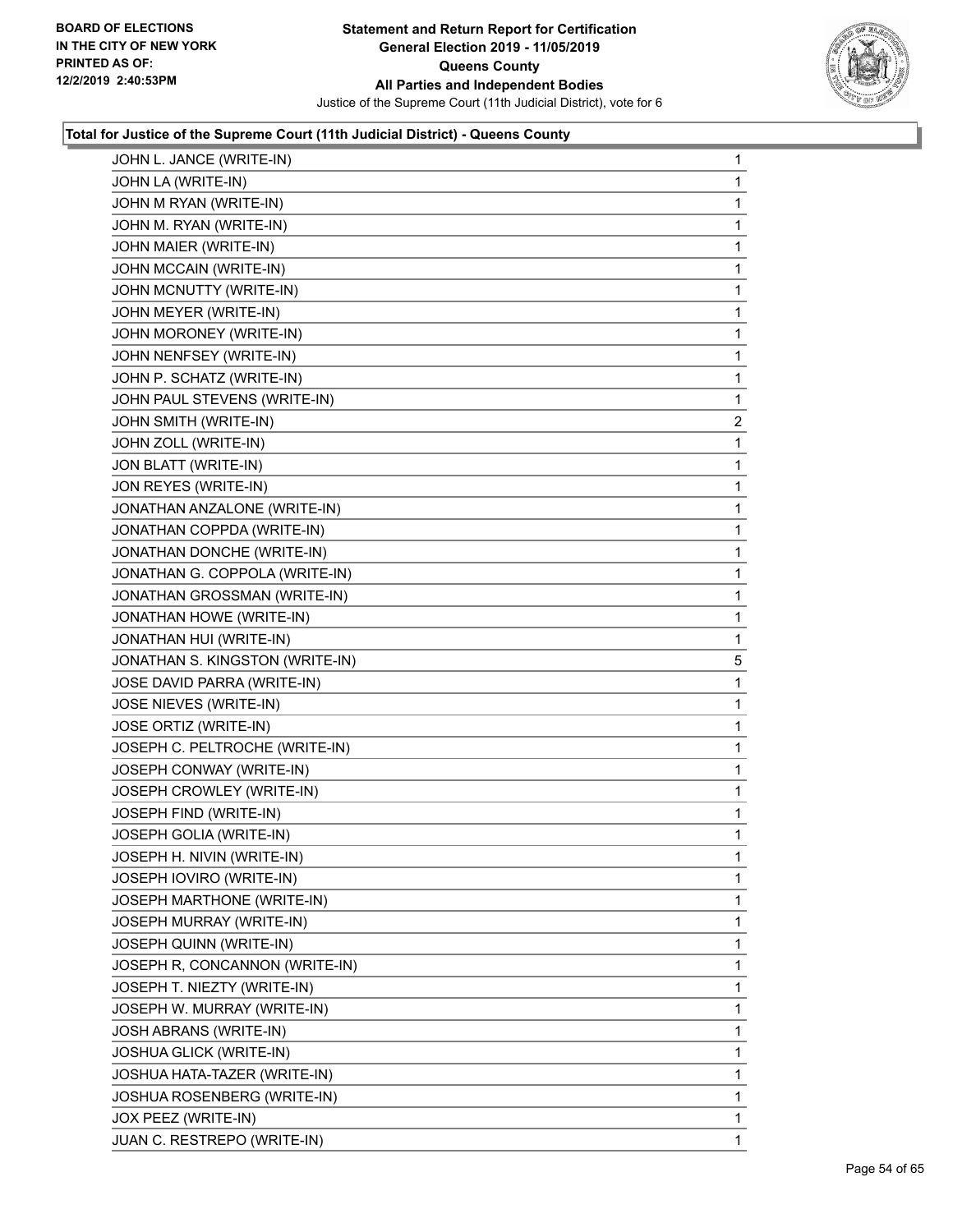

| <b>JUDAH ROSENWEIG (WRITE-IN)</b>   | $\mathbf{1}$   |
|-------------------------------------|----------------|
| JUDGE FUDGE (WRITE-IN)              | 1              |
| JUDGE JUDY (WRITE-IN)               | 4              |
| JUDITH MATTICH (WRITE-IN)           | 1              |
| JUDITH STEINDLIN (WRITE-IN)         | 1              |
| JUDY LEONG (WRITE-IN)               | 1              |
| <b>JUDY SHEINDLAN (WRITE-IN)</b>    | 1              |
| JUDY WHITE (WRITE-IN)               | 1              |
| JULIE TESS JAHKES (WRITE-IN)        | 1              |
| JULIUS CAESAR (WRITE-IN)            | 1              |
| JUMAANE D. WILLIAMS (WRITE-IN)      | 1              |
| <b>JUSTIC MIRZAY (WRITE-IN)</b>     | 1              |
| JUSTIN MANEIN (WRITE-IN)            | 1              |
| KANYE WEST (WRITE-IN)               | 1              |
| KAREN GOPEE (WRITE-IN)              | 1              |
| KARINA ASHMAN-KIPERVASER (WRITE-IN) | 1              |
| KATE ANDREYEU (WRITE-IN)            | $\mathbf{1}$   |
| KATHLEEN COULSON (WRITE-IN)         | 1              |
| KATHRYN L. SCHAEJBE (WRITE-IN)      | 1              |
| KEENAN ALLEN (WRITE-IN)             | 1              |
| KENNETH DEANE (WRITE-IN)            | 1              |
| KENNETH M. MADARAS (WRITE-IN)       | 1              |
| KENNETH O'DONNELL (WRITE-IN)        | 1              |
| KENNETH SASMOR (WRITE-IN)           | 1              |
| KENNETH STEIN (WRITE-IN)            | $\overline{2}$ |
| KENNY OMEGA (WRITE-IN)              | 1              |
| KENT LEE (WRITE-IN)                 | 1              |
| KEVIN CASEY (WRITE-IN)              | 1              |
| KEVIN J. HANRATTY (WRITE-IN)        | $\mathbf{1}$   |
| KEVIN N. MELLAD (WRITE-IN)          | 1              |
| KEVIN RUCKER (WRITE-IN)             | 1              |
| KEVIN SATTERFIELD (WRITE-IN)        | 1              |
| KEVIN WOLMAN (WRITE-IN)             | 1              |
| KHAIR MORRISON (WRITE-IN)           | 2              |
| KIM KARDASHIAN (WRITE-IN)           | 1              |
| KIM SMALLEE (WRITE-IN)              | 1              |
| KNOTT THISONE (WRITE-IN)            | 1              |
| KOFI WOOFEN (WRITE-IN)              | 1              |
| KRISTIN HAUS (WRITE-IN)             | 1              |
| KRISTIN L. JORDAN (WRITE-IN)        | 1              |
| KRYSTAL LEONG (WRITE-IN)            | 1              |
| KWOK MUI (WRITE-IN)                 | 1              |
| KYESHA MBAYE (WRITE-IN)             | 1              |
| LADY GAGA (WRITE-IN)                | 1              |
| LARAY FINE (WRITE-IN)               | 1              |
| LARRY ARINS (WRITE-IN)              | 1              |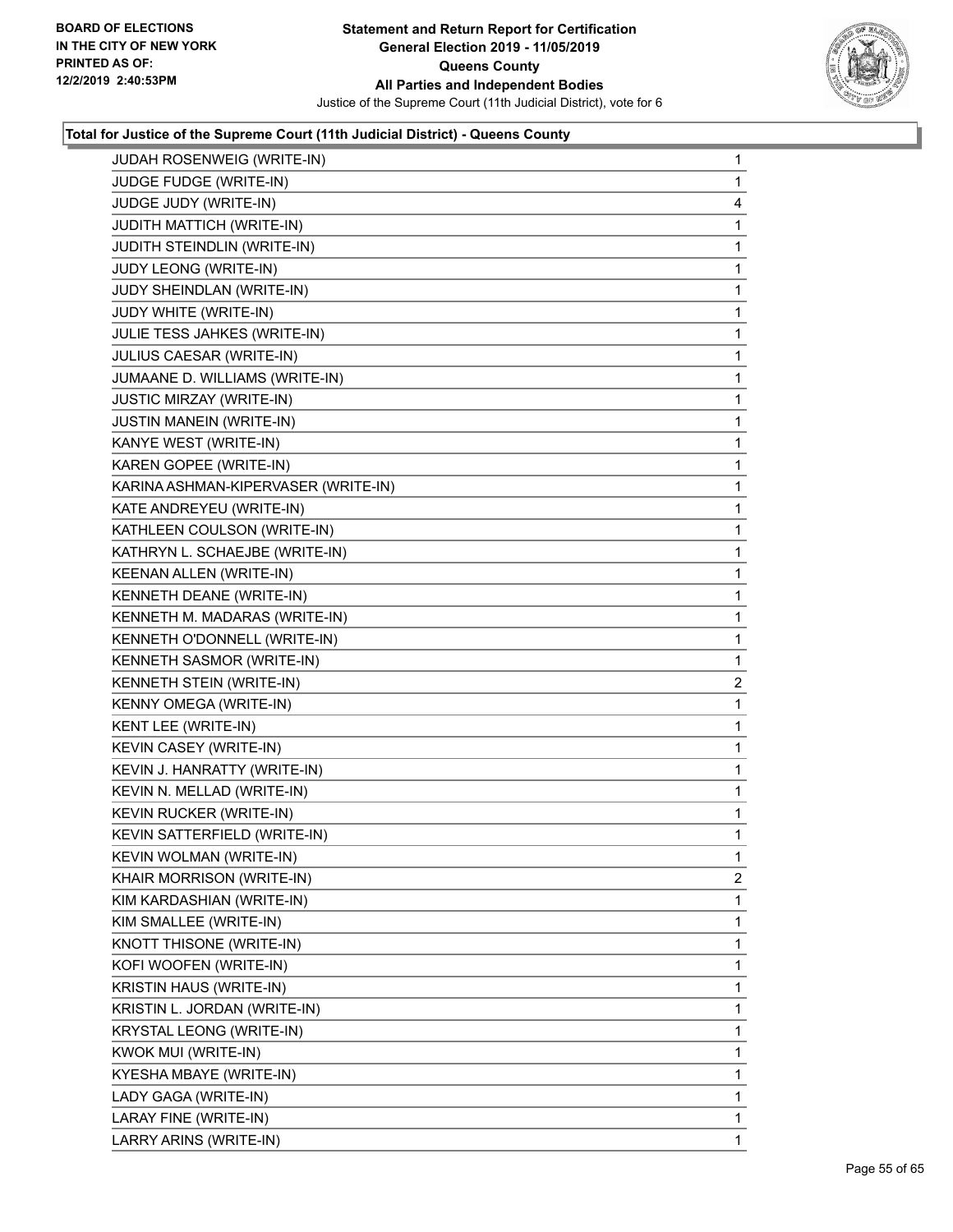

| LARRY SHARPE (WRITE-IN)            | 1            |
|------------------------------------|--------------|
| LAURA LINNEY (WRITE-IN)            | 1            |
| LAVERN VAN DUSEN (WRITE-IN)        | 1            |
| LAWRENCE BECKER, ESQ. (WRITE-IN)   | 1            |
| LAWRENCE BRENNER (WRITE-IN)        | 1            |
| LAWRENCE E. KERCHER (WRITE-IN)     | 1            |
| LAWRENCE M ZACARERE (WRITE-IN)     | $\mathbf{1}$ |
| LAWRENCE V. CULLEN (WRITE-IN)      | 1            |
| LEA D. REDIN (WRITE-IN)            | 1            |
| LEON RUCHELSMAN (WRITE-IN)         | 1            |
| LEONARDO DOLOPNO (WRITE-IN)        | 1            |
| LEOPOLD BLOOM (WRITE-IN)           | 1            |
| LEW ROCKWELL (WRITE-IN)            | $\mathbf{1}$ |
| LEW SIMON (WRITE-IN)               | 1            |
| LEZORY DYRDA (WRITE-IN)            | 1            |
| LIL HOMIE (WRITE-IN)               | 1            |
| LINA FEINTUCH (WRITE-IN)           | 1            |
| LINDA HOFF (WRITE-IN)              | 1            |
| LINDSAY EICHENBERGER (WRITE-IN)    | $\mathbf{1}$ |
| LISA MARTIN-OWENS (WRITE-IN)       | 1            |
| LISA SCHRELBZRSDORF (WRITE-IN)     | 1            |
| LIZA WASHINGTON (WRITE-IN)         | 1            |
| LIZARD PEPOLE (WRITE-IN)           | 1            |
| LLOYD PAREJA (WRITE-IN)            | 1            |
| LORI MARK (WRITE-IN)               | $\mathbf{1}$ |
| LORI ZENO (WRITE-IN)               | 1            |
| LOU COSTELLO (WRITE-IN)            | 1            |
| LOU DOBBS (WRITE-IN)               | 1            |
| LOURDES VENTURA (WRITE-IN)         | 1            |
| LUCIA ASHMAN-KIPERVASER (WRITE-IN) | 1            |
| LUCIE AGIO (WRITE-IN)              | $\mathbf{1}$ |
| LUMARIE MALDONADO CRUZ (WRITE-IN)  | 5            |
| MAC S. REISCH (WRITE-IN)           | 1            |
| MAGDALENA DYRDA (WRITE-IN)         | 1            |
| MAKONNEN JACKMAN (WRITE-IN)        | 1            |
| MARC S. REISCH (WRITE-IN)          | 1            |
| MARC WHINSTON (WRITE-IN)           | 1            |
| MARGOT TEMENBAUM (WRITE-IN)        | 1            |
| MARIA AMOR (WRITE-IN)              | 1            |
| MARIA KAUFER (WRITE-IN)            | 1            |
| MARIE GOLIA (WRITE-IN)             | 1            |
| MARIEL VILLAREAL (WRITE-IN)        | 1            |
| MARILYN MILIAN (WRITE-IN)          | 1            |
| MARITZA Y. HOLLOWAY (WRITE-IN)     | 1            |
| MARK C MURYNEC (WRITE-IN)          | 1            |
|                                    |              |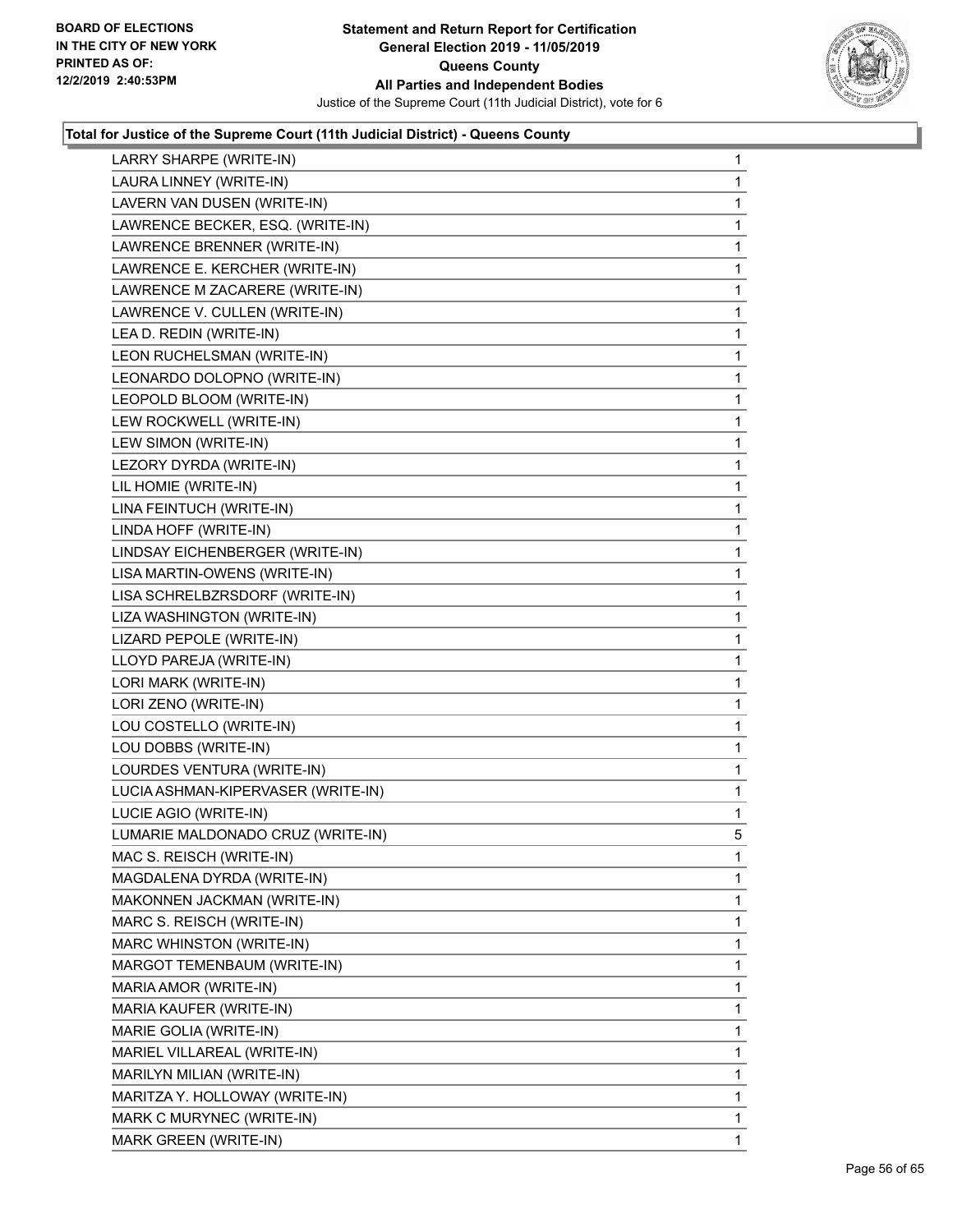

| MARK HERON (WRITE-IN)         | $\mathbf{1}$   |
|-------------------------------|----------------|
| MARK J. BIBLIS (WRITE-IN)     | 1              |
| MARK LEVINE (WRITE-IN)        | $\overline{2}$ |
| MARK LILAKOS (WRITE-IN)       | $\mathbf{1}$   |
| MARK MARK (WRITE-IN)          | 1              |
| MARK MURYNEE (WRITE-IN)       | 1              |
| MARK OZNOWITZ (WRITE-IN)      | $\mathbf{1}$   |
| MARK SANCHEZ (WRITE-IN)       | $\mathbf{1}$   |
| MARK SIMONE (WRITE-IN)        | 1              |
| MARSHALL JOHNSON (WRITE-IN)   | $\mathbf{1}$   |
| MARTHA AYUN (WRITE-IN)        | 1              |
| MARTHA MACKEY (WRITE-IN)      | 1              |
| MARTIN GOLDMAN (WRITE-IN)     | $\mathbf{1}$   |
| MARTIN TUBIRDY (WRITE-IN)     | $\mathbf{1}$   |
| MARVIN RENOSO (WRITE-IN)      | 1              |
| MARY ELLEN PASCOHN (WRITE-IN) | $\mathbf{1}$   |
| MATH CHRISTMAN (WRITE-IN)     | 1              |
| MATTHEW BOVA (WRITE-IN)       | 1              |
| MATTHEW BUTTGIEG (WRITE-IN)   | $\mathbf{1}$   |
| MATTHEW COHEN (WRITE-IN)      | $\mathbf{1}$   |
| MATTHEW D. HUNTER (WRITE-IN)  | 1              |
| MATTHEW GRASSO (WRITE-IN)     | $\overline{c}$ |
| MATTHEW KESSLAR (WRITE-IN)    | 1              |
| MATTHEW MAHON (WRITE-IN)      | 1              |
| MATTHEW PECORINO (WRITE-IN)   | $\mathbf{1}$   |
| MATTHEW QUILES (WRITE-IN)     | 1              |
| MATTHEW REGAN (WRITE-IN)      | 1              |
| MAURICE KOVIR (WRITE-IN)      | $\mathbf{1}$   |
| MAX LAM (WRITE-IN)            | 1              |
| MEGAN K. ZWIEBEL (WRITE-IN)   | $\overline{2}$ |
| MELANIE TRUMP (WRITE-IN)      | $\mathbf{1}$   |
| MELINDA KATZ (WRITE-IN)       | 1              |
| MELISSA BAIR (WRITE-IN)       | 1              |
| MELISSA CAVALLERI (WRITE-IN)  | 1              |
| MELISSA FINE (WRITE-IN)       | 1              |
| MELISSA MORA (WRITE-IN)       | 1              |
| MELISSA SKLARZ (WRITE-IN)     | $\overline{2}$ |
| MEUS RINA (WRITE-IN)          | 1              |
| MICHAEL ARACTI (WRITE-IN)     | 1              |
| MICHAEL BLOOMBERG (WRITE-IN)  | 1              |
| MICHAEL BONT (WRITE-IN)       | 1              |
| MICHAEL CAYNE (WRITE-IN)      | 1              |
| MICHAEL GAFFEY (WRITE-IN)     | 1              |
| MICHAEL GIANERA (WRITE-IN)    | 1              |
| MICHAEL GRASSO (WRITE-IN)     | 1              |
| MICHAEL H. GOLDMAN (WRITE-IN) | 4              |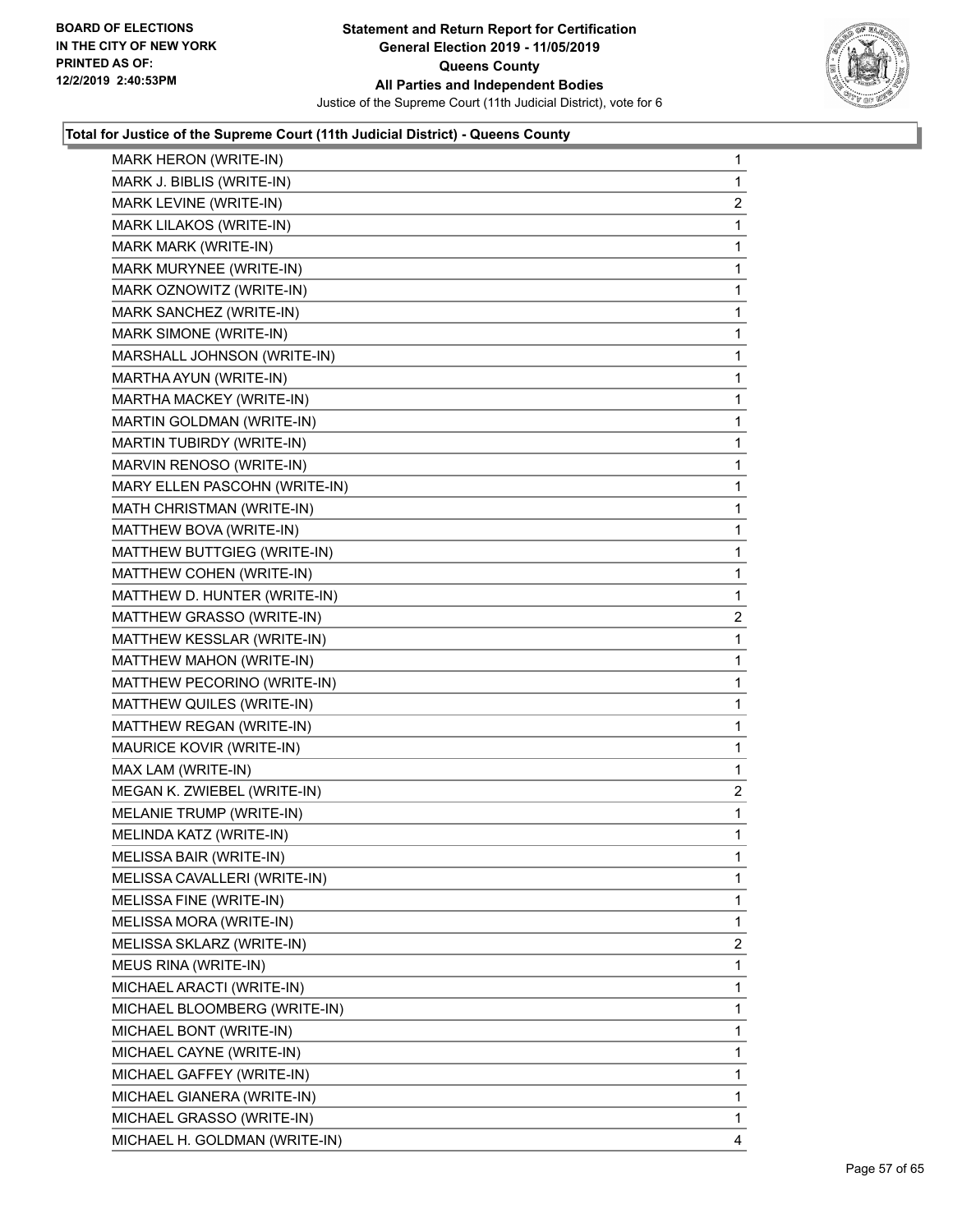

| MICHAEL HYNES (WRITE-IN)         | $\mathbf{1}$ |
|----------------------------------|--------------|
| MICHAEL J. BROWN (WRITE-IN)      | 1            |
| MICHAEL JAMAAL BROOKS (WRITE-IN) | 1            |
| MICHAEL KRAFSIY (WRITE-IN)       | $\mathbf{1}$ |
| MICHAEL LOBODY JR. (WRITE-IN)    | 1            |
| MICHAEL MALICE (WRITE-IN)        | 1            |
| MICHAEL MCSHANE (WRITE-IN)       | $\mathbf{1}$ |
| MICHAEL MELLON (WRITE-IN)        | 1            |
| MICHAEL PENCE (WRITE-IN)         | 1            |
| MICHAEL POLITO (WRITE-IN)        | $\mathbf{1}$ |
| MICHAEL PRIOR (WRITE-IN)         | 1            |
| MICHAEL S. MASS (WRITE-IN)       | 1            |
| MICHAEL SAVAGE (WRITE-IN)        | $\mathbf{1}$ |
| MICHAEL TOONEY (WRITE-IN)        | 1            |
| MICHAEL V. GRASSO (WRITE-IN)     | 1            |
| MICHELE TAESLER (WRITE-IN)       | $\mathbf 1$  |
| MICK JAGGER (WRITE-IN)           | 1            |
| MICKEY MOUSE (WRITE-IN)          | 18           |
| MIKE NOONE (WRITE-IN)            | 1            |
| MIKE ROTCH (WRITE-IN)            | 1            |
| MIKE STANLEY (WRITE-IN)          | 1            |
| MIKKI MINAJ (WRITE-IN)           | $\mathbf 1$  |
| MILLARD FILLMORE (WRITE-IN)      | 1            |
| MINA MALIK (WRITE-IN)            | 2            |
| MINISTER FARRAKHA (WRITE-IN)     | 1            |
| MINNIE MOUSE (WRITE-IN)          | 3            |
| MIRA SINGER (WRITE-IN)           | 1            |
| MISS PIGGY (WRITE-IN)            | $\mathbf 1$  |
| MITT ROMNEY (WRITE-IN)           | 1            |
| <b>MOBY DICK (WRITE-IN)</b>      | 1            |
| MODJAN LANCMAN (WRITE-IN)        | $\mathbf 1$  |
| MOE HOWARD (WRITE-IN)            | 1            |
| MOHAMED SALAH (WRITE-IN)         | $\mathbf 1$  |
| MONIKA WILCOX (WRITE-IN)         | 1            |
| MONTY BREWSTER (WRITE-IN)        | 1            |
| MOOKIE WILSON (WRITE-IN)         | 1            |
| MORIA ROSE (WRITE-IN)            | 1            |
| MORRISON TARIQUA (WRITE-IN)      | 1            |
| MOSHA VERSSIMIYER (WRITE-IN)     | 1            |
| MOUSSA TAIFI (WRITE-IN)          | 1            |
| MURRAY ROTHBORD (WRITE-IN)       | 1            |
| MUSTAPHA NOANUSA (WRITE-IN)      | 1            |
| NAIMA MCCORMACK (WRITE-IN)       | 1            |
| NATHAN KEANE (WRITE-IN)          | 1            |
| NAUREEN AKHTER (WRITE-IN)        | $\mathbf{1}$ |
| NAWA O'DOHERTY (WRITE-IN)        | 1            |
|                                  |              |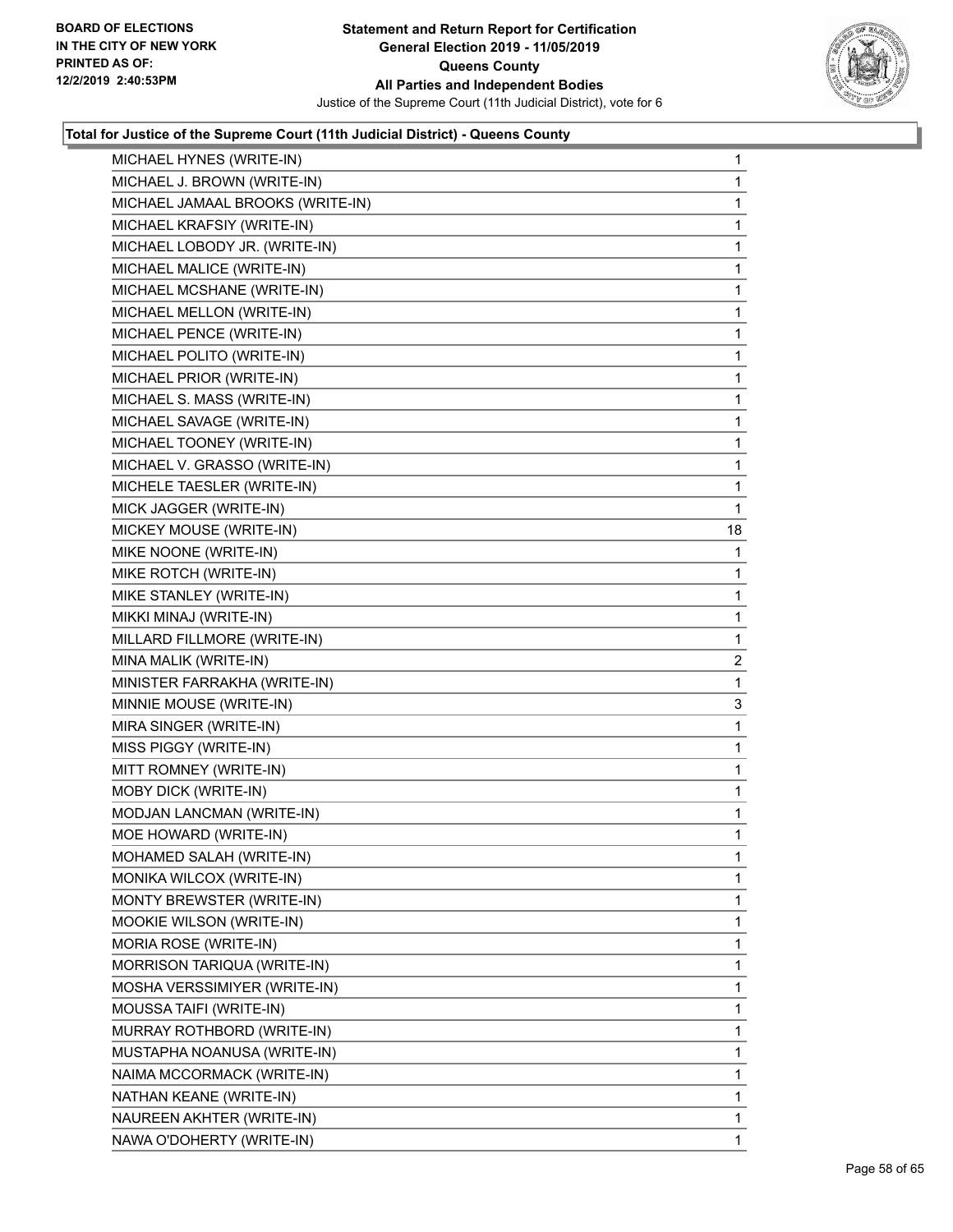

| NEAL CAFFREY (WRITE-IN)            | 1            |
|------------------------------------|--------------|
| NECHAMA PEIKES (WRITE-IN)          | 3            |
| NEIL GRAIMAN (WRITE-IN)            | 1            |
| NIADO MACHIA DICHI (WRITE-IN)      | 1            |
| NICHOLAS ALEXANDER (WRITE-IN)      | 1            |
| NICHOLAS BURKE (WRITE-IN)          | 1            |
| NICHOLAS HABY (WRITE-IN)           | 1            |
| NICHOLAS PHILIPPON (WRITE-IN)      | 1            |
| NICHOLAS WIDOWSKI (WRITE-IN)       | 1            |
| NICK BAIS (WRITE-IN)               | 1            |
| NICK GULOTTA (WRITE-IN)            | 2            |
| NICK MULLEN (WRITE-IN)             | 2            |
| NIKKI KATEMAN (WRITE-IN)           | 1            |
| NIKOLA NOCI (WRITE-IN)             | 1            |
| NOAH WATERMAN (WRITE-IN)           | 1            |
| NORM SEGAL (WRITE-IN)              | 1            |
| <b>NORMAN SADIK (WRITE-IN)</b>     | 1            |
| NOVA M. FELDER (WRITE-IN)          | 1            |
| NUALA O'DOHERTY NARANJO (WRITE-IN) | 8            |
| ODA FRIEDHEIM (WRITE-IN)           | 1            |
| OKSANA KINAL (WRITE-IN)            | 1            |
| OLIVA POPE (WRITE-IN)              | 1            |
| OLLTE BOOGER (WRITE-IN)            | 1            |
| ORESTES JACINTO (WRITE-IN)         | 1            |
| ORORO MUNROE (WRITE-IN)            | 1            |
| <b>OSCAR GROUCH (WRITE-IN)</b>     | 1            |
| OSTER BRYAN (WRITE-IN)             | 1            |
| P.B. RICKENBACKER (WRITE-IN)       | 1            |
| PATRICIA LINDOR (WRITE-IN)         | $\mathbf{1}$ |
| PATRICK FINLEY (WRITE-IN)          | 1            |
| PAUL ANDERSON (WRITE-IN)           | 1            |
| PAUL CANNELLA (WRITE-IN)           | 1            |
| PAUL DAVID SOLOMON (WRITE-IN)      | 1            |
| PAUL GALEA (WRITE-IN)              | 1            |
| PAUL HANSON (WRITE-IN)             | 1            |
| PAUL JUSER (WRITE-IN)              | 2            |
| PAUL SOLOMON (WRITE-IN)            | 1            |
| PEDDLES KATT (WRITE-IN)            | 1            |
| PEGGY OLSTEIN (WRITE-IN)           | 1            |
| PERIA SOKS SILVA (WRITE-IN)        | 1            |
| PETER ALONSO (WRITE-IN)            | 3            |
| PETER BEADLE (WRITE-IN)            | 10           |
| PETER GRIFFIN (WRITE-IN)           | 1            |
| PETER GWS (WRITE-IN)               | 1            |
| PETER KELLEY (WRITE-IN)            | 1            |
| PETER KOO (WRITE-IN)               | $\mathbf{1}$ |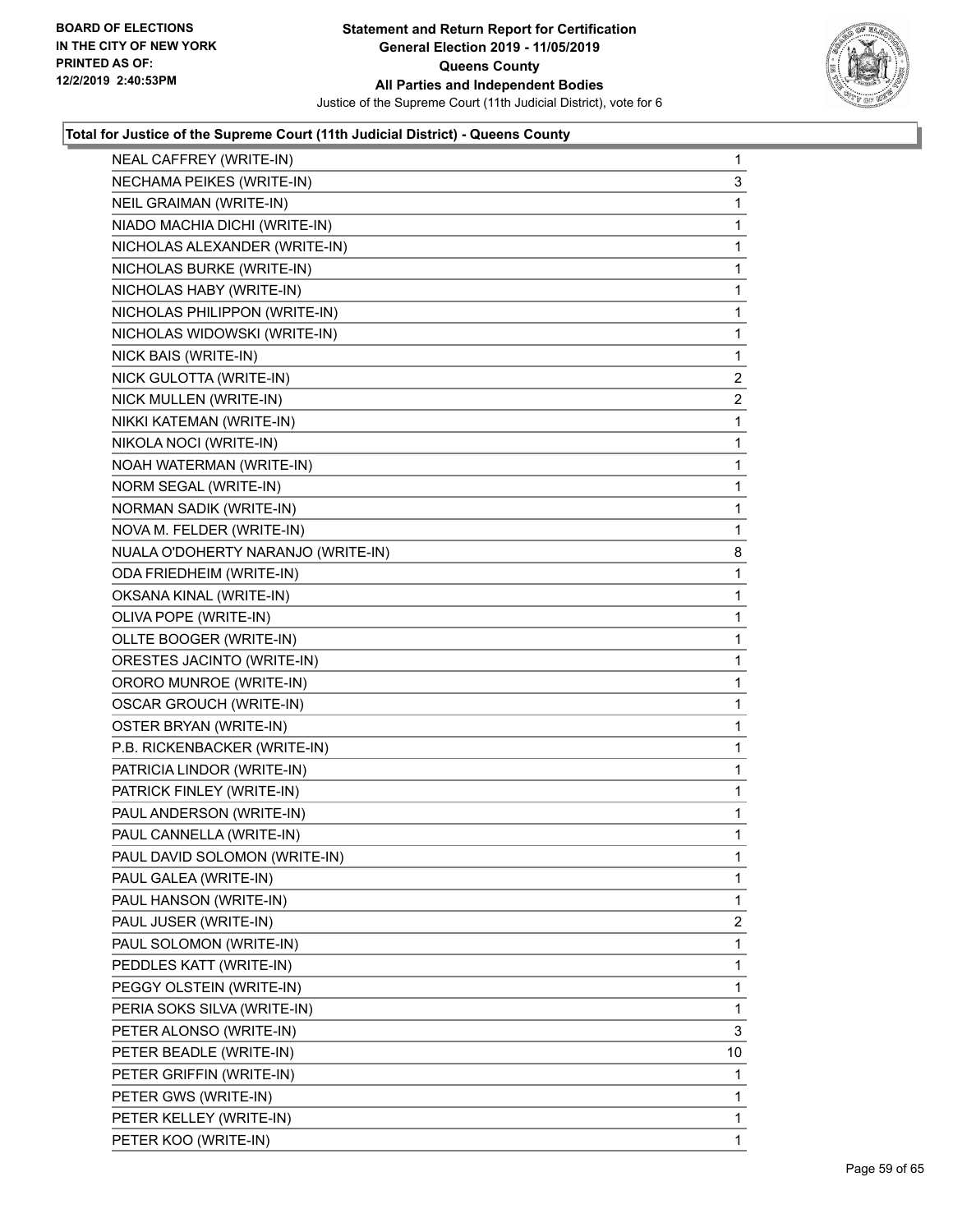

| PETER PAPURA (WRITE-IN)                | 1              |
|----------------------------------------|----------------|
| PHIL ORENSTEIN (WRITE-IN)              | 1              |
| PHILIP GRONER (WRITE-IN)               | 1              |
| PHILLIP BROWNE (WRITE-IN)              | 1              |
| PHILLIP CRONKLIN (WRITE-IN)            | 1              |
| PHILLIP HOM (WRITE-IN)                 | 3              |
| PREET BHARARA (WRITE-IN)               | 1              |
| PRISCILLA MA (WRITE-IN)                | 1              |
| PRTTR GLUS (WRITE-IN)                  | 1              |
| PUMPKIN LAVINE (WRITE-IN)              | 1              |
| QUAN LEE (WRITE-IN)                    | 1              |
| QUASAR K. FELDER (WRITE-IN)            | 1              |
| QUINN CORBIN (WRITE-IN)                | 1              |
| R.J.BARRETT (WRITE-IN)                 | 1              |
| RACHEL B. FOXMAN (WRITE-IN)            | 1              |
| RACHEL GOLDBERG (WRITE-IN)             | 1              |
| RACHEL SALES (WRITE-IN)                | 1              |
| RADHA VUTSAL (WRITE-IN)                | 1              |
| RADLEY AHN (WRITE-IN)                  | 1              |
| RAEHAN ALI (WRITE-IN)                  | 1              |
| RAMARLERY GRAHAM (WRITE-IN)            | 1              |
| RAMON RIVERA (WRITE-IN)                | 1              |
| RAMONA SINGER (WRITE-IN)               | 1              |
| RAMSEY ORTA (WRITE-IN)                 | 1              |
| RAY CAMERON (WRITE-IN)                 | 1              |
| RAY HICKEY (WRITE-IN)                  | 1              |
| RAYLAN GIVENS (WRITE-IN)               | 1              |
| RAYMOND ELVIS GAZER (WRITE-IN)         | 1              |
| RAYMOND H. RUFEN-BLANCHETTE (WRITE-IN) | 1              |
| RAYMOND SCHEER (WRITE-IN)              | $\overline{2}$ |
| REBECCA LAYLA-SOROKO (WRITE-IN)        | 1              |
| REN HOECK (WRITE-IN)                   | 1              |
| RENEE PAWAROO (WRITE-IN)               | 2              |
| REY MILLER (WRITE-IN)                  | 1              |
| RICH FURLONG (WRITE-IN)                | 1              |
| RICH MACK (WRITE-IN)                   | 1              |
| RICHARD BLAIR (WRITE-IN)               | 1              |
| RICHARD BROOKS (WRITE-IN)              | 1              |
| RICHARD CABO JR (WRITE-IN)             | 1              |
| RICHARD G. DIFFENDALE (WRITE-IN)       | 1              |
| RICHARD GERTLER (WRITE-IN)             | 1              |
| RICHARD J. ANDERSON (WRITE-IN)         | 1              |
| RICHARD J. NADDA (WRITE-IN)            | 1              |
| RICHARD MAROTTA (WRITE-IN)             | 1              |
| RICHARD WORTHY (WRITE-IN)              | 1              |
| RITA JOHNSON (WRITE-IN)                | 1              |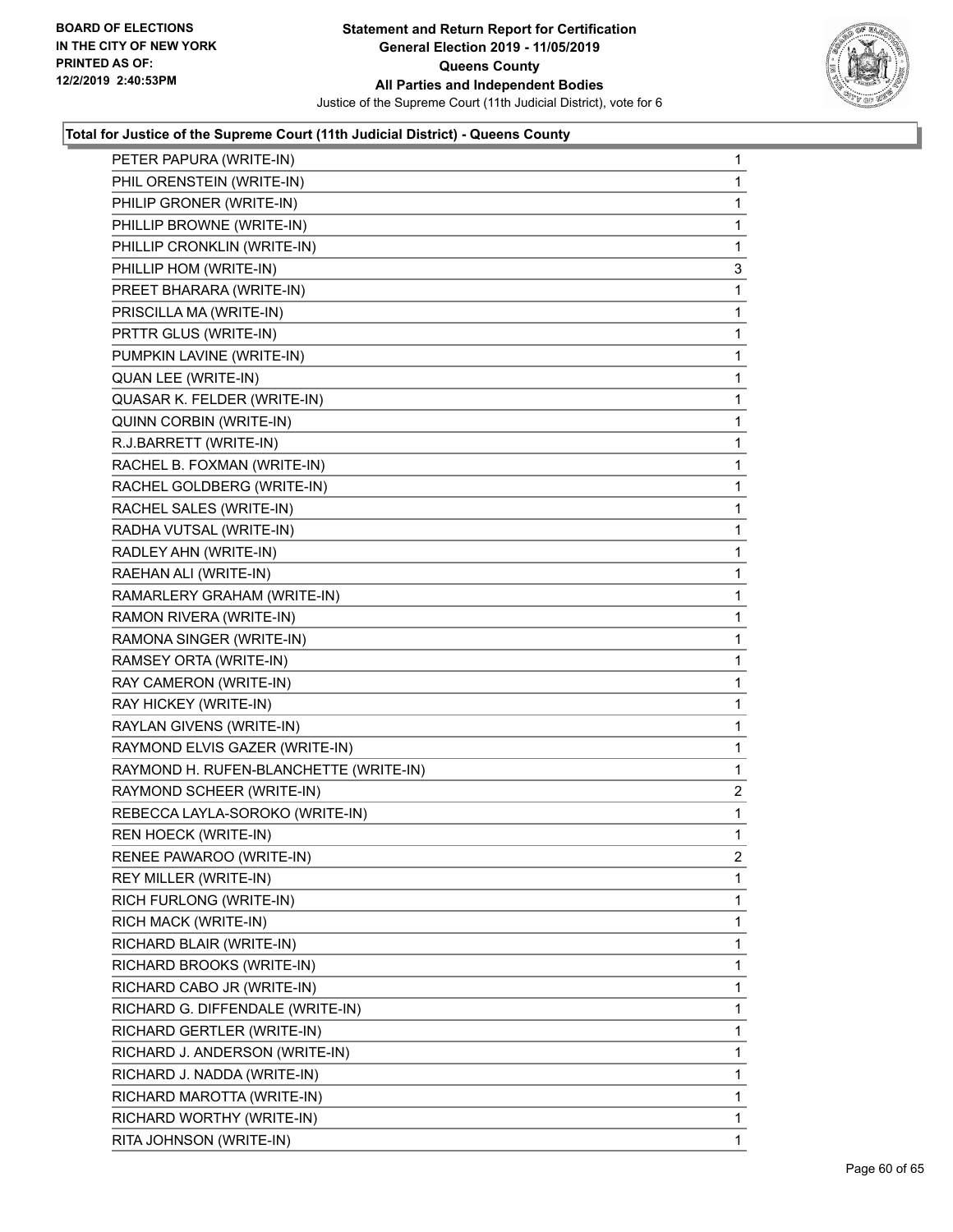

| RITA PALMA (WRITE-IN)               | 1              |
|-------------------------------------|----------------|
| ROB RU (WRITE-IN)                   | 1              |
| ROBB SMITH (WRITE-IN)               | 1              |
| ROBERT EHRLICH (WRITE-IN)           | $\overline{2}$ |
| ROBERT PLANT (WRITE-IN)             | 1              |
| ROBERT SEMINARA (WRITE-IN)          | 1              |
| ROBERT SPENGLER (WRITE-IN)          | 1              |
| ROBERT SUZZIVALLI (WRITE-IN)        | 1              |
| ROBERT WILLIAMS (WRITE-IN)          | 1              |
| ROBERTO PEREZ (WRITE-IN)            | 1              |
| ROCCO D. GRASSO (WRITE-IN)          | 1              |
| ROCCO PETROZZO (WRITE-IN)           | 1              |
| ROCKY SQUIRREL (WRITE-IN)           | 1              |
| ROGER CLARK (WRITE-IN)              | 1              |
| ROGER JIMINEZ (WRITE-IN)            | 1              |
| RON MACONE (WRITE-IN)               | 1              |
| RON MEXICO (WRITE-IN)               | 1              |
| RON PAUL (WRITE-IN)                 | 1              |
| RONALD FISHER (WRITE-IN)            | $\overline{2}$ |
| RONNIE D. WAY ESQ (WRITE-IN)        | 1              |
| RORY I. LANCMAN (WRITE-IN)          | 1              |
| RORY MCILROY (WRITE-IN)             | 1              |
| ROSA LUXEMBERG (WRITE-IN)           | 1              |
| ROSANNA EUGENIO (WRITE-IN)          | 1              |
| ROSE MARIE STEWART (WRITE-IN)       | 1              |
| RUDOLPH BEHRMANN (WRITE-IN)         | 1              |
| RUDOLPH GIULIANI (WRITE-IN)         | 5              |
| RUSH LIMBAUGH (WRITE-IN)            | 1              |
| RUTH BADER GINSBURG (WRITE-IN)      | 1              |
| RYAN KARSTEN (WRITE-IN)             | $\mathbf{1}$   |
| SACHA ORTIZ (WRITE-IN)              | 1              |
| SAL PICCOLO (WRITE-IN)              | 1              |
| SALKAT CHAKRABERTI (WRITE-IN)       | 1              |
| SALLIE MAE (WRITE-IN)               | 1              |
| SALUA BAIDA (WRITE-IN)              | 1              |
| SAM C. SPEDARO (WRITE-IN)           | 1              |
| SAM OBAMA JACOB (WRITE-IN)          | 1              |
| SAM WRIGHT (WRITE-IN)               | 1              |
| SAM YEE (WRITE-IN)                  | 1              |
| SAMAD NEWAZ (WRITE-IN)              | 1              |
| SAMANTHA RODRIGUEZ CHUNG (WRITE-IN) | 1              |
| SAMUEL L JACKSON (WRITE-IN)         | 1              |
| SAMUEL L. SEDER (WRITE-IN)          | 1              |
| SAMUEL MARRERO (WRITE-IN)           | 1              |
| SAMUEL WOLFSON (WRITE-IN)           | 1              |
| SAMWISE GAMGEE (WRITE-IN)           | 1              |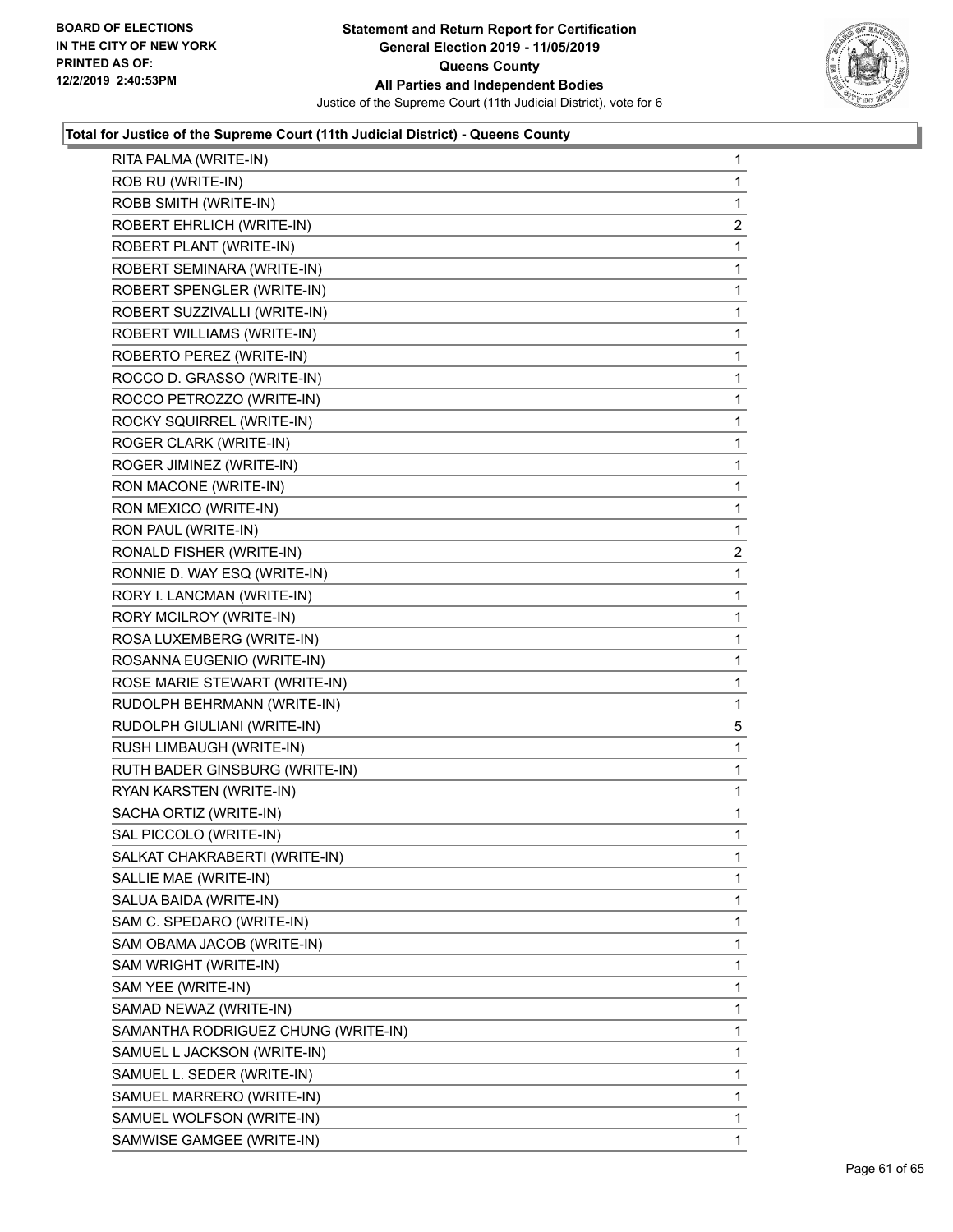

| SANDRA BLAND (WRITE-IN)             | 1              |
|-------------------------------------|----------------|
| SANFORD HAPSLEY (WRITE-IN)          | 1              |
| SANJA GUPTA (WRITE-IN)              | 1              |
| SAQKON BURKLEY (WRITE-IN)           | 1              |
| SARA ISABELLE STANLEY (WRITE-IN)    | $\overline{c}$ |
| SCHUYLER GORDON (WRITE-IN)          | 1              |
| SCOOBY DOO (WRITE-IN)               | 1              |
| SCOTT DAVIS (WRITE-IN)              | 1              |
| SCOTT MANNING DANNER (WRITE-IN)     | 1              |
| SCOTT PETERMAN (WRITE-IN)           | 1              |
| SCOTT SAMUELSON (WRITE-IN)          | 1              |
| SCREENIOS DADDIUR (WRITE-IN)        | 1              |
| SEAN HANNITY (WRITE-IN)             | 1              |
| SEAN MCDERMOTT (WRITE-IN)           | 1              |
| SEAN RUDOLPH (WRITE-IN)             | 3              |
| SEBASTIAN MAGUIRE (WRITE-IN)        | 1              |
| SEBASTIAN RECI (WRITE-IN)           | 1              |
| SERGEY KADINSKY (WRITE-IN)          | $\overline{2}$ |
| SETH POLLACK (WRITE-IN)             | 1              |
| SHARIF SHENG (WRITE-IN)             | 1              |
| SHAWN FRANCOS (WRITE-IN)            | $\overline{c}$ |
| SHIRLEY CHISHOLM (WRITE-IN)         | 1              |
| SMEDLEY BUTLER (WRITE-IN)           | 1              |
| SOPHIA N. GREENE (WRITE-IN)         | 1              |
| SOSHANA MORGANSTERN (WRITE-IN)      | 1              |
| STACIA CASILLO (WRITE-IN)           | 1              |
| STAVROS HALKIAS (WRITE-IN)          | $\overline{c}$ |
| STEF ZAMORAND (WRITE-IN)            | 1              |
| STEFAN DIGGS (WRITE-IN)             | 1              |
| STEPHANE ADAM (WRITE-IN)            | 1              |
| STEPHANIE ZARO (WRITE-IN)           | 1              |
| STEPHEN ANTHONY MEOLA (WRITE-IN)    | 1              |
| STEPHEN COLBERT (WRITE-IN)          | 1              |
| STEPHEN J BOGAEZ (WRITE-IN)         | 1              |
| STEPHEN JD NESBIT (WRITE-IN)        | 1              |
| STEPHEN L. DEPAN (WRITE-IN)         | 1              |
| STEPHEN T. COLBERT (WRITE-IN)       | 1              |
| STEVE ATESCHOGIA (WRITE-IN)         | 1              |
| STEVE DAY (WRITE-IN)                | 1              |
| STEVE MASTRANDREA (WRITE-IN)        | 1              |
| STEVE MORENA (WRITE-IN)             | 1              |
| STEVE VERBELL (WRITE-IN)            | 1              |
| STEVEN MICHAEL BUNDSCHUH (WRITE-IN) | 1              |
| STEVEN PRAGER (WRITE-IN)            | 1              |
| STEVEN SILBERBLATT (WRITE-IN)       | 1              |
| STEVEN T. BEARD (WRITE-IN)          | 1              |
|                                     |                |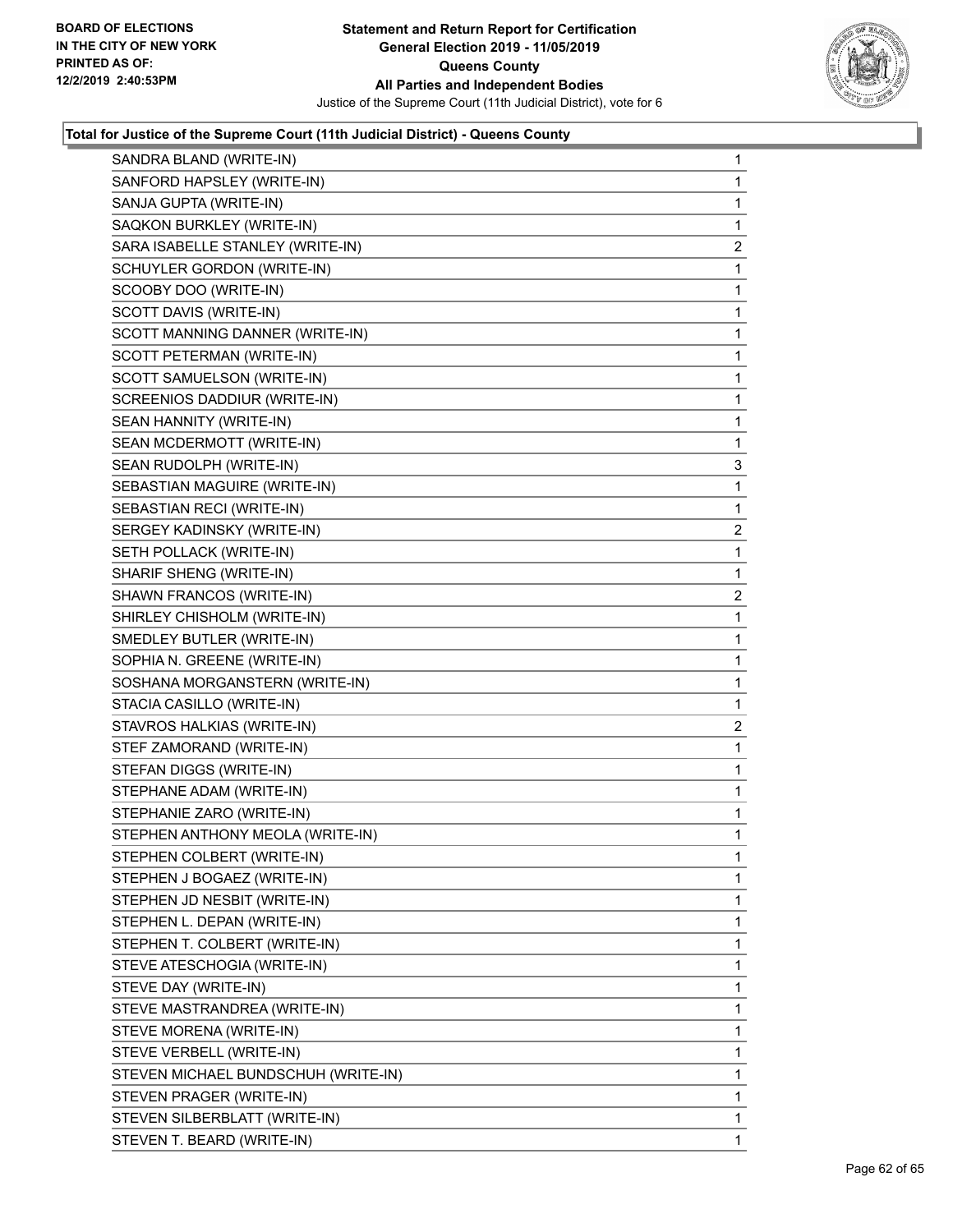

| STICKY FINGERS (WRITE-IN)<br>$\mathbf{1}$<br>SUBUTAN MUSLUOGLA (WRITE-IN)<br>1<br>SULLY SULLIVAN (WRITE-IN)<br>$\mathbf{1}$<br>SUSAN FANI (WRITE-IN)<br>1<br>SUSAN LEE (WRITE-IN)<br>1<br>SUSAN LUCCI (WRITE-IN)<br>$\mathbf{1}$<br>SUSAN PROVAR (WRITE-IN)<br>1<br>SUSAN SARANDON (WRITE-IN)<br>1<br>SUSANNA REQUETS (WRITE-IN)<br>$\mathbf{1}$<br>TAHI MILLS (WRITE-IN)<br>$\mathbf{1}$<br>TAMEKA PORTE (WRITE-IN)<br>TANQUN MOMSON (WRITE-IN)<br>$\mathbf{1}$<br>TAYLOR SWIFT (WRITE-IN)<br>$\mathbf{1}$<br>TAZ ALI (WRITE-IN)<br>1<br>TEDDY RUASWITT (WRITE-IN)<br>$\mathbf{1}$<br>TERESA ORR (WRITE-IN)<br>2<br>TERRENCE O'CONNOR (WRITE-IN)<br>1<br>TERRY COLLINS (WRITE-IN)<br>$\mathbf{1}$<br>THEADORE STANK (WRITE-IN)<br>$\mathbf{1}$<br>THEODORE STAMAS (WRITE-IN)<br>1<br>THEODUSIUS T. CATT (WRITE-IN)<br>$\mathbf{1}$<br>THOMAS ABRAHAM (WRITE-IN)<br>$\mathbf{1}$<br>THOMAS HILLGARDNER (WRITE-IN)<br>1<br>THOMAS J. HOFFMAN (WRITE-IN)<br>$\mathbf{1}$<br>THOMAS JEFFERSON (WRITE-IN)<br>$\mathbf{1}$<br>THOMAS M. ROGERS (WRITE-IN)<br>1<br>THOMAS MCCULLAUGH (WRITE-IN)<br>$\mathbf{1}$<br>THOMAS ROSSI (WRITE-IN)<br>1<br>THOMAS WATZ (WRITE-IN)<br>1<br>TIFFANY CABAN (WRITE-IN)<br>41<br>TIMO LIPPING (WRITE-IN)<br>$\mathbf{1}$<br>TIMOTHY H. O'RYAN (WRITE-IN)<br>1<br>TIMOTHY JAMES (WRITE-IN)<br>1<br>TIMOTHY ROUNTREE (WRITE-IN)<br>1<br>TOM MCCULLAGH (WRITE-IN)<br>1<br>3<br>TONY AVELLA (WRITE-IN)<br>1<br>TRACY BARK (WRITE-IN)<br>TRACY CATAPANO-FOX (WRITE-IN)<br>1<br>TRACY SIMMONS (WRITE-IN)<br>1<br>TRAYVON MARTIN (WRITE-IN)<br>1<br>TRISTON CHIN FATT (WRITE-IN)<br>1<br>1<br>TUCKER CARLSON (WRITE-IN)<br>TYSON SAWYER (WRITE-IN)<br>1<br>921<br>UNATTRIBUTABLE WRITE-IN (WRITE-IN) | STEWART F. BERKELEY (WRITE-IN)            | $\overline{2}$ |
|----------------------------------------------------------------------------------------------------------------------------------------------------------------------------------------------------------------------------------------------------------------------------------------------------------------------------------------------------------------------------------------------------------------------------------------------------------------------------------------------------------------------------------------------------------------------------------------------------------------------------------------------------------------------------------------------------------------------------------------------------------------------------------------------------------------------------------------------------------------------------------------------------------------------------------------------------------------------------------------------------------------------------------------------------------------------------------------------------------------------------------------------------------------------------------------------------------------------------------------------------------------------------------------------------------------------------------------------------------------------------------------------------------------------------------------------------------------------------------------------------------------------------------------------------------------------------------------------------------------------------------------------------------------------------------------------------------------------------|-------------------------------------------|----------------|
|                                                                                                                                                                                                                                                                                                                                                                                                                                                                                                                                                                                                                                                                                                                                                                                                                                                                                                                                                                                                                                                                                                                                                                                                                                                                                                                                                                                                                                                                                                                                                                                                                                                                                                                            |                                           |                |
|                                                                                                                                                                                                                                                                                                                                                                                                                                                                                                                                                                                                                                                                                                                                                                                                                                                                                                                                                                                                                                                                                                                                                                                                                                                                                                                                                                                                                                                                                                                                                                                                                                                                                                                            |                                           |                |
|                                                                                                                                                                                                                                                                                                                                                                                                                                                                                                                                                                                                                                                                                                                                                                                                                                                                                                                                                                                                                                                                                                                                                                                                                                                                                                                                                                                                                                                                                                                                                                                                                                                                                                                            |                                           |                |
|                                                                                                                                                                                                                                                                                                                                                                                                                                                                                                                                                                                                                                                                                                                                                                                                                                                                                                                                                                                                                                                                                                                                                                                                                                                                                                                                                                                                                                                                                                                                                                                                                                                                                                                            |                                           |                |
|                                                                                                                                                                                                                                                                                                                                                                                                                                                                                                                                                                                                                                                                                                                                                                                                                                                                                                                                                                                                                                                                                                                                                                                                                                                                                                                                                                                                                                                                                                                                                                                                                                                                                                                            |                                           |                |
|                                                                                                                                                                                                                                                                                                                                                                                                                                                                                                                                                                                                                                                                                                                                                                                                                                                                                                                                                                                                                                                                                                                                                                                                                                                                                                                                                                                                                                                                                                                                                                                                                                                                                                                            |                                           |                |
|                                                                                                                                                                                                                                                                                                                                                                                                                                                                                                                                                                                                                                                                                                                                                                                                                                                                                                                                                                                                                                                                                                                                                                                                                                                                                                                                                                                                                                                                                                                                                                                                                                                                                                                            |                                           |                |
|                                                                                                                                                                                                                                                                                                                                                                                                                                                                                                                                                                                                                                                                                                                                                                                                                                                                                                                                                                                                                                                                                                                                                                                                                                                                                                                                                                                                                                                                                                                                                                                                                                                                                                                            |                                           |                |
|                                                                                                                                                                                                                                                                                                                                                                                                                                                                                                                                                                                                                                                                                                                                                                                                                                                                                                                                                                                                                                                                                                                                                                                                                                                                                                                                                                                                                                                                                                                                                                                                                                                                                                                            |                                           |                |
|                                                                                                                                                                                                                                                                                                                                                                                                                                                                                                                                                                                                                                                                                                                                                                                                                                                                                                                                                                                                                                                                                                                                                                                                                                                                                                                                                                                                                                                                                                                                                                                                                                                                                                                            |                                           |                |
|                                                                                                                                                                                                                                                                                                                                                                                                                                                                                                                                                                                                                                                                                                                                                                                                                                                                                                                                                                                                                                                                                                                                                                                                                                                                                                                                                                                                                                                                                                                                                                                                                                                                                                                            |                                           | $\overline{2}$ |
|                                                                                                                                                                                                                                                                                                                                                                                                                                                                                                                                                                                                                                                                                                                                                                                                                                                                                                                                                                                                                                                                                                                                                                                                                                                                                                                                                                                                                                                                                                                                                                                                                                                                                                                            |                                           |                |
|                                                                                                                                                                                                                                                                                                                                                                                                                                                                                                                                                                                                                                                                                                                                                                                                                                                                                                                                                                                                                                                                                                                                                                                                                                                                                                                                                                                                                                                                                                                                                                                                                                                                                                                            |                                           |                |
|                                                                                                                                                                                                                                                                                                                                                                                                                                                                                                                                                                                                                                                                                                                                                                                                                                                                                                                                                                                                                                                                                                                                                                                                                                                                                                                                                                                                                                                                                                                                                                                                                                                                                                                            |                                           |                |
|                                                                                                                                                                                                                                                                                                                                                                                                                                                                                                                                                                                                                                                                                                                                                                                                                                                                                                                                                                                                                                                                                                                                                                                                                                                                                                                                                                                                                                                                                                                                                                                                                                                                                                                            |                                           |                |
|                                                                                                                                                                                                                                                                                                                                                                                                                                                                                                                                                                                                                                                                                                                                                                                                                                                                                                                                                                                                                                                                                                                                                                                                                                                                                                                                                                                                                                                                                                                                                                                                                                                                                                                            |                                           |                |
|                                                                                                                                                                                                                                                                                                                                                                                                                                                                                                                                                                                                                                                                                                                                                                                                                                                                                                                                                                                                                                                                                                                                                                                                                                                                                                                                                                                                                                                                                                                                                                                                                                                                                                                            |                                           |                |
|                                                                                                                                                                                                                                                                                                                                                                                                                                                                                                                                                                                                                                                                                                                                                                                                                                                                                                                                                                                                                                                                                                                                                                                                                                                                                                                                                                                                                                                                                                                                                                                                                                                                                                                            |                                           |                |
|                                                                                                                                                                                                                                                                                                                                                                                                                                                                                                                                                                                                                                                                                                                                                                                                                                                                                                                                                                                                                                                                                                                                                                                                                                                                                                                                                                                                                                                                                                                                                                                                                                                                                                                            |                                           |                |
|                                                                                                                                                                                                                                                                                                                                                                                                                                                                                                                                                                                                                                                                                                                                                                                                                                                                                                                                                                                                                                                                                                                                                                                                                                                                                                                                                                                                                                                                                                                                                                                                                                                                                                                            |                                           |                |
|                                                                                                                                                                                                                                                                                                                                                                                                                                                                                                                                                                                                                                                                                                                                                                                                                                                                                                                                                                                                                                                                                                                                                                                                                                                                                                                                                                                                                                                                                                                                                                                                                                                                                                                            |                                           |                |
|                                                                                                                                                                                                                                                                                                                                                                                                                                                                                                                                                                                                                                                                                                                                                                                                                                                                                                                                                                                                                                                                                                                                                                                                                                                                                                                                                                                                                                                                                                                                                                                                                                                                                                                            |                                           |                |
|                                                                                                                                                                                                                                                                                                                                                                                                                                                                                                                                                                                                                                                                                                                                                                                                                                                                                                                                                                                                                                                                                                                                                                                                                                                                                                                                                                                                                                                                                                                                                                                                                                                                                                                            |                                           |                |
|                                                                                                                                                                                                                                                                                                                                                                                                                                                                                                                                                                                                                                                                                                                                                                                                                                                                                                                                                                                                                                                                                                                                                                                                                                                                                                                                                                                                                                                                                                                                                                                                                                                                                                                            |                                           |                |
|                                                                                                                                                                                                                                                                                                                                                                                                                                                                                                                                                                                                                                                                                                                                                                                                                                                                                                                                                                                                                                                                                                                                                                                                                                                                                                                                                                                                                                                                                                                                                                                                                                                                                                                            |                                           |                |
|                                                                                                                                                                                                                                                                                                                                                                                                                                                                                                                                                                                                                                                                                                                                                                                                                                                                                                                                                                                                                                                                                                                                                                                                                                                                                                                                                                                                                                                                                                                                                                                                                                                                                                                            |                                           |                |
|                                                                                                                                                                                                                                                                                                                                                                                                                                                                                                                                                                                                                                                                                                                                                                                                                                                                                                                                                                                                                                                                                                                                                                                                                                                                                                                                                                                                                                                                                                                                                                                                                                                                                                                            |                                           |                |
|                                                                                                                                                                                                                                                                                                                                                                                                                                                                                                                                                                                                                                                                                                                                                                                                                                                                                                                                                                                                                                                                                                                                                                                                                                                                                                                                                                                                                                                                                                                                                                                                                                                                                                                            |                                           |                |
|                                                                                                                                                                                                                                                                                                                                                                                                                                                                                                                                                                                                                                                                                                                                                                                                                                                                                                                                                                                                                                                                                                                                                                                                                                                                                                                                                                                                                                                                                                                                                                                                                                                                                                                            |                                           |                |
|                                                                                                                                                                                                                                                                                                                                                                                                                                                                                                                                                                                                                                                                                                                                                                                                                                                                                                                                                                                                                                                                                                                                                                                                                                                                                                                                                                                                                                                                                                                                                                                                                                                                                                                            |                                           |                |
|                                                                                                                                                                                                                                                                                                                                                                                                                                                                                                                                                                                                                                                                                                                                                                                                                                                                                                                                                                                                                                                                                                                                                                                                                                                                                                                                                                                                                                                                                                                                                                                                                                                                                                                            |                                           |                |
|                                                                                                                                                                                                                                                                                                                                                                                                                                                                                                                                                                                                                                                                                                                                                                                                                                                                                                                                                                                                                                                                                                                                                                                                                                                                                                                                                                                                                                                                                                                                                                                                                                                                                                                            |                                           |                |
|                                                                                                                                                                                                                                                                                                                                                                                                                                                                                                                                                                                                                                                                                                                                                                                                                                                                                                                                                                                                                                                                                                                                                                                                                                                                                                                                                                                                                                                                                                                                                                                                                                                                                                                            |                                           |                |
|                                                                                                                                                                                                                                                                                                                                                                                                                                                                                                                                                                                                                                                                                                                                                                                                                                                                                                                                                                                                                                                                                                                                                                                                                                                                                                                                                                                                                                                                                                                                                                                                                                                                                                                            |                                           |                |
|                                                                                                                                                                                                                                                                                                                                                                                                                                                                                                                                                                                                                                                                                                                                                                                                                                                                                                                                                                                                                                                                                                                                                                                                                                                                                                                                                                                                                                                                                                                                                                                                                                                                                                                            |                                           |                |
|                                                                                                                                                                                                                                                                                                                                                                                                                                                                                                                                                                                                                                                                                                                                                                                                                                                                                                                                                                                                                                                                                                                                                                                                                                                                                                                                                                                                                                                                                                                                                                                                                                                                                                                            |                                           |                |
|                                                                                                                                                                                                                                                                                                                                                                                                                                                                                                                                                                                                                                                                                                                                                                                                                                                                                                                                                                                                                                                                                                                                                                                                                                                                                                                                                                                                                                                                                                                                                                                                                                                                                                                            |                                           |                |
|                                                                                                                                                                                                                                                                                                                                                                                                                                                                                                                                                                                                                                                                                                                                                                                                                                                                                                                                                                                                                                                                                                                                                                                                                                                                                                                                                                                                                                                                                                                                                                                                                                                                                                                            |                                           |                |
|                                                                                                                                                                                                                                                                                                                                                                                                                                                                                                                                                                                                                                                                                                                                                                                                                                                                                                                                                                                                                                                                                                                                                                                                                                                                                                                                                                                                                                                                                                                                                                                                                                                                                                                            |                                           |                |
|                                                                                                                                                                                                                                                                                                                                                                                                                                                                                                                                                                                                                                                                                                                                                                                                                                                                                                                                                                                                                                                                                                                                                                                                                                                                                                                                                                                                                                                                                                                                                                                                                                                                                                                            |                                           |                |
|                                                                                                                                                                                                                                                                                                                                                                                                                                                                                                                                                                                                                                                                                                                                                                                                                                                                                                                                                                                                                                                                                                                                                                                                                                                                                                                                                                                                                                                                                                                                                                                                                                                                                                                            |                                           |                |
|                                                                                                                                                                                                                                                                                                                                                                                                                                                                                                                                                                                                                                                                                                                                                                                                                                                                                                                                                                                                                                                                                                                                                                                                                                                                                                                                                                                                                                                                                                                                                                                                                                                                                                                            |                                           |                |
|                                                                                                                                                                                                                                                                                                                                                                                                                                                                                                                                                                                                                                                                                                                                                                                                                                                                                                                                                                                                                                                                                                                                                                                                                                                                                                                                                                                                                                                                                                                                                                                                                                                                                                                            |                                           |                |
|                                                                                                                                                                                                                                                                                                                                                                                                                                                                                                                                                                                                                                                                                                                                                                                                                                                                                                                                                                                                                                                                                                                                                                                                                                                                                                                                                                                                                                                                                                                                                                                                                                                                                                                            |                                           |                |
|                                                                                                                                                                                                                                                                                                                                                                                                                                                                                                                                                                                                                                                                                                                                                                                                                                                                                                                                                                                                                                                                                                                                                                                                                                                                                                                                                                                                                                                                                                                                                                                                                                                                                                                            | UNCOUNTED WRITE-IN PER STATUTE (WRITE-IN) | 121            |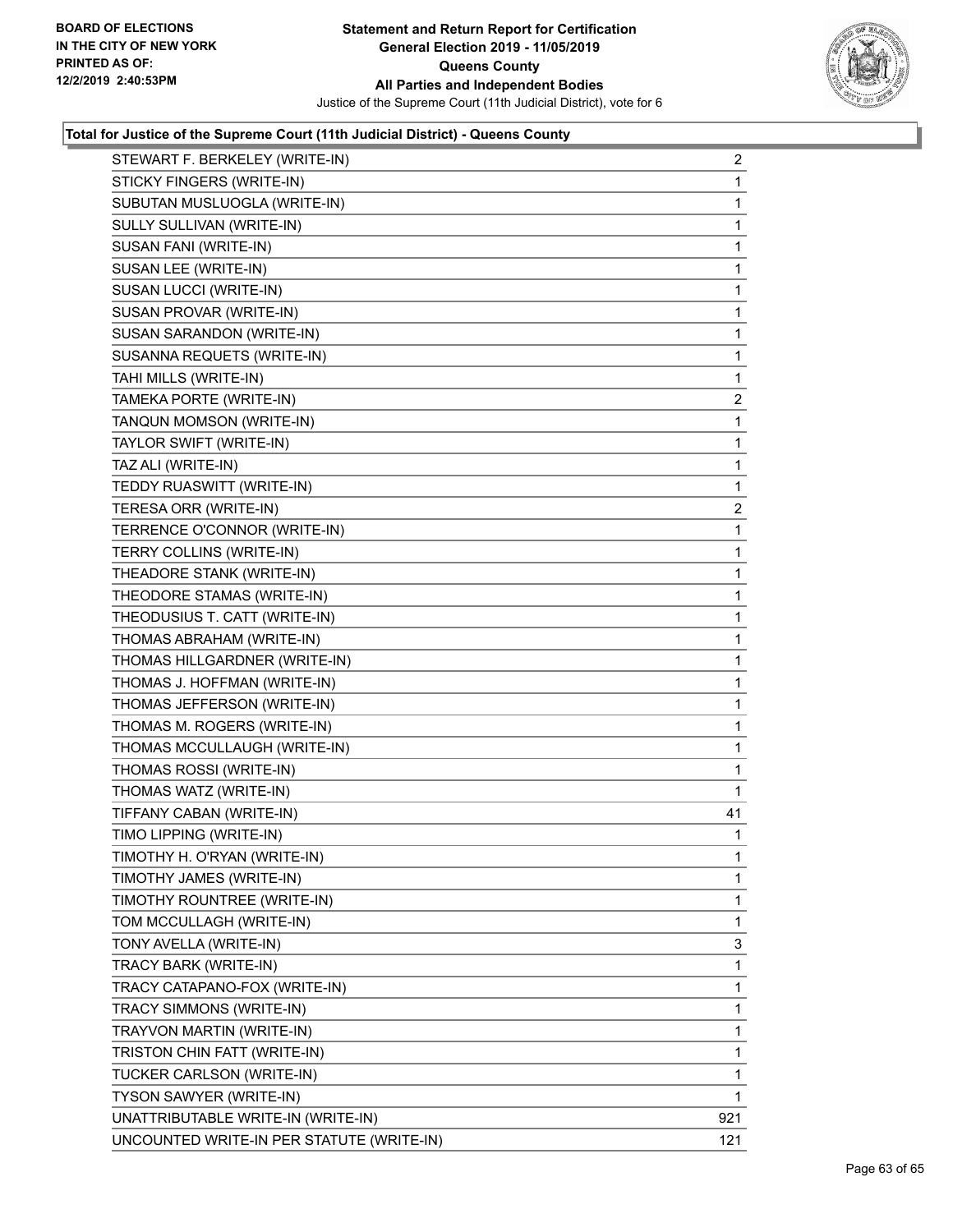

| VADIM GOLDSHTEYZ (WRITE-IN)           | $\mathbf{1}$   |
|---------------------------------------|----------------|
| VARERNE SALAZAR (WRITE-IN)            | 1              |
| VERONICA ESCOBAR (WRITE-IN)           | 1              |
| VICKY RIVERA (WRITE-IN)               | 1              |
| VICTOR KOSSIKOVSKY (WRITE-IN)         | 1              |
| VICTORIA BROWN ESQ. (WRITE-IN)        | 1              |
| VIKRAM MUKIBJA (WRITE-IN)             | $\mathbf{1}$   |
| VIKRAM SINGH (WRITE-IN)               | $\mathbf{1}$   |
| VINCENT HAYNES (WRITE-IN)             | 1              |
| VINSON FRIEDMAN (WRITE-IN)            | 1              |
| <b>VIVIAN MOY (WRITE-IN)</b>          | 1              |
| VLADAMIR LENIN (WRITE-IN)             | 1              |
| <b>VOLTRON ITA (WRITE-IN)</b>         | $\mathbf{1}$   |
| <b>VYTANTAS VILENISKIS (WRITE-IN)</b> | $\mathbf{1}$   |
| WALTER IWACHIW (WRITE-IN)             | 1              |
| WALTER OMEARA (WRITE-IN)              | 1              |
| WANDA SANCHEZ DAY (WRITE-IN)          | 1              |
| <b>WESLEY CHEN (WRITE-IN)</b>         | 1              |
| WILL MERAKER (WRITE-IN)               | $\mathbf{1}$   |
| WILLIAM FALLON (WRITE-IN)             | $\mathbf{1}$   |
| WILLIAM FRANCIS BURNS (WRITE-IN)      | 1              |
| WILLIAM JONES (WRITE-IN)              | $\mathbf 1$    |
| WILLIAM LABDE (WRITE-IN)              | 1              |
| WILLIAM O. GREEN JR. (WRITE-IN)       | 1              |
| WILLIAM SMITH (WRITE-IN)              | $\overline{c}$ |
| WONDER WOMAN (WRITE-IN)               | 1              |
| <b>WYATT GIBBONS (WRITE-IN)</b>       | 1              |
| WYLIE GOODMAN (WRITE-IN)              | $\mathbf 1$    |
| YEHOSHA SOLOMON (WRITE-IN)            | 1              |
| YOSEMITE SAM (WRITE-IN)               | $\overline{2}$ |
| YVES DELVA (WRITE-IN)                 | $\mathbf{1}$   |
| YVONNE O GREENE (WRITE-IN)            | 1              |
| ZANE TENENBAUM (WRITE-IN)             | 1              |
| ZEPHYR TEACHOUT (WRITE-IN)            | 3              |
| ZOOB RAMOS (WRITE-IN)                 | 1              |
| ZVI SAMUELS (WRITE-IN)                | 1              |
| <b>Total Votes</b>                    | 951,174        |
| Unrecorded                            | 263,934        |